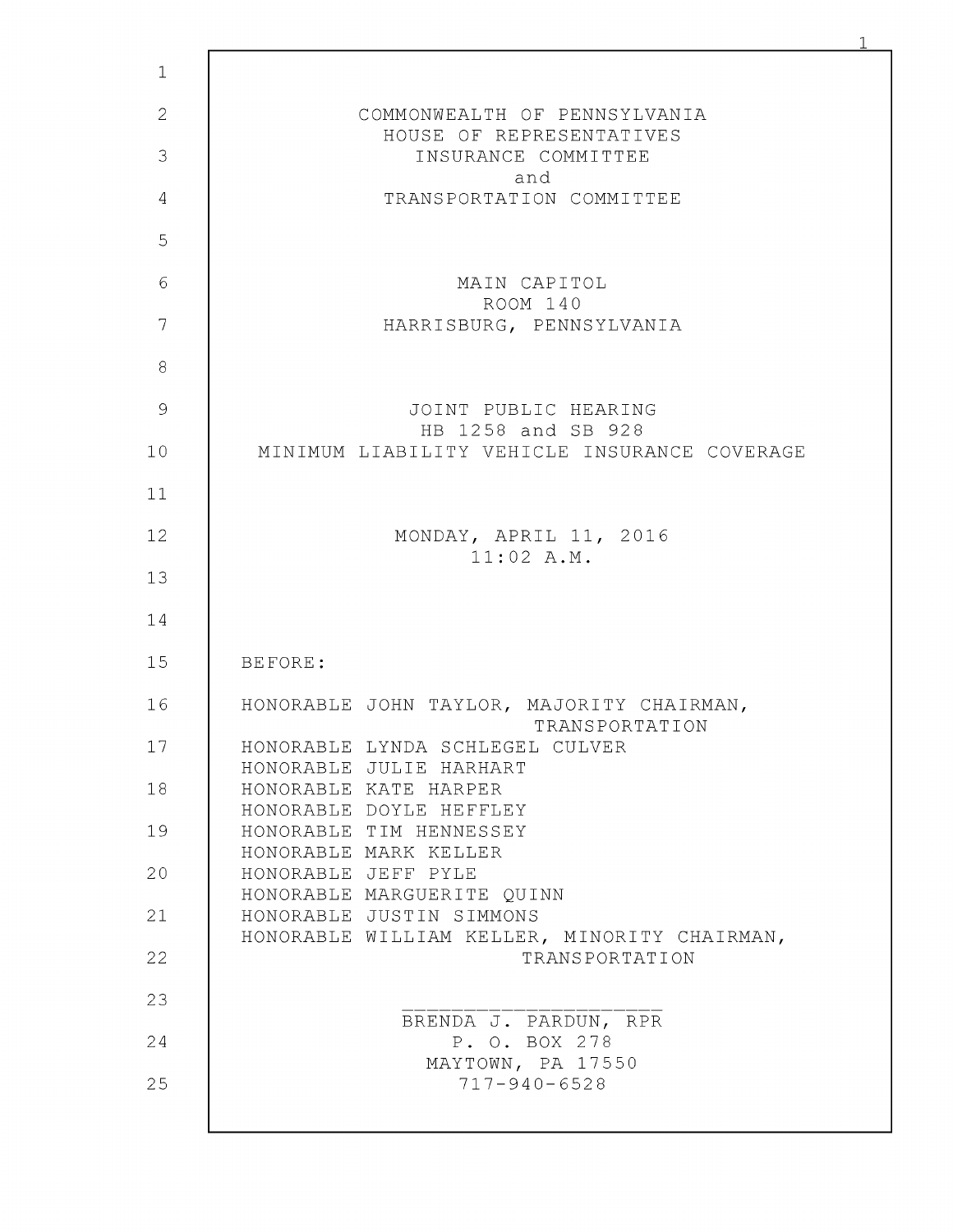| $\mathbf{1}$   | BEFORE: (cont'd)                                                                   |
|----------------|------------------------------------------------------------------------------------|
| $\overline{2}$ | HONORABLE BRYAN BARBIN                                                             |
| 3              | HONORABLE TIM BRIGGS<br>HONORABLE MARIA DONATUCCI                                  |
|                | HONORABLE BRIAN ELLIS                                                              |
| 4              | HONORABLE TINA PICKET, MAJORITY CHAIRWOMAN,<br>INSURANCE                           |
| 5              | HONORABLE GARY DAY                                                                 |
| 6              | HONORABLE ELI EVANKOVICH<br>HONORABLE WARREN KAMPF                                 |
|                | HONORABLE THOMAS MURT                                                              |
| 7              | HONORABLE MIKE REGAN                                                               |
|                | HONORABLE BRAD ROAE                                                                |
| 8              | HONORABLE CURTIS SONNEY                                                            |
|                | HONORABLE TODD STEPHENS                                                            |
| 9              | HONORABLE TONY DELUCA, MINORITY CHAIRMAN,<br>INSURANCE                             |
| 10             | HONORABLE DOM COSTA                                                                |
|                | HONORABLE TINA DAVIS                                                               |
| 11             | HONORABLE MIKE DRISCOLL                                                            |
| 12             | HONORABLE EDDIE DAY PASHINSKI                                                      |
|                |                                                                                    |
| 13             |                                                                                    |
|                | ALSO PRESENT:                                                                      |
| 14             |                                                                                    |
|                | GARTH SHIPMAN, EXECUTIVE DIRECTOR (MAJORITY)                                       |
| 15             | NICOLE WILBOURN, RESEARCH ANALYST (MAJORITY                                        |
| 16             | SARA PECK, ADMINISTRATIVE ASSISTANT (MAJORITY)                                     |
|                | ALAN COHN, EXECUTIVE DIRECTOR (MINORITY)<br>DAN GREEN, RESEARCH ANALYST (MINORITY) |
| 17             |                                                                                    |
|                |                                                                                    |
| 18             |                                                                                    |
|                | BRENDA J. PARDUN,<br>RPR                                                           |
| 19             | REPORTER - NOTARY public                                                           |
|                |                                                                                    |
| 20             |                                                                                    |
| 21             |                                                                                    |
|                |                                                                                    |
| 22             |                                                                                    |
|                |                                                                                    |
| 23             |                                                                                    |
|                |                                                                                    |
| 24             |                                                                                    |
|                |                                                                                    |
| 25             |                                                                                    |
|                |                                                                                    |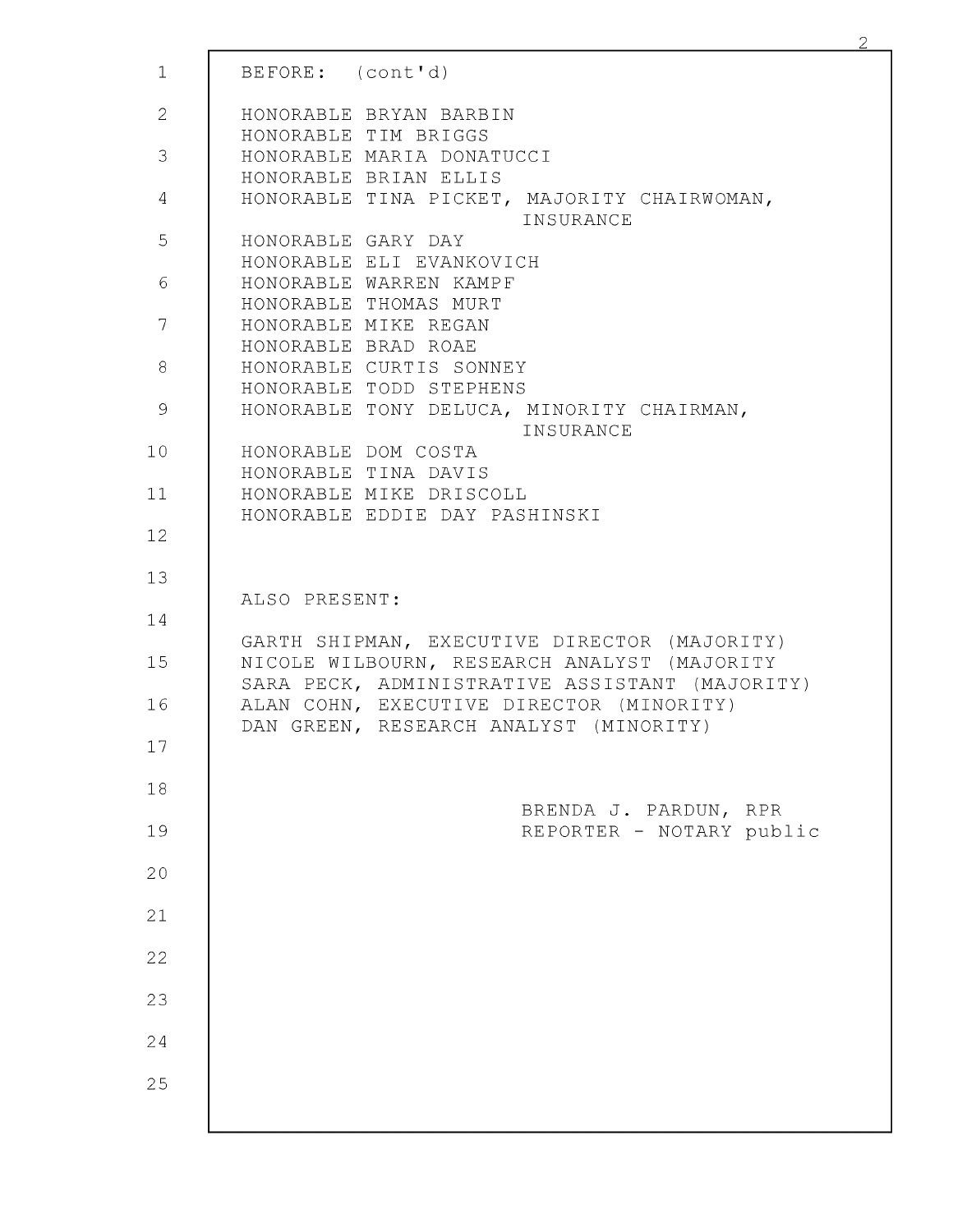| $\mathbf{1}$   | INDEX                                                                                 |      |
|----------------|---------------------------------------------------------------------------------------|------|
| $\overline{2}$ |                                                                                       | PAGE |
| 3              | OPENING REMARKS AND INTRODUCTIONS                                                     | 5    |
| 4              | SETH MENDELSOHN<br>EXECUTIVE DEPUTY INSURANCE COMMISSIONER<br>PA INSURANCE DEPARTMENT | 10   |
| 5              | MIKE MCKENNEY                                                                         | 17   |
| 6              | ACTUARIAL SUPERVISOR<br>PA INSURANCE DEPARTMENT                                       |      |
| 7              | DAVE BUONO                                                                            | 27   |
| 8              | CONSUMER LIAISON<br>PA INSURANCE DEPARTMENT                                           |      |
| 9              | SAM MARSHALL                                                                          | 36   |
| 10             | PRESIDENT AND CEO<br>INSURANCE FEDERATION OF PENNSYLVANIA                             |      |
| 11             |                                                                                       |      |
| 12             | LAUREN E. BRINJAC<br>GOVERNMENT AFFAIRS DIRECTOR<br>INSURANCE AGENTS AND BROKERS      | 60   |
| 13             |                                                                                       |      |
| 14             | G. GREG GUNN, CIC<br>MANAGING PARTNER OF GUNN-MOWERY, LLC                             | 62   |
| 15             | JASON ERNEST, ESQUIRE<br>DEPUTY CEO                                                   | 66   |
| 16             | INSURANCE AGENTS AND BROKERS                                                          |      |
| 17             | SCOTT COOPER, ESQUIRE<br>SCHMIDT KRAMER                                               | 73   |
| 18             | PENNSYLVANIA ASSOCIATION FOR JUSTICE                                                  |      |
| 19             | RON KOVLER, ESQUIRE<br>KOVLER & RUSH                                                  | 79   |
| 20             | PENNSYLVANIA ASSOCIATION FOR JUSTICE                                                  |      |
| 21             | JAMES HAGGERTY, ESQUIRE<br>HAGGERTY, SCHLEIFER & KUPERSMITH                           | 82   |
| 22             | PENNSYLVANIA ASSOCATION FOR JUSTICE                                                   |      |
| 23             |                                                                                       |      |
| 24             |                                                                                       |      |
| 25             |                                                                                       |      |
|                |                                                                                       |      |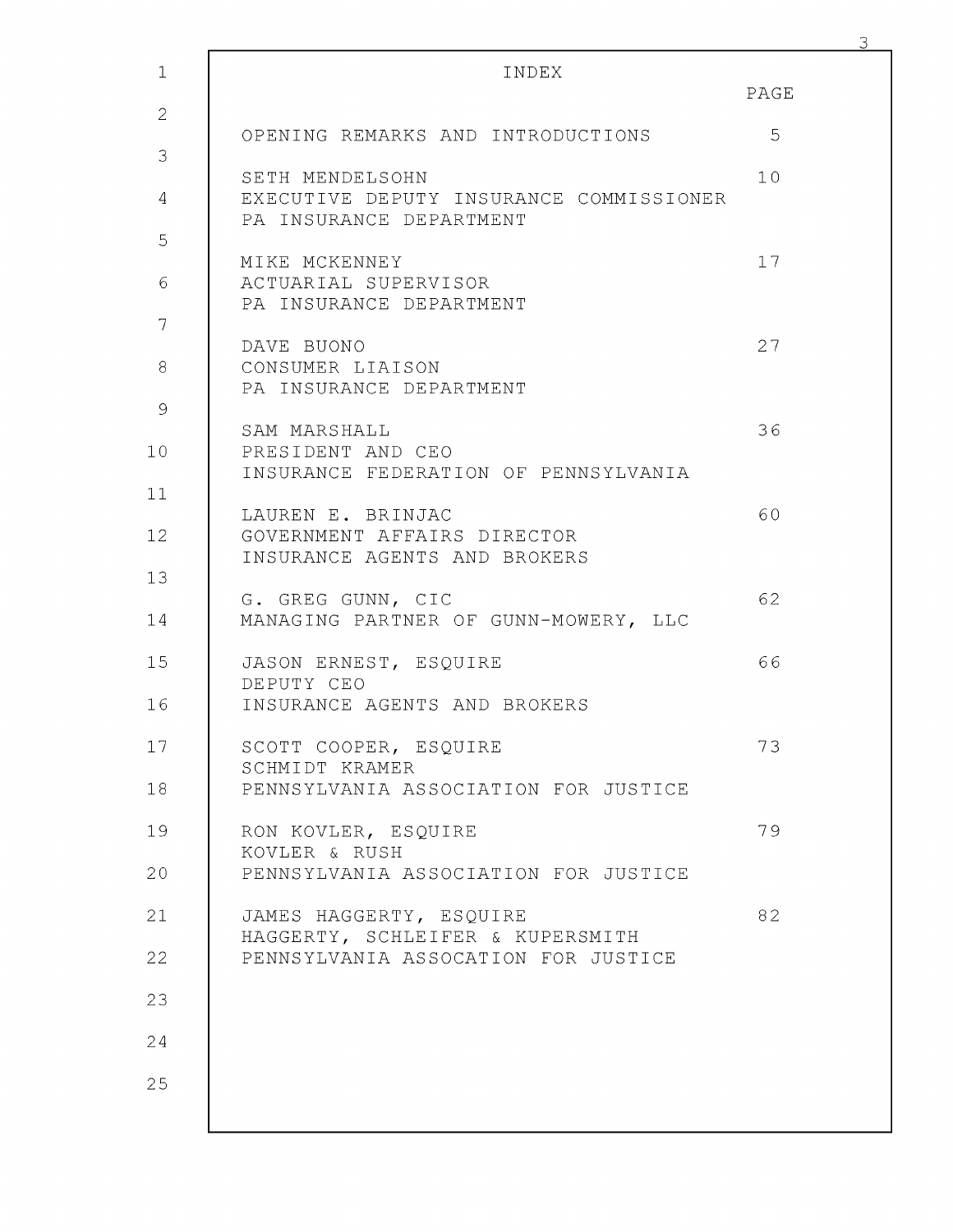|                           |                                                       | $\overline{4}$ |
|---------------------------|-------------------------------------------------------|----------------|
| $1\,$                     | SUBMITTED WRITTEN TESTIMONY                           |                |
| $\sqrt{2}$                | $\star$ $\hspace{0.1cm} \star$ $\hspace{0.1cm} \star$ |                |
| $\ensuremath{\mathsf{3}}$ | (See submitted written testimony and handouts         |                |
| $\sqrt{4}$                | online.)                                              |                |
| $\mathsf S$               |                                                       |                |
| $\epsilon$                |                                                       |                |
| $\boldsymbol{7}$          |                                                       |                |
| $\,8\,$                   |                                                       |                |
| $\mathcal{G}$             |                                                       |                |
| 10                        |                                                       |                |
| 11                        |                                                       |                |
| 12                        |                                                       |                |
| 13                        |                                                       |                |
| $1\,4$                    |                                                       |                |
| 15                        |                                                       |                |
| 16                        |                                                       |                |
| 17                        |                                                       |                |
| $1\,8$                    |                                                       |                |
| 19                        |                                                       |                |
| $\overline{20}$           |                                                       |                |
| 21                        |                                                       |                |
| $\overline{22}$           |                                                       |                |
| 23                        |                                                       |                |
| $\overline{24}$           |                                                       |                |
| 25                        |                                                       |                |
|                           |                                                       |                |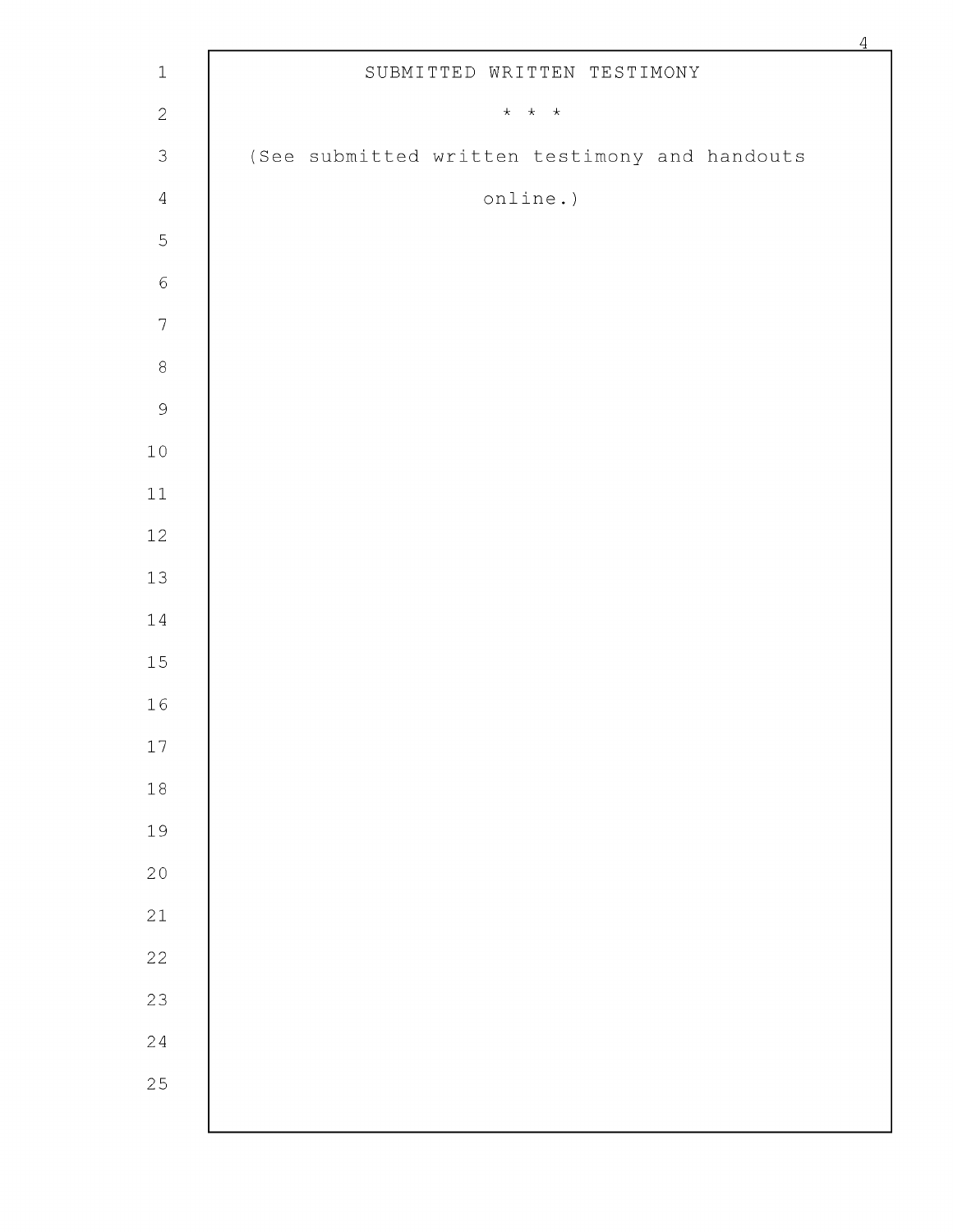| $\mathbf{1}$ | P R O C E E D I N G S                          |
|--------------|------------------------------------------------|
| 2            | TRANSPORTATION MAJORITY CHAIRMAN               |
| 3            | TAYLOR: On behalf of Chairman Pickett and      |
| 4            | Chairman Keller, Chairman DeLuca and myself, I |
| 5            | welcome everybody and call this joint meeting  |
| 6            | of the House Transportation Committee and      |
| 7            | House Insurance Committee to order. It's not   |
| 8            | everyday we have a joint meeting. So, we'll    |
| $\mathsf 9$  | try to get through this. We have a full        |
| 10           | agenda, but we have a few hours to do it.      |
| 11           | And before I call on my counterparts           |
| 12           | for comments, I'd like to start out, to my far |
| 13           | left, and have the members of the committees   |
| 14           | introduce themselves.                          |
| 15           | Justin.                                        |
| 16           | REPRESENTATIVE SIMMONS:                        |
| 17           | Representative Justin Simmons.                 |
| 18           | REPRESENTATIVE SONNEY: Curt Sonney,            |
| 19           | 4th District.                                  |
| 20           | REPRESENTATIVE HARPER: Kate Harper,            |
| 21           | Montgomery County.                             |
| 22           | REPRESENTATIVE KELLER: Mark Keller,            |
| 23           | Perry and Cumberland County.                   |
| 24           | INSURANCE MINORITY CHAIRMAN DELUCA:            |
| 25           | Tony DeLuca, Allegheny County.                 |
|              |                                                |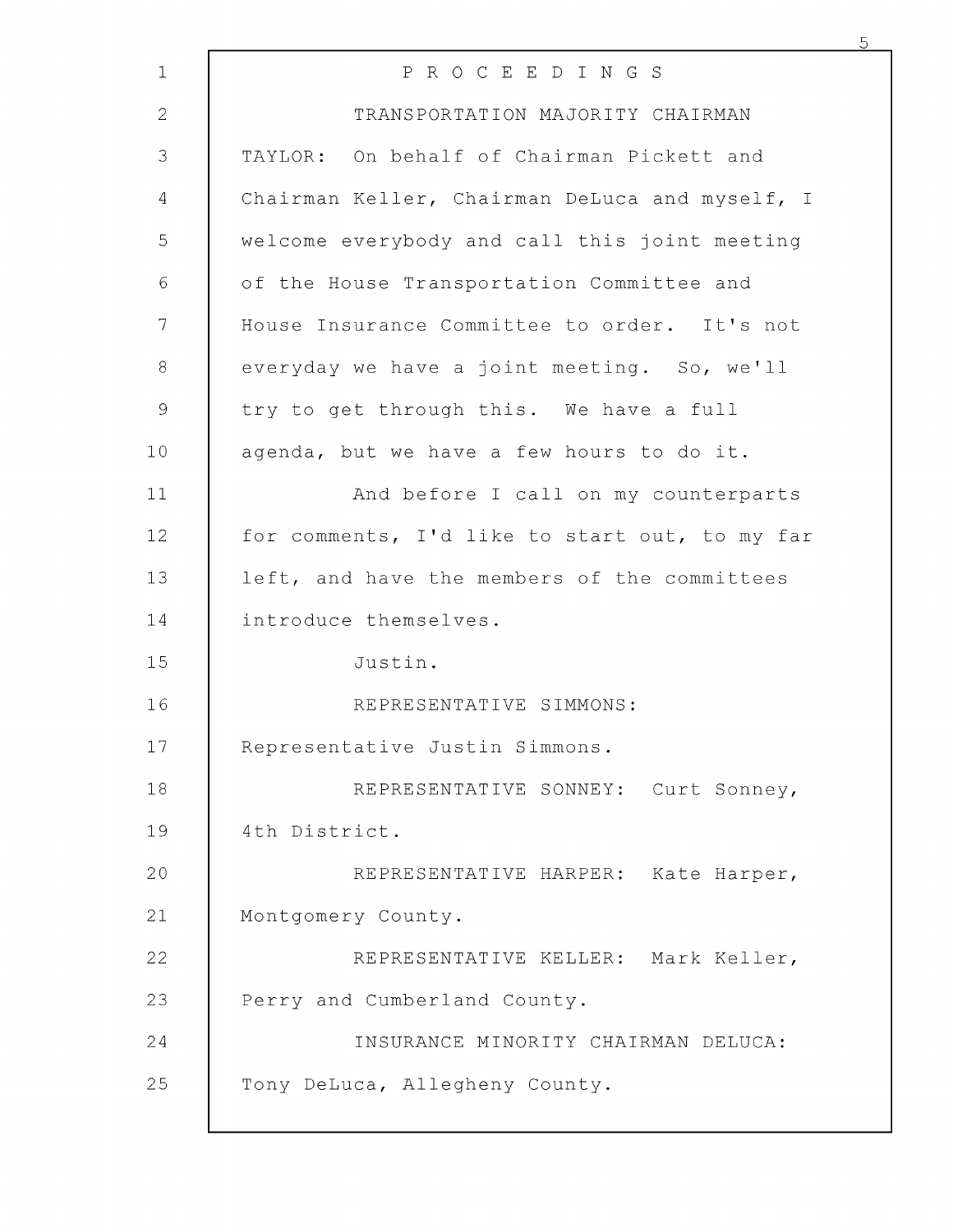| $\mathbf{1}$  | INSURANCE MAJORITY CHAIRWOMAN                  |
|---------------|------------------------------------------------|
| $\mathbf{2}$  | PICKETT: REPRESENTATIVE PICKETT:               |
| 3             | Representative Tina Pickett, Bradford,         |
| 4             | Sullivan, and Susquehanna counties.            |
| 5             | REPRESENTATIVE: William Keller,                |
| $\sqrt{6}$    | Philadelphia County.                           |
| 7             | REPRESENTATIVE PASHINSKI:                      |
| $\,8\,$       | Representative Eddie Day Pashinski, Luzerne    |
| $\mathcal{G}$ | County.                                        |
| 10            | REPRESENTATIVE ROAE: Representative            |
| 11            | Brad Roae, Crawford County and Erie County.    |
| 12            | REPRESENTATIVE DRISCOLL:                       |
| 13            | Representative Mike Driscoll, northeast        |
| 14            | Philadelphia.                                  |
| 15            | REPRESENTATIVE: Tom Murt, Montgomery           |
| 16            | County and Philadelphia County.                |
| 17            | REPRESENTATIVE COSTA: Dom Costa,               |
| 18            | Allegheny County.                              |
| 19            | REPRESENTATIVE BRIGGS: Tim Briggs,             |
| 20            | Montgomery County.                             |
| 21            | TRANSPORTATION MAJORITY CHAIRMAN               |
| 22            | TAYLOR: Thank you. And I'm sure we'll be       |
| 23            | joined by a few more members.                  |
| 24            | I said to a few members, while this            |
| 25            | is a very important issue, it may be the least |
|               |                                                |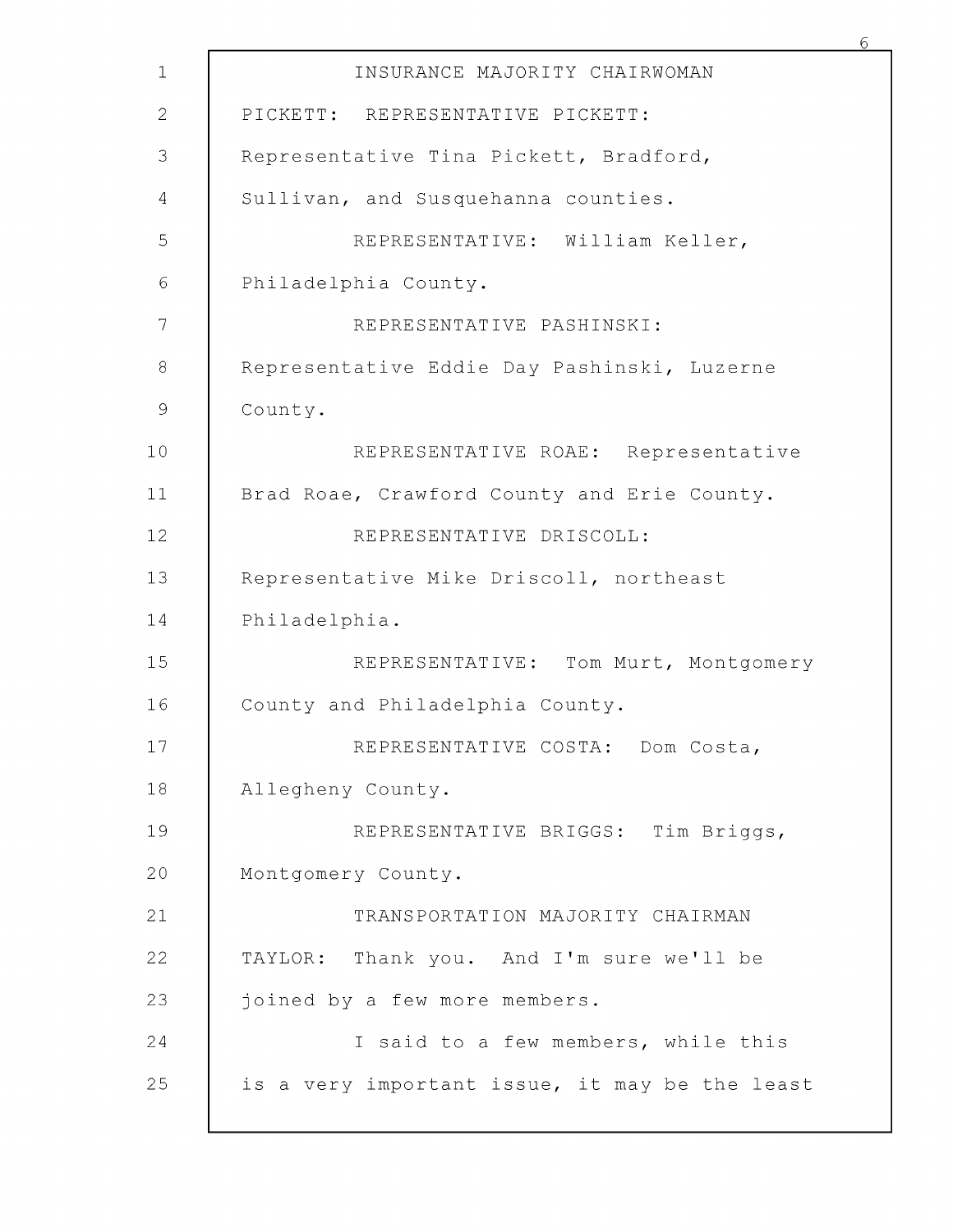| $\mathbf 1$   | controversial thing we'll do all day or this   |
|---------------|------------------------------------------------|
| $\mathbf{2}$  | week. So, I'm actually looking forward to      |
| 3             | this one. I don't know about other things      |
| 4             | we're going to be doing this week.             |
| 5             | But in terms of insurance and                  |
| $\epsilon$    | insurance limits, as a Philadelphian, and      |
| 7             | Representative Keller and I and Representative |
| 8             | Driscoll certainly understand, this was one of |
| $\mathcal{G}$ | the more key issues that faced us all in the   |
| 10            | '90s and probably early 2000s. A day didn't    |
| 11            | go by to any one of our offices that we        |
| 12            | weren't really complained to about the         |
| 13            | insurance, auto insurance situation, in        |
| 14            | Philadelphia and the surrounding areas, not    |
| 15            | only the cost but the lack of insurance and    |
| 16            | many people not being insured.                 |
| 17            | A lot has happened since then. I               |
| 18            | think the auto insurance dilemma, at least for |
| 19            | Philadelphians, has been somewhat mitigated,   |
| 20            | but, you know, we have to revisit everything   |
| 21            | in a timely period, and we're going to be      |
| 22            | doing that today, to talk about the insurance  |
| 23            | limits and whether or not they should be       |
| 24            | increased.                                     |
| 25            | With that, Chairman Pickett.                   |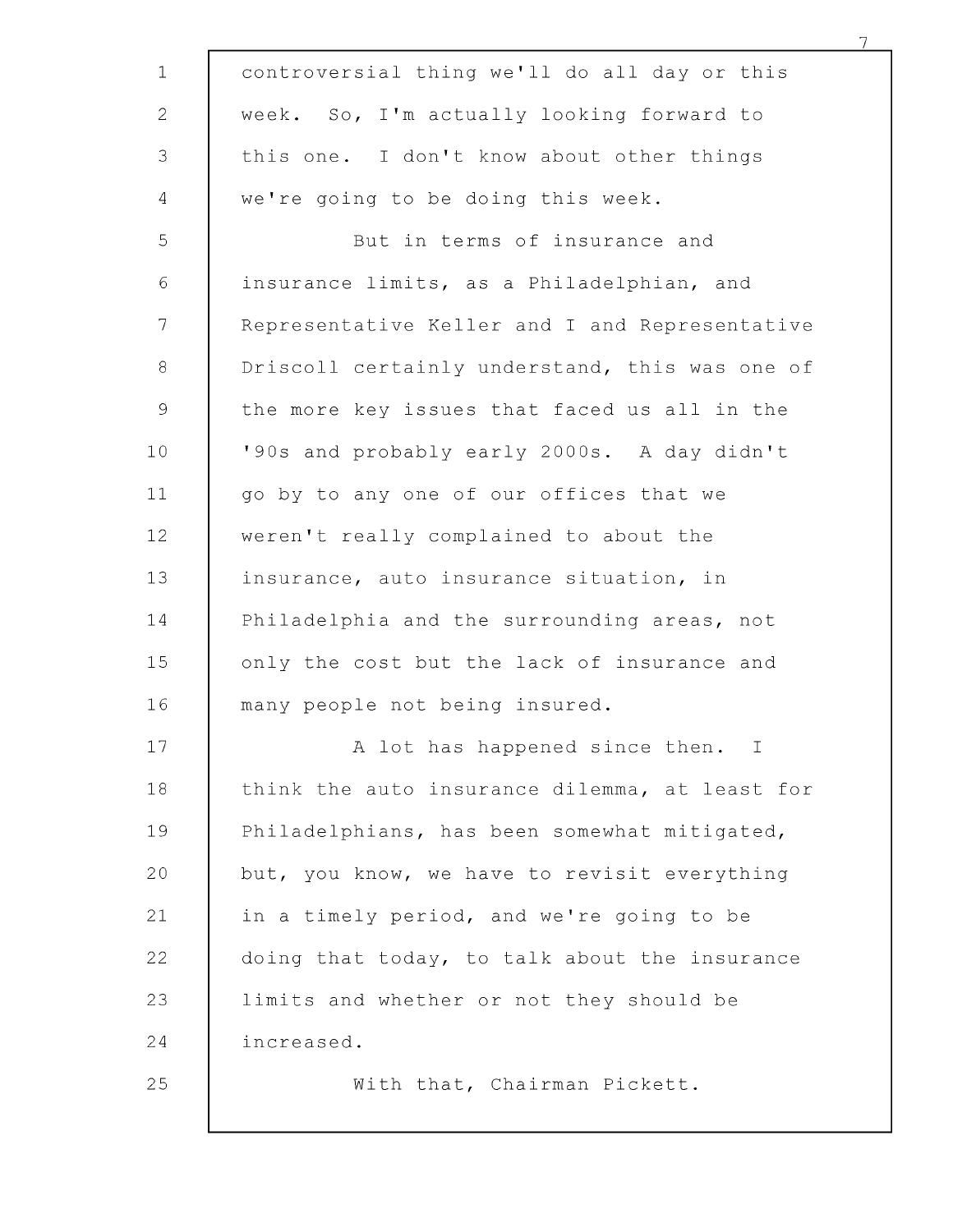| $\mathbf 1$   | INSURANCE MAJORITY CHAIRWOMAN                  |
|---------------|------------------------------------------------|
| $\mathbf{2}$  | PICKETT: Thank you.                            |
| 3             | I thank everyone who has taken the             |
| 4             | time to be with us today and to testify and to |
| 5             | observe the hearing. And I did not get to      |
| 6             | live through that time period as a             |
| 7             | representative, so I welcome the chance to go  |
| 8             | back through the history and to realize that   |
| $\mathcal{G}$ | it's very important to retain a good balance   |
| 10            | with a very big subject across our state that  |
| 11            | literally affects most of everybody in the     |
| 12            | state.                                         |
| 13            | So, I look forward to the different            |
| 14            | viewpoints that we'll hear today. And thank    |
| 15            | you very much.                                 |
| 16            | TRANSPORTATION MAJORITY CHAIRMAN               |
| 17            | TAYLOR: Chairman DeLuca.                       |
| 18            | INSURANCE MINORITY CHAIRMAN DELUCA:            |
| 19            | Again, I want to thank you for having this     |
| 20            | hearing today, joint hearing. I think it's a   |
| 21            | very important meeting. Things change in       |
| 22            | life, and certainly when some of this          |
| 23            | information was first initiated, approximately |
| 24            | about thirty-five years ago, things have       |
| 25            | changed. So, it's good to -- to get some       |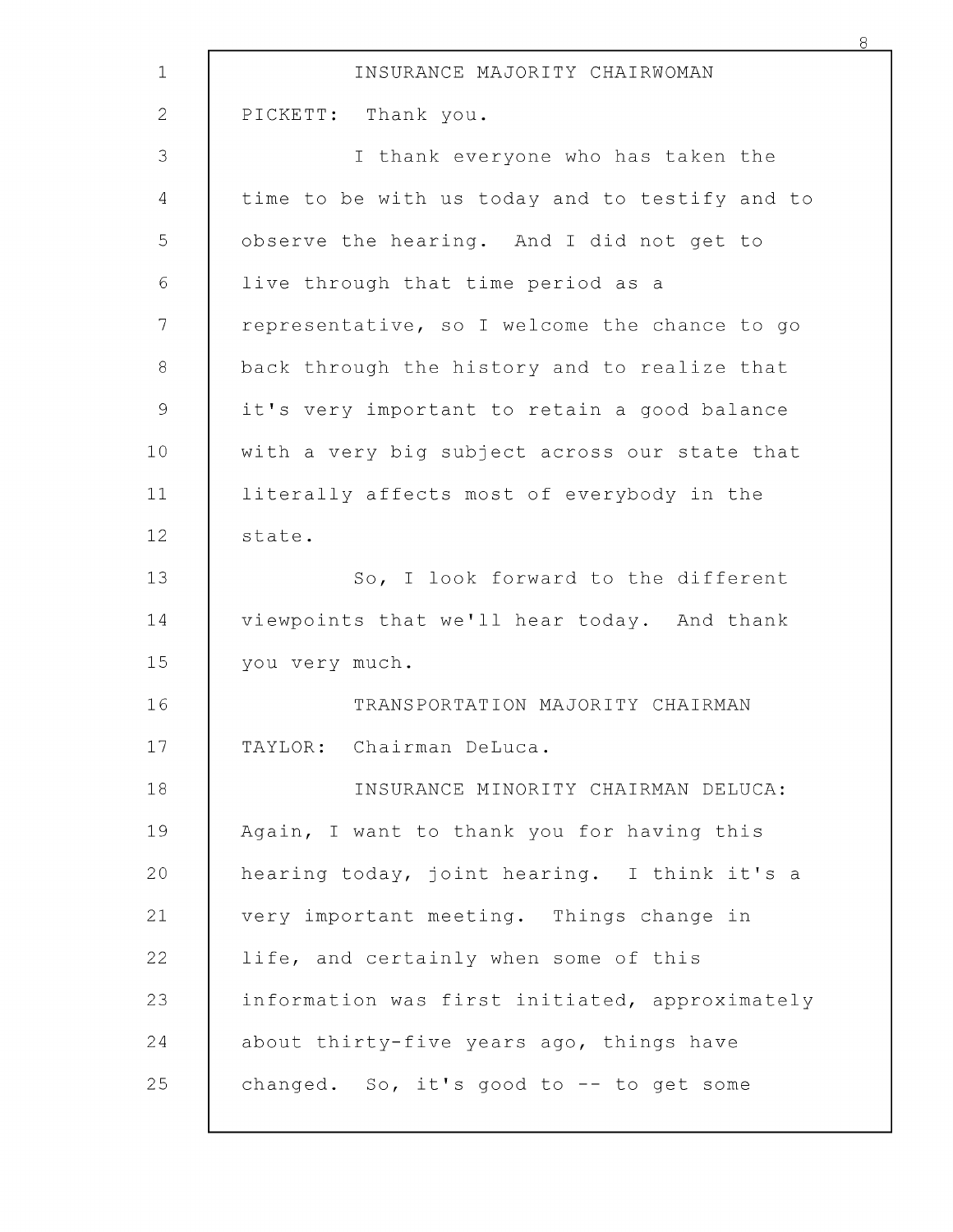|               | 9                                              |
|---------------|------------------------------------------------|
| $\mathbf 1$   | information pertaining to updating some of our |
| $\mathbf{2}$  | issues here in Pennsylvania.                   |
| 3             | Thank you.                                     |
| 4             | TRANSPORTATION MAJORITY CHAIRMAN               |
| 5             | TAYLOR: Chairman Bill Keller.                  |
| $\epsilon$    | TRANSPORTATION MINORITY CHAIRMAN               |
| 7             | KELLER: Thank you, Mr. Chairman.               |
| $\,8\,$       | As you said, car insurance probably            |
| $\mathcal{G}$ | was the number one complaint we had. Now it's  |
| 10            | back to jobs, where I guess it's not a good    |
| 11            | thing, but -- but that makes more sense. So,   |
| 12            | this is important, and thank you for having    |
| 13            | the hearing. I don't want to take up much      |
| 14            | time. I know we are pressed. So, go on and     |
| 15            | hear the testimony.                            |
| 16            | Thank you, Mr. Chairman.                       |
| 17            | TRANSPORTATION MAJORITY CHAIRMAN               |
| 18            | Thank you, Mr. Chairman.<br>TAYLOR:            |
| 19            | So, as you know, on the agenda today           |
| 20            | is House Bill 1258, by Representative Ellis,   |
| 21            | and Senate Bill 928, by Senator White.         |
| 22            | We appreciate the staffs' help on both         |
| 23            | committees to assemble those who are ready to  |
| 24            | testify today, and I think we'll get right on  |
| 25            | it.                                            |
|               |                                                |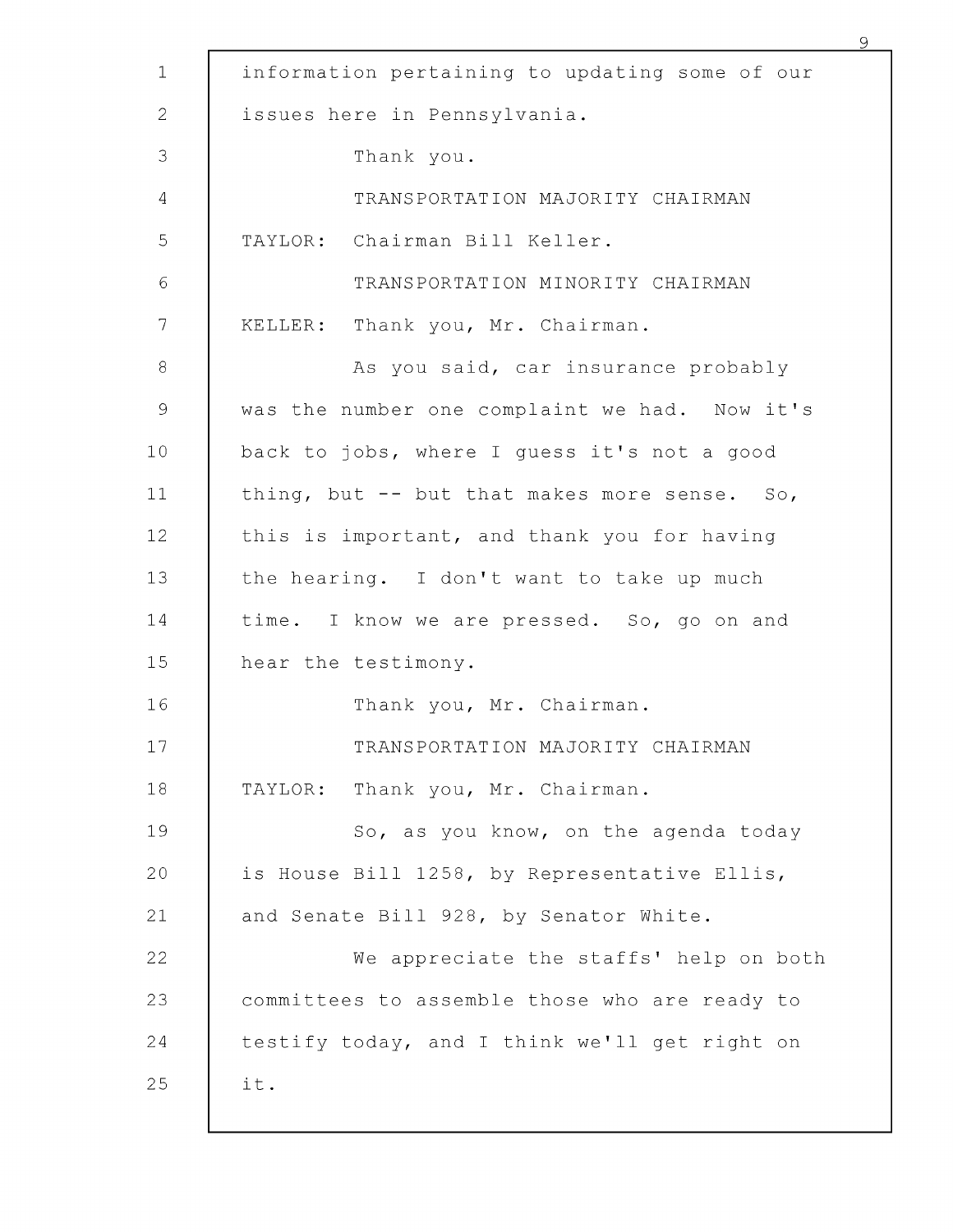|              |                                                | 10 |
|--------------|------------------------------------------------|----|
| $\mathbf 1$  | I think if the members bear with us            |    |
| $\mathbf{2}$ | to determine our progress, whether or not and  |    |
| 3            | when questions will be asked, we'll try to go  |    |
| 4            | in the normal routine we usually go, assuming  |    |
| 5            | we're moving along.                            |    |
| 6            | So, with that, we're going to start            |    |
| 7            | off with our Pennsylvania Insurance            |    |
| $\,8\,$      | Department, Seth Mendelsohn, Dave Buono, and   |    |
| 9            | Mike McKenney. I see that they're all          |    |
| 10           | assembled.                                     |    |
| 11           | Gentlemen, thank you very much for             |    |
| 12           | being here, and whoever wants to start, please |    |
| 13           | do.                                            |    |
| 14           | EXECUTIVE DEPUTY COMMISSIONER                  |    |
| 15           | MENDELSOHN: Sure. Good morning and thank you   |    |
| 16           | for having us.                                 |    |
| 17           | Chairman and Honorable members of the          |    |
| 18           | House Insurance and House Transportation       |    |
| 19           | Committee, we appreciate this opportunity to   |    |
| 20           | speak with you today to discuss the issue of   |    |
| 21           | raising Pennsylvania's required automobile     |    |
| 22           | insurance limits.                              |    |
| 23           | My name is Seth Mendelsohn. I serve            |    |
| 24           | as executive deputy commissioner. On my right  |    |
| 25           | is Dave Buono, our consumer liaison.<br>And on |    |
|              |                                                |    |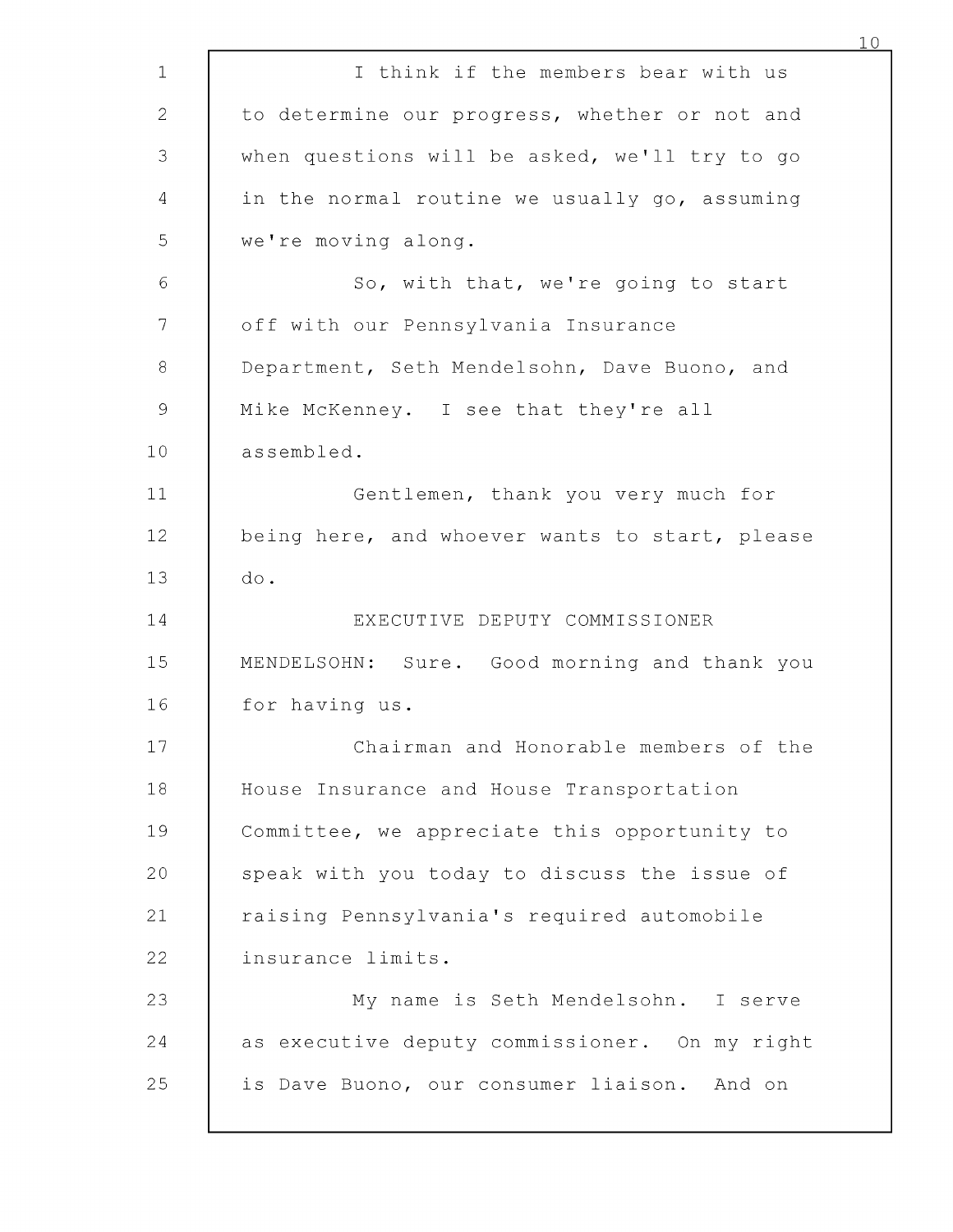| $\mathbf 1$  | my left is Mike McKenney, our actuarial        |
|--------------|------------------------------------------------|
| $\mathbf{2}$ | supervisor.                                    |
| 3            | We've submitted written testimony to           |
| 4            | the committee. I wanted to briefly summarize   |
| 5            | that testimony and offer a few additional      |
| $\sqrt{6}$   | thoughts.                                      |
| 7            | As you know, our department oversees           |
| $8\,$        | the insurance industry, and let me address     |
| $\mathsf 9$  | right away the comment. We have a very         |
| 10           | competitive automobile insurance industry here |
| 11           | in Pennsylvania. We have over two hundred      |
| 12           | companies today that are offering automobile   |
| 13           | insurance to Pennsylvania's consumers.         |
| 14           | Because we know that negligently driving a     |
| 15           | vehicle can result in property damage and      |
| 16           | possibly cause injury to others or even death, |
| 17           | the legislature has mandated that drivers have |
| 18           | financial responsibility, i.e. insurance       |
| 19           | coverage, and that coverage contains certain   |
| 20           | protections both for the driver, the first     |
| 21           | party, and for the persons or property that    |
| 22           | they may injury or damage.                     |
| 23           | As to the liability limits,                    |
| 24           | Pennsylvania's current automobile limits for   |
| 25           | mandatory coverage are 15/30/5. The 15         |
|              |                                                |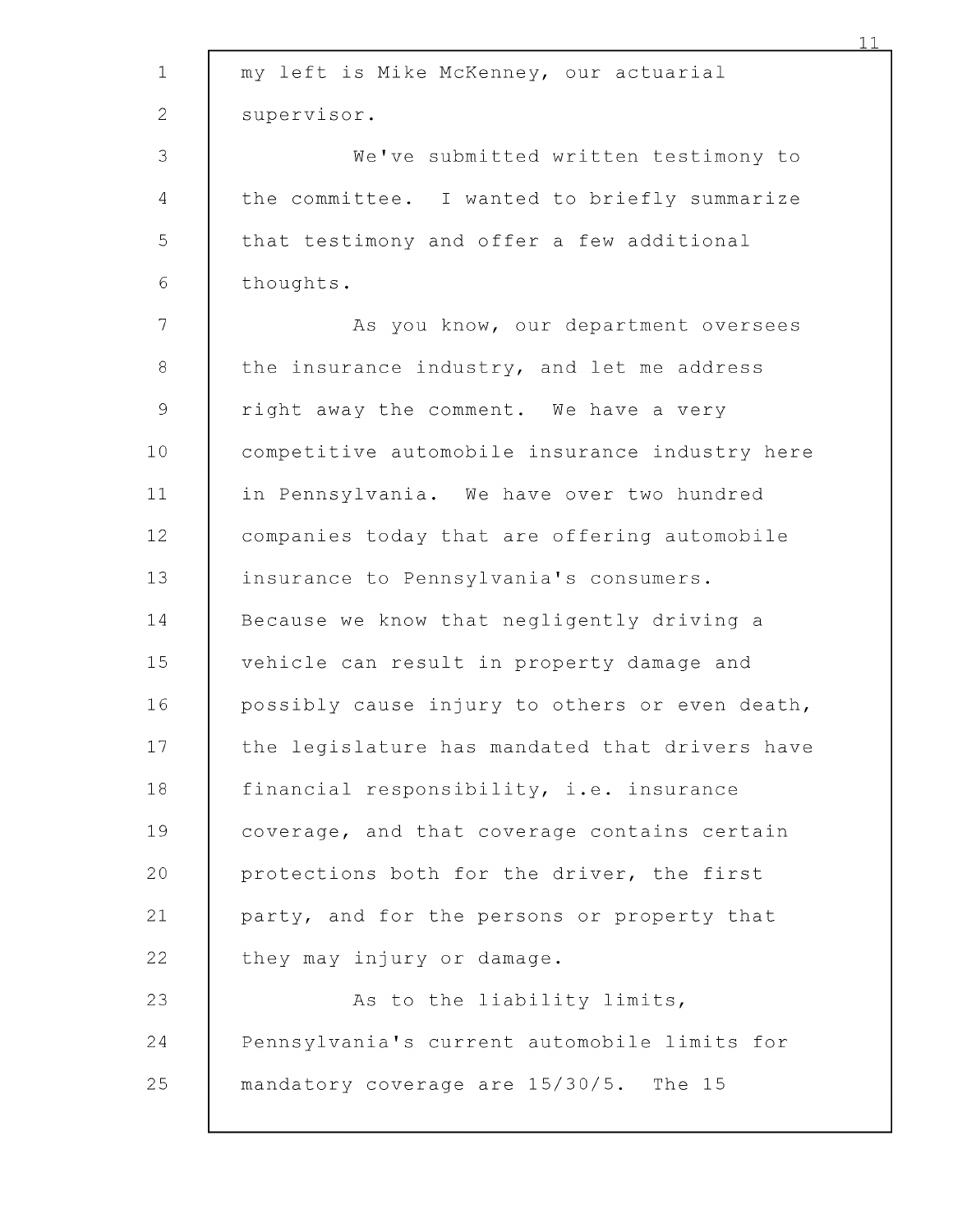| $\mathbf 1$                                               | indicates that a consumer's auto insurance     |
|-----------------------------------------------------------|------------------------------------------------|
| $\mathbf{2}$                                              | policy must have a minimum of 15,000 dollars   |
| 3                                                         | of coverage for bodily injury. The 30 means    |
| $\overline{4}$                                            | the minimum coverage amount of 30,000 dollars  |
| 5                                                         | bodily injury per accident. And the 5          |
| $\epsilon$                                                | indicates a minimum coverage amount of 5,000   |
| 7                                                         | dollars for property.                          |
| 8                                                         | Now, I use the word "current," but             |
| $\mathcal{G}% _{M_{1},M_{2}}^{\alpha,\beta}(\mathcal{A})$ | these specific coverage amounts have been in   |
| 10 <sub>o</sub>                                           | effect since adoption of Act 176 of 1974. In   |
| 11                                                        | fact, the 5,000 dollars property damage amount |
| 12                                                        | has been in effect since the late 1950s.<br>In |
| 13                                                        | forty-two years, the commonwealth has not      |
| 14                                                        | altered these amounts. And make no mistake,    |
| 15                                                        | Pennsylvania's limits have not been raised     |
| 16                                                        | and, unfortunately, now these limits are among |
| 17                                                        | the lowest of any state in the United States.  |
| 18                                                        | We, as the department, support the             |
| 19                                                        | idea of increasing the minimum limits, though  |
| 20                                                        | we leave it to the legislature to determine    |
| 21                                                        | what those limits should be.                   |
| 22                                                        | Now, there are three primary reasons           |
| 23                                                        | why we support the idea of raising the minimum |
| 24                                                        | limits. First, Pennsylvania's limits, as       |
| 25                                                        | noted earlier, have fallen out of step with    |
|                                                           |                                                |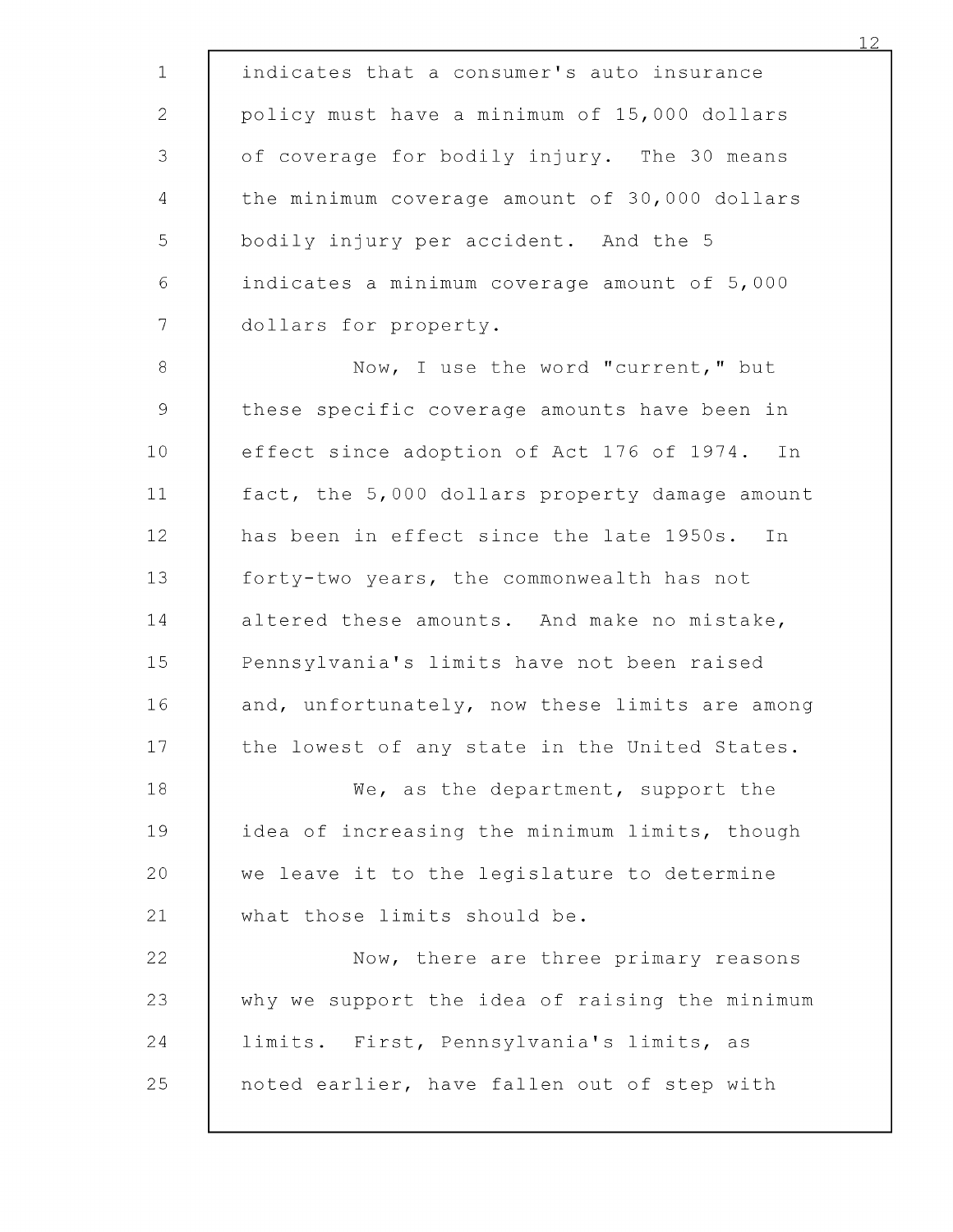|                 |                                                | 13 |
|-----------------|------------------------------------------------|----|
| $\mathbf 1$     | the higher limits imposed by other states.     |    |
| $\mathbf{2}$    | Second, these lower limits no longer           |    |
| 3               | provide the same amount of protection for the  |    |
| 4               | insured driver. We all know that, generally,   |    |
| 5               | prices have gone up over the past five or ten  |    |
| 6               | years and certainly over the past forty years. |    |
| $7\phantom{.0}$ | And we suggested it seem imprudent to keep a   |    |
| $\,8\,$         | mandatory minimum insurance limit that was     |    |
| $\mathcal{G}$   | established forty years ago.                   |    |
| 10              | And third, we know that we are                 |    |
| 11              | making -- or the legislature's making policy   |    |
| 12              | for many years to come. Few would have         |    |
| 13              | predicted that the rates set in the 1970s      |    |
| 14              | would continue to be the rates that            |    |
| 15              | Pennsylvania has today.                        |    |
| 16              | Now, in making this recommendation to          |    |
| 17              | the committee, you should be aware that, in    |    |
| 18              | 2011, the Department presented testimony to    |    |
| 19              | the Senate Banking and Insurance Committee     |    |
| 20              | that, on the same basic set of facts, reached  |    |
| 21              | an opposite conclusion. In 2011, the           |    |
| 22              | Department, under a different commissioner and |    |
| 23              | different governor and different governor      |    |
| 24              | administration, cited, among other reasons,    |    |
| 25              | the continued sluggish climate following the   |    |
|                 |                                                |    |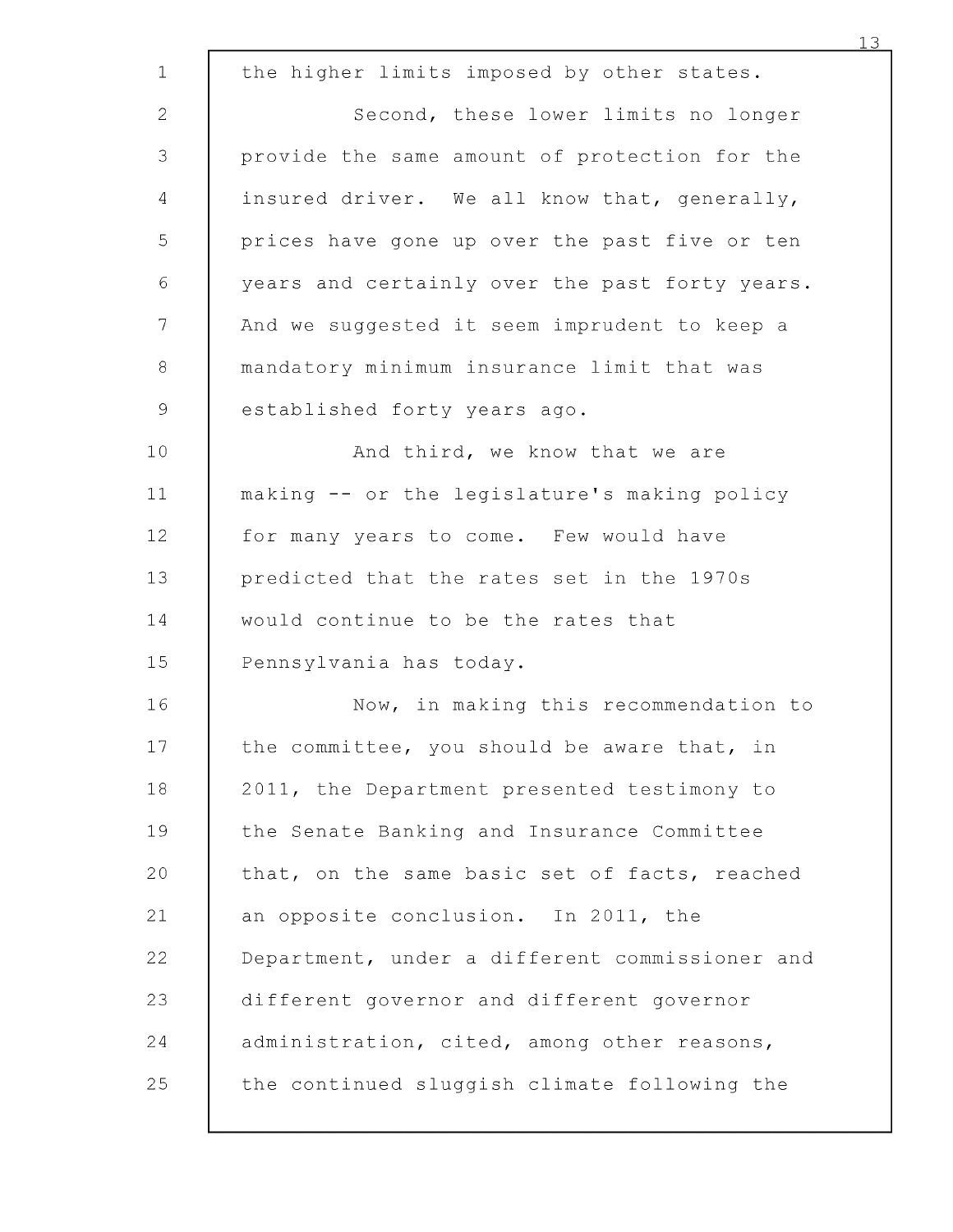| $\mathbf 1$    | great recession as a reason not to increase    |
|----------------|------------------------------------------------|
| $\mathbf{2}$   | the limits at that time.                       |
| 3              | In addition, it suggested that some            |
| 4              | consumers, quote, may be tempted to illegally  |
| 5              | purchase from states such as Delaware or Ohio  |
| $\epsilon$     | in order to avoid the higher premiums.         |
| $\overline{7}$ | In coming to our current decision              |
| 8              | suggesting that the rates should be increased, |
| $\mathcal{G}$  | we suggest that circumstances have changed.    |
| 10             | Fortunately, we are no longer just coming off  |
| 11             | the great recession. And it's different. The   |
| 12             | facts have changed.                            |
| 13             | Ohio has now increased its minimums            |
| 14             | since our department's testimony in 2011. In   |
| 15             | 2013, in fact, Ohio raised it minimum limits   |
| 16             | to 25,000 dollars per person, 50,000 dollars   |
| 17             | per accident, and 25,000 dollars for property  |
| 18             | damage.                                        |
| 19             | Let me briefly close by addressing             |
| 20             | another issue. One of the bills being          |
| 21             | discussed here today contains troubling        |
| 22             | language strongly opposed by the Insurance     |
| 23             | Department and the Wolf administration.        |
| 24             | Senate Bill 928, printer's no. 1140, contains  |
| 25             | a provision that would allow any revised forms |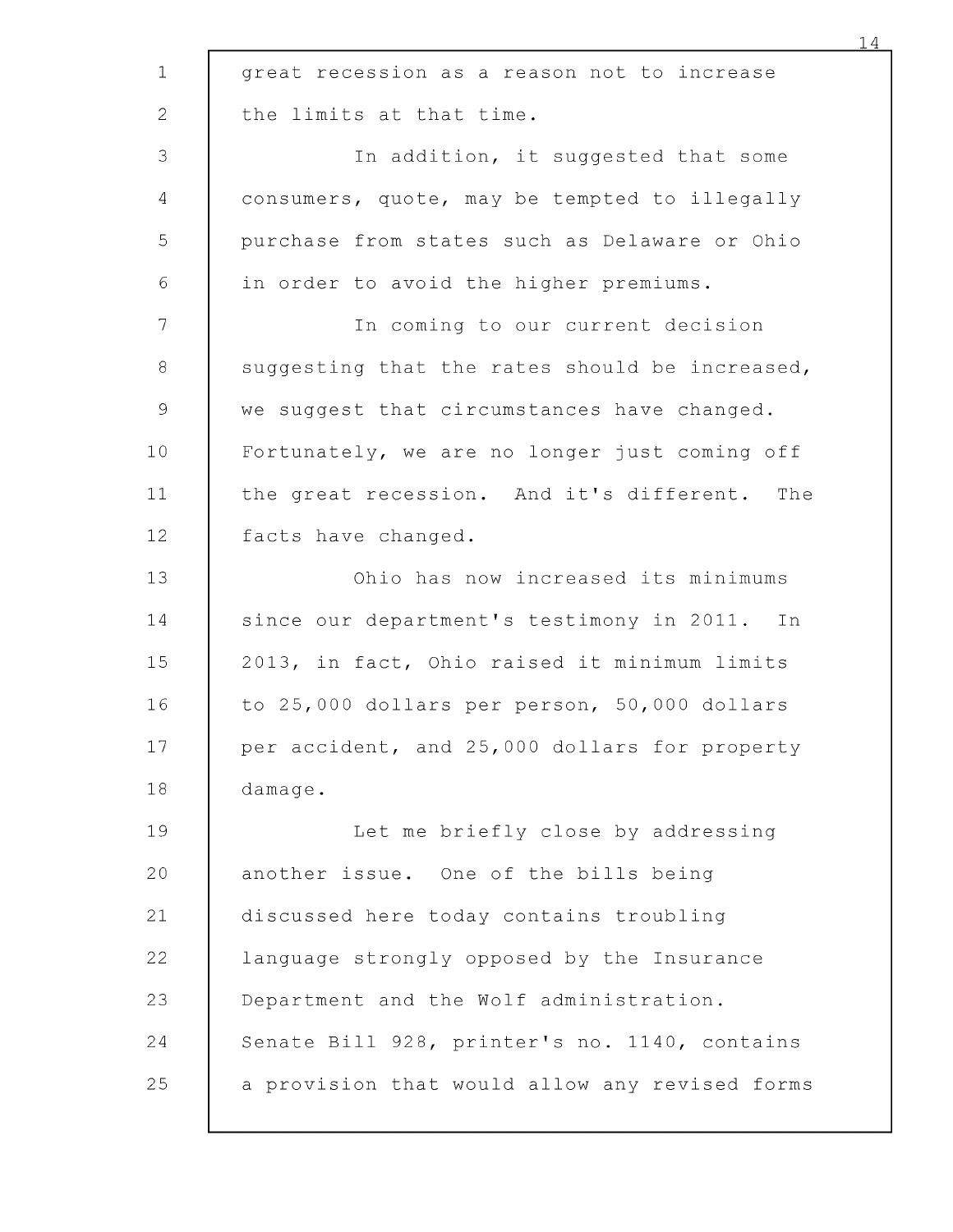| $\mathbf 1$  | and rates filed by insurers with the           |
|--------------|------------------------------------------------|
| $\mathbf{2}$ | department to be, quote, deemed approved,      |
| 3            | unquote, upon filing.                          |
| 4            | Now, this means -- "deemed approved"           |
| 5            | means the Insurance Department would not have  |
| $\epsilon$   | the opportunity to review these complicated    |
| 7            | filings before the changes would go into       |
| $\,8\,$      | effect for Pennsylvania consumers. If          |
| $\mathsf 9$  | enacted, this language would take away one of  |
| 10           | our most effective tools to fulfill our        |
| 11           | consumer protection role, and that is the      |
| 12           | preapproval of the rates and forms before they |
| 13           | are given to consumers. And our review         |
| 14           | process makes sure that these filings contain  |
| 15           | all of the protections that have been          |
| 16           | guaranteed by Pennsylvania law, and that the   |
| 17           | rates requested by the insurers are not        |
| 18           | inadequate, excessive, or unfairly             |
| 19           | discriminatory.                                |
| 20           | I suggest to you that our department           |
| 21           | has an outstanding record of reviewing filings |
| 22           | in a timely manner. We understand the need     |
| 23           | for insurers to have speed to market and work  |
| 24           | with them to make that happen. Our department  |
| 25           | reviews thousands of filings every day -- or   |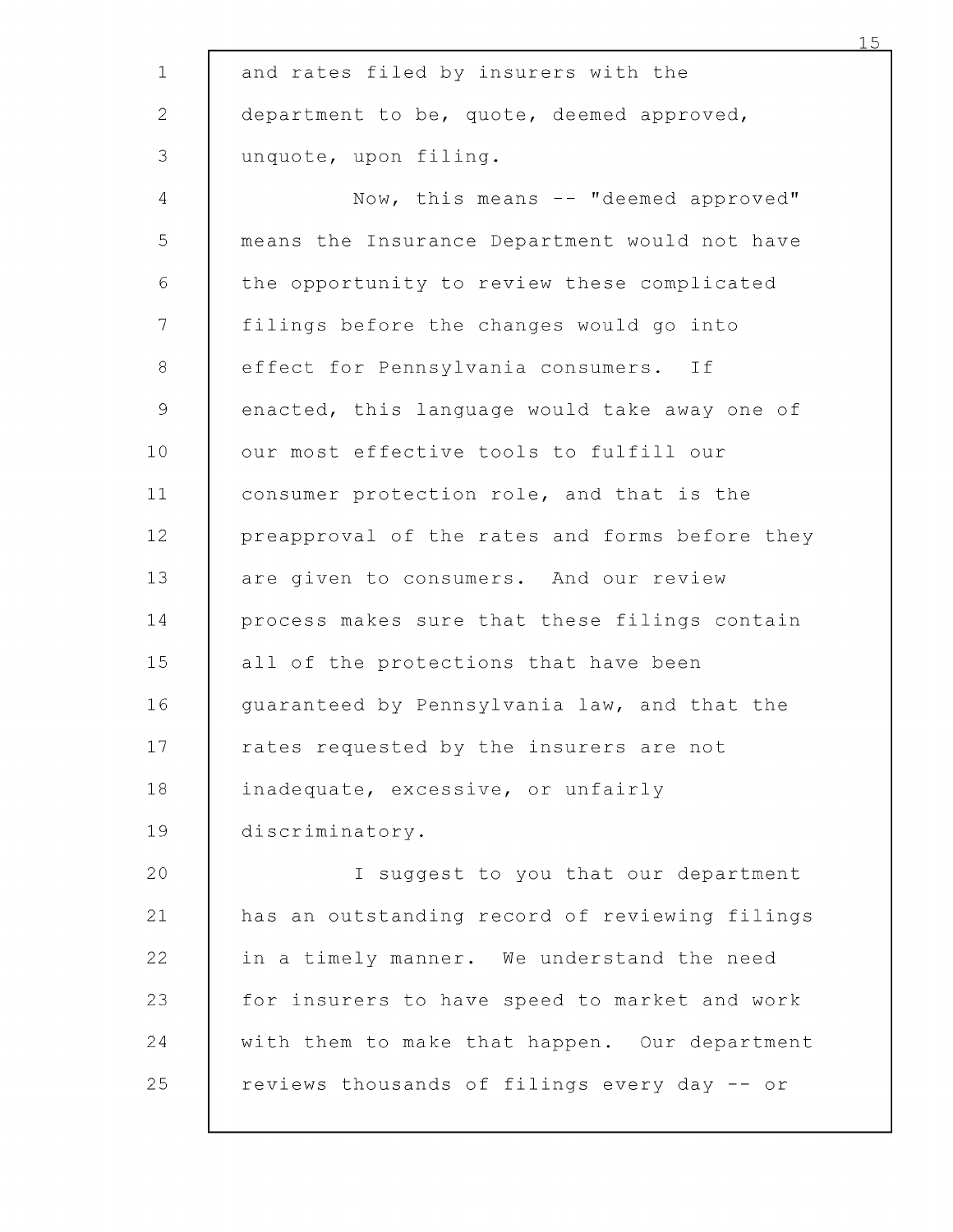| $1\,$          | every year, and we complete our review for     |
|----------------|------------------------------------------------|
| $\mathbf{2}$   | most filings within four to five days.         |
| 3              | What we've seen works better is a              |
| 4              | system that requires the preapproval of rates  |
| 5              | and forms before those rates and forms may be  |
| 6              | used in the marketplace. This review process   |
| $\overline{7}$ | allows us to have a conversation with the      |
| 8              | companies who may wish to amend their filing   |
| $\mathsf 9$    | when we've identified potential compliance or  |
| 10             | other issues.                                  |
| 11             | By way of a brief example,                     |
| 12             | legislation was recently passed that included  |
| 13             | a similar "deemed approval" provision.<br>In   |
| 14             | that instant, the law change was only a form   |
| 15             | change, and the final language for the         |
| 16             | provision ended up providing our department    |
| 17             | with an abridged, ten-day review period to     |
| 18             | evaluate form filings made as a result of the  |
| 19             | new law. And what did we find? To date,        |
| 20             | we've received twenty filings pursuant to the  |
| 21             | new law, 95 percent of those filings, or       |
| 22             | nineteen out of twenty, did not comply with    |
| 23             | some portion of Pennsylvania law that had been |
| 24             | approved by the legislature.                   |
| 25             | Our core mission is to protect the             |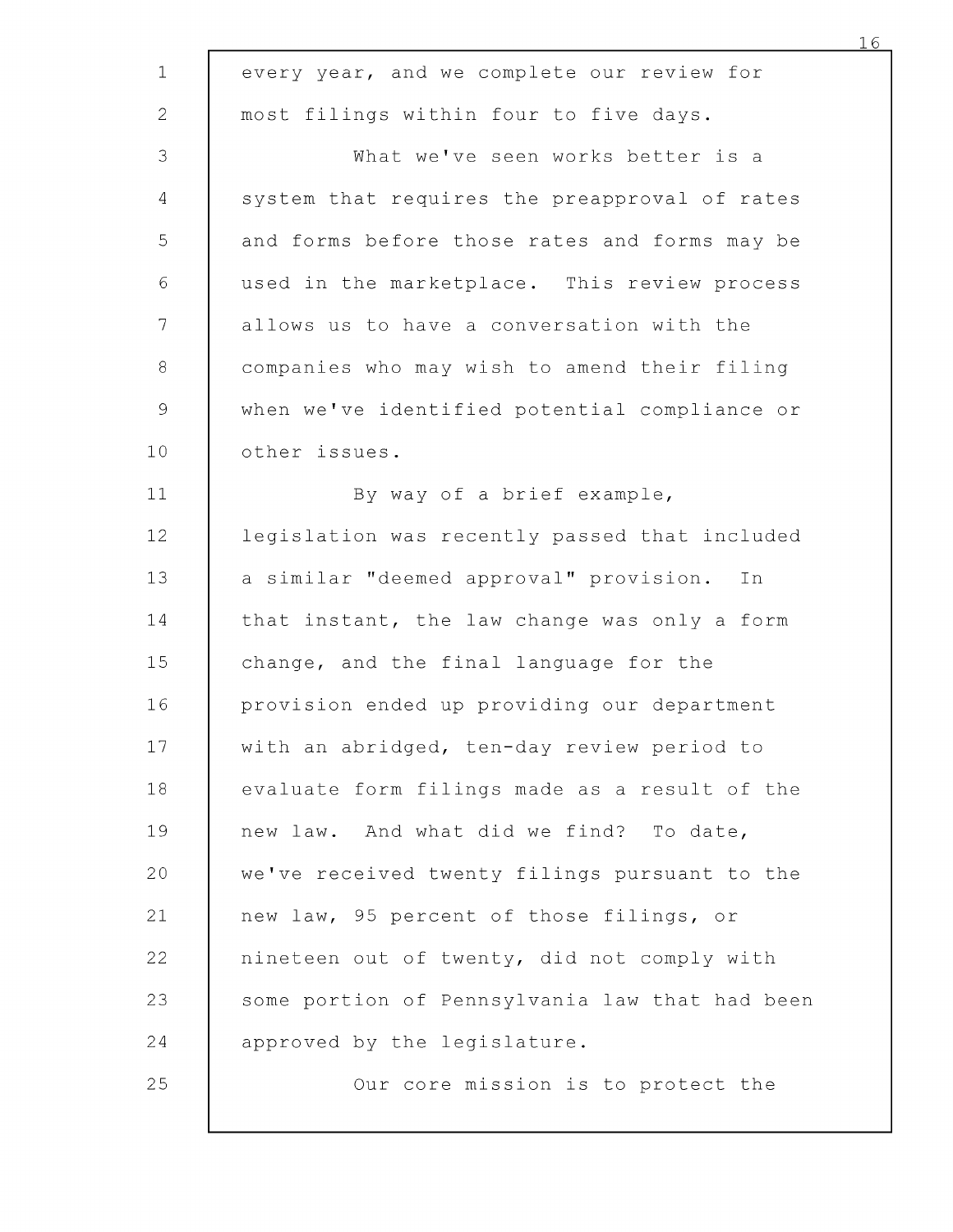| $\mathbf{1}$   | interests of insurance consumers. And it's a  |
|----------------|-----------------------------------------------|
| 2              | charge we take seriously. Because of that, we |
| 3              | respectfully request that any legislation     |
| $\overline{4}$ | addressing auto minimum limits, that language |
| 5              | regarding deemed filings being approved upon  |
| 6              | receipt not be included.                      |
| 7              | As we mentioned at the outset, we are         |
| $\,8\,$        | willing to participate in any follow-up       |
| $\mathcal{G}$  | discussions with you or your staffs regarding |
| 10             | this important issue about raising automobile |
| 11             | minimum limits, and we thank you for your     |
| 12             | consideration. And we are happy to answer     |
| 13             | your questions.                               |
| 14             | Thank you.                                    |
| 15             | TRANSPORTATION MAJORITY CHAIRMAN              |
| 16             | Dave or Mike, any comments?<br>TAYLOR:        |
| 17             | MR. BUONO: No, sir.                           |
| 18             | MR. MCKENNEY: No, sir.                        |
| 19             | TRANSPORTATION MAJORITY CHAIRMAN              |
| 20             | TAYLOR: Could you just, for the entire        |
| 21             | committee, the language that you were         |
| 22             | referring to that you found objectionable,    |
| 23             | could you just point that out as to where     |
| 24             | exactly that is?                              |
| 25             | MR. MCKENNEY: In Senate Bill 928,             |
|                |                                               |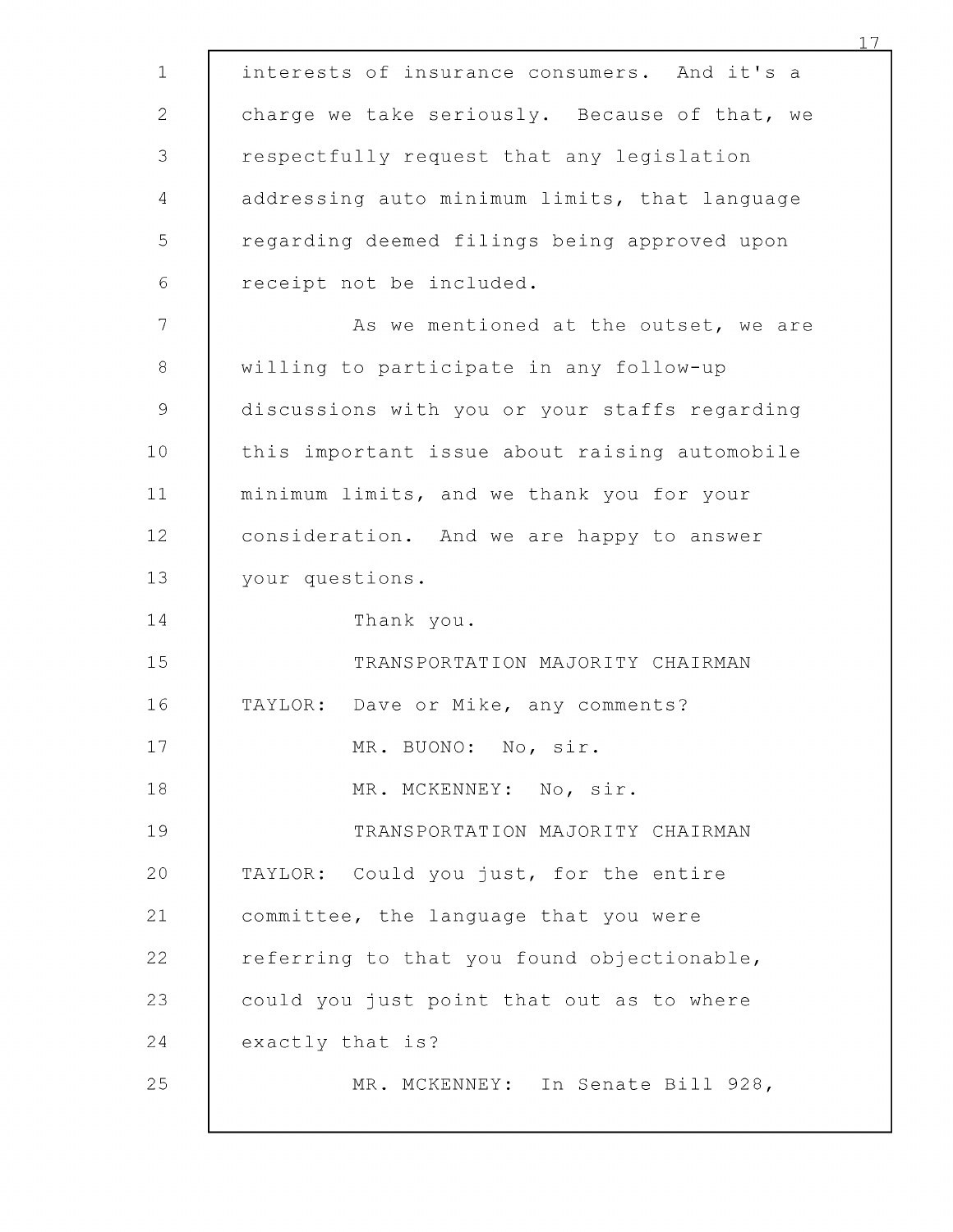| $\mathbf 1$    | lines -- I quess it starts at about line 28,  |
|----------------|-----------------------------------------------|
| $\overline{2}$ | it says: Any revised forms or rates filed by  |
| $\mathfrak{Z}$ | an insurer with the Insurance Department as a |
| 4              | result of the amendment of 75 PA CS Section   |
| 5              | 1702 shall be deemed approved by the          |
| $\sqrt{6}$     | department upon filing.                       |
| 7              | EXECUTIVE DEPUTY COMMISSIONER                 |
| 8              | MENDELSOHN: That was on page two.             |
| $\mathsf 9$    | TRANSPORTATION MAJORITY CHAIRMAN              |
| 10             | TAYLOR: That's an entirely new section to the |
| 11             | whole code, is that your understanding?       |
| 12             | MR. MCKENNEY: That is correct.                |
| 13             | TRANSPORTATION MAJORITY CHAIRMAN              |
| 14             | TAYLOR: Okay. We'll ask this to the industry  |
| 15             | as well, but you mentioned, for example, the  |
| 16             | increase in the limits in Ohio. Do you have a |
| 17             | sense of what that did to rates?              |
| 18             | MR. MENDELSOHN: Chairman, I can tell          |
| 19             | you, just looking at some newspaper articles, |
| 20             | that rates did go up. I think I saw a figure  |
| 21             | there of about 200 dollars on premiums, could |
| 22             | be give or take. We have no firsthand         |
| 23             | knowledge of that.                            |
| 24             | TRANSPORTATION MAJORITY CHAIRMAN              |
| 25             | TAYLOR: Okay. I'm sure others will.           |
|                |                                               |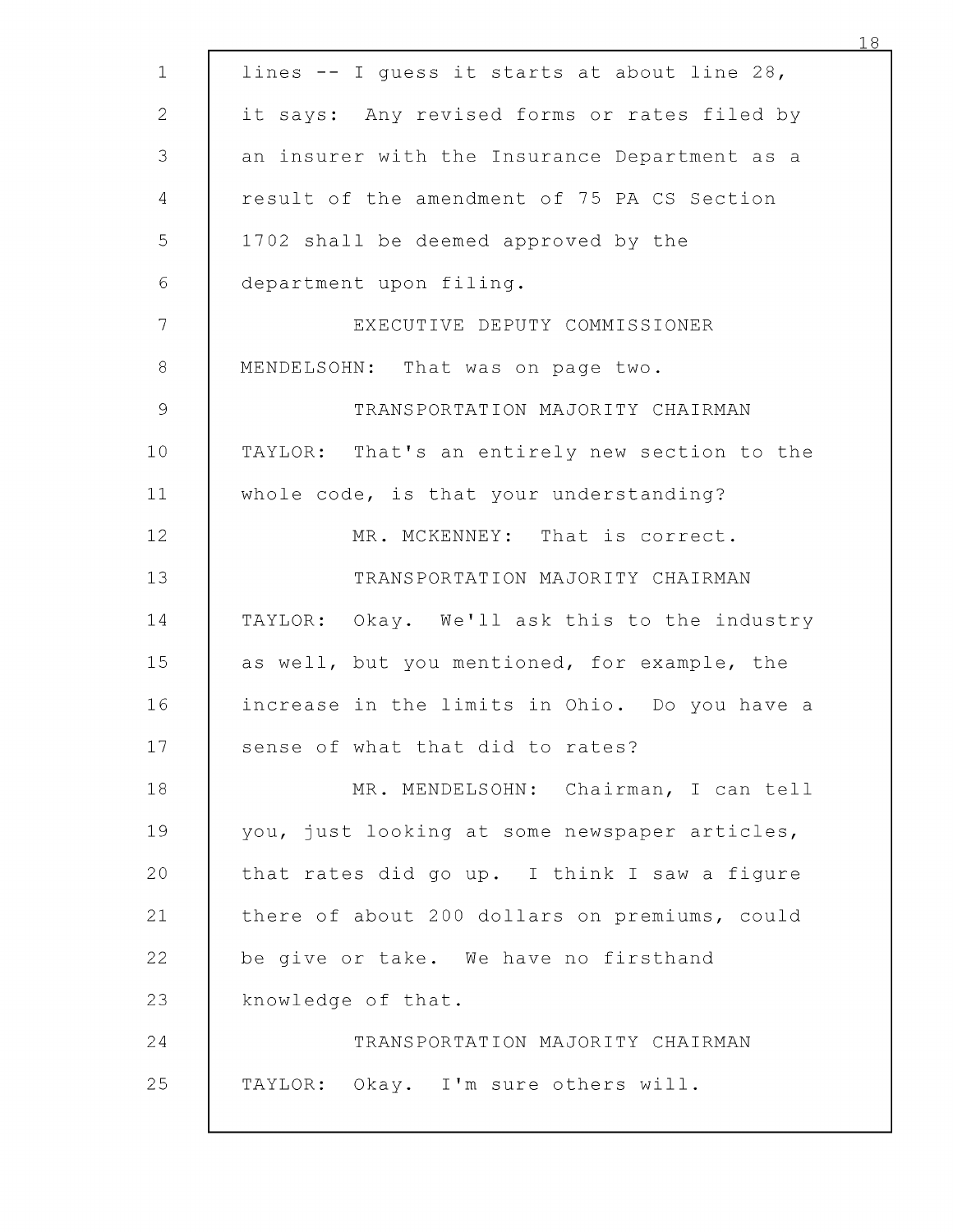| $\mathbf 1$  | Chairman Pickett -- before I turn to         |
|--------------|----------------------------------------------|
| $\mathbf{2}$ | the chairman, I just want to note, we were   |
| 3            | joined by Representative Barbin. And anybody |
| 4            | else who came in after introductions?        |
| 5            | Why don't -- because I have not had          |
| 6            | the luxury of actually seeing any of you,    |
| 7            | Gary, could you start with just introducing  |
| $\,8\,$      | yourself, please? I'm not asking for a       |
| $\mathsf 9$  | question yet, Gary. I just want you to       |
| 10           | introduce yourself.                          |
| 11           | REPRESENTATIVE DAY: Thank you for            |
| 12           | the floor, Mr. Chairman.                     |
| 13           | Gary Day, Lehigh and Berks counties.         |
| 14           | TRANSPORTATION MAJORITY CHAIRMAN             |
| 15           | TAYLOR: We'll turn to you in a second.       |
| 16           | Warren, is that -- okay.                     |
| 17           | REPRESENTATIVE KAMPF: Warren Kampf,          |
| 18           | Chester, Montgomery counties.                |
| 19           | TRANSPORTATION MAJORITY CHAIRMAN             |
| 20           | TAYLOR: Todd.                                |
| 21           | REPRESENTATIVE REGAN: Mike Regan,            |
| 22           | York and Cumberland County.                  |
| 23           | REPRESENTATIVE STEPHENS: Todd                |
| 24           | Stephens, Montgomery County.                 |
| 25           | REPRESENTATIVE DAVIS: Tina Davis,            |
|              |                                              |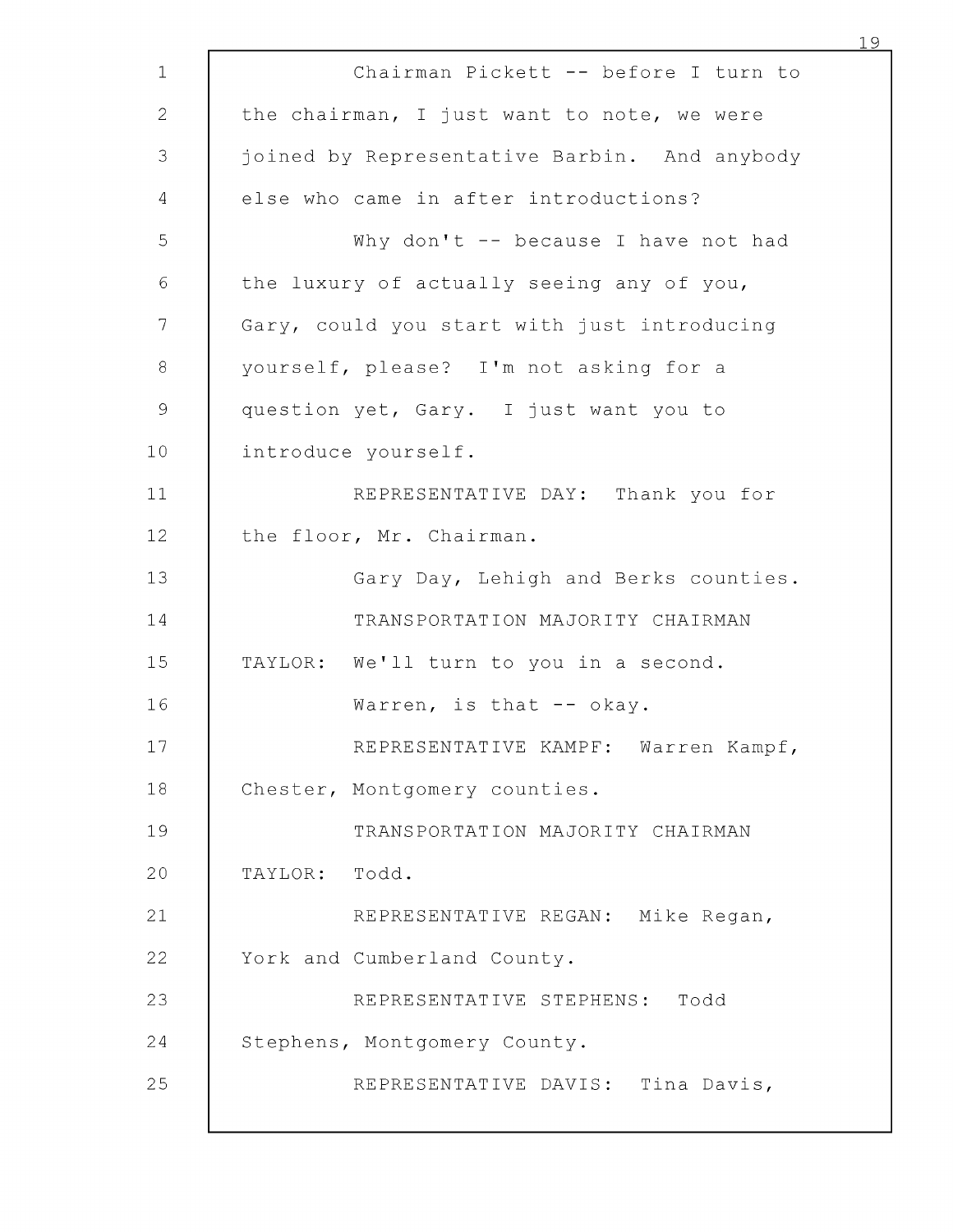|               |                                                | 20 |
|---------------|------------------------------------------------|----|
| $\mathbf{1}$  | Bucks County.                                  |    |
| $\mathbf{2}$  | REPRESENTATIVE HEFFLEY: Doyle                  |    |
| 3             | Heffley, Carbon County, 122nd District.        |    |
| 4             | REPRESENTATIVE HENNESSEY: Tim                  |    |
| 5             | Hennessey, Chester County.                     |    |
| $\sqrt{6}$    | REPRESENTATIVE EVANKOVICH: Eli                 |    |
| 7             | Evankovich, representing the best parts of     |    |
| $\,8\,$       | Westmoreland and Allegheny.                    |    |
| $\mathcal{G}$ | REPRESENTATIVE BARBIN: Bryan Barbin,           |    |
| 10            | representing Cambria and Somerset County.      |    |
| 11            | TRANSPORTATION MAJORITY CHAIRMAN               |    |
| 12            | TAYLOR: I think we have -- chairman -- one     |    |
| 13            | more?                                          |    |
| 14            | REPRESENTATIVE CULVER: Linda Culver,           |    |
| 15            | Northumberland and Snyder counties.            |    |
| 16            | INSURANCE MAJORITY CHAIRWOMAN                  |    |
| 17            | PICKETT: Thank you very much.                  |    |
| 18            | Mr. Mendelsohn, you mentioned the              |    |
| 19            | statements that you made four years ago, and   |    |
| 20            | within that statement, it does say that one of |    |
| 21            | your major concerns was the average cost of    |    |
| 22            | bodily injury and property damage, that they   |    |
| 23            | were significantly below the current minimum   |    |
| 24            | levels at that time. Do you know what the      |    |
| 25            | average costs are today for bodily injury and  |    |
|               |                                                |    |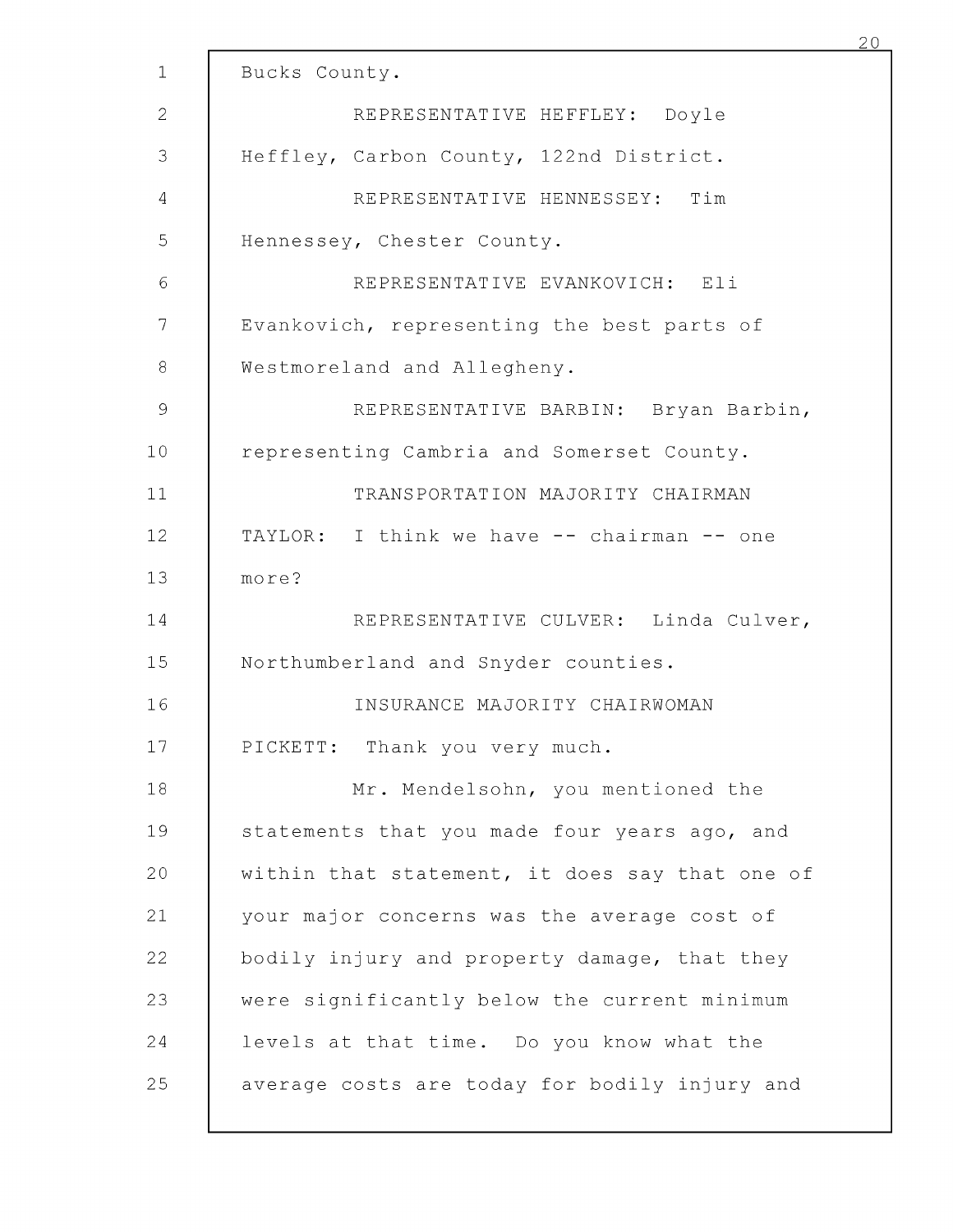| $\mathbf 1$    | for property damage?                          |
|----------------|-----------------------------------------------|
| $\overline{2}$ | EXECUTIVE DEPUTY COMMISSIONER                 |
| 3              | MENDELSOHN: We have run some statistics and   |
| 4              | believe those figures are close to what they  |
| 5              | were. There has been a change in terms of     |
| 6              | post 1990, with full tort, limited tort, but  |
| 7              | in terms of what the numbers have been, are   |
| $\,8\,$        | roughly about the same with what they were in |
| $\mathsf 9$    | 2011, give or take a few thousand dollars or  |
| 10             | $\texttt{SO}$ .                               |
| 11             | INSURANCE MAJORITY CHAIRWOMAN                 |
| 12             | PICKETT: I would like to request that the     |
| 13             | department would do a data call survey,       |
| 14             | please, on the auto insurer in the state and  |
| 15             | gain additional information on the impact of  |
| 16             | House Bill 1258 and Senate bill 928. Would    |
| 17             | like to request that, please.                 |
| 18             | EXECUTIVE DEPUTY COMMISSIONER                 |
| 19             | MENDELSOHN: And, I'm sorry, on the costs or   |
| 20             | $on$ --                                       |
| 21             | INSURANCE MAJORITY CHAIRWOMAN                 |
| 22             | PICKETT: Average costs of bodily injury and   |
| 23             | property damage.                              |
| 24             | EXECUTIVE DEPUTY COMMISSIONER                 |
| 25             | MENDELSOHN: Okay. Thank you.                  |
|                |                                               |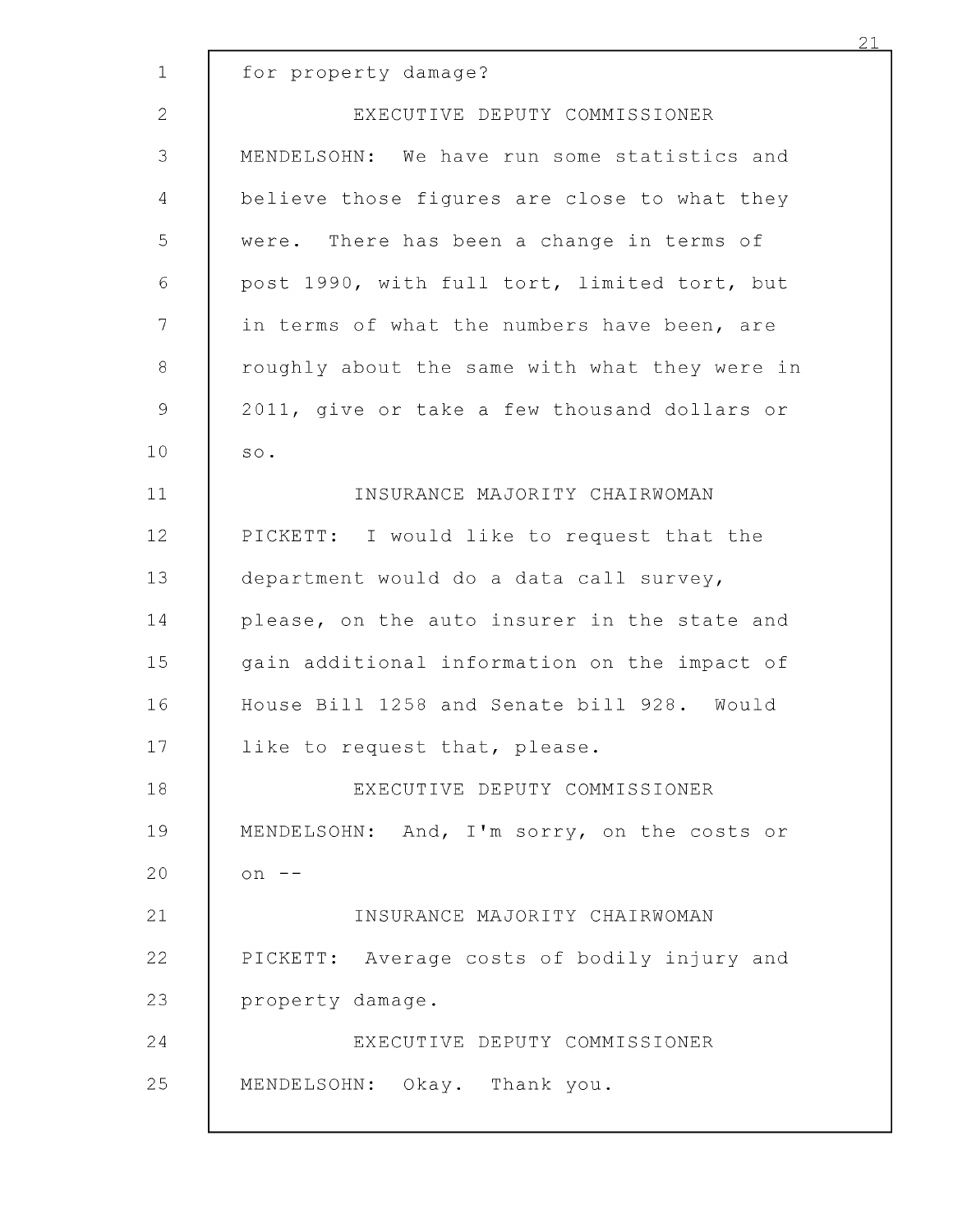| $\mathbf{1}$    | INSURANCE MAJORITY CHAIRWOMAN                    |
|-----------------|--------------------------------------------------|
| 2               | PICKETT: Thank you.                              |
| 3               | Thank you, Mr. Chairman.                         |
| 4               | TRANSPORTATION MAJORITY CHAIRMAN                 |
| 5               | TAYLOR: Representative Day, Gary.                |
| $\sqrt{6}$      | REPRESENTATIVE DAY: Thank you.                   |
| 7               | I just wanted to understand. You                 |
| 8               | said that you're not giving us advice on where   |
| $\mathcal{G}$   | it should be, and we really need to have a lot   |
| 10 <sub>o</sub> | of people weigh in on that, and I'd look to      |
| 11              | your office to balance that line between, you    |
| 12              | know, if my wife and I were in an accident       |
| 13              | where we totaled our vehicle, it was an          |
| 14              | underinsured motorist. It caused all of          |
| 15              | the -- you know, the resulting costs to come     |
| 16              | back on my policy, which raises mine and         |
| 17              | everyone else's. So, raising it sounds like a    |
| 18              | good idea to help share that burden with         |
| 19              | people that are, right now, not sharing that     |
| 20              | However, many people in the insurance<br>burden. |
| 21              | industry say when you raise that, people flee,   |
| 22              | and then do not have any insurance whatsoever.   |
| 23              | So, that's the line for me. This is              |
| 24              | a really tough issue. That's why we have two     |
| 25              | committees together here probably, to talk       |
|                 |                                                  |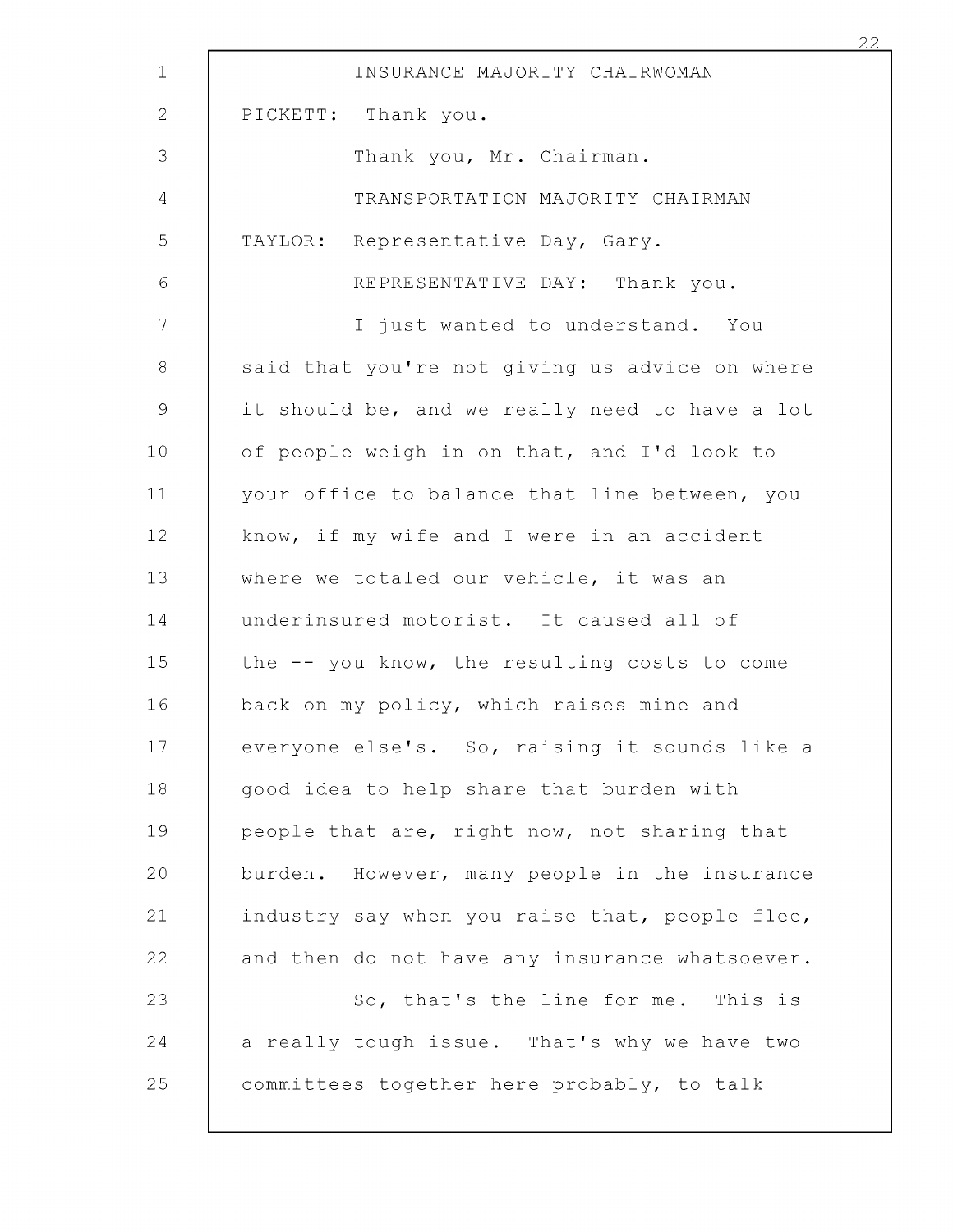| $\mathbf 1$   | about it. And I need as much information from  |
|---------------|------------------------------------------------|
| 2             | your office on how do we judge that and where  |
| 3             | should that be.                                |
| 4             | So, I'd like to see you try to take a          |
| 5             | position or at least explain, if it was        |
| 6             | higher, the reasons for that. And if it would  |
| $\mathcal{T}$ | be a lower limit, maybe a range, the reasons   |
| $8\,$         | for that as well.                              |
| $\mathsf 9$   | So, it's more of a statement. If               |
| 10            | you'd like to address it as a question, I      |
| 11            | would appreciate that.                         |
| 12            | EXECUTIVE DEPUTY COMMISSIONER                  |
| 13            | MENDELSOHN: Thank you, Representative. We      |
| 14            | can certainly provide the committee with       |
| 15            | information in the marketplace with what other |
| 16            | states have, and we'd be happy to do that and  |
| 17            | to work with you on that.                      |
| 18            | REPRESENTATIVE DAY: Okay. Thank you            |
| 19            | very much.                                     |
| 20            | Thank you, Mr. Chairman.                       |
| 21            | TRANSPORTATION MAJORITY CHAIRMAN               |
| 22            | TAYLOR: Looks like, gentlemen, you have some   |
| 23            | homework as a result of your visit here.       |
| 24            | Chairman Keller.                               |
| 25            | TRANSPORTATION MINORITY CHAIRMAN               |
|               |                                                |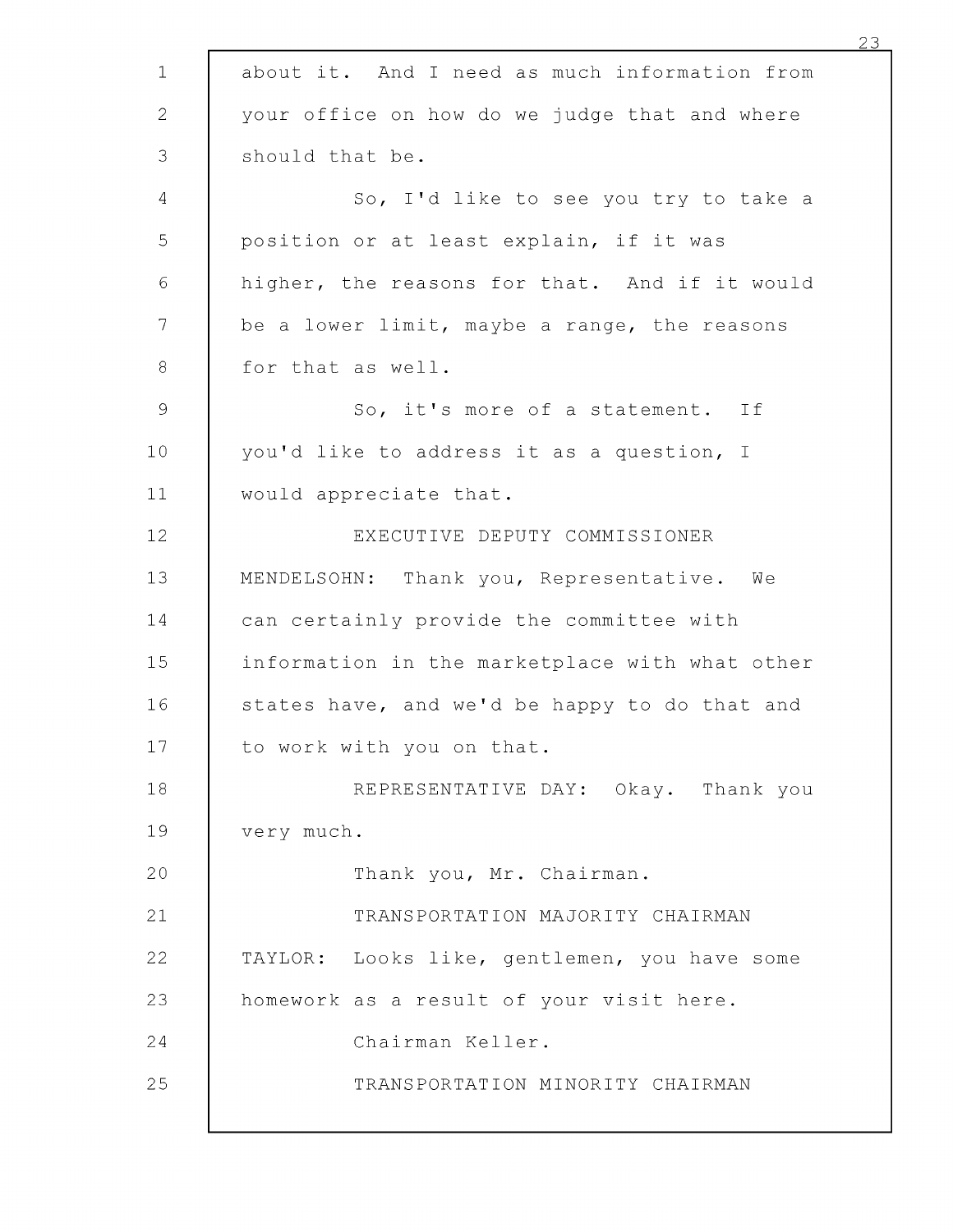| $\mathbf 1$     | KELLER: Thank you, Mr. Chairman.               |
|-----------------|------------------------------------------------|
| $\mathbf{2}$    | On those same lines, you said that             |
| 3               | Ohio has increased their limits. And you       |
| $\overline{4}$  | weren't sure, but you thought it was an        |
| 5               | increase of 200 dollars. I think you're going  |
| $\epsilon$      | to have to go find out, in the states that     |
| $7\phantom{.}$  | increased their limits, how much the premiums  |
| $\,8\,$         | increased. Because, as Chairman Taylor talked  |
| $\mathcal{G}$   | about, when we had the problems in Philly, it  |
| 10              | wasn't because people were underinsured. It    |
| 11              | was because they weren't insured at all, that  |
| 12              | they either couldn't find a carrier that would |
| 13              | accept them, or it was just too expensive.     |
| 14              | And I think, at one point, we had as           |
| 15              | many uninsured drivers as we had insured       |
| 16              | drivers. And that is -- that's what we are     |
| 17 <sub>1</sub> | not trying to get to. And we were there once,  |
| 18              | so we have to make sure we don't go there      |
| 19              | again.                                         |
| 20              | And you'll be able to check and                |
| 21              | provide the Chairmen with information of the   |
| 22              | increases and the rates?                       |
| 23              | MR. MENDELSOHN: Yes. We can contact            |
| 24              | Ohio and get that information.                 |
| 25              | TRANSPORTATION MINORITY CHAIRMAN               |
|                 |                                                |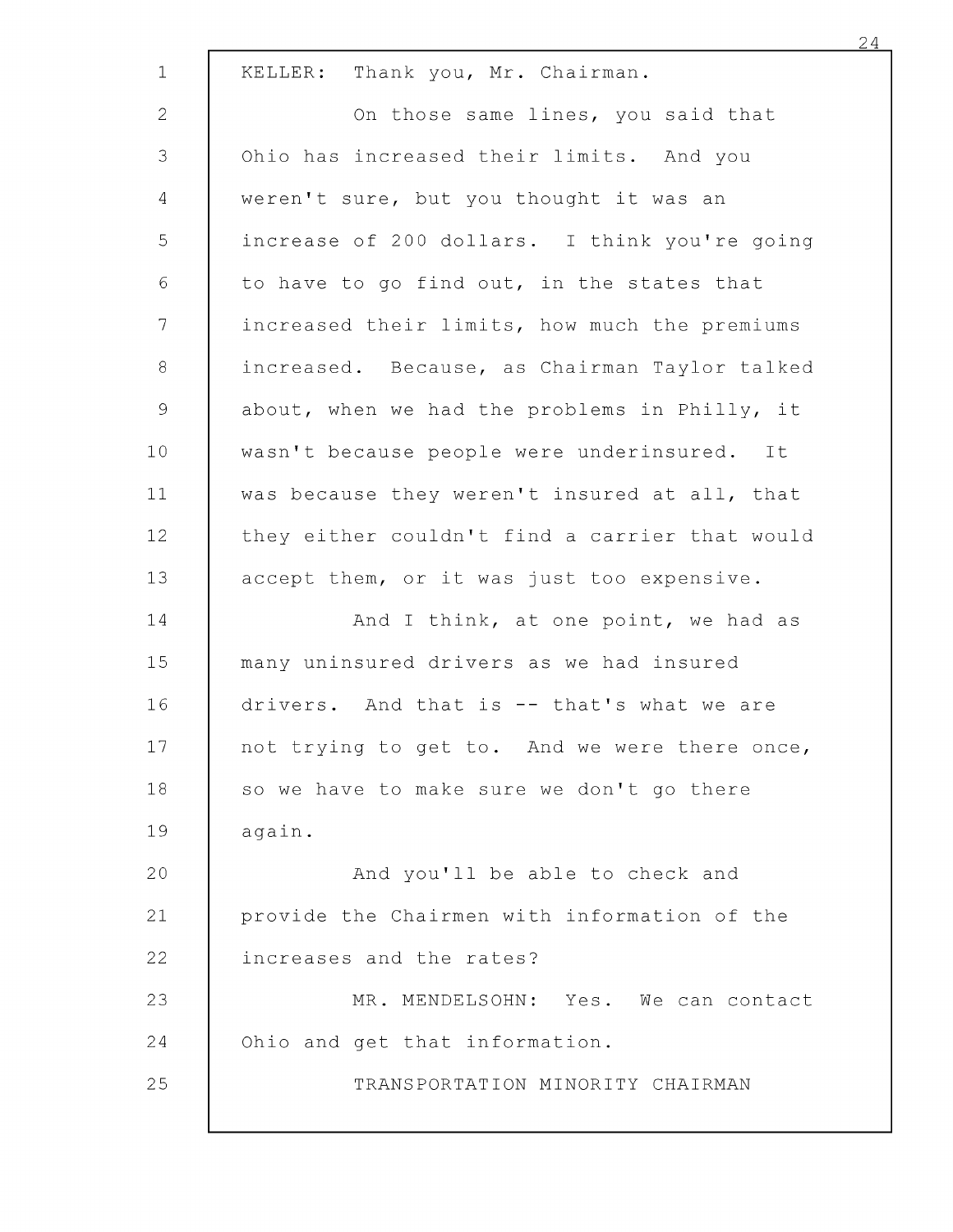| $\mathbf 1$    | KELLER: Or any other states that --            |
|----------------|------------------------------------------------|
| $\mathbf{2}$   | EXECUTIVE DEPUTY COMMISSIONER                  |
| 3              | MENDELSOHN: I will tell you, Chairman, you     |
| 4              | know, we were in constant contact with the     |
| 5              | industry. We've asked the question of, you     |
| 6              | know, if you went to a more average, if we got |
| 7              | to -- and we hear the number 25/50 a lot, you  |
| $\,8\,$        | know 25,000 per person, 50,000 per accident.   |
| $\overline{9}$ | We've seen that number. We have not gotten     |
| 10             | from the industry what the premium effect      |
| 11             | would be. They've indicated there would be a   |
| 12             | premium effect, but we have not gotten any     |
| 13             | sense of what kind of increase in rates would  |
| 14             | result from that, but we can certainly get the |
| 15             | information from Ohio and --                   |
| 16             | TRANSPORTATION MINORITY CHAIRMAN               |
| 17             | KELLER: That's the most important thing. We    |
| 18             | can't go back to where we were. I mean, to     |
| 19             | have as many uninsured drivers as insured      |
| 20             | drivers, and that just constantly, you know,   |
| 21             | kept people out of the market, which is not    |
| 22             | what you want. You want as many people in the  |
| 23             | market as you can get.                         |
| 24             | And I think that will be one problem           |
| 25             | that you'll have to solve, because we can't go |
|                |                                                |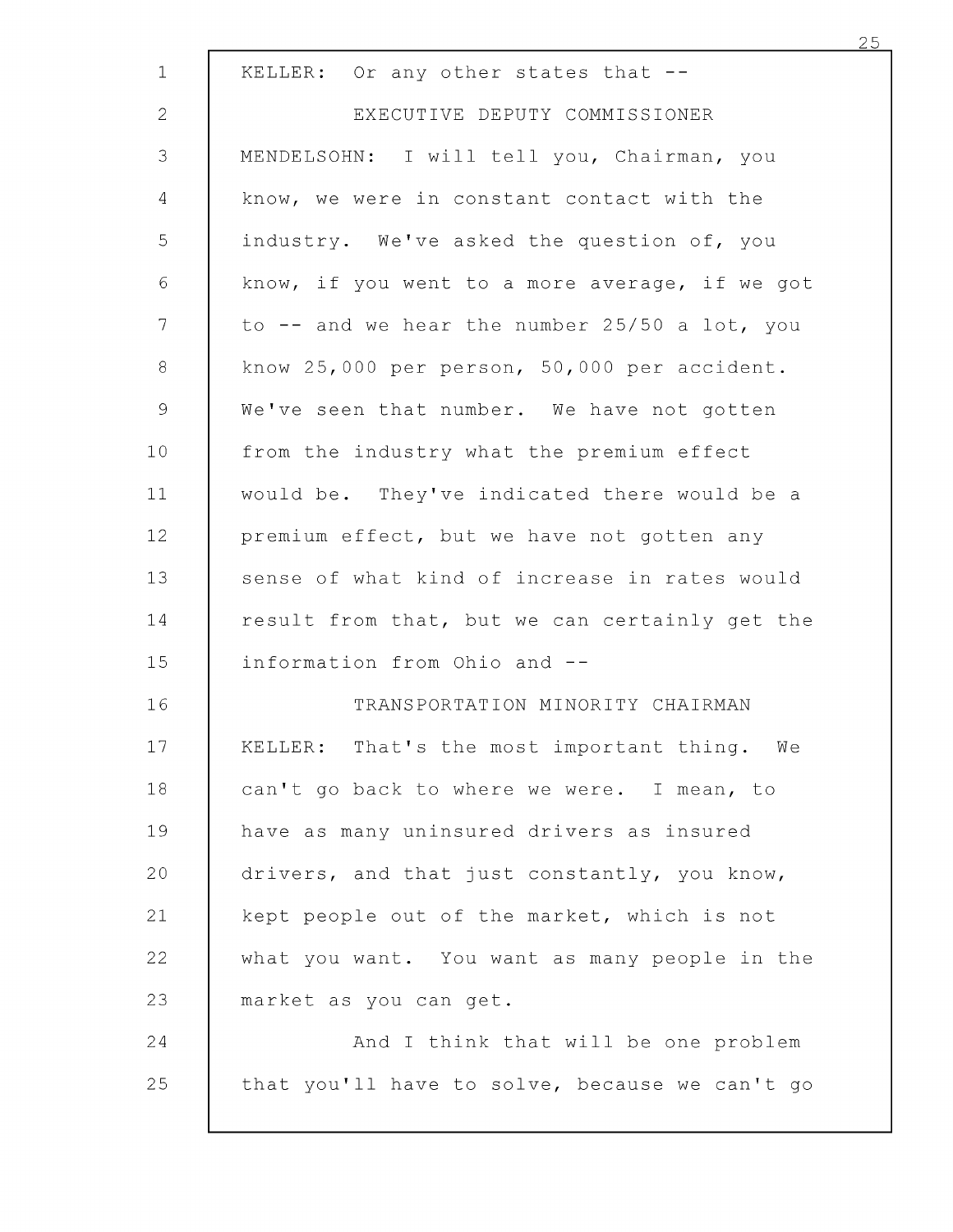| $\mathbf 1$ | back to the way we were in Philadelphia.       |
|-------------|------------------------------------------------|
| 2           | Thank you.                                     |
| 3           | Thank you, Mr. Chairman.                       |
| 4           | TRANSPORTATION MAJORITY CHAIRMAN               |
| 5           | TAYLOR: Chairman DeLuca.                       |
| 6           | INSURANCE MINORITY CHAIRMAN DELUCA:            |
| 7           | Thank you, Mr. Chairman.                       |
| $\,8\,$     | As I look over some of your testimony          |
| $\mathsf 9$ | in 2011, one of your main concerns was about   |
| 10          | the fact that it would increase the uninsured  |
| 11          | rate if we raised it. What has changed in the  |
| 12          | four years or five years to not make you       |
| 13          | believe that the uninsured rate will change?   |
| 14          | MR. MENDELSOHN: Chairman, thank you.           |
| 15          | You know, it's an interesting balance, because |
| 16          | you have two coverages there that consumers    |
| 17          | may choose. You have uninsured and you have    |
| 18          | underinsured. Now, if you were to raise the    |
| 19          | minimum limits, I may need less underinsured   |
| 20          | coverage, because the driver who negligently   |
| 21          | hits me, now that person would have higher     |
| 22          | coverage.                                      |
| 23          | Now, at the same time, it has been             |
| 24          | argued that if you -- any time you increase a  |
| 25          | rate, you may have those who, unfortunately,   |
|             |                                                |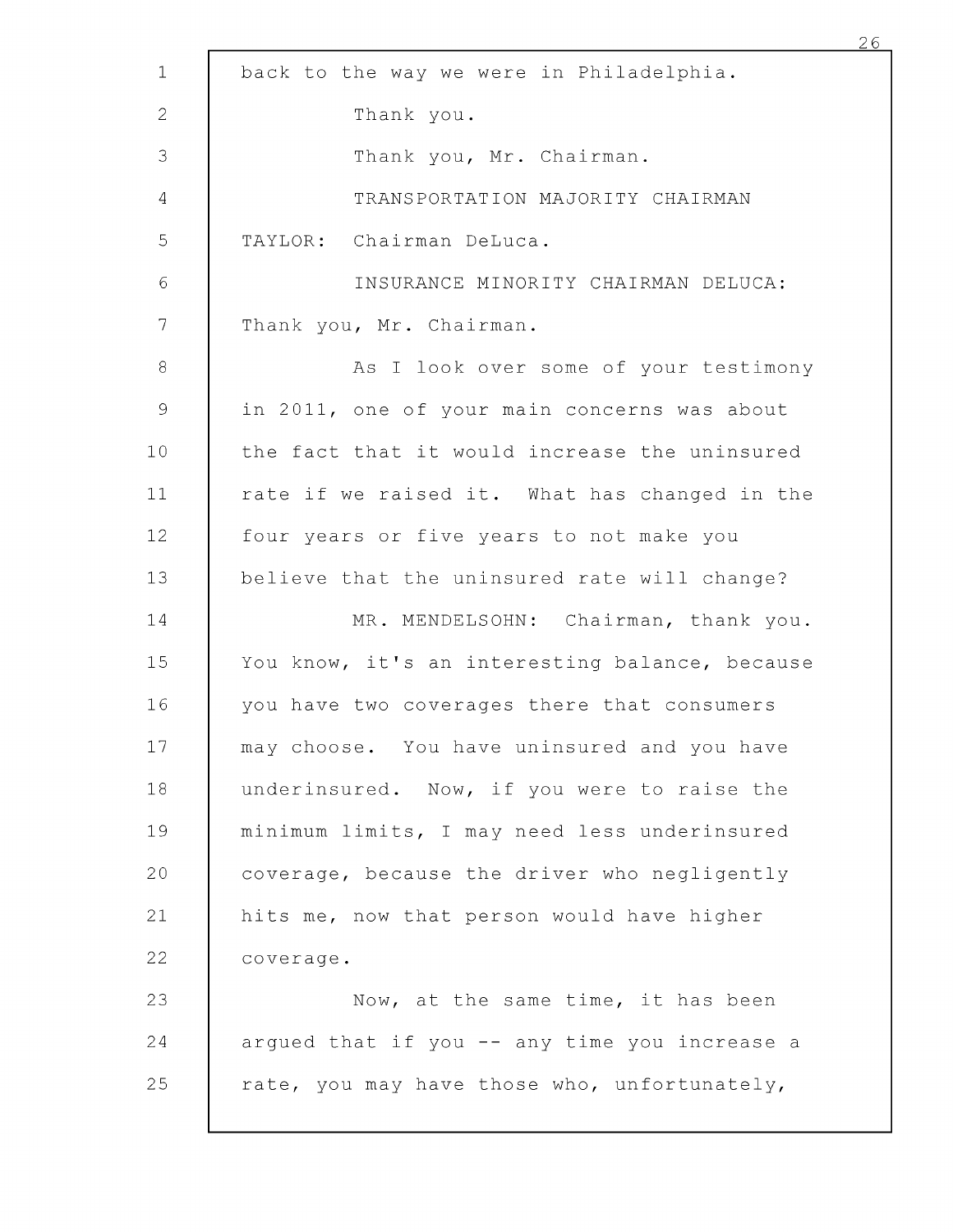| $\mathbf 1$                                               | decide, I'm not going to have insurance. We'd  |
|-----------------------------------------------------------|------------------------------------------------|
| $\mathbf{2}$                                              | hope they wouldn't do that, but some are going |
| 3                                                         | to do that. We -- we suspect, in               |
| $\overline{4}$                                            | Pennsylvania, that number's about 7 percent    |
| 5                                                         | who are driving without insurance. We know     |
| $\sqrt{6}$                                                | that there is more enforcement from PennDOT.   |
| $\overline{7}$                                            | For example, when one re-registers their car,  |
| 8                                                         | that they are providing proof of financial     |
| $\mathcal{G}% _{M_{1},M_{2}}^{\alpha,\beta}(\mathcal{A})$ | responsibility and giving that information as  |
| 10 <sub>o</sub>                                           | well. So, that's one of the factors. You       |
| 11                                                        | could have an increase, we're not sure. And    |
| 12                                                        | we don't think that is reason enough not to    |
| 13                                                        | say that drivers in the aggregate should not   |
| 14                                                        | have adequate financial responsibility.        |
| 15                                                        | INSURANCE MINORITY CHAIRMAN DELUCA:            |
| 16                                                        | Okay. The other question I would have is,      |
| 17                                                        | I see we're forty-ninth as far as the states,  |
| 18                                                        | if I'm not mistaken. And has there been        |
| 19                                                        | any -- have you done any analysis of other     |
| 20                                                        | states to see, since their rates are higher,   |
| 21                                                        | has their uninsured rate gone up? Have you     |
| 22                                                        | done anything on that?                         |
| 23                                                        | MR. BUONO: What we see as we've                |
| 24                                                        | looked into the uninsured rate is a lot of     |
| 25                                                        | time it deals more with the enforcement of the |
|                                                           |                                                |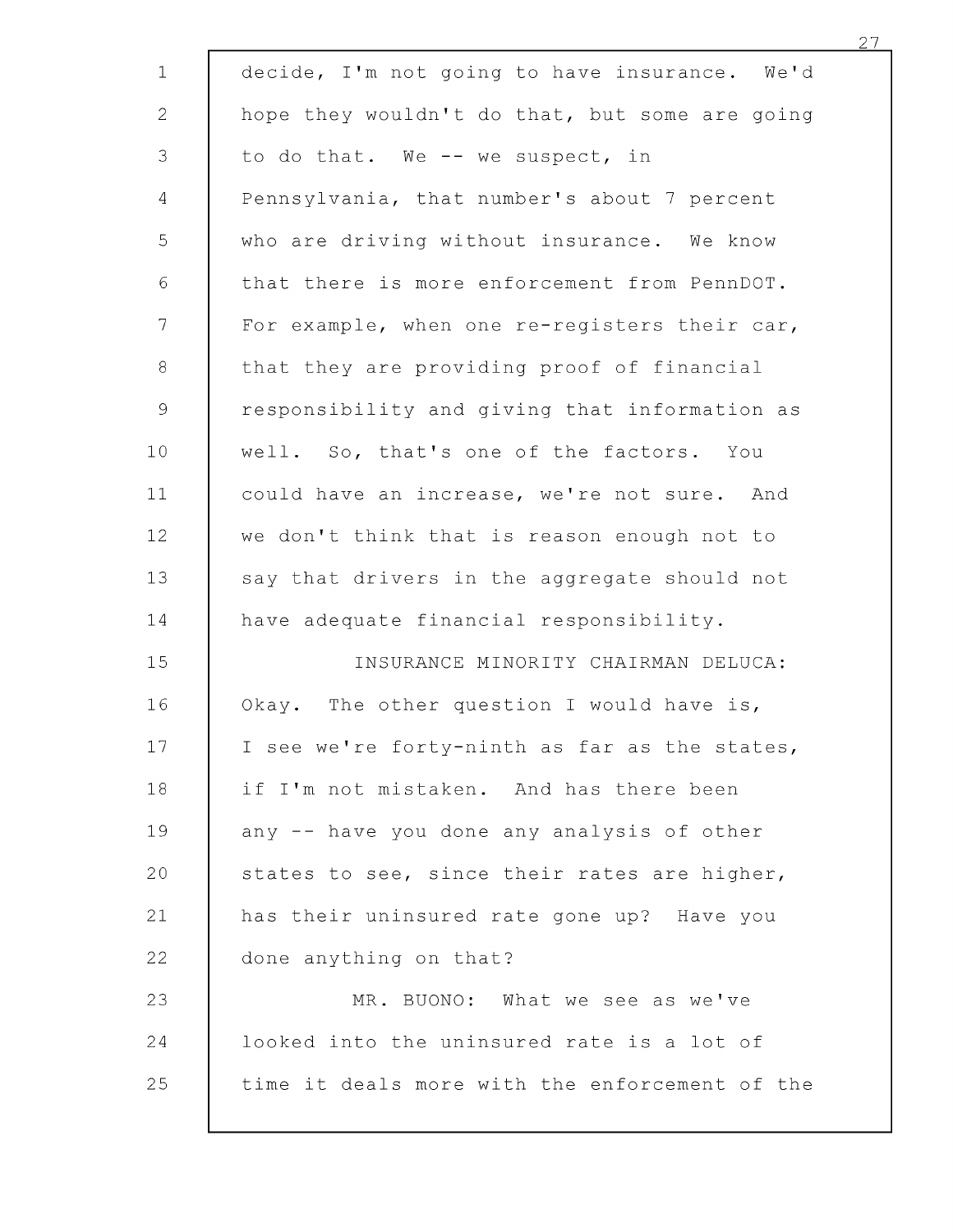| $\mathbf{1}$ | uninsured versus the amount of rates that do   |
|--------------|------------------------------------------------|
| $\mathbf{2}$ | go up. It's difficult to find the number,      |
| 3            | because a state like Maryland or New Jersey or |
| 4            | New York may do something different than       |
| 5            | Pennsylvania when it comes to the enforcement  |
| 6            | of the uninsured. So, it comes to enforcement  |
| 7            | a lot of the time.                             |
| 8            | INSURANCE MINORITY CHAIRMAN DELUCA:            |
| $\mathsf 9$  | So, you don't believe there would be a bigger  |
| 10           | change. I mean, there would be some change,    |
| 11           | we know that, as far as uninsured, but you     |
| 12           | don't think it would be that much for us to    |
| 13           | consider that we put more uninsured drivers    |
| 14           | out there.                                     |
| 15           | EXECUTIVE DEPUTY COMMISSIONER                  |
| 16           | MENDELSOHN: Chairman, it's hard for us to      |
| 17           | say. We will tell you that something that has  |
| 18           | changed in the industry is competition.        |
| 19           | There's more competition, you now see -- there |
| 20           | are a number of companies where previously did |
| 21           | not exist that are actually marketing to the   |
| 22           | minimum-limits customer. Okay. So, the         |
| 23           | customer who wants to just have insurance so I |
| 24           | have the financial responsibility so I can     |
| 25           | lawfully operate a motor vehicle, that we have |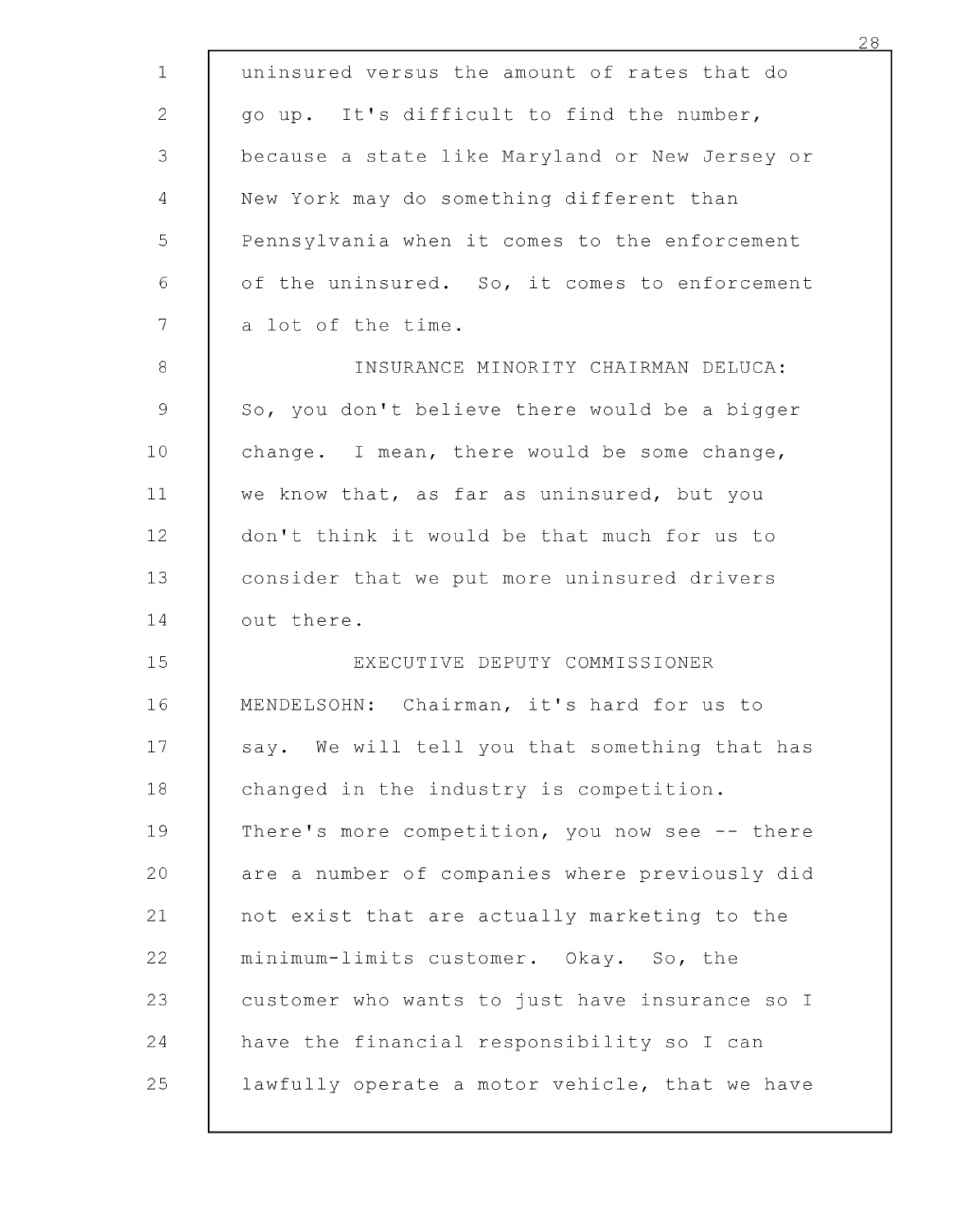| $\mathbf{1}$ | companies now that have tailored their         |
|--------------|------------------------------------------------|
| $\mathbf{2}$ | marketing messages to that customer base. So,  |
| 3            | there is -- I think, in answer to an earlier   |
| 4            | question, you do have more competition now     |
| 5            | that's out there. And it's targeting, you      |
| $\sqrt{6}$   | know, different segments of the market as      |
| 7            | well.                                          |
| $\,8\,$      | INSURANCE MINORITY CHAIRMAN DELUCA:            |
| $\mathsf 9$  | Thank you, Mr. Chairman.                       |
| 10           | MR. MENDELSOHN: Thank you.                     |
| 11           | TRANSPORTATION MAJORITY CHAIRMAN               |
| 12           | TAYLOR: Representative Roae.                   |
| 13           | REPRESENTATIVE ROAE: Thank you,                |
| 14           | Mr. Chairman.                                  |
| 15           | As far as something you talked about           |
| 16           | a few minute ago as far as the, you know, when |
| 17           | rates are filed they be deemed approved by the |
| 18           | state, that's a fairly, you know, common       |
| 19           | thing, I think, across the country, that       |
| 20           | file-and-use approach to the insurance filings |
| 21           | with the rates and stuff.                      |
| 22           | Do you know how many states currently          |
| 23           | have a file-and-use kind of setup? Do you      |
| 24           | know? Because it's my understanding that       |
| 25           | there's at least several states that do.       |
|              |                                                |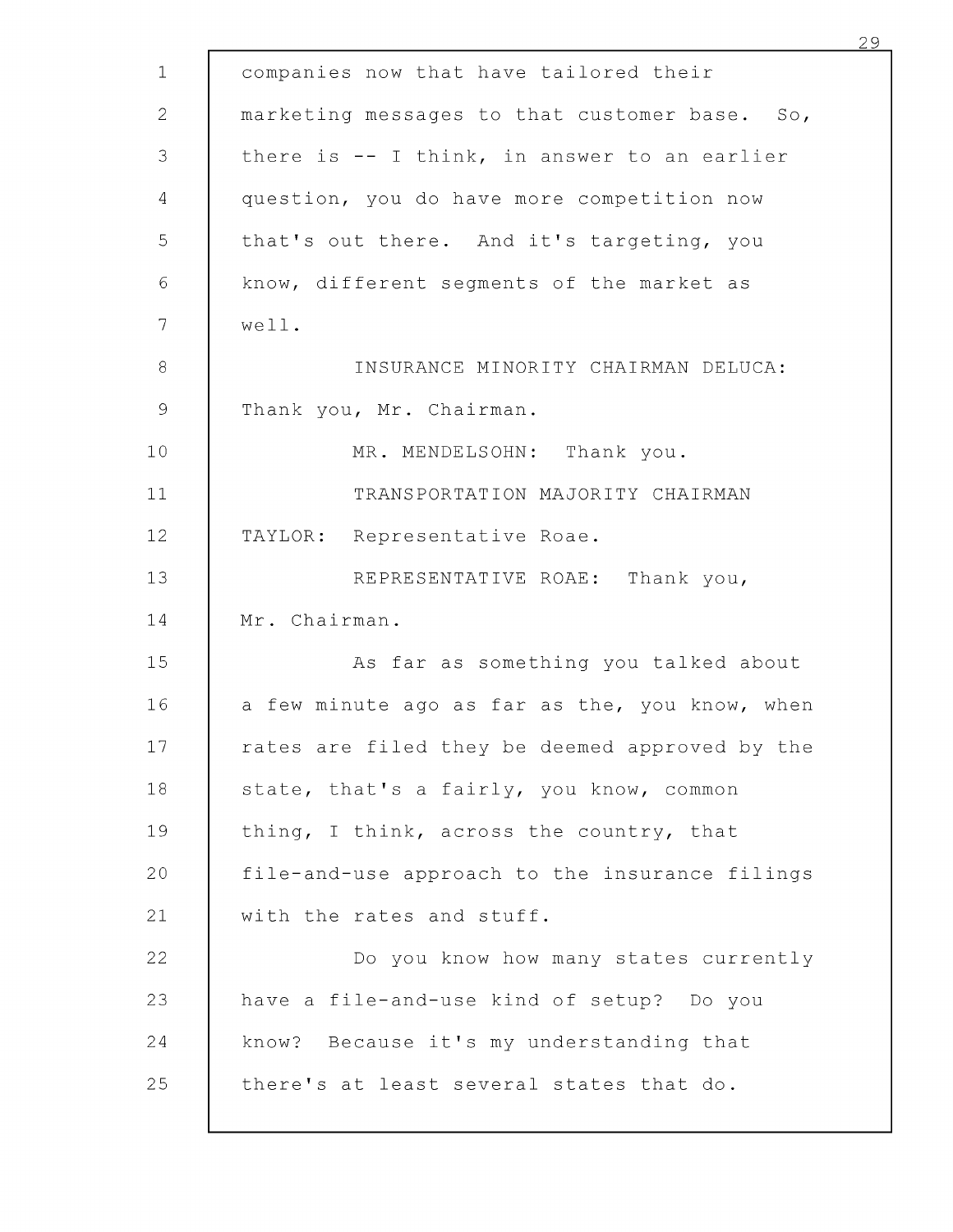| $\mathbf{1}$ | MR. MENDELSOHN: Representative, I              |
|--------------|------------------------------------------------|
| $\mathbf{2}$ | believe that's correct. That has not been the  |
| 3            | Pennsylvania model in this area, and we think  |
| 4            | the model we have is the proper model.         |
| 5            | REPRESENTATIVE ROAE: And I just                |
| $\sqrt{6}$   | wanted to make sure that people on the         |
| 7            | committee realized that there's -- I don't     |
| 8            | know the exact number, but there's, like,      |
| $\mathsf 9$  | fifteen or twenty states that do it that way   |
| 10           | already. It wouldn't be something that has     |
| 11           | never been done before that we're just doing   |
| 12           | in this legislation.                           |
| 13           | Thank you.                                     |
| 14           | TRANSPORTATION MAJORITY CHAIRMAN               |
| 15           | TAYLOR: Representative Barbin.                 |
| 16           | REPRESENTATIVE BARBIN: Thank you,              |
| 17           | Mr. Chairman.                                  |
| 18           | My question goes to the fact that,             |
| 19           | given the minimum levels that we have now,     |
| 20           | rank us at forty-ninth, and given the fact     |
| 21           | that we have looked at this, we haven't had    |
| 22           | any increases since '74, is there -- I guess,  |
| 23           | I just want to put it this way, what can we do |
| 24           | to lower the amount of uninsured? And if we    |
| 25           | did get some benefit to the cost of insurance  |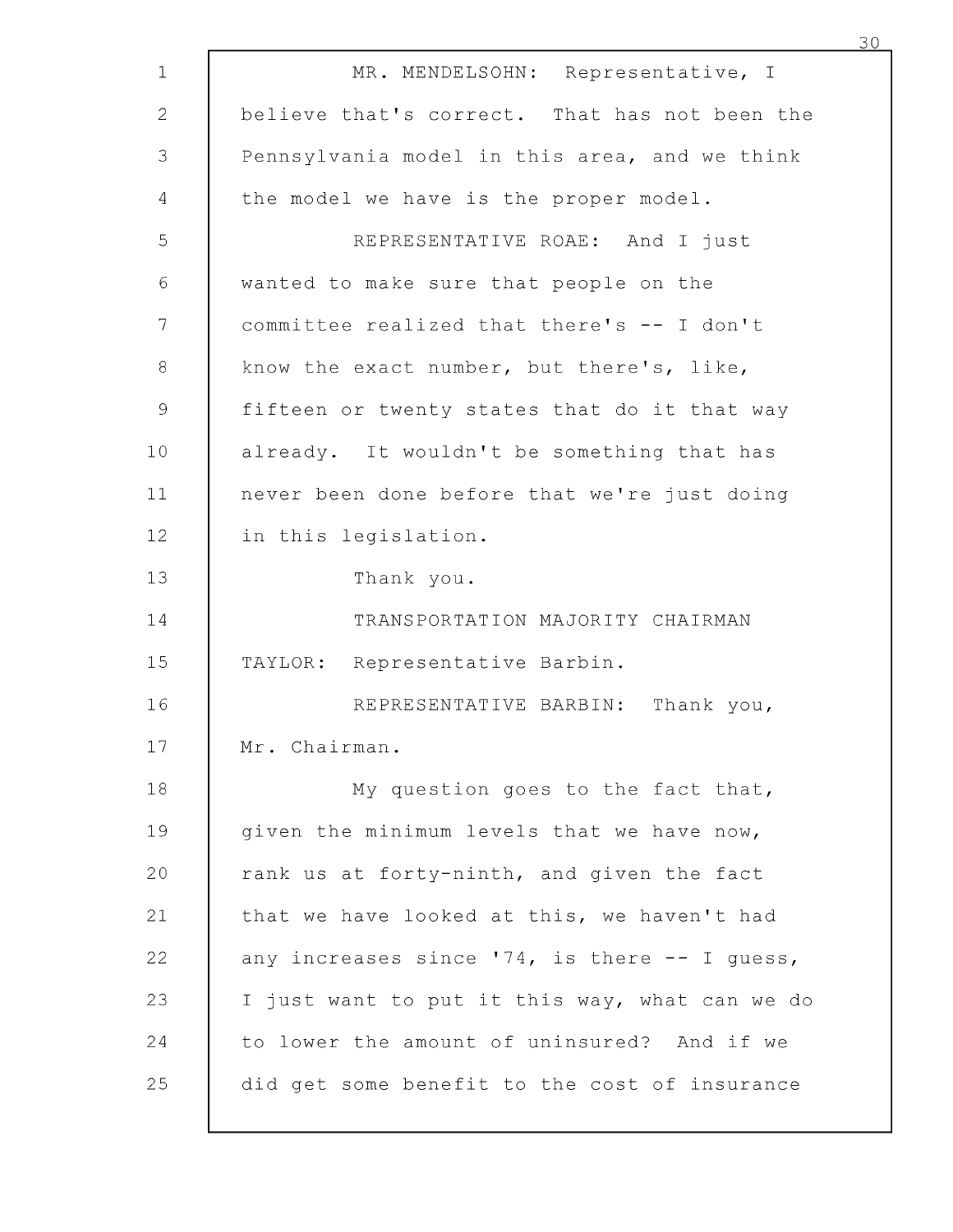| $\mathbf 1$    | by redoubling our efforts on making sure       |
|----------------|------------------------------------------------|
| $\mathbf{2}$   | everybody has insurance, why shouldn't we move |
| 3              | to an Ohio model or an Indiana model, which is |
| $\overline{4}$ | 25/50 and 25?                                  |
| 5              | MR. MENDELSOHN: Again, we're not               |
| $\sqrt{6}$     | advocating any specific model. I understand    |
| 7              | your point, however. It's outside of our       |
| 8              | agency, but the enforcement mechanism is one   |
| 9              | way to do it to cut down on the number of      |
| 10             | uninsured drivers.                             |
| 11             | But, again, that's something that has          |
| 12             | been a PennDOT issue, not an Insurance         |
| 13             | Department issue, and we'd have to defer to    |
| 14             | them.                                          |
| 15             | REPRESENTATIVE BARBIN: Well, it is             |
| 16             | really an insurance issue, because if you      |
| 17             | don't give us information, we're not in a      |
| 18             | position, as the legislature, to set the       |
| 19             | policy for the state. We know we have          |
| 20             | problems with minimum coverages. What we need  |
| 21             | to know from Insurance is, what specific       |
| 22             | enforcement could our government take so that  |
| 23             | our number of increase would not chase people  |
| 24             | into the uninsured category?                   |
| 25             | And the other question that just runs          |
|                |                                                |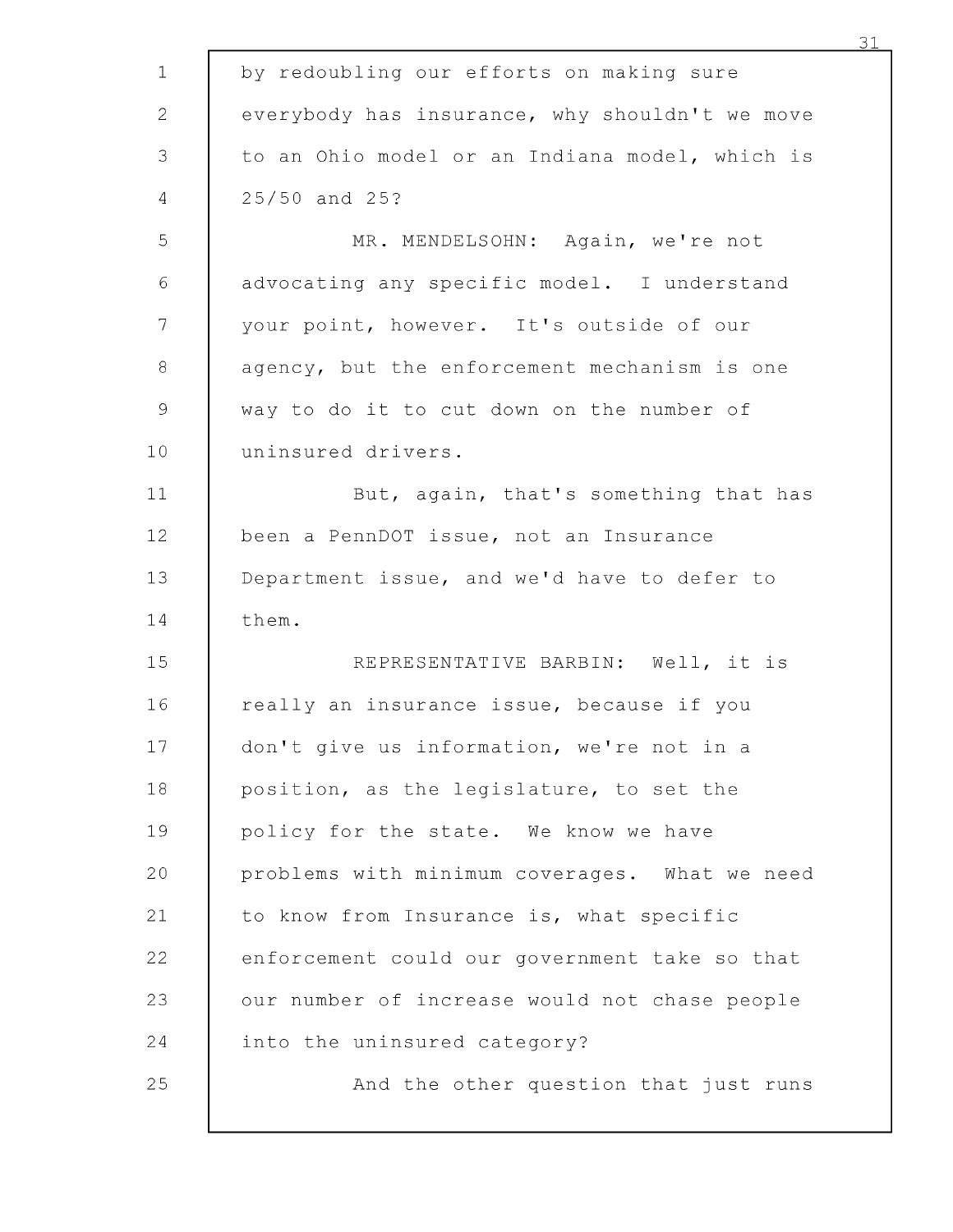| along with that is, Senate White is suggesting |
|------------------------------------------------|
| 25/50 and 25. Can we do this like we -- like   |
| some states do it with minimum wage?           |
| Establish an initial change to 20/40 and 20.   |
| And then two years from now, move that to      |
| 25/50 and 25. And would that have effect on    |
| keeping the rates lower?                       |
| MR. MENDELSOHN: I think,                       |
| Representative, in the answer to your          |
| question, the legislature could adopt whatever |
| limits it saw fit, and certainly having a      |
| gradual increase in the limits would -- one    |
| would think, and based on what we have seen    |
| insurance coverage-wise and the rates that     |
| insurers would charge, you would have less of  |
| a potential increase. And as you would raise   |
| the limits, you would have an additional       |
| increase. So, you could certainly --           |
| certainly do that and have it be effective at  |
| times in the future.                           |
| REPRESENTATIVE BARBIN: Would it cost           |
| you any more money if we did have a two year   |
| period at 20/40 and 20, and then switched,     |
|                                                |
| knowing that it would go to 25/50 and 25 at a  |
|                                                |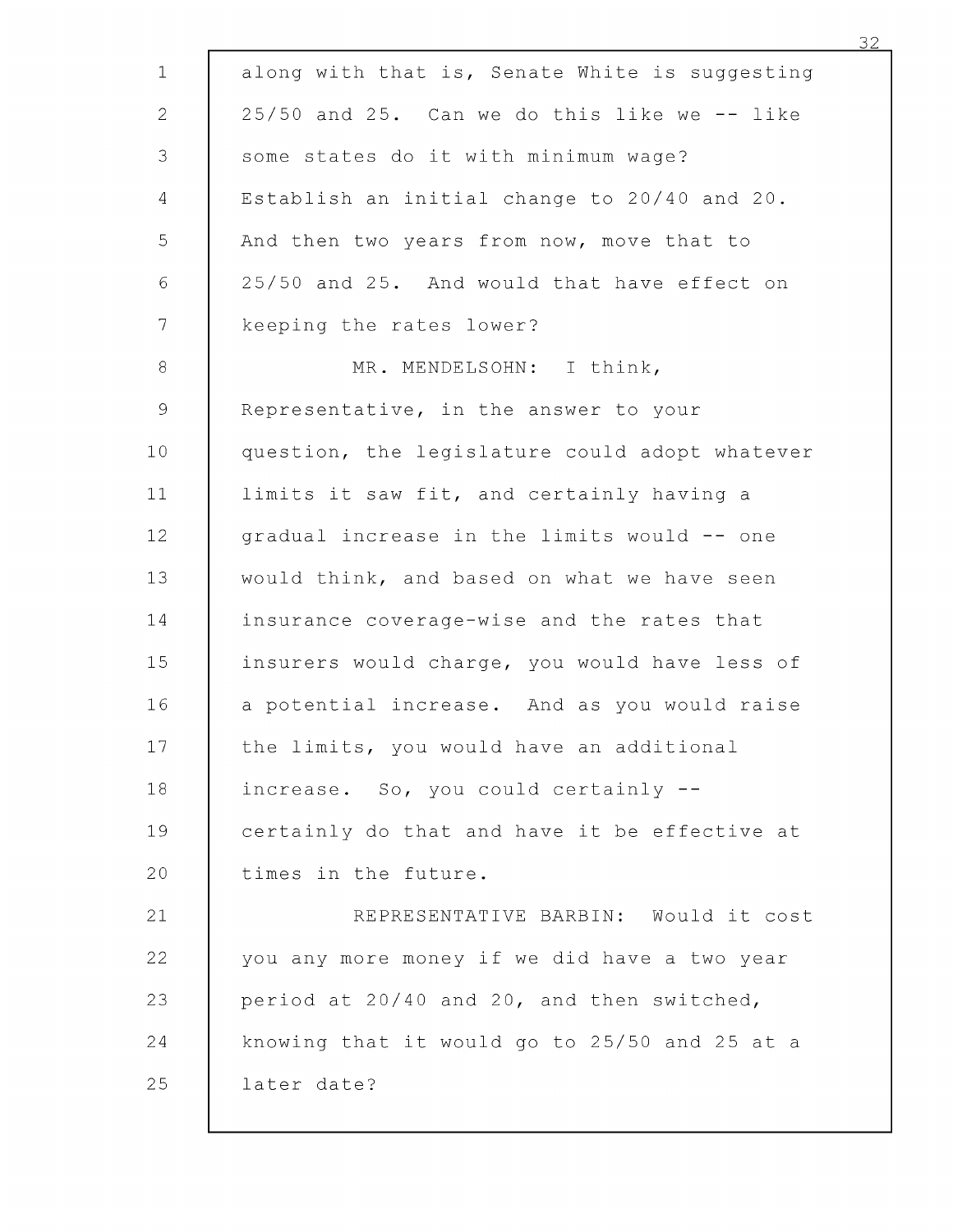| $\mathbf{1}$  | EXECUTIVE DEPUTY COMMISSIONER                 |
|---------------|-----------------------------------------------|
| 2             | MENDELSOHN: Would it cost the consumer more   |
| 3             | money?                                        |
| 4             | REPRESENTATIVE BARBIN: The Insurance          |
| 5             | Department and changing the rates.            |
| 6             | MR. MENDELSOHN: No. No, it would              |
| 7             | not.                                          |
| 8             | REPRESENTATIVE BARBIN: Thank you,             |
| $\mathcal{Q}$ | Mr. Chairman.                                 |
| 10            | TRANSPORTATION MAJORITY CHAIRMAN              |
| 11            | TAYLOR: Representative Pashinski.             |
| 12            | REPRESENTATIVE PASHINSKI: Thank you,          |
| 13            | Mr. Chairman.                                 |
| 14            | Thank you, gentlemen, for your                |
| 15            | testimony.                                    |
| 16            | Since we are forty-ninth, it seems as         |
| 17            | though the other forty-nine states figured a  |
| 18            | way to do this. Do you have any statistics    |
| 19            | relative to the uninsured when these new      |
| 20            | initiatives took place in Ohio, New York, New |
| 21            | Jersey, Maryland?                             |
| 22            | EXECUTIVE DEPUTY COMMISSIONER                 |
| 23            | MENDELSOHN: Representative, we are, as part   |
| 24            | of the work we're taking from this, we will   |
| 25            | work with the National Association of         |
|               |                                               |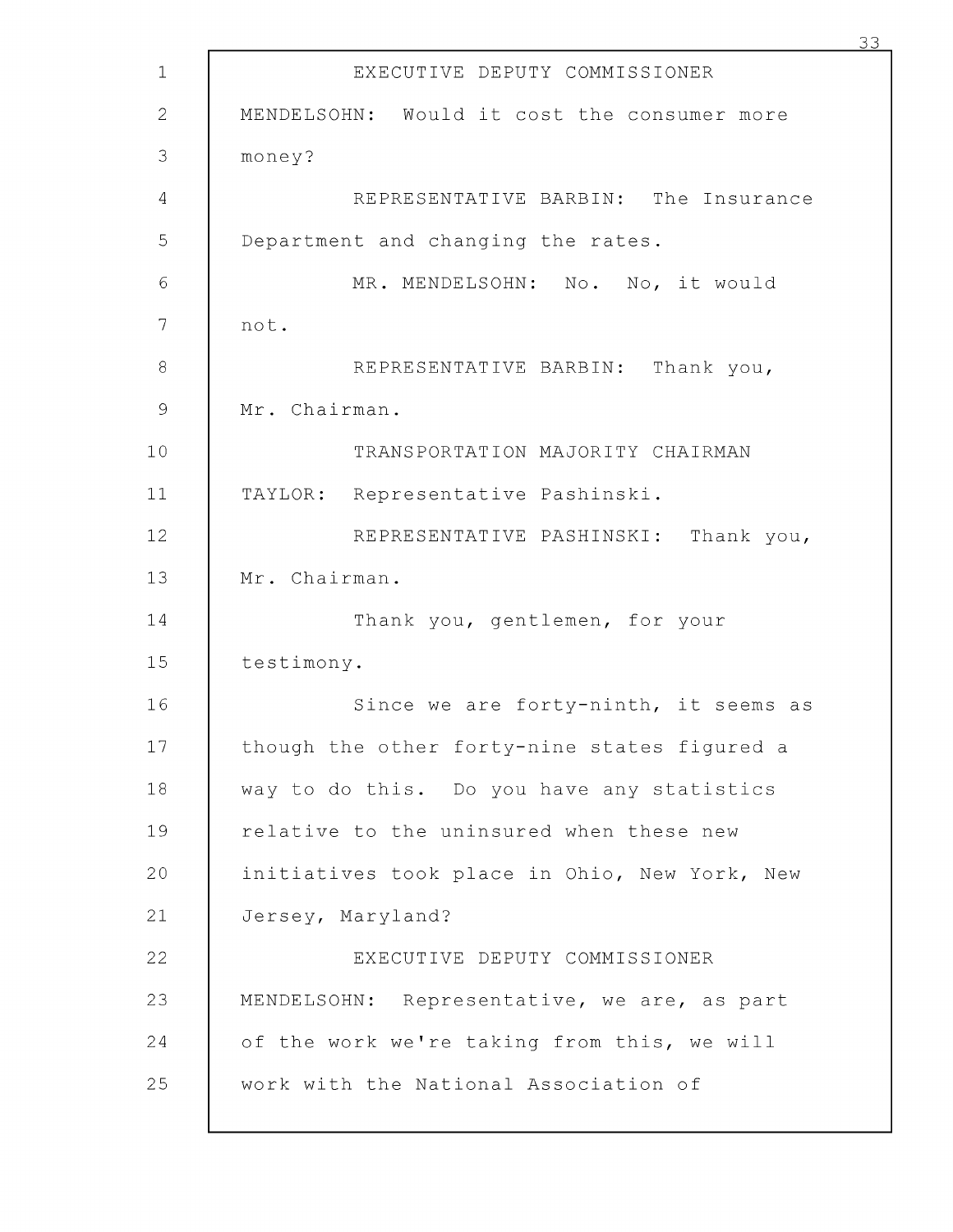| $\mathbf 1$    | Insurance Commissioners, and we will see what |
|----------------|-----------------------------------------------|
| $\mathbf{2}$   | information we can get. And they're happy to  |
| 3              | report back to these committees.              |
| $\overline{4}$ | REPRESENTATIVE PASHINSKI: Would I be          |
| 5              | correct in assuming that companies are        |
| $\sqrt{6}$     | insuring motorists in Ohio and Pennsylvania,  |
| 7              | the same company, or New York and             |
| $\, 8$         | Pennsylvania? Was that a good assumption or   |
| 9              | not?                                          |
| 10             | EXECUTIVE DEPUTY COMMISSIONER                 |
| 11             | MENDELSOHN: It depends. It really depends.    |
| 12             | On the larger companies, yes. On the          |
| 13             | smallers, no. We have a lot of PA-only        |
| 14             | domesticated companies here. So, it depends   |
| 15             | on the size. But in terms of your large       |
| 16             | writers of insurance, most likely they would  |
| 17             | be writing in multiple states, yes.           |
| 18             | REPRESENTATIVE PASHINSKI: So, then            |
| 19             | we should be able to get the costs of what it |
| 20             | costs in Ohio or New York or New Jersey for   |
| 21             | the same kind of numbers that we're talking   |
| 22             | about here in Pennsylvania.                   |
| 23             | MR. MENDELSOHN: Yes.                          |
| 24             | REPRESENTATIVE PASHINSKI: I'd                 |
| 25             | appreciate that. Thank you very much.         |
|                |                                               |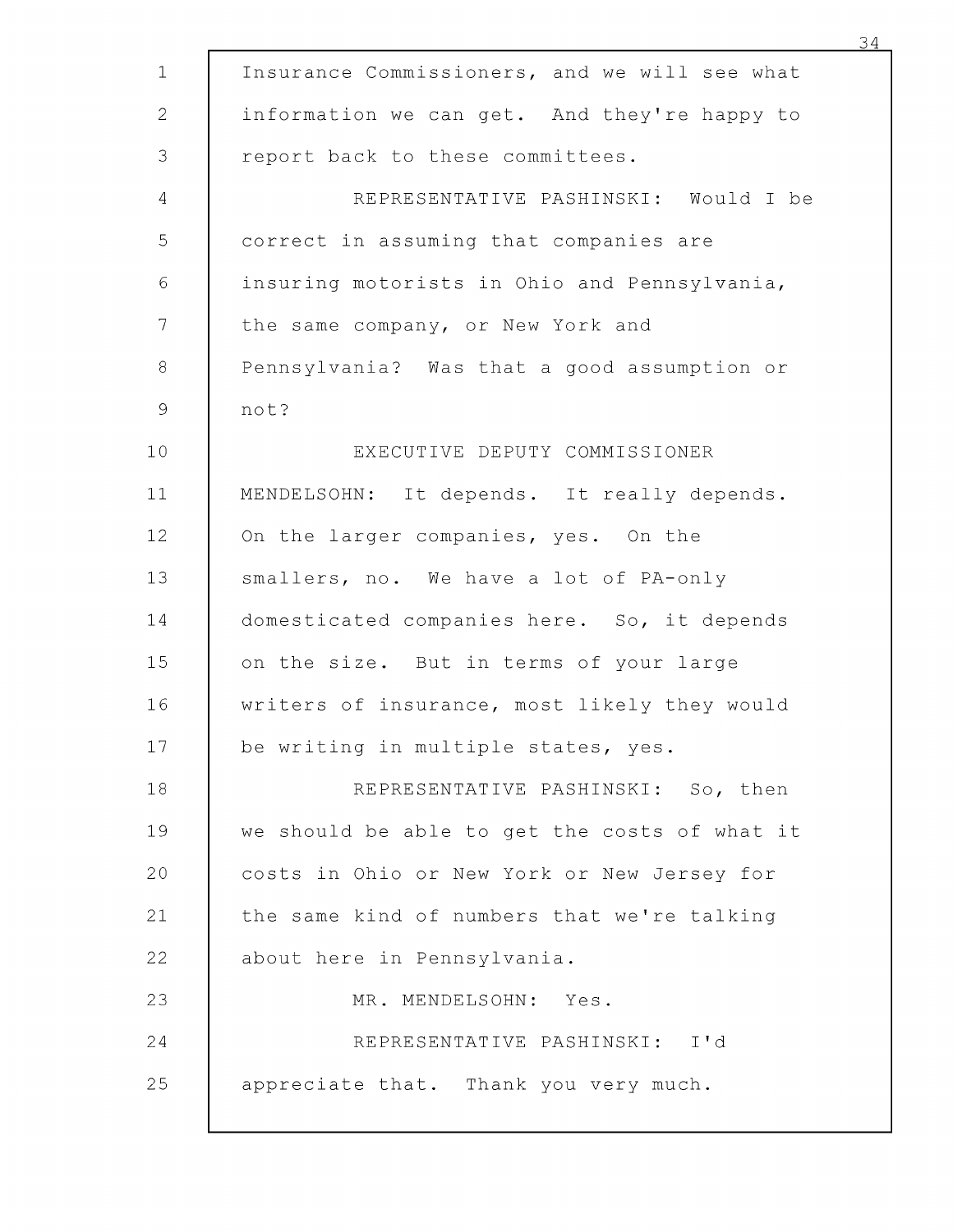| TRANSPORTATION MAJORITY CHAIRMAN               |
|------------------------------------------------|
| TAYLOR: And before I turn to Representative    |
| Simmons, Seth, will you and Dave and Mike be   |
| able to stick around for the length of the     |
| hearing?                                       |
| MR. MENDELSOHN: Yes.                           |
| TRANSPORTATION MAJORITY CHAIRMAN               |
| TAYLOR: I am asking that, because if I do      |
| that, then I can turn to our other testifiers, |
| and when members have questions, if you're     |
| better suited to answer those, we would have   |
| that availability. Is that okay?               |
| EXECUTIVE DEPUTY COMMISSIONER                  |
| MENDELSOHN: Yes.                               |
| TRANSPORTATION MAJORITY CHAIRMAN               |
| TAYLOR: All right. Great.                      |
| Representative Simmons.                        |
| And then after Representative                  |
| Simmons, then we'll turn to Sam Marshall after |
| that.                                          |
| REPRESENTATIVE SIMMONS: Thank you,             |
| Chairman Taylor.                               |
| And I think it's always good we look           |
| at something like this after all this time,    |
| but I think it's also good to make sure we're  |
|                                                |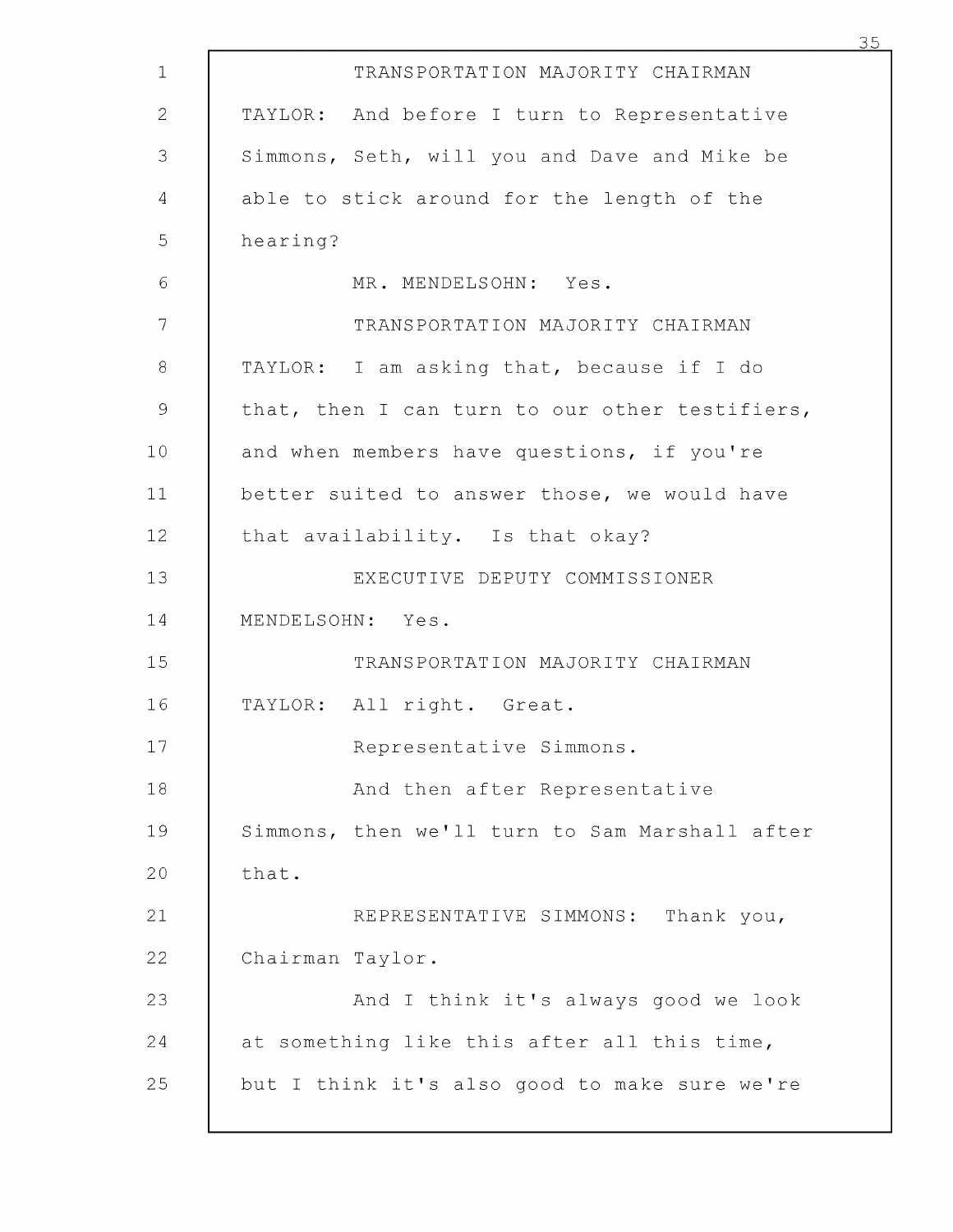| $\mathbf 1$                                               | not painting too broad of a stroke. And I      |
|-----------------------------------------------------------|------------------------------------------------|
| 2                                                         | wanted to know, does this apply only to cars?  |
| 3                                                         | Does it apply to taxis?                        |
| 4                                                         | MR. MCKENNEY: The minimum limits, it           |
| 5                                                         | would apply to commercial autos as well as     |
| $\sqrt{6}$                                                | personal auto, but I believe the, if I'm not   |
| 7                                                         | mistaken, the public utility commission that   |
| $\,8\,$                                                   | regulates the taxi service actually has higher |
| $\mathcal{G}% _{M_{1},M_{2}}^{\alpha,\beta}(\mathcal{A})$ | requirements for financial responsibility in   |
| 10                                                        | order to be licensed as a taxi.                |
| 11                                                        | REPRESENTATIVE SIMMONS: Okay. Thank            |
| 12                                                        | you.                                           |
| 13                                                        | TRANSPORTATION MAJORITY CHAIRMAN               |
| 14                                                        | TAYLOR: Okay. With that, I'll ask you guys     |
| 15                                                        | to sort of step down and then we'll -- if you  |
| 16                                                        | can be available to us, that would be great.   |
| 17                                                        | EXECUTIVE DEPUTY COMMISSIONER                  |
| 18                                                        | MENDELSOHN: Thank you very much.               |
| 19                                                        | TRANSPORTATION MAJORITY CHAIRMAN               |
| 20                                                        | TAYLOR: Next we have at Insurance Federation   |
| 21                                                        | of Pennsylvania, Sam Marshall.                 |
| 22                                                        | Good morning, Sam. You've done this            |
| 23                                                        | before, I trust.                               |
| 24                                                        | MR. MARSHALL: Every now and then.              |
| 25                                                        | And it strikes me, when I do come here, what   |
|                                                           |                                                |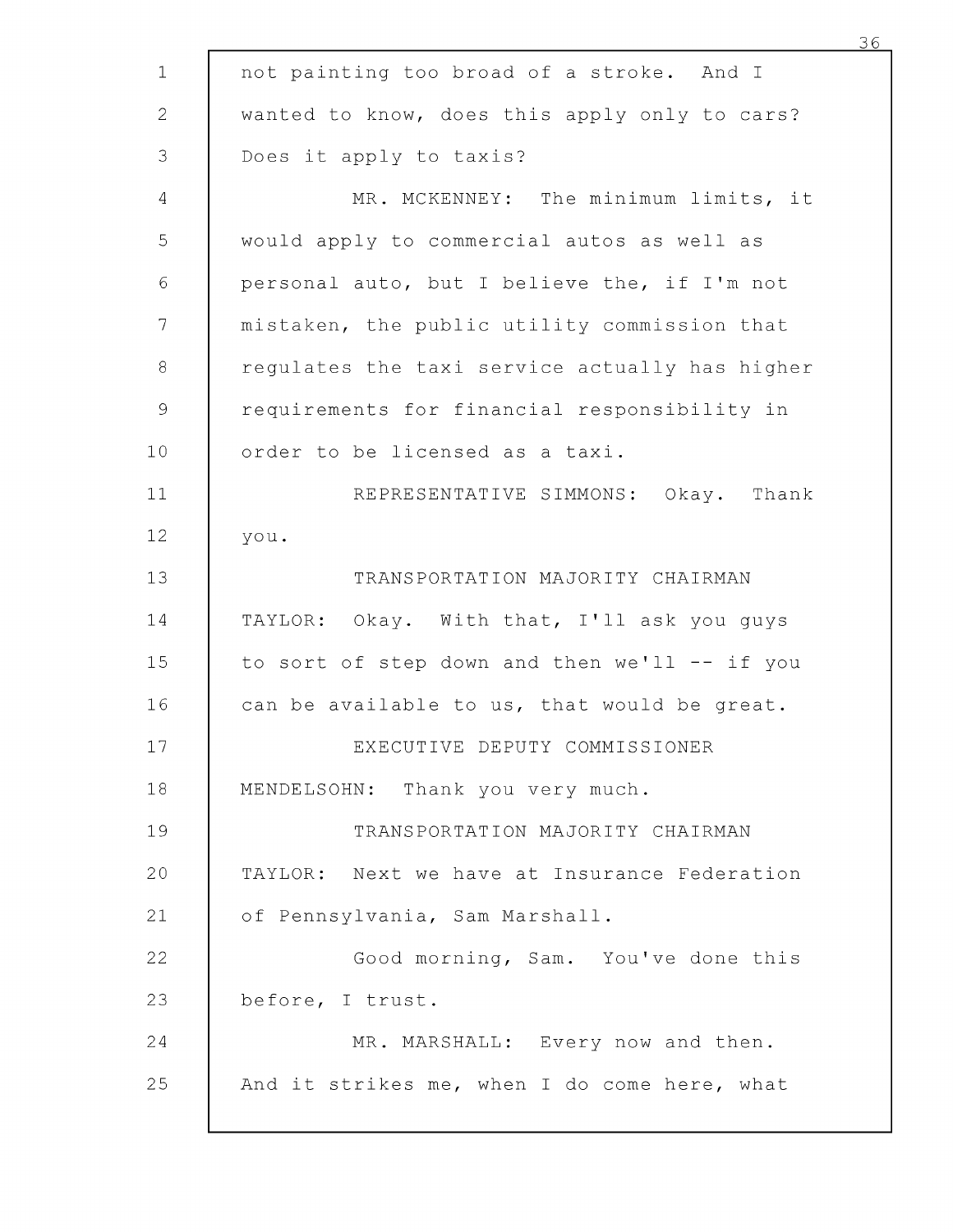| $\mathbf 1$  | your role is as a general assembly and what    |
|--------------|------------------------------------------------|
| $\mathbf{2}$ | the Insurance Department's role is as          |
| 3            | regulator. And so much of what government      |
| 4            | does and what each of you do and what the      |
| 5            | Insurance Department does is balance among --  |
| $\sqrt{6}$   | you know, try to strike a balance among        |
| 7            | competing and often legitimate interests.      |
| 8            | You know, it's not that the choice is          |
| 9            | black and white and almost obvious. It's --    |
| 10           | you know, and that's true no matter how        |
| 11           | passionate people who sit where I sit may be.  |
| 12           | It's really -- most of the time, it's striking |
| 13           | a balance among competing interests and where  |
| 14           | there are legitimate concerns on all ends.     |
| 15           | And that means that there is some nuances and  |
| 16           | some legitimate view from all sides that have  |
| 17           | to be considered.                              |
| 18           | I think that's what you face here              |
| 19           | today. We will acknowledge the obvious.        |
| 20           | Statutory minimums, somewhat arbitrary. They   |
| 21           | vary from state to state. We are at the low    |
| 22           | end, but we're not the lowest. And I'll        |
| 23           | address that a little later on with some       |
| 24           | detail.                                        |
| 25           | The balance that you're struggling to          |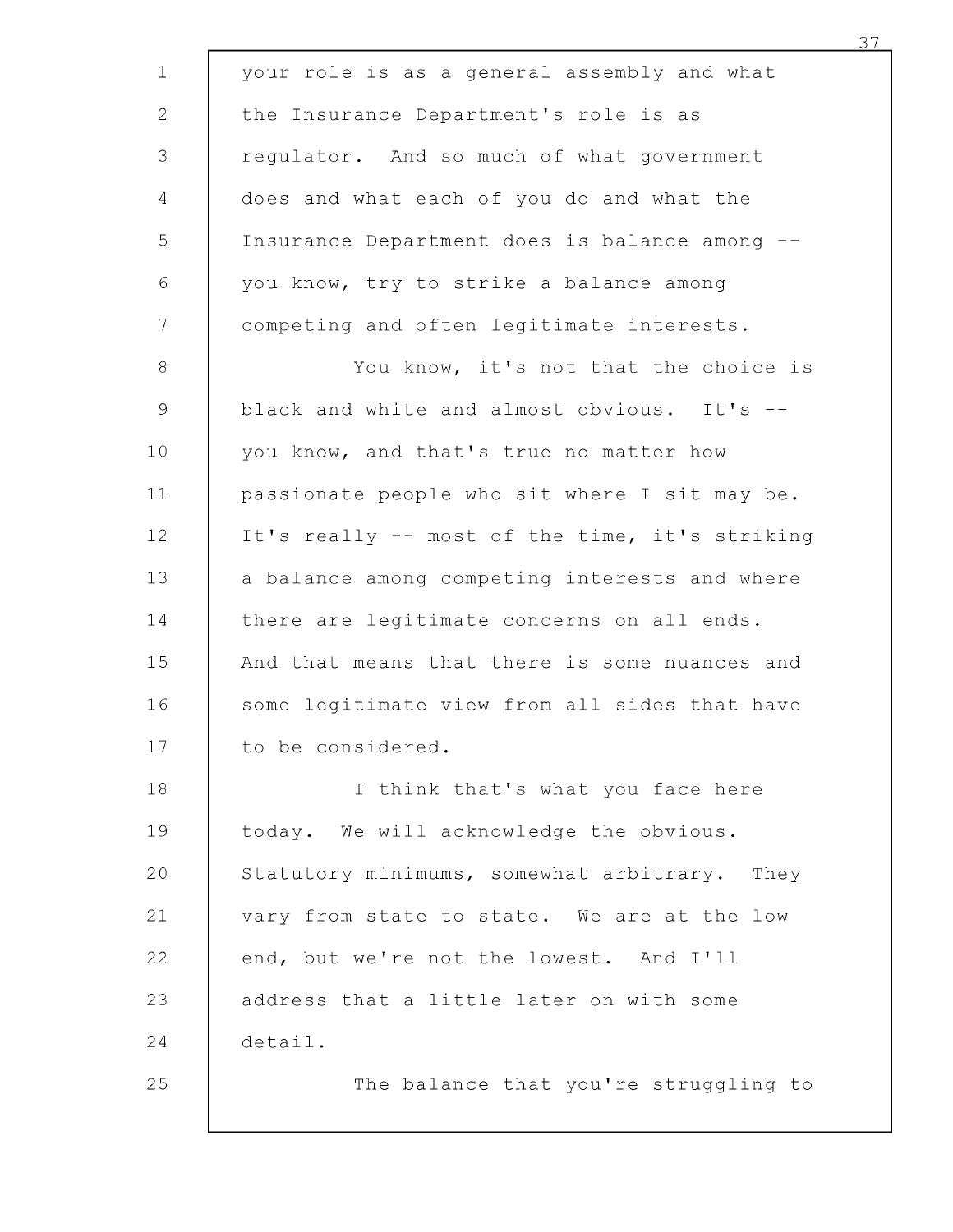| $\mathbf 1$   | get here is to make sure that the car owner    |
|---------------|------------------------------------------------|
| 2             | has enough insurance, not so much to protect   |
| 3             | themselves as to protect those with whom he    |
| 4             | may be with an accident with, and, at the same |
| 5             | time, you need to keep it affordable. That's   |
| $\sqrt{6}$    | a recognition that a car is, you know,         |
| 7             | necessary and a responsibility for any adult   |
| $\,8\,$       | in today's society.                            |
| $\mathcal{G}$ | I will acknowledge that                        |
| 10            | Pennsylvania's minimums are on the low end.    |
| 11            | We're not forty-ninth out of fifty, you know.  |
| 12            | We're right there with California, New Jersey, |
| 13            | Florida, Pennsylvania. Frankly, if you were    |
| 14            | running for president of the United States and |
| 15            | you had those four states, you'd be called     |
| 16            | Mr. or Mrs. President. So, let's be candid     |
| 17            | about where we are.                            |
| 18            | You know, we will also acknowledge             |
| 19            | that we, as an insurance industry, will        |
| 20            | provide the coverage at whatever minimums you  |
| 21            | set. We're not going to retreat from -- you    |
| 22            | know, we're not going to leave Pennsylvania.   |
| 23            | We're not going to abandon marketplaces or     |
| 24            | anything like that.                            |
| 25            | When you look at all that, you'd say,          |
|               |                                                |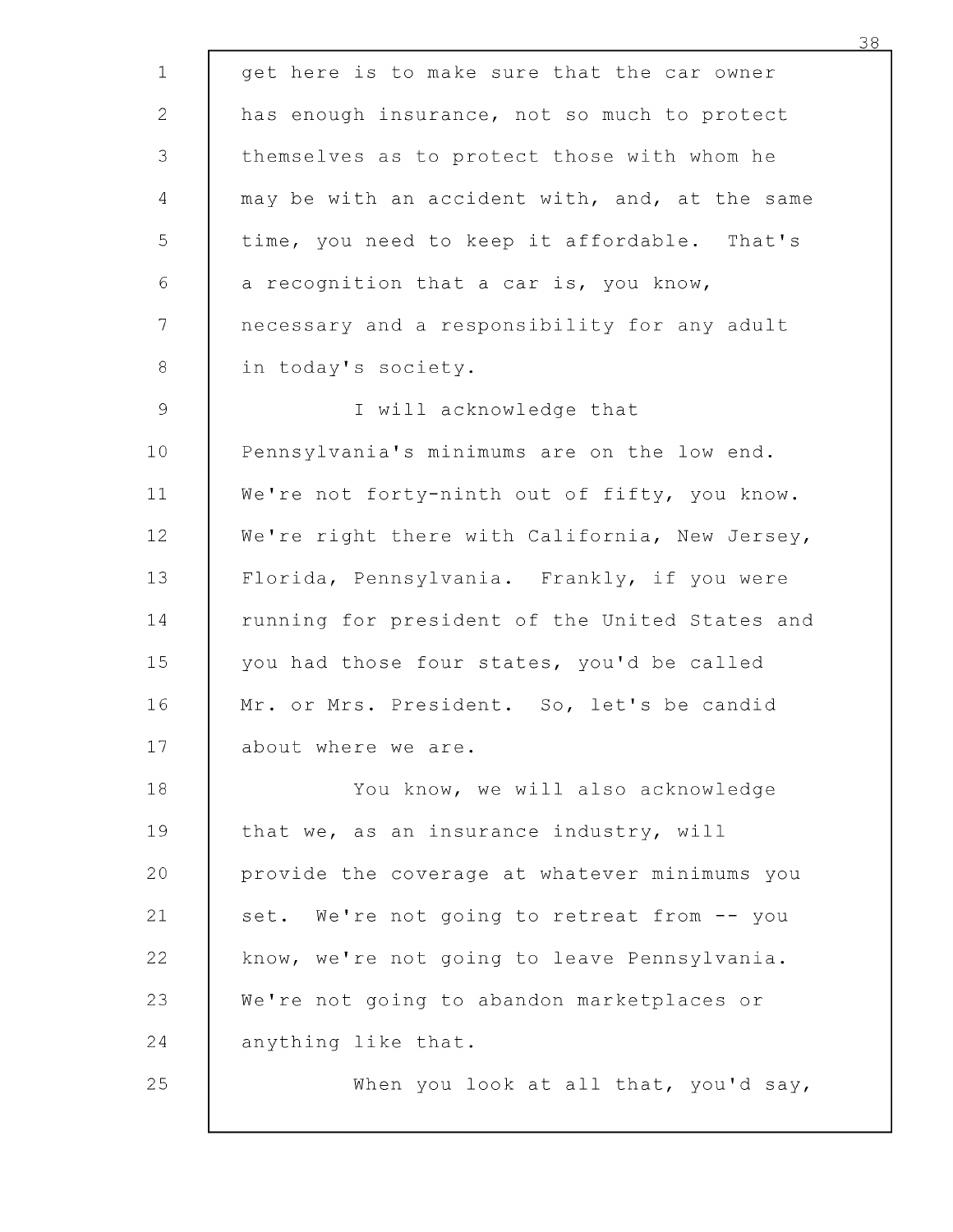| $\mathbf 1$                                               | hey, then why does the Insurance Federation    |
|-----------------------------------------------------------|------------------------------------------------|
| $\mathbf{2}$                                              | oppose increasing the limits? First of all,    |
| 3                                                         | we don't see the consumer benefit, again,      |
| 4                                                         | recognizing it's a balance, but we don't see   |
| 5                                                         | the consumer benefit in doing it. Let's be     |
| $\sqrt{6}$                                                | candid about it. The people who are going to   |
| $7\phantom{.}$                                            | pay more are poor people. That's who buys      |
| 8                                                         | minimum coverage. I don't have minimum         |
| $\mathcal{G}% _{M_{1},M_{2}}^{\alpha,\beta}(\mathcal{A})$ | coverage. I'll admit, I'm not poor. The        |
| 10                                                        | people who are going to do it are the          |
| 11                                                        | lower-income people in Pennsylvania, mainly    |
| 12                                                        | the people who live in urban areas,            |
| 13                                                        | Philadelphia -- some of the representatives    |
| 14                                                        | have mentioned, Philadelphia in particular.    |
| 15                                                        | That number depends on which increase you go   |
| 16                                                        | with. It is roughly a million consumers.       |
| 17                                                        | It's a bit -- little bit over a million if you |
| 18                                                        | go with the higher rates that are in the House |
| 19                                                        | bill; a little bit less than a million if you  |
| 20                                                        | go with the lower rates that are in the Senate |
| 21                                                        | bill. And, again, that goes for the            |
| 22                                                        | low-income Pennsylvanians. That's who's going  |
| 23                                                        | to pay more money, mainly the people in        |
| 24                                                        | southeastern Pennsylvania.                     |
| 25                                                        | Now, the proponents say that the               |
|                                                           |                                                |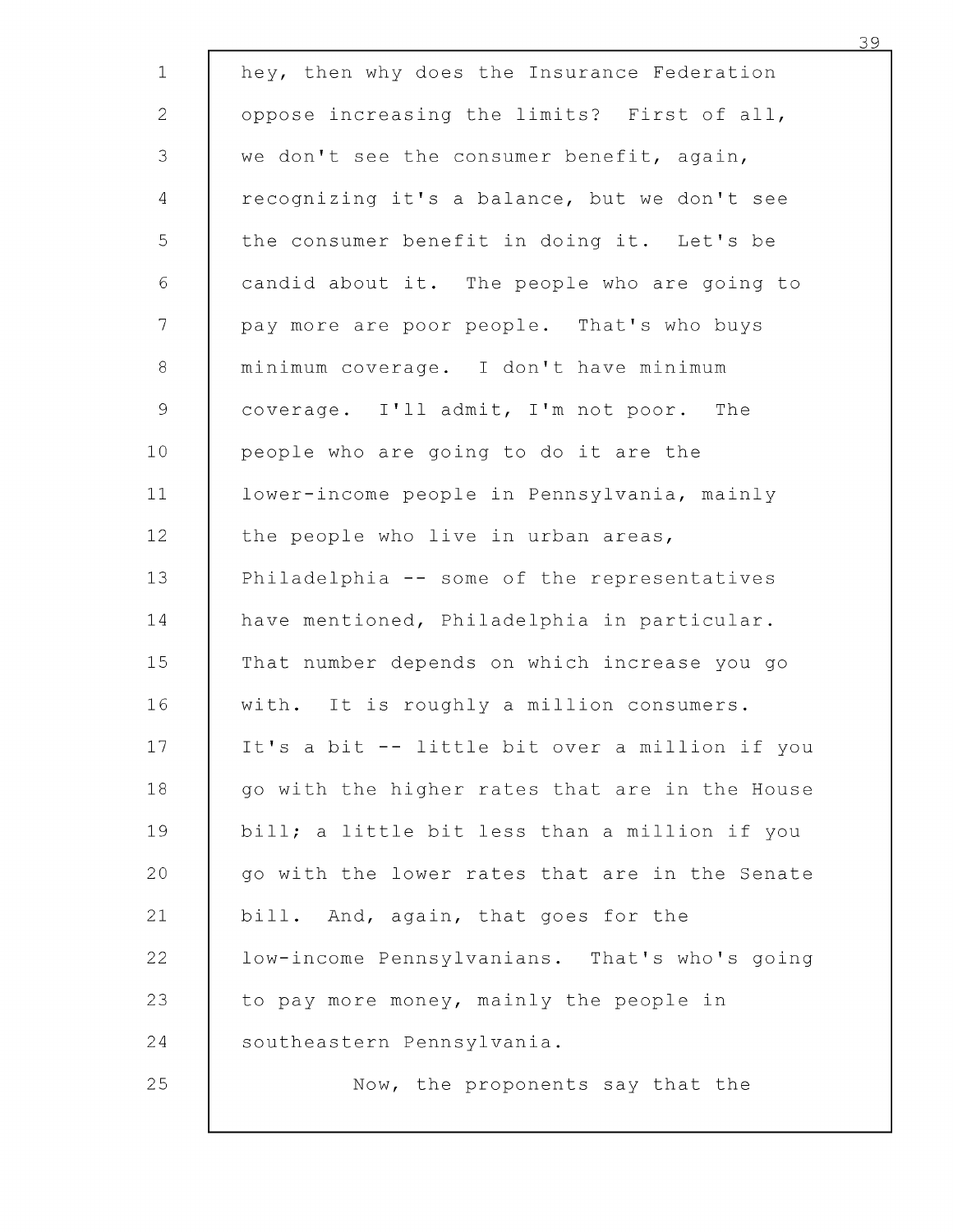| $\mathbf{1}$    | increases might be minimum. If that were the  |
|-----------------|-----------------------------------------------|
| $\overline{2}$  | case, we wouldn't be here today. I wouldn't   |
| 3               | be here today. We've studied this, and I was  |
| $\overline{4}$  | a little bit surprised at the department. We  |
| 5               | studied it a couple of years ago when this    |
| $\sqrt{6}$      | issue came up, and we worked with the         |
| $7\phantom{.}$  | department on it. The increases are going to  |
| $8\,$           | be anywhere from just under 10 percent to     |
| $\mathcal{G}$   | close to 30 percent. You know, that's if you  |
| 10 <sub>1</sub> | went to the 30/60/10 level. It'd be a little  |
| 11              | bit less than 20 if you went to the 25/50/10  |
| 12              | level, but, again, it's a significant         |
| 13              | increase. And, again, increases are going to  |
| 14              | be felt the most where premiums right now are |
| 15              | already the highest, and that's southeastern  |
| 16              | Pennsylvania, Philadelphia in particular.     |
| 17              | Now, that's who's going to pay more           |
| 18              | money. The question is, is it going to lower  |
| 19              | rates for others? Is it going to lower my     |
| 20              | rates, you know, people who aren't at the     |
| 21              | minimum? The answer is no. I mean, we've      |
| 22              | studied it. It just doesn't have that         |
| 23              | corresponding effect.                         |
| 24              | Is it going to all of a sudden mean           |
| 25              | that I'm going to have -- you know, those of  |
|                 |                                               |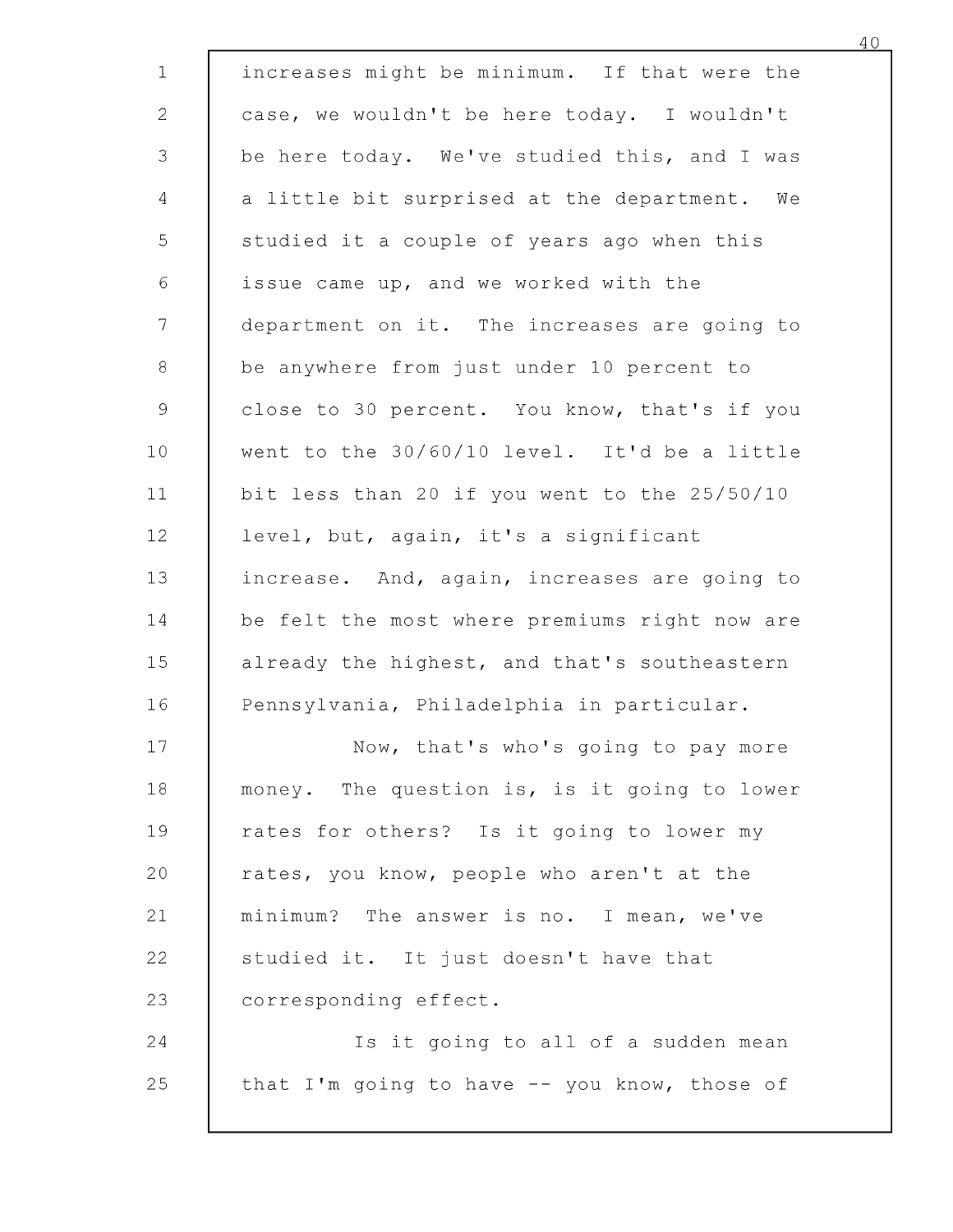| $\mathbf{1}$                                              | who purchase more than minimum coverage, are   |
|-----------------------------------------------------------|------------------------------------------------|
| $\overline{2}$                                            | we going to have more coverage than that, more |
| 3                                                         | money available to us when we have our claims? |
| 4                                                         | Again, I think the answer, as we have studied  |
| 5                                                         | this, the answer we believe is no. You may     |
| $\sqrt{6}$                                                | see, in theory -- and I think it's going to be |
| $\overline{7}$                                            | true in theory more than it is in practice --  |
| $8\,$                                                     | you may see some reduction in your             |
| $\mathcal{G}% _{M_{1},M_{2}}^{\alpha,\beta}(\mathcal{A})$ | underinsured motorist exposure, but that,      |
| 10                                                        | again, you know, is raised by the uninsured    |
| 11                                                        | motorist increase, because the fact is, when   |
| 12                                                        | you increase the cost of coverage, some people |
| 13                                                        | drop their coverage. And that's true -- with   |
| 14                                                        | respect to Representative Barbin's question,   |
| 15                                                        | it's true just about no matter how much        |
| 16                                                        | enforcement you have. There's certain pockets  |
| 17                                                        | where this is just not going to be the         |
| 18                                                        | priority of the local police department.       |
| 19                                                        | That's -- again, that goes to what I           |
| 20                                                        | talked about where it's a balance. You know,   |
| 21                                                        | there's -- you know, you're going to say -- I  |
| 22                                                        | know the question was asked by Representative  |
| 23                                                        | Day, what do you recommend. What I would       |
| 24                                                        | recommend, appreciating that it is a bit       |
| 25                                                        | arbitrary, that it does vary from state to     |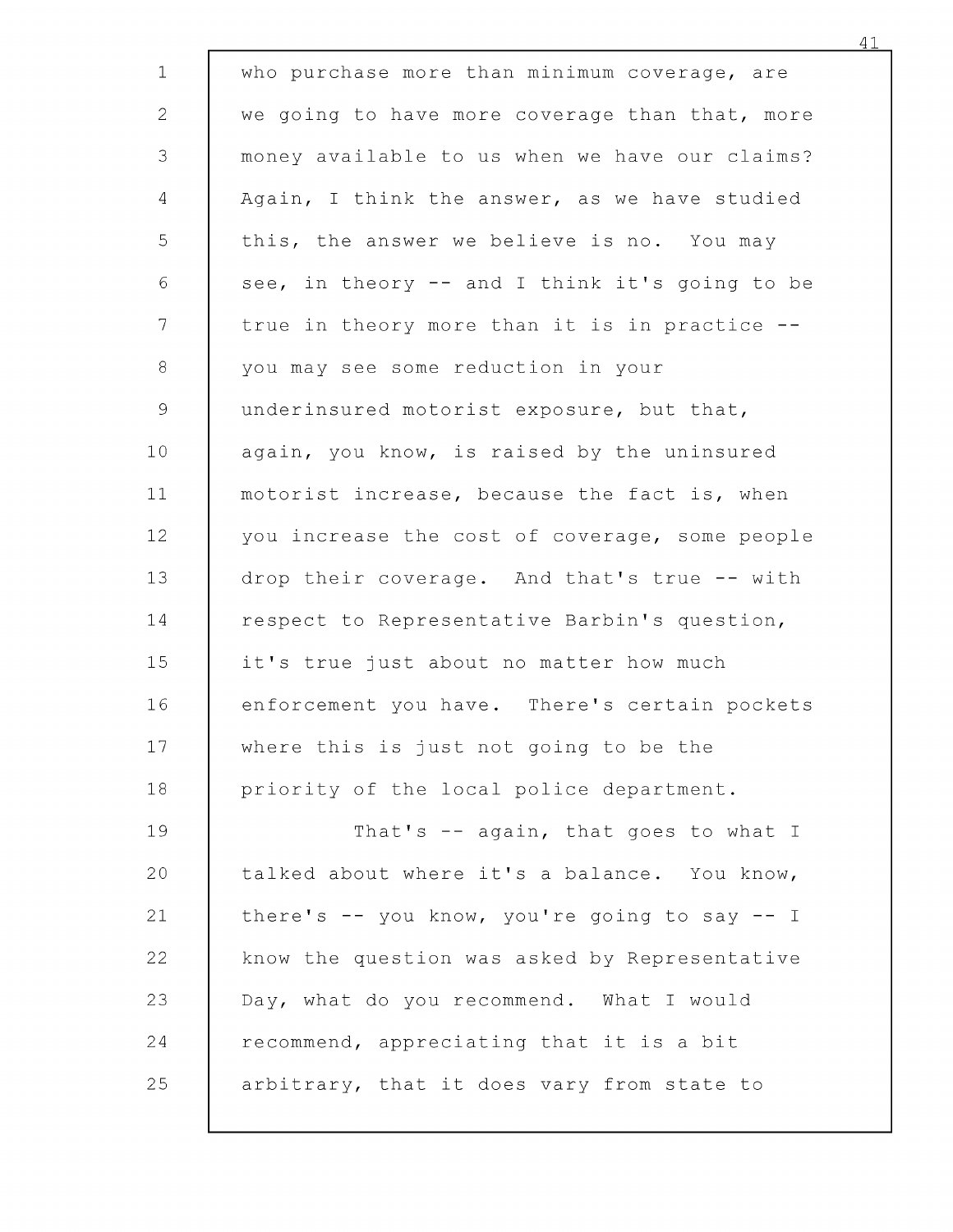| 1             | state, what I would recommend is that you look |
|---------------|------------------------------------------------|
| $\mathbf{2}$  | at the average amount of the claim.            |
| 3             | The department did that three, four            |
| 4             | years ago, when this issue came up. What they  |
| 5             | discovered was -- what we discovered and what  |
| 6             | we actually, as insurers, we knew -- the       |
| 7             | current minimums, the average bodily injury    |
| 8             | claim and the average property damage claim    |
| $\mathcal{G}$ | fit within our current minimums. They did      |
| 10            | three or four years ago. They do now.          |
| 11            | I appreciate everybody says, well,             |
| 12            | you know what, Sam, in 1974, the cost of a     |
| 13            | Hershey bar was a nickel or whatever it is.    |
| 14            | God bless, but one of the phenomenons that we  |
| 15            | have seen is that the average amount of a      |
| 16            | bodily injury claim over the last fifteen      |
| 17            | years or so has remained roughly the same.     |
| 18            | And it's -- you don't need to take my word for |
| 19            | it. It's in the Insurance Department's         |
| 20            | report.                                        |
| 21            | The average amount of the bodily               |
| 22            | injury claim has remained over that time       |
| 23            | roughly the same. If they've remained roughly  |
| 24            | the same, I'm not sure what the case is for    |
| 25            | raising the minimums. I appreciate Chairman    |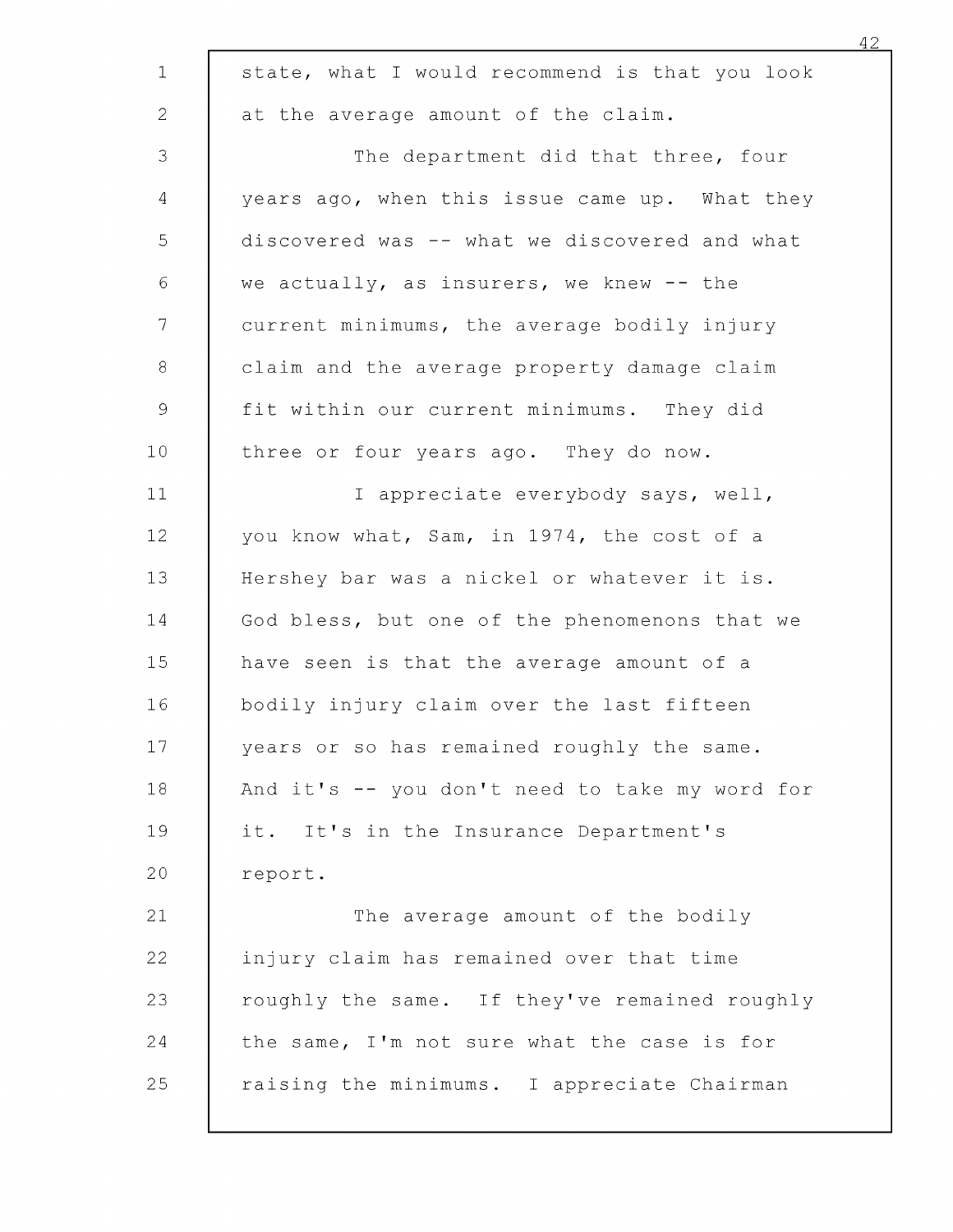| $\mathbf{1}$  | Pickett asked for a study of that, you know,  |
|---------------|-----------------------------------------------|
| 2             | essentially an update of the study that was   |
| 3             | done before. I think that's very important    |
| 4             | for the committee to have.                    |
| 5             | I would -- but, again, in the                 |
| 6             | balance, I just don't see the great consumer  |
| 7             | benefit in increasing these minimums. Not --  |
| 8             | you can always pick out one person or another |
| $\mathcal{G}$ | person who might get a bit more. I just don't |
| 10            | think, on balance, it's there.                |
| 11            | I think it's also good, and some of           |
| 12            | the people have mentioned, we need to be      |
| 13            | mindful of the history of auto insurance in   |
| 14            | Pennsylvania and the way we regulate the      |
| 15            | minimums. A lot's been said, hey, we haven't  |
| 16            | raised the minimum since 1974. We haven't     |
| 17            | taken action on it. Actually, you have. At    |
| 18            | one point, back in 1984, there was            |
| 19            | consideration to increase the minimums, and,  |
| 20            | in fact, there was -- they passed a law that  |
| 21            | was going to increase the minimums by 1986 to |
| 22            | the 25/50/10 level that we've talked about    |
| 23            | today. That was post haste rescinded to stay  |
| 24            | with the minimums.                            |
| 25            | The other great law where we actually         |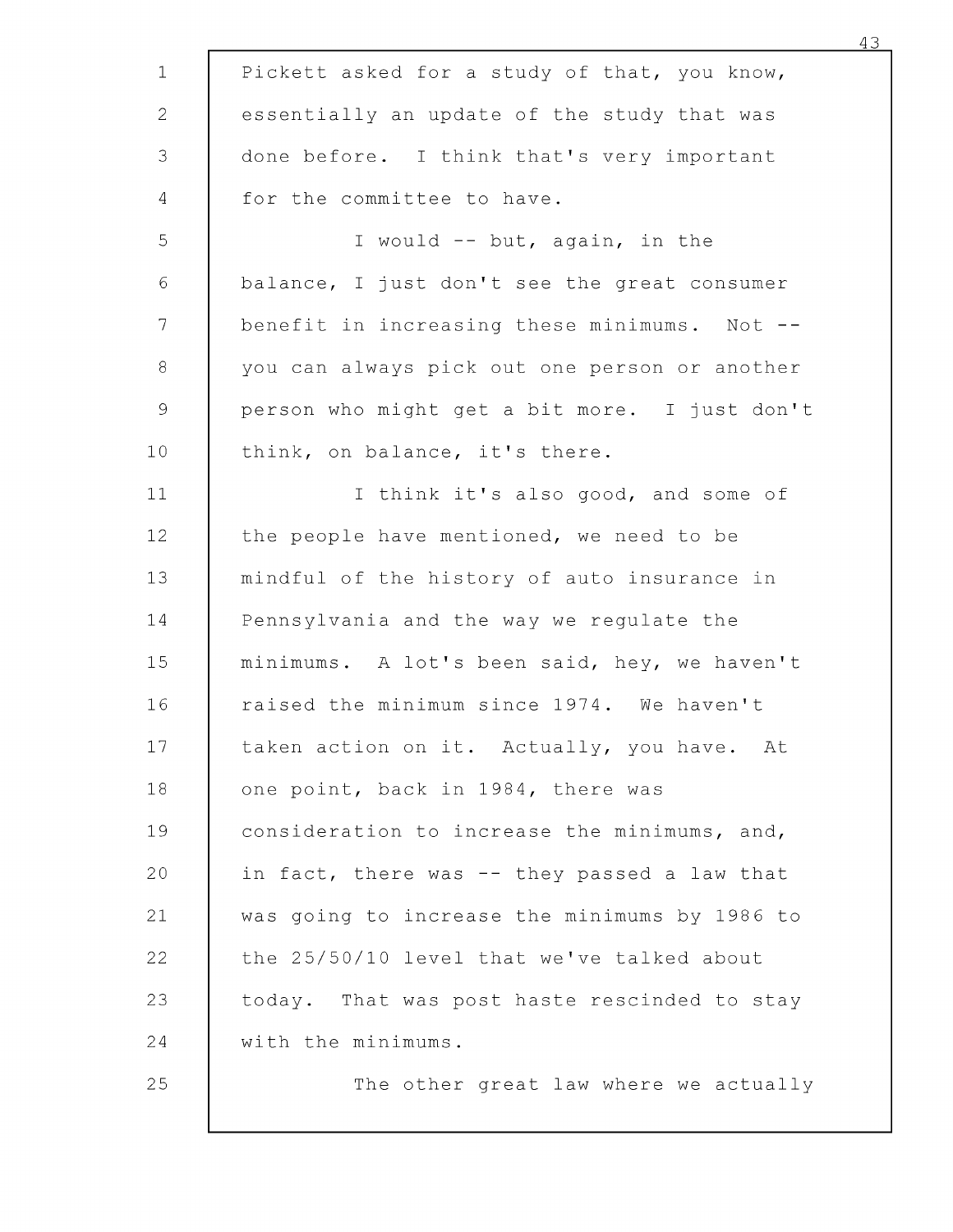| $1\,$               | considered the plight of auto insurance and    |
|---------------------|------------------------------------------------|
| $\overline{2}$      | what should the levels of mandatory coverage   |
| 3                   | be was Act 6 of 1990. And there's been some    |
| 4                   | talk about that correctly today, because       |
| 5                   | everybody was faced with auto insurance as a   |
| $\epsilon$          | big problem. It cost too much and there        |
| 7                   | weren't any insurers who wanted to be in the   |
| $\,8\,$             | market, certain market, particularly the       |
| $\mathsf{S}\xspace$ | market served at the minimum level. The        |
| 10                  | general assembly didn't raise the amount of    |
| 11                  | mandated coverage, what you did was you        |
| 12                  | lowered it. You created a limited tort         |
| 13                  | option. That effectively reduced the minimum   |
| 14                  | amount of coverage that people have.           |
| 15                  | And I think everybody recognized at            |
| 16                  | the time, and maybe we've all gotten a little  |
| 17                  | bit lax and comfortable with the fact that the |
| 18                  | auto market has remained strong since then,    |
| 19                  | but higher minimums mean higher rates, and it  |
| 20                  | means higher rates for those least able to     |
| 21                  | afford them. That's going to mean more         |
| 22                  | uninsured, and I don't think that helps        |
| 23                  | anybody.                                       |
| 24                  | There's been a lot of talk that we             |
| 25                  | have an auto insurance market that's           |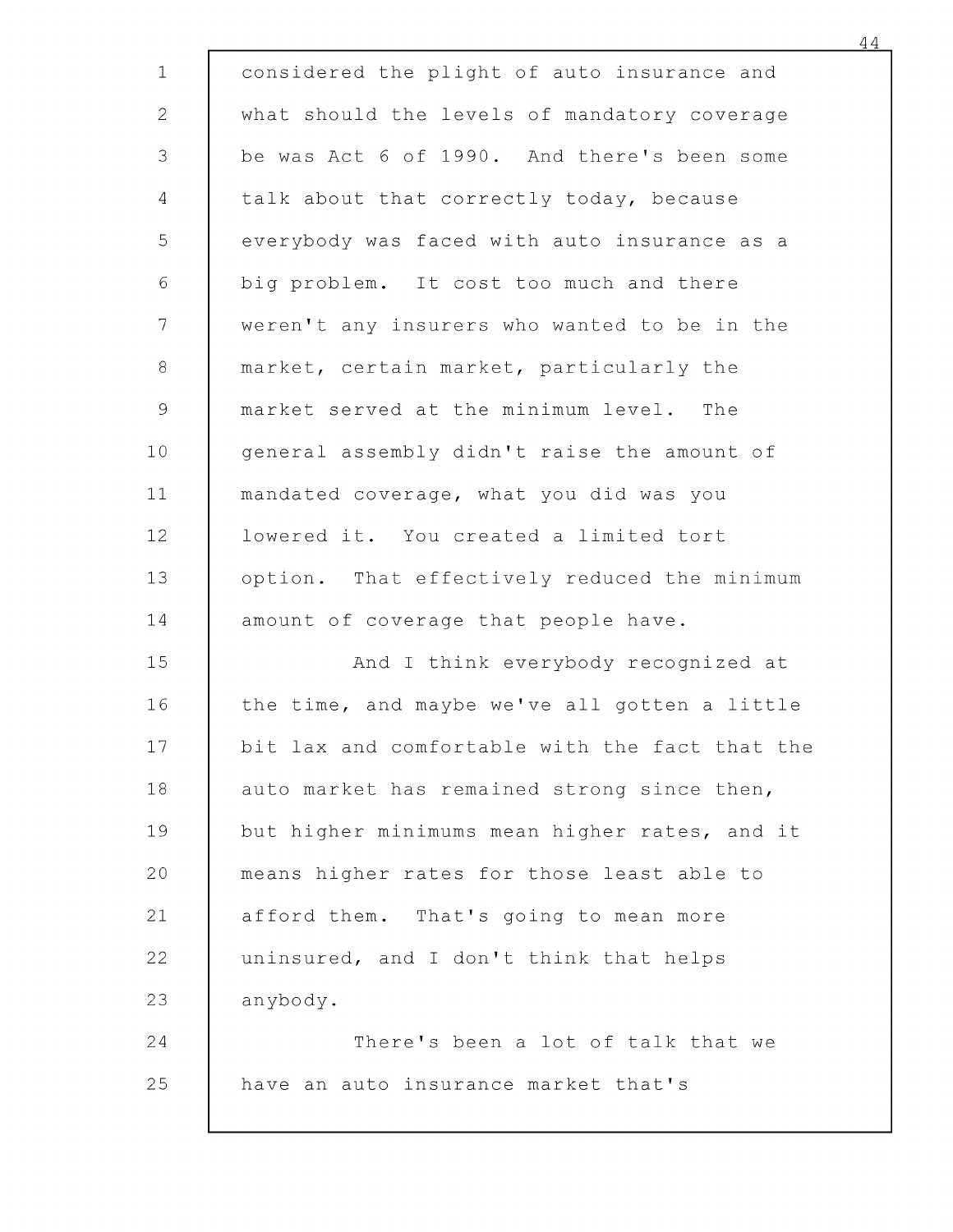| $\mathbf{1}$    | competitive and affordable. I agree. I'm not   |
|-----------------|------------------------------------------------|
| 2               | sure why we want to change that. I'm not sure  |
| 3               | why we want to disrupt the ground rules that   |
| 4               | got us to that point.                          |
| 5               | It didn't come by heavy regulation.            |
| $\epsilon$      | It didn't come by a lot of law enforcement on  |
| 7               | uninsured motorists. It didn't come by cops    |
| 8               | pulling people over and all that. It came      |
| $\mathcal{Q}$   | from a marketplace that responded to consumer  |
| 10 <sub>1</sub> | needs, because you had taken the steps to make |
| 11              | that marketplace both affordable and           |
| 12              | predictable. I'd urge you not to go back on    |
| 13              | that.                                          |
| 14              | Again, and I just want to emphasize,           |
| 15              | there's talk about, you know, aren't the       |
| 16              | current minimums inadequate or outdated or     |
| 17              | somehow out of step with, you know, the rest   |
| 18              | of the country? Again, I think the answer is,  |
| 19              | no. I think there are a lot of major states    |
| 20              | with areas akin to some of our urban areas     |
| 21              | where the rates are roughly right where we     |
| 22              | are. You know, California, Florida, New        |
| 23              | Jersey, pretty major states. You know, we can  |
| 24              | talk about small states, rural states with     |
| 25              | higher limits, that's a different dynamic      |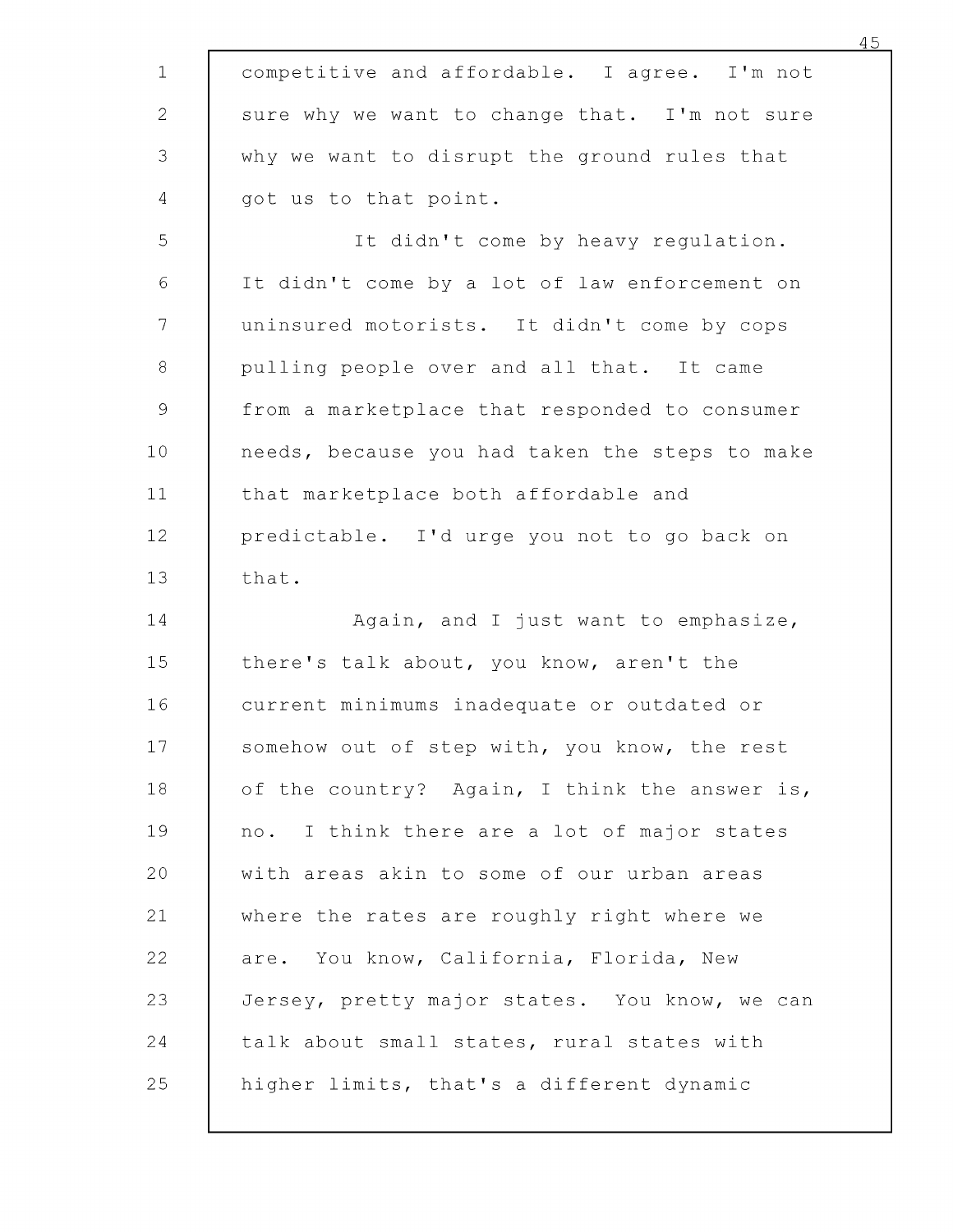| 1              | there.                                         |
|----------------|------------------------------------------------|
| $\overline{2}$ | I also would say, yes, I mean, it is           |
| 3              | true that they -- as with any issue, it        |
| 4              | deserves your constant enforcement and         |
| 5              | monitoring. Again, I'd look to the average     |
| $\sqrt{6}$     | amount of claim and let that be your guide.    |
| 7              | If we have seen huge increases in the          |
| 8              | amount of property damage claims where 5,000   |
| $\overline{9}$ | is no longer adequate, then maybe it's time to |
| 10             | raise that. If we've seen huge increases in    |
| 11             | the amount of bodily injury claims or the      |
| 12             | amount of money that goes with them, maybe     |
| 13             | it's time to raise it.                         |
| 14             | I don't think that's the case. I               |
| 15             | appreciate Chairman Pickett asking for that    |
| 16             | review. I'd urge that you certainly have       |
| 17             | those fact before you before you make an       |
| 18             | increase.                                      |
| 19             | I do have some -- you know, some               |
| 20             | comments on the -- just the practicality of    |
| 21             | how do you this. Understand, if you do it,     |
| 22             | we'll answer. Again, as I said at the outset,  |
| 23             | we're not going to abandon this marketplace.   |
| 24             | We're committed to Pennsylvania. We're         |
| 25             | committed to serving all segments of           |
|                |                                                |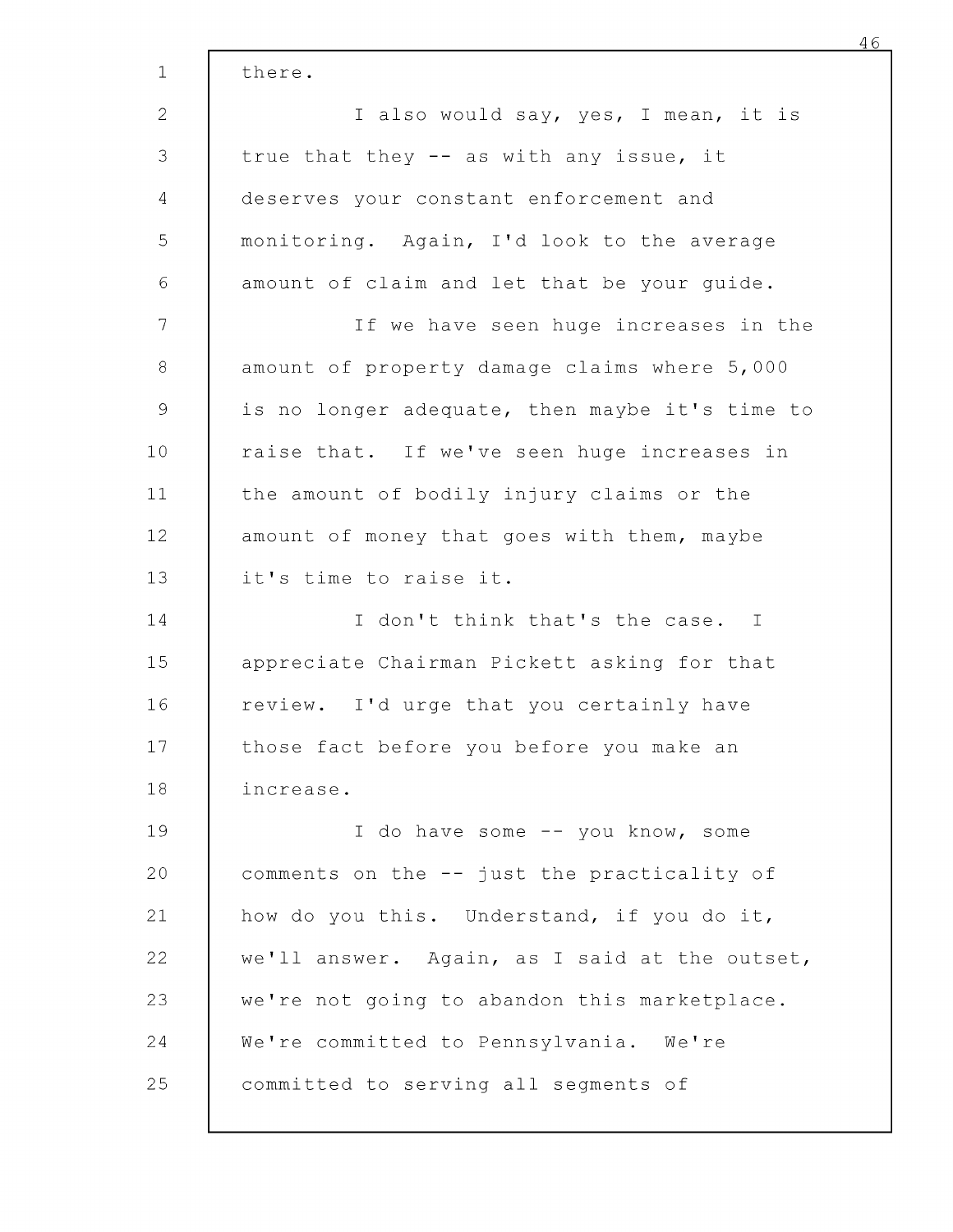| $\mathbf 1$   | Pennsylvania, including urban income -- or     |
|---------------|------------------------------------------------|
| $\mathbf{2}$  | urban area, lower-income citizens, you know,   |
| $\mathsf 3$   | but we're going to have to get regulatory      |
| 4             | approval for it.                               |
| 5             | As the Department just outlined, I             |
| $\epsilon$    | suspect that their view on how this ought to   |
| 7             | go forward, it's not going to be simple,       |
| 8             | quick, or automatic approval. That's going to  |
| $\mathcal{G}$ | take a considerable amount of time. And        |
| 10            | you're going to get a nuance there as to what  |
| 11            | happens to the consumer who's at the minimum   |
| 12            | level and his policy comes up for renewal and  |
| 13            | the company doesn't have an approved rate for  |
| 14            | the new coverage. Not sure how you deal with   |
| 15            | that. Not sure you want to displace that       |
| 16            | consumer. But that's a very -- just a real     |
| 17            | world concern of what happens if the rates     |
| 18            | aren't approved.                               |
| 19            | There -- there is also the question            |
| 20            | of when somebody, you know, the million or so  |
| 21            | people who are going to have to pay more for   |
| 22            | their minimum coverage, do they also then have |
| 23            | to make all new elections? There's some cases  |
| 24            | bouncing around in our court system that       |
| 25            | suggests, yes, maybe they would. There's       |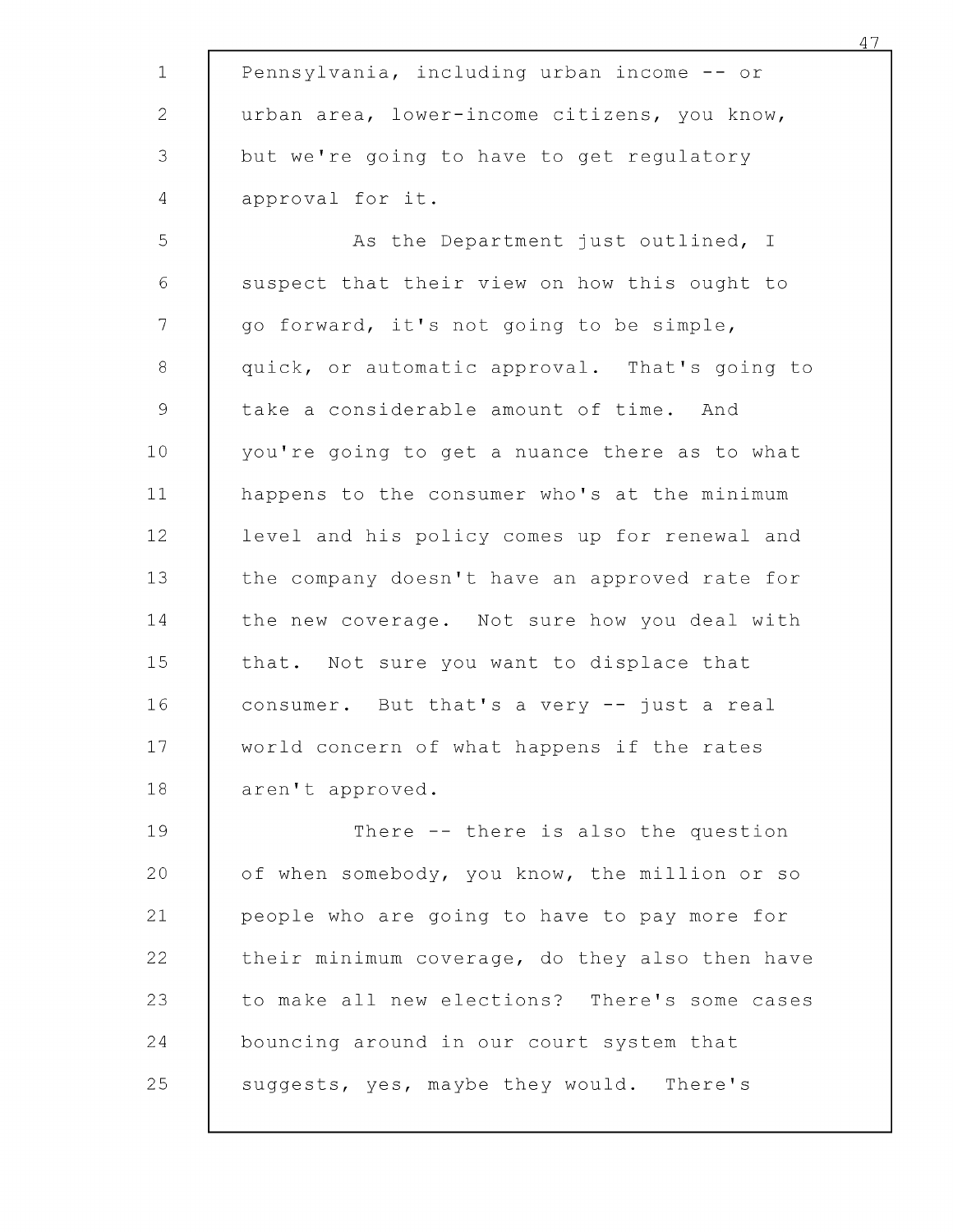| $\mathbf{1}$  | language in one of the bills, the Senate bill, |
|---------------|------------------------------------------------|
| $\mathbf{2}$  | that says they wouldn't. You know, that's      |
| 3             | going to merit some legal scrutiny, because    |
| 4             | you really don't want to create chaos in a     |
| 5             | marketplace that's, frankly, been a very       |
| $\sqrt{6}$    | stable and solid marketplace, that just --     |
| 7             | selfishly, I hope for all of you, has, as      |
| $\,8\,$       | Chairman Keller mentioned, you know, taken     |
| $\mathcal{G}$ | consumer complaints about auto insurance out   |
| 10            | of your inbox. It is jobs. That's where --     |
| 11            | correctly where the focus is. It's not the     |
| 12            | way it used to be.                             |
| 13            | The other concern, and the department          |
| 14            | mentioned it in its written testimony, and I   |
| 15            | think it deserves scrutiny, if you raise the   |
| 16            | minimums, the way the law now reads, you're    |
| 17            | also going to raise the amount of uninsured    |
| 18            | and underinsured motorist coverage that        |
| 19            | consumers have to have. That's the way it      |
| 20            | would be. So, that's just a further increase   |
| 21            | for those at the minimum who want that         |
| 22            | coverage.                                      |
| 23            | I'm not sure that's what you mean to           |
| 24            | do. I'm not sure that's anybody's intent.      |
| 25            | That's just the way the law works, because,    |
|               |                                                |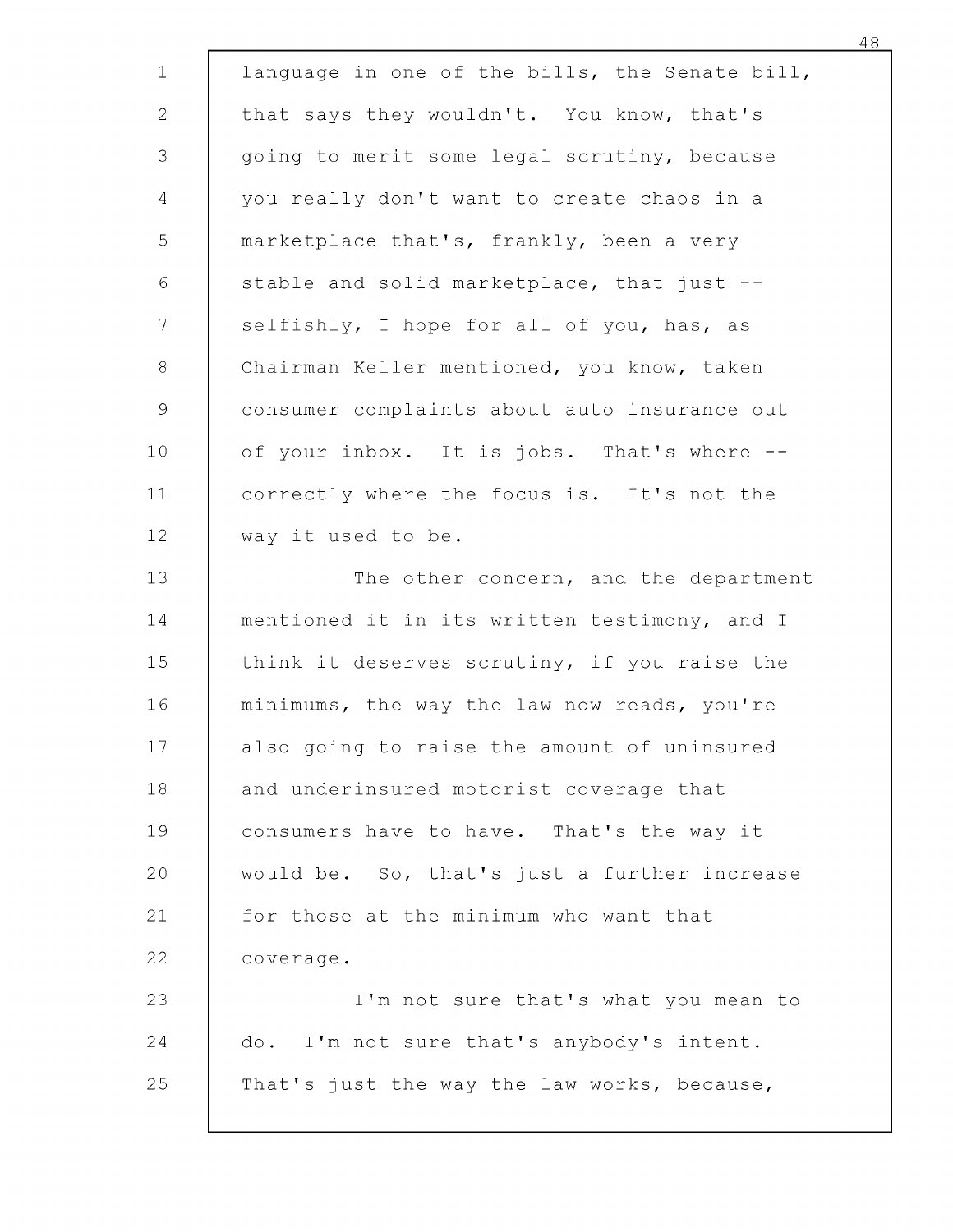| $\mathbf 1$  | right now, if you purchase uninsured and       |
|--------------|------------------------------------------------|
| $\mathbf{2}$ | underinsured motorist coverage, it has to be   |
| 3            | at least at the level of coverage, you know,   |
| 4            | to the bodily injury, property damage coverage |
| 5            | that you have.                                 |
| $\sqrt{6}$   | You know, I would say, life goes on            |
| 7            | at various auto limits. Pennsylvania's         |
| $\,8\,$      | history shows that at least here, it goes on a |
| 9            | little better with the current minimums. If    |
| 10           | you want to change that, great, but I think    |
| 11           | you're going to be embarking on a needlessly   |
| 12           | risky path in which to do it. The way to get   |
| 13           | people to buy more insurance is to make        |
| 14           | insurance more affordable. Make it --          |
| 15           | frankly, make it more consumer friendly.       |
| 16           | I know that sometimes, you know,               |
| 17           | Chairman Taylor mentioned I've been here       |
| 18           | before, and usually when I've come here        |
| 19           | before, it's to complain or it's to ask you to |
| 20           | do something, take some step and change the    |
| 21           | law, you know, if only you could just address  |
| 22           | every nuance I might raise. I'll take a        |
| 23           | slightly different approach today and leave    |
| 24           | you with the adage: If it ain't broke, don't   |
| 25           | fix it.                                        |
|              |                                                |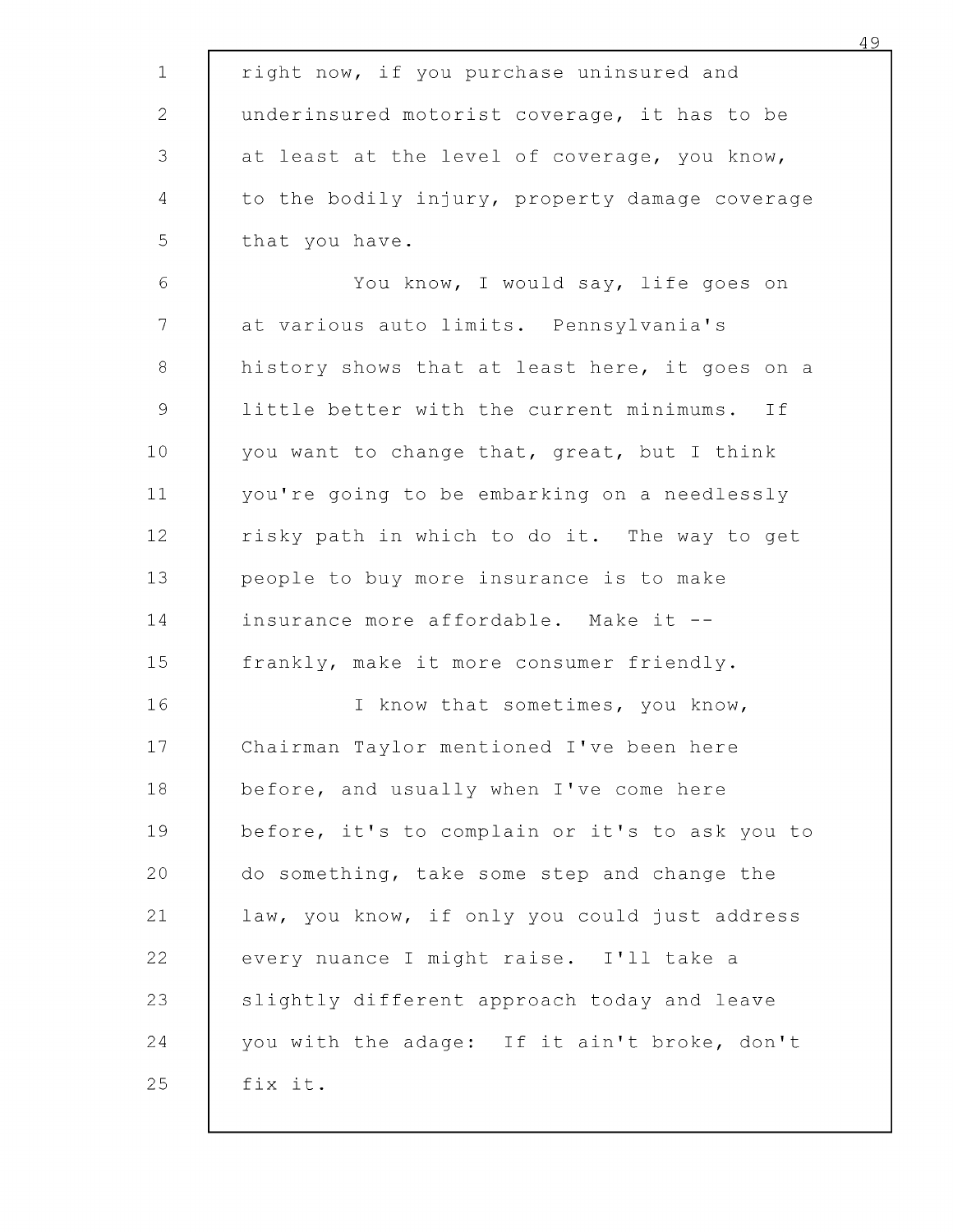| 1                   | I'm not saying the law can't be                |
|---------------------|------------------------------------------------|
| $\overline{2}$      | improved, and certainly we have ideas, but I   |
| 3                   | think, in the bigger picture, the current      |
| 4                   | minimums, combined with the other things       |
| 5                   | you've done, have addressed a problem that     |
| 6                   | bedeviled everybody a number of years ago.     |
| 7                   | You know, we grow a little bit comfortable,    |
| $\,8\,$             | but I'd hope that nobody wants to go back to   |
| $\mathsf{S}\xspace$ | where it was. We have a good marketplace.      |
| 10                  | Let's keep it that way.                        |
| 11                  | Thank you.                                     |
| 12                  | TRANSPORTATION MAJORITY CHAIRMAN               |
| 13                  | TAYLOR: Thanks, Sam. Will you be able to       |
| 14                  | stick around as well?                          |
| 15                  | MR. MARSHALL: Sure.                            |
| 16                  | TRANSPORTATION MAJORITY CHAIRMAN               |
| 17                  | TAYLOR: And just so the members understand, I  |
| 18                  | mean, our testifiers, usually when you prepare |
| 19                  | this, have to travel far and wide to get here. |
| 20                  | I want to make sure everybody gets a chance,   |
| 21                  | unless my fellow chairmen have something       |
| 22                  | compelling.                                    |
| 23                  | Tony.                                          |
| 24                  | INSURANCE MINORITY CHAIRMAN DELUCA:            |
| 25                  | This will be short.                            |
|                     |                                                |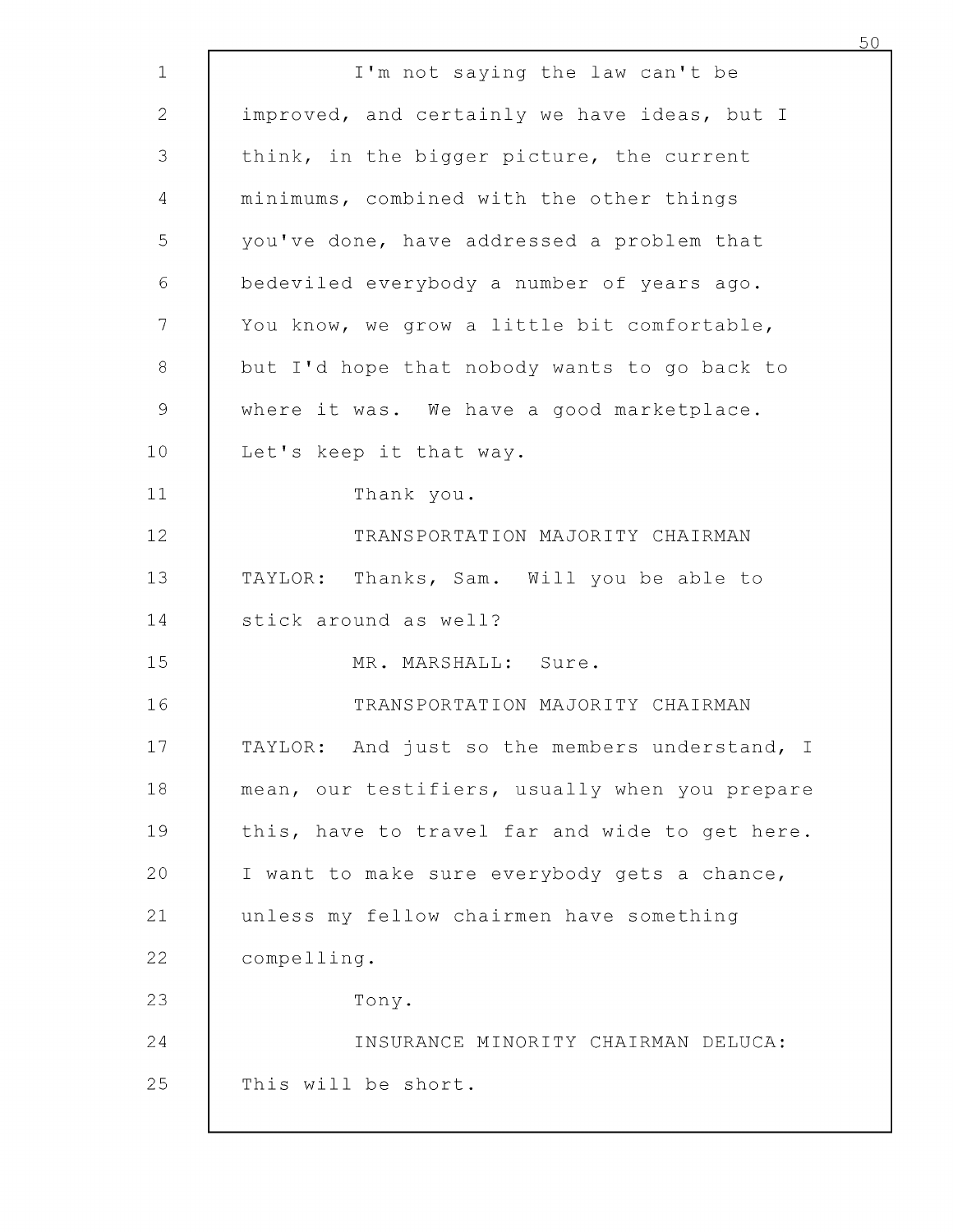| $\mathbf 1$     | But, Sam, I just was glancing over             |
|-----------------|------------------------------------------------|
| $\mathbf{2}$    | the next testifier's testimony, and I just     |
| 3               | want to hear your views on it, since the fact  |
| $\overline{4}$  | that these are people who represent insurance  |
| 5               | companies, but they are saying that they have  |
| $\epsilon$      | studied other states, and they have found that |
| 7               | it hasn't increased drivers dropping           |
| 8               | insurance. And I'd like to have -- and since   |
| $\mathcal{G}$   | there's a 1100 of them in the commonwealth,    |
| 10 <sub>o</sub> | why would they be in favor of something that's |
| 11              | going to cost them business? Because if        |
| 12              | people don't buy insurance, they lose money,   |
| 13              | if I'm correct. Do you have an answer for      |
| 14              | that?                                          |
| 15              | MR. MARSHALL: Depends on whether               |
| 16              | those people are covered through agents or     |
| 17              | covered through some other means. I don't      |
| 18              | want to speak for the agents and, generally,   |
| 19              | we obviously work well with the agents, and I  |
| 20              | mean we're normally hand in glove.             |
| 21              | But, going to your concern, I can              |
| 22              | tell you this, we reduced the number of        |
| 23              | uninsured motorists in Pennsylvania when we    |
| 24              | reduced the rates. It wasn't through any       |
| 25              | enforcement means. It was through making       |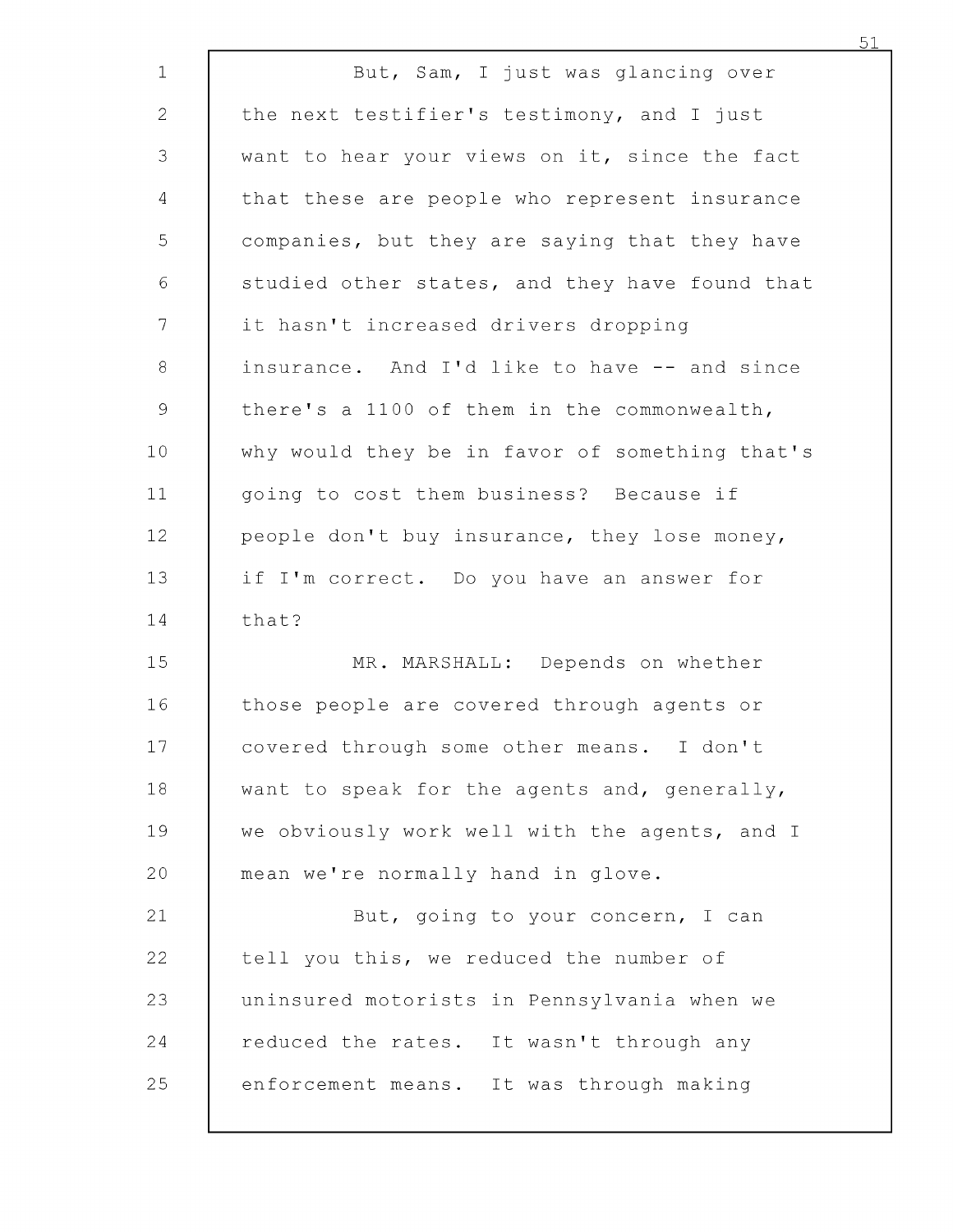| $\mathbf 1$           | coverage more affordable. You know, we         |
|-----------------------|------------------------------------------------|
| $\mathbf{2}^{\prime}$ | reduced it by getting more insurers into those |
| 3                     | markets, into those lower-income markets.      |
| 4                     | Those aren't necessarily served by all agents. |
| 5                     | And I would say, our experience in             |
| 6                     | Pennsylvania -- and, you know, every state's   |
| 7                     | going to be a little bit different -- I mean,  |
| $8\,$                 | Ohio doesn't have Philadelphia. You know,      |
| $\mathcal{G}$         | it's a different state, different dynamic.     |
| 10 <sub>1</sub>       | But in our experience here, when you make      |
| 11                    | insurance, auto insurance, more expensive, you |
| 12                    | lose some of the -- you lose a portion of the  |
| 13                    | lower-income people who right now are          |
| 14                    | struggling already to buy it.                  |
| 15                    | There was some talk by the Insurance           |
| 16                    | Department, for instance, saying, well, you    |
| 17                    | know, sure, back in 2012, you know, we said,   |
| 18                    | Gee, we're just coming out of the recession,   |
| 19                    | let's not increase the costs on lower-income   |
| 20                    | Pennsylvanians. I would note that while,       |
| 21                    | happily, you know, for most people, we are,    |
| 22                    | you know, pretty much out of that recession,   |
| 23                    | but by all reports, we're not out of that      |
| 24                    | recession if you're a lower-income person.     |
| 25                    | Life really hasn't gotten that much better     |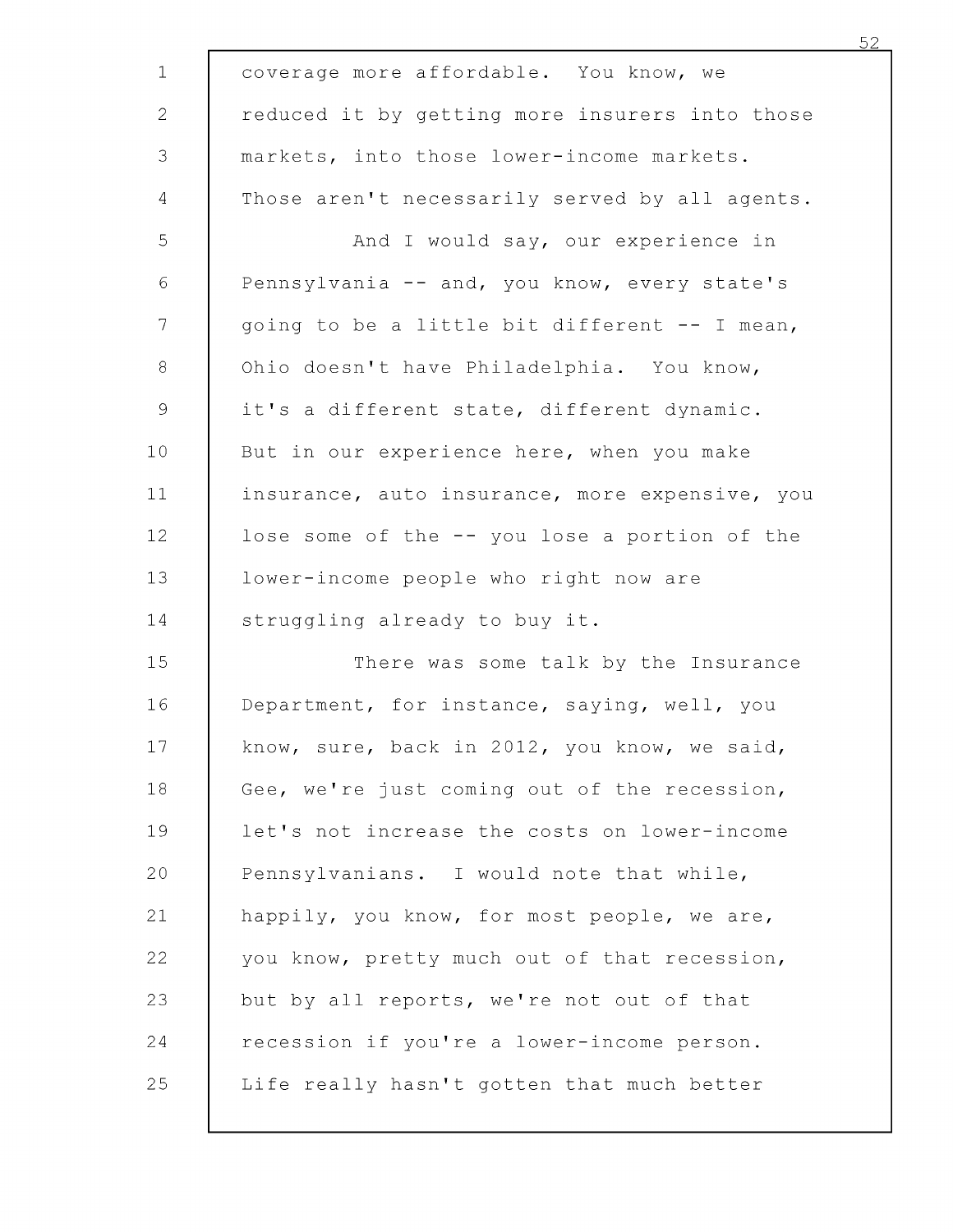| $\mathbf{1}$  | down at the lower-income level in              |
|---------------|------------------------------------------------|
| 2             | Pennsylvania.                                  |
| 3             | I would think, given that the                  |
| 4             | increases that we're talking about here go     |
| 5             | almost exclusively to lower-income people, I'd |
| $\sqrt{6}$    | be very reluctant to do it. And I think that   |
| $\mathcal{T}$ | those people, in particular, when faced with a |
| 8             | harsh economic decision, may well have to opt  |
| $\mathcal{G}$ | to go the uninsured motorist route.            |
| 10            | INSURANCE MINORITY CHAIRMAN DELUCA:            |
| 11            | All right. Thank you.                          |
| 12            | Thank you, Mr. Chairman.                       |
| 13            | TRANSPORTATION MAJORITY CHAIRMAN               |
| 14            | TAYLOR: Thank you.                             |
| 15            | And I think, Sam, you helped us frame          |
| 16            | the question pretty clearly, at least for me.  |
| 17            | As we talked about the problems back in the    |
| 18            | late '80s, early '90s, the average for us,     |
| 19            | almost every day someone was hit by someone    |
| 20            | that was uninsured. That has ceased.           |
| 21            | What I'm concerned about $--$ and it           |
| 22            | hasn't happened yet -- is someone coming in    |
| 23            | and saying, I was hit by someone who wasn't    |
| 24            | covered enough to pay for my injuries. So, I   |
| 25            | think, what Chairman Pickett has asked for     |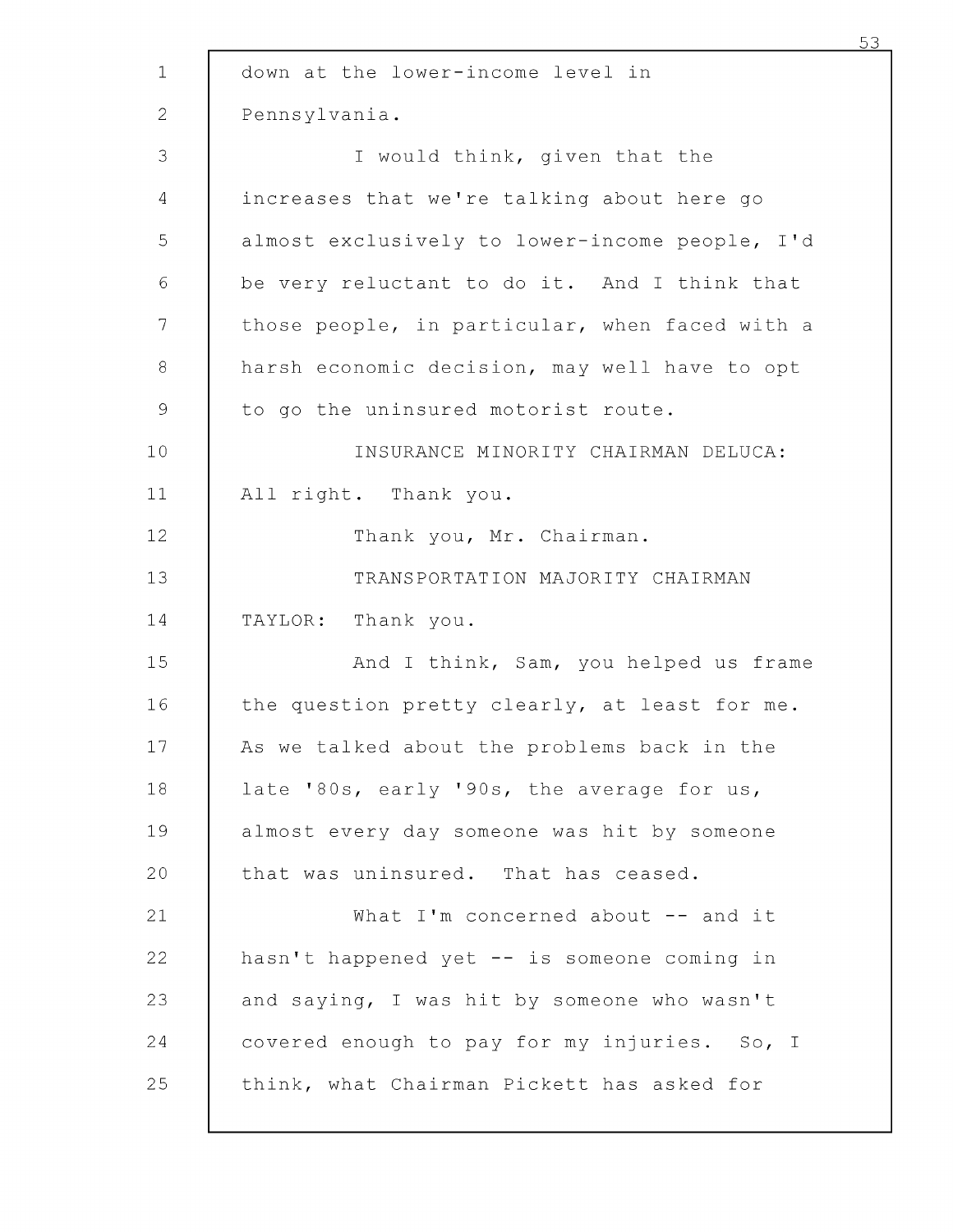| $\mathbf 1$         | and what $-$ - those numbers, I think, will be |
|---------------------|------------------------------------------------|
| $\overline{2}$      | compelling and telling and most important to   |
| 3                   | us.                                            |
| 4                   | Chairman Keller.                               |
| 5                   | MR. MARSHALL: If I may do so, on               |
| 6                   | your point, I appreciate the frustration that  |
| 7                   | somebody has if they're hit by somebody who    |
| 8                   | doesn't have enough insurance. I think,        |
| $\mathsf{S}\xspace$ | frankly, the only thing worse is if you're hit |
| 10                  | by somebody who doesn't have any insurance.    |
| 11                  | And, again, that's the balance you're talking  |
| 12                  | about.                                         |
| 13                  | TRANSPORTATION MINORITY CHAIRMAN               |
| 14                  | Thank you, Mr. Chairman.<br>KELLER:            |
| 15                  | Mr. Marshall, I don't know if this is          |
| 16                  | a question for you or for the agents and       |
| 17                  | brokers who are up next. But would you know    |
| 18                  | what the average premium cost is for minimum   |
| 19                  | coverage in Philadelphia?                      |
| 20                  | MR. MARSHALL: It's -- it's                     |
| 21                  | expensive. It's certainly more than it is,     |
| 22                  | for instance, here in Harrisburg. I will get   |
| 23                  | that number to you.                            |
| 24                  | TRANSPORTATION MINORITY CHAIRMAN               |
| 25                  | KELLER: Okay. Because an increase of up to     |
|                     |                                                |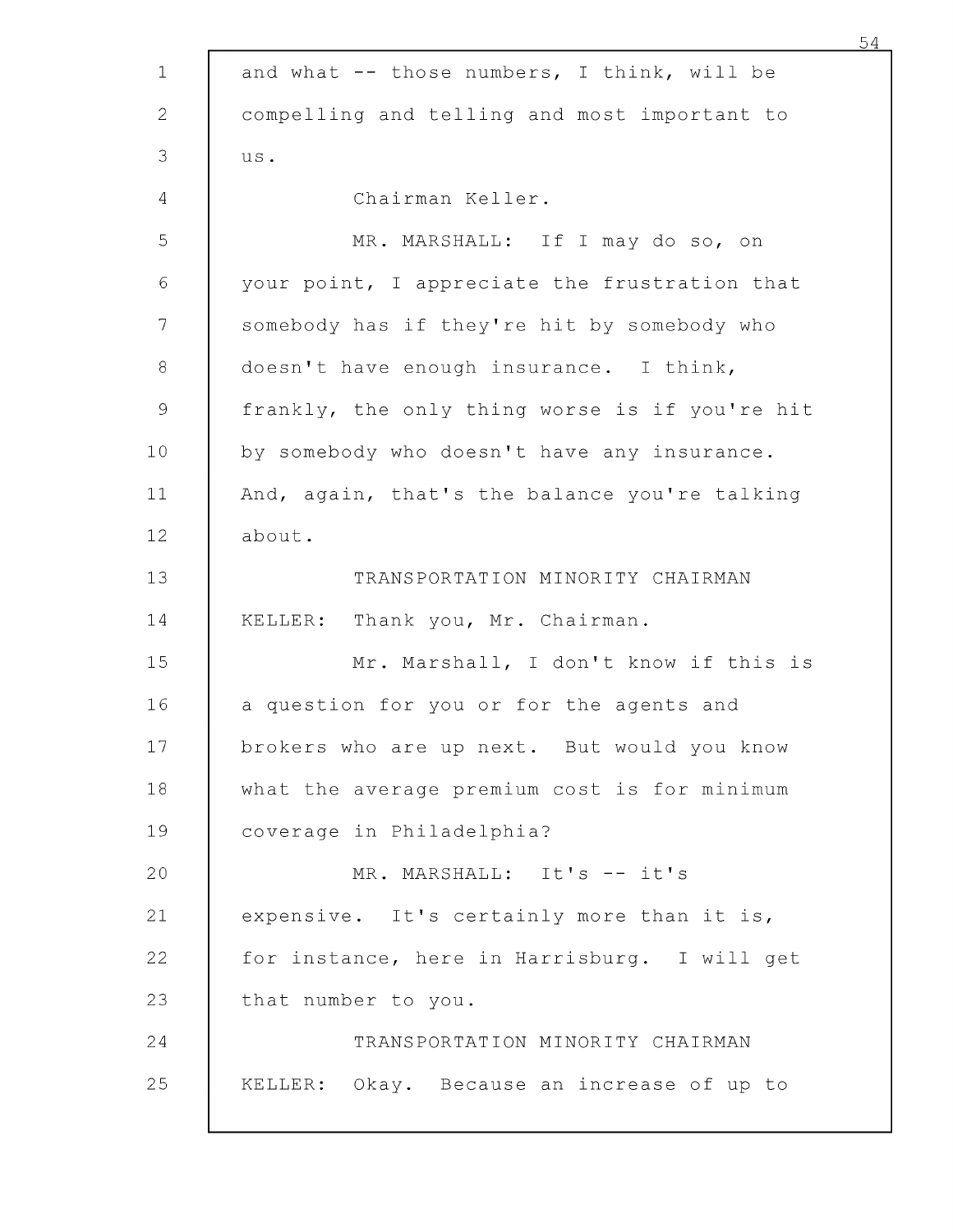| $\mathbf 1$   | 30 percent would -- what we are talking about, |
|---------------|------------------------------------------------|
| $\mathbf{2}$  | would naturally drive people out of the market |
| 3             | again.                                         |
| 4             | MR. MARSHALL: And I think, in                  |
| 5             | Philadelphia $-$ I mean, I'll get you the $-$  |
| $\sqrt{6}$    | some updated numbers from some of the major    |
| 7             | writers there, but it's -- it's well over a    |
| $\,8\,$       | thousand dollars.                              |
| $\mathcal{Q}$ | TRANSPORTATION MINORITY CHAIRMAN               |
| 10            | KELLER: Thank you. And I'm buoyed by your      |
| 11            | concern for the poor today. That will give me  |
| 12            | a good feeling the rest of the day.            |
| 13            | MR. MARSHALL: You know, actually --            |
| 14            | simply, because when everybody leaves here,    |
| 15            | that's always the thing, hey, you know, since  |
| 16            | when did the Insurance Federation start caring |
| 17            | about poor people? And sometimes I hear that   |
| 18            | from advocates for the bill. I would say --    |
| 19            | and I know you say it in -- somewhat in jest   |
| 20            | or, I hope, somewhat respectfully -- you know  |
| 21            | what, first, that is $--$ I actually do care   |
| 22            | about poor people. I mean, I'm a citizen,      |
| 23            | I'm a human being. Yeah, I represent the       |
| 24            | insurance companies. And, you know what, we    |
| 25            | care about serving those lower-income markets. |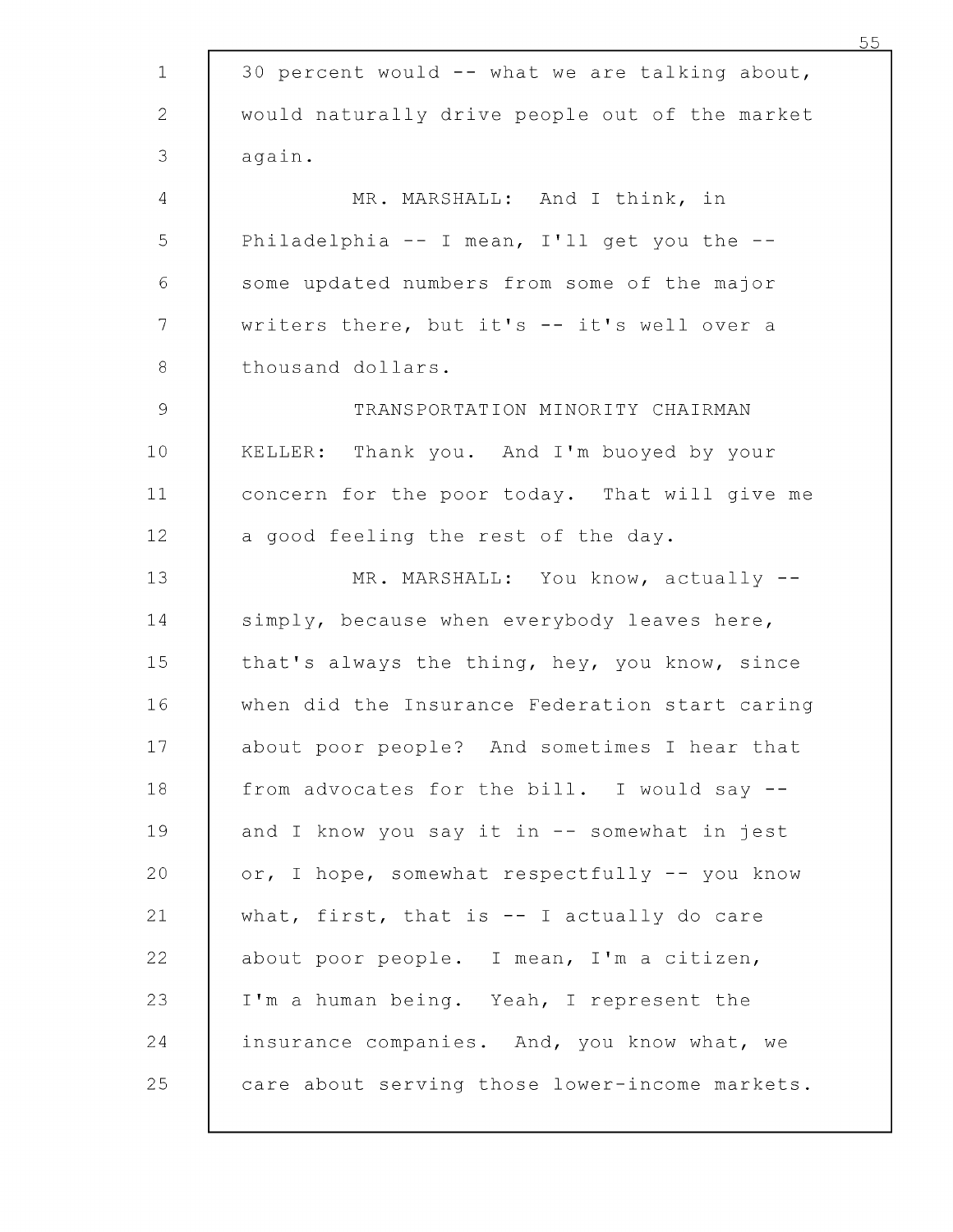| $\mathbf 1$    | I think, you know, as the Insurance            |
|----------------|------------------------------------------------|
| 2              | Department acknowledged, we've had a number of |
| 3              | companies come in expressly to serve that      |
| 4              | market. But it's a little bit interesting,     |
| 5              | when this issue first came up, somebody said,  |
| 6              | Sam, what do you think of this bill?           |
| 7              | And I said, You know what, it hurts            |
| $\,8\,$        | poor people.                                   |
| $\overline{9}$ | And you know, the way                          |
| 10             | whisper-down-the-lane in this building is, a   |
| 11             | couple of days later, a senator said, Hey, I   |
| 12             | heard you were okay with the bill.             |
| 13             | I said, what -- No. What do you                |
| 14             | mean?                                          |
| 15             | He said, Well, does somebody $--$ I            |
| 16             | went to the person who I had mentioned it to,  |
| 17             | and he said, Well, Sam, when you said it hurts |
| 18             | poor people, I thought that wasn't a problem.  |
| 19             | No, if it hurts poor people, it's a            |
| 20             | bad bill to do.                                |
| 21             | TRANSPORTATION MINORITY CHAIRMAN               |
| 22             | KELLER: I was only trying to jab you, but the  |
| 23             | chairman's going to holler at me for you       |
| 24             | taking up too much time.                       |
| 25             | Thank you.                                     |
|                |                                                |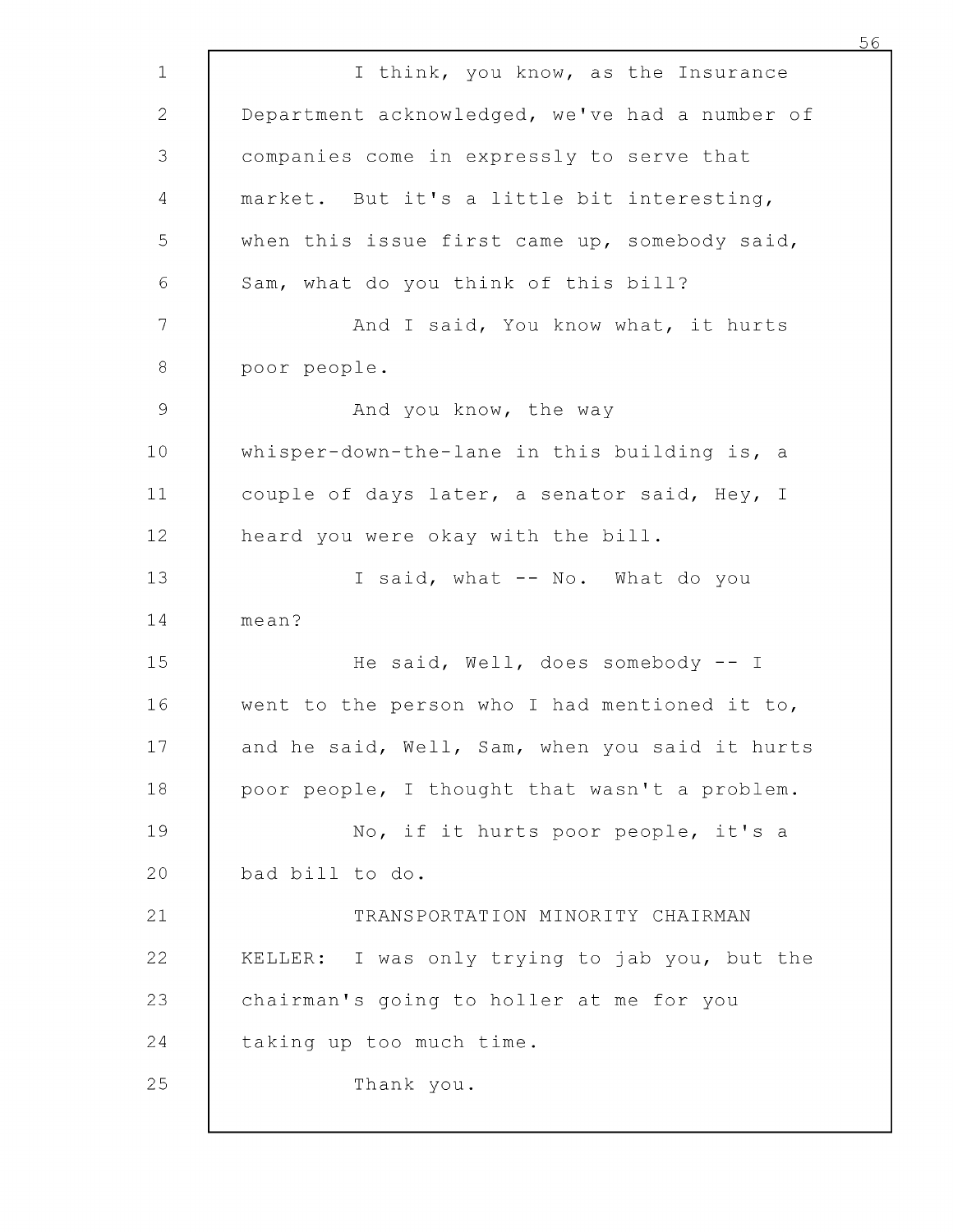|                |                                                | 57 |
|----------------|------------------------------------------------|----|
| $\mathbf{1}$   | MR. MARSHALL: I'm a sensitive guy.             |    |
| $\overline{2}$ | TRANSPORTATION MAJORITY CHAIRMAN               |    |
| 3              | TAYLOR: Thank you, Mr. Chairman.               |    |
| 4              | I'm going to go to Representative              |    |
| 5              | Barbin, and then we're going to go immediately |    |
| $\sqrt{6}$     | to our insurance agents and brokers, keeping   |    |
| 7              | in mind that our Insurance Department is still |    |
| $\,8\,$        | here and Mr. Marshall will remain here.        |    |
| 9              | Representative Barbin.                         |    |
| 10             | REPRESENTATIVE BARBIN: Thank you.              |    |
| 11             | Thank you, Mr. Marshall, for your              |    |
| 12             | testimony. And I understand that it's always   |    |
| 13             | a balance.                                     |    |
| 14             | You would say that, from your                  |    |
| 15             | testimony, Representative Ellis's bill will    |    |
| 16             | push poor people out of the market, raise      |    |
| 17             | costs. Do you agree with Senator White's       |    |
| 18             | provision, Section 3, which raises the "deemed |    |
| 19             | approval" language or puts in "deemed          |    |
| 20             | approval" language and also says that prior    |    |
| 21             | elections don't have to be reconsidered?       |    |
| 22             | MR. MARSHALL: Agree with both                  |    |
| 23             | segments -- sections on that. The Insurance    |    |
| 24             | Department talked about that it didn't like    |    |
| 25             | the "deemed approved" language. I think we     |    |
|                |                                                |    |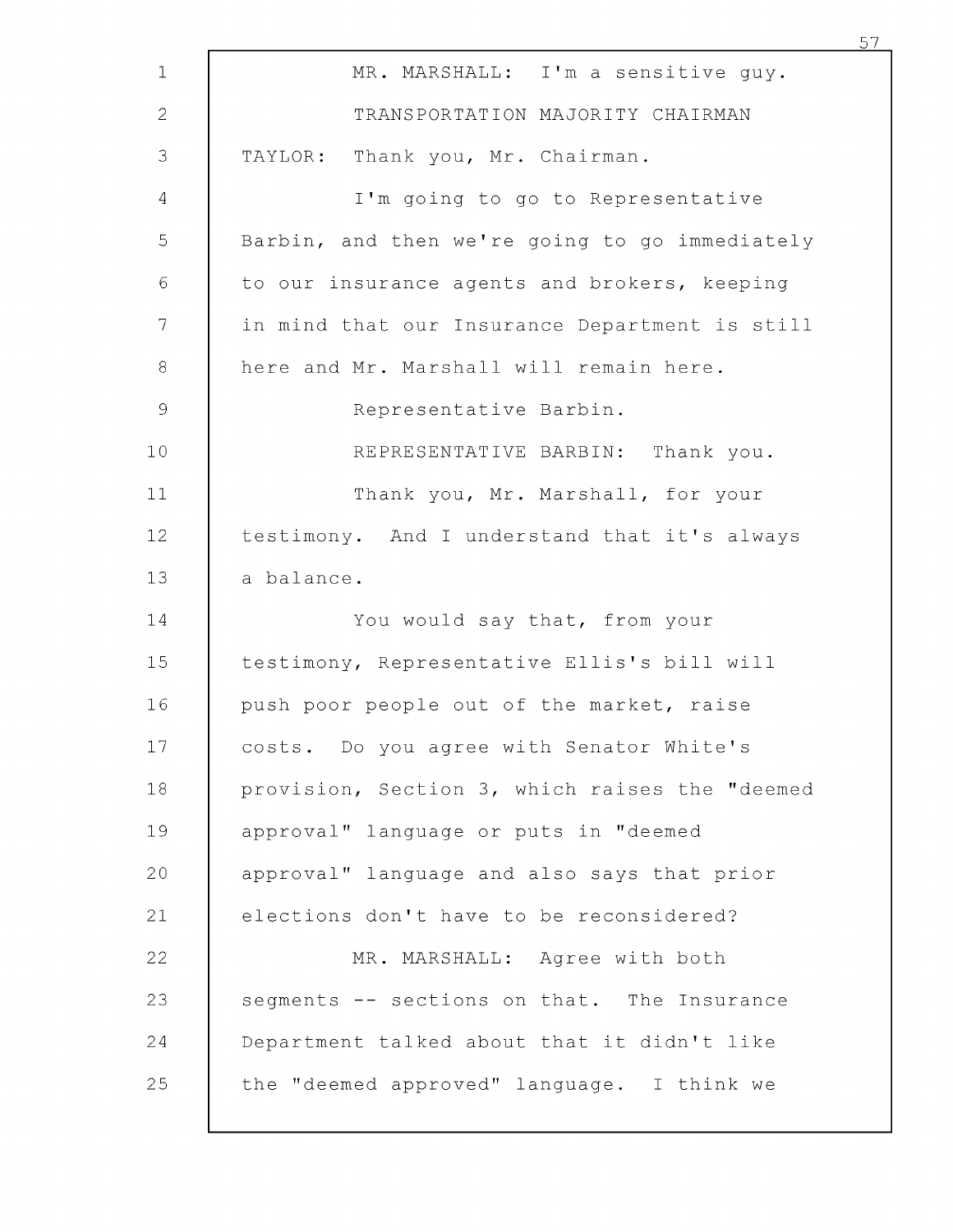| $\mathbf 1$  | actually have it. I think it works. I          |
|--------------|------------------------------------------------|
| $\mathbf{2}$ | appreciate what it was saying.                 |
| 3            | In a similar bill with that similar            |
| 4            | measure, we worked with the department on a    |
| 5            | compromise. That would be something to         |
| 6            | consider here.                                 |
| 7            | And I thought you were going to ask            |
| $8\,$        | me about -- one thing that I would like to     |
| 9            | mention, I left paper on it. We're talking     |
| 10           | today about minimum limits, but one portion in |
| 11           | Senator White's bill also gives insurance      |
| 12           | companies access to PennDOT's -- what we call  |
| 13           | household information, to see how many         |
| 14           | licensed drivers live in a given residence.    |
| 15           | You know, whatever one does with the auto      |
| 16           | limits, I think that's an important thing for  |
| 17           | both of your committees to consider.           |
| 18           | I'm actually not that worried about            |
| 19           | fraud, you know, somebody saying, Hey, you     |
| 20           | know what, I live in Philadelphia. I'm going   |
| 21           | to jump over to New Jersey, which has basic    |
| 22           | plans and lower limits.                        |
| 23           | I'm more worried about somebody in,            |
| 24           | you know, Haverford, Pennsylvania, where I     |
| 25           | live, saying, You know what, I didn't tell you |
|              |                                                |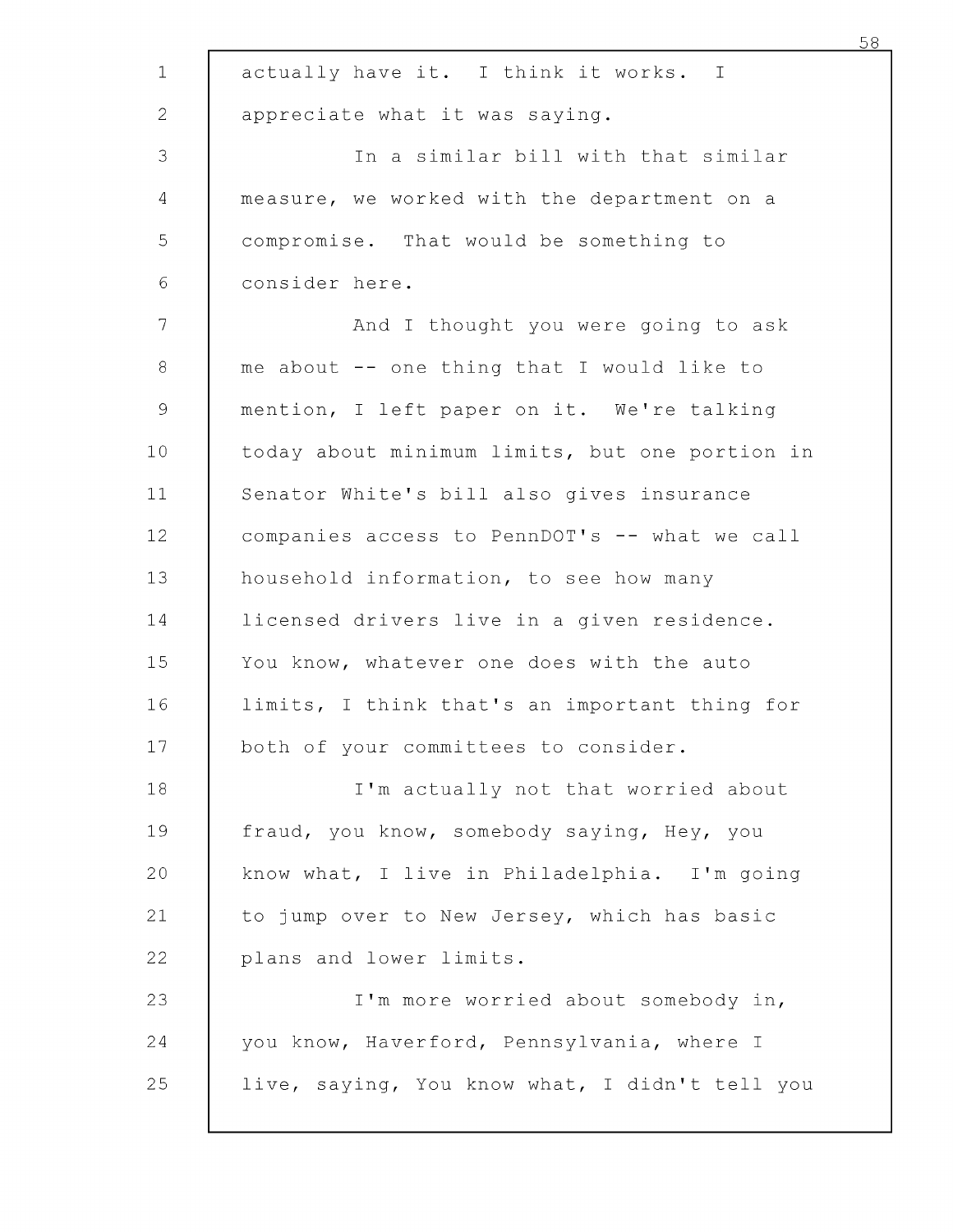| $\mathbf{1}$  | that Junior got his license.                   |
|---------------|------------------------------------------------|
| 2             | You know, it is important for an               |
| 3             | insurance company to know how many licensed    |
| 4             | drivers live at a given place, because we have |
| 5             | to cover all of those. Whether it's at these   |
| $\sqrt{6}$    | minimums or some other minimums, all auto      |
| 7             | insurers have to cover everybody who lives in  |
| 8             | a household. That's what a named insured is.   |
| $\mathcal{G}$ | If we don't have the means to know             |
| 10            | who lives in that household, that's a real     |
| 11            | problem. So, that is an element that is in     |
| 12            | Senator White's bill, and I would hope,        |
| 13            | independent of the auto minimum issue, that    |
| 14            | that's something that your committees take up. |
| 15            | TRANSPORTATION MAJORITY CHAIRMAN               |
| 16            | TAYLOR: Thank you, Sam.                        |
| 17            | We'll turn now to our insurance                |
| 18            | agents and brokers, Lauren Brinjac, Jason      |
| 19            | Ernest, Greg Gunn.                             |
| 20            | I'll take this time during this                |
| 21            | transition to acknowledge the prime sponsor of |
| 22            | House Bill 1258 is with us, Representative     |
| 23            | Ellis. Where's Representative Ellis?           |
| 24            | And, Representative, you can join us           |
| 25            | in any capacity you want, whenever you want.   |
|               |                                                |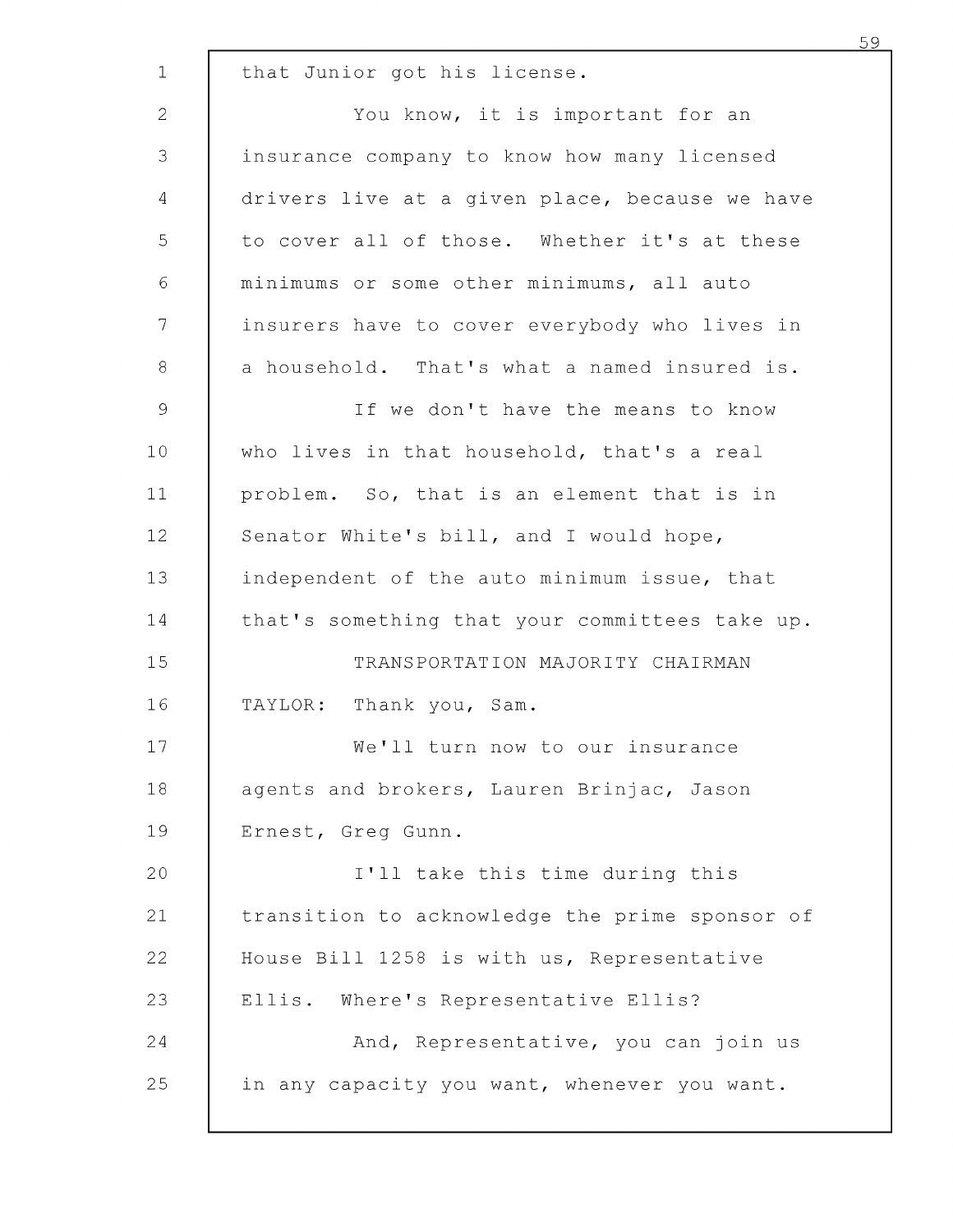|              |                                                | 60 |
|--------------|------------------------------------------------|----|
| $\mathbf 1$  | We're also joined by Representative            |    |
| $\mathbf{2}$ | Marquerite Quinn.                              |    |
| 3            | Good morning. Good afternoon almost.           |    |
| 4            | MS. BRINJAC: Good morning.                     |    |
| 5            | TRANSPORTATION MAJORITY CHAIRMAN               |    |
| $\sqrt{6}$   | TAYLOR: Whoever would like to begin.           |    |
| 7            | MS. BRINJAC: I'll begin. Good                  |    |
| 8            | morning, chairmen and members of the committee |    |
| 9            | and staff. My name is Lauren Brinjac, and I'm  |    |
| 10           | the government affairs director for the        |    |
| 11           | Insurance Agents and Brokers of Pennsylvania.  |    |
| 12           | With me today, at the far end, is              |    |
| 13           | Greg Gunn, of Gunn-Mowery, LLC, located in     |    |
| 14           | Lemoyne. Greg is a licensed insurance          |    |
| 15           | producer and past chair of our board of        |    |
| 16           | directors.                                     |    |
| 17           | And sitting next to me here is Jason           |    |
| 18           | Ernest, who's the deputy CEO of our            |    |
| 19           | association.                                   |    |
| 20           | We would all like to thank the                 |    |
| 21           | committee for holding this public hearing on   |    |
| 22           | increasing Pennsylvania's minimum auto         |    |
| 23           | liability limits. And we're happy to voice     |    |
| 24           | our support for the two pieces of legislation  |    |
| 25           | before you.                                    |    |
|              |                                                |    |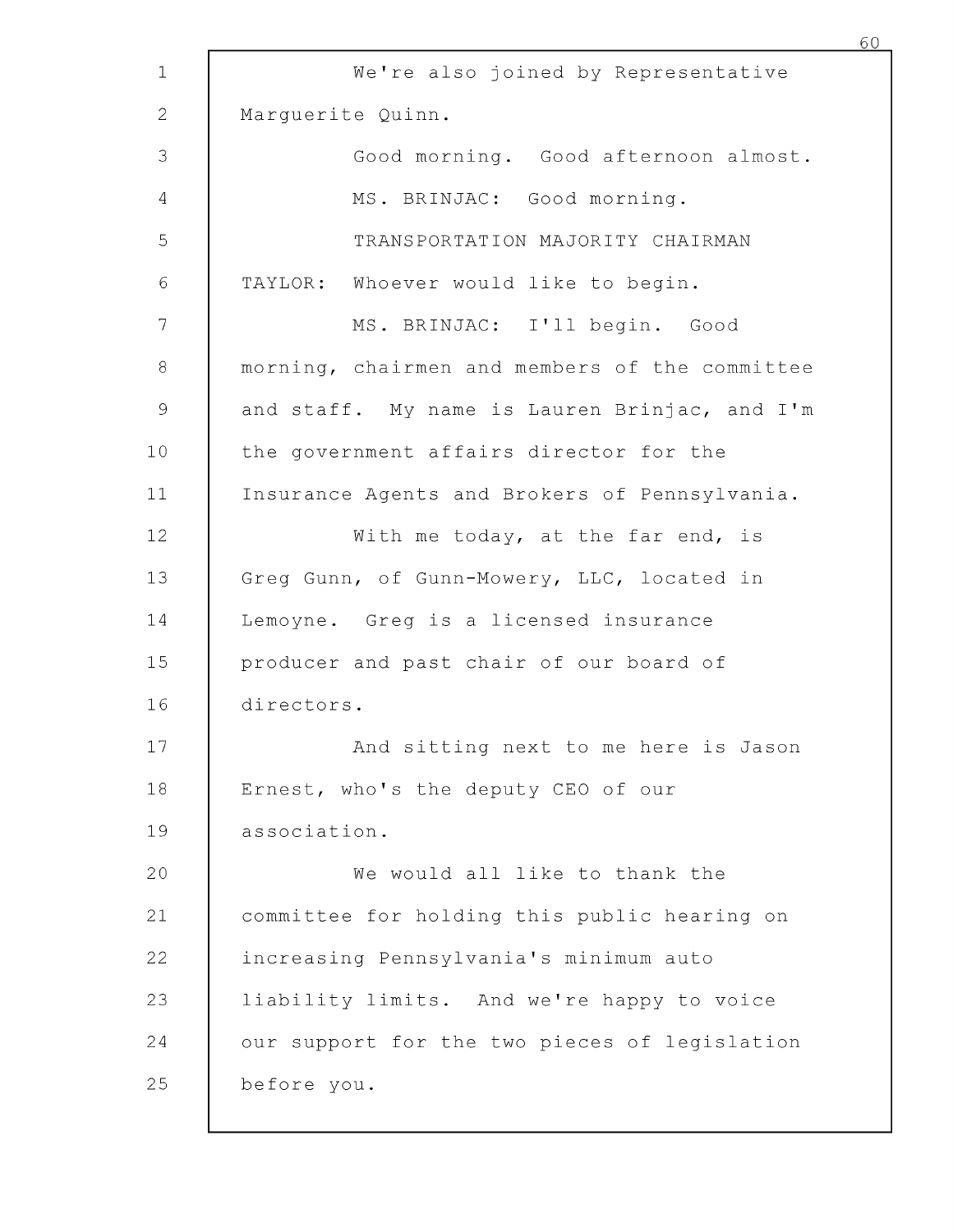| $\mathbf 1$    | IA and B is a professional trade               |
|----------------|------------------------------------------------|
| $\mathbf{2}$   | association in Pennsylvania. Our membership    |
| 3              | is comprised of about 1100 member insurance    |
| $\overline{4}$ | agencies that are located through the state,   |
| 5              | and it represents a cross-section of large and |
| 6              | small businesses that provide primarily        |
| 7              | property, casualty insurance coverage to their |
| $\,8\,$        | clients.                                       |
| $\mathcal{G}$  | In communicating regularly with our            |
| 10             | member agencies, it's clear that the consensus |
| 11             | is that the current minimum limits are far too |
| 12             | low and are well overdue for an increase.      |
| 13             | Costs for vehicle repairs, medical services,   |
| 14             | and emergency services have increased          |
| 15             | considerably over the last forty-two years,    |
| 16             | but the minimum required liability limits      |
| 17             | haven't been touched.                          |
| 18             | The purpose of the minimum auto                |
| 19             | limits was meant to ensure that an injured     |
| 20             | party could be made whole again after an       |
| 21             | accident. But with Pennsylvania's current      |
| 22             | minimum coverage levels, this just isn't       |
| 23             | possible.                                      |
| 24             | And our members' concerns with the             |
| 25             | current limits are not unfounded. As you can   |
|                |                                                |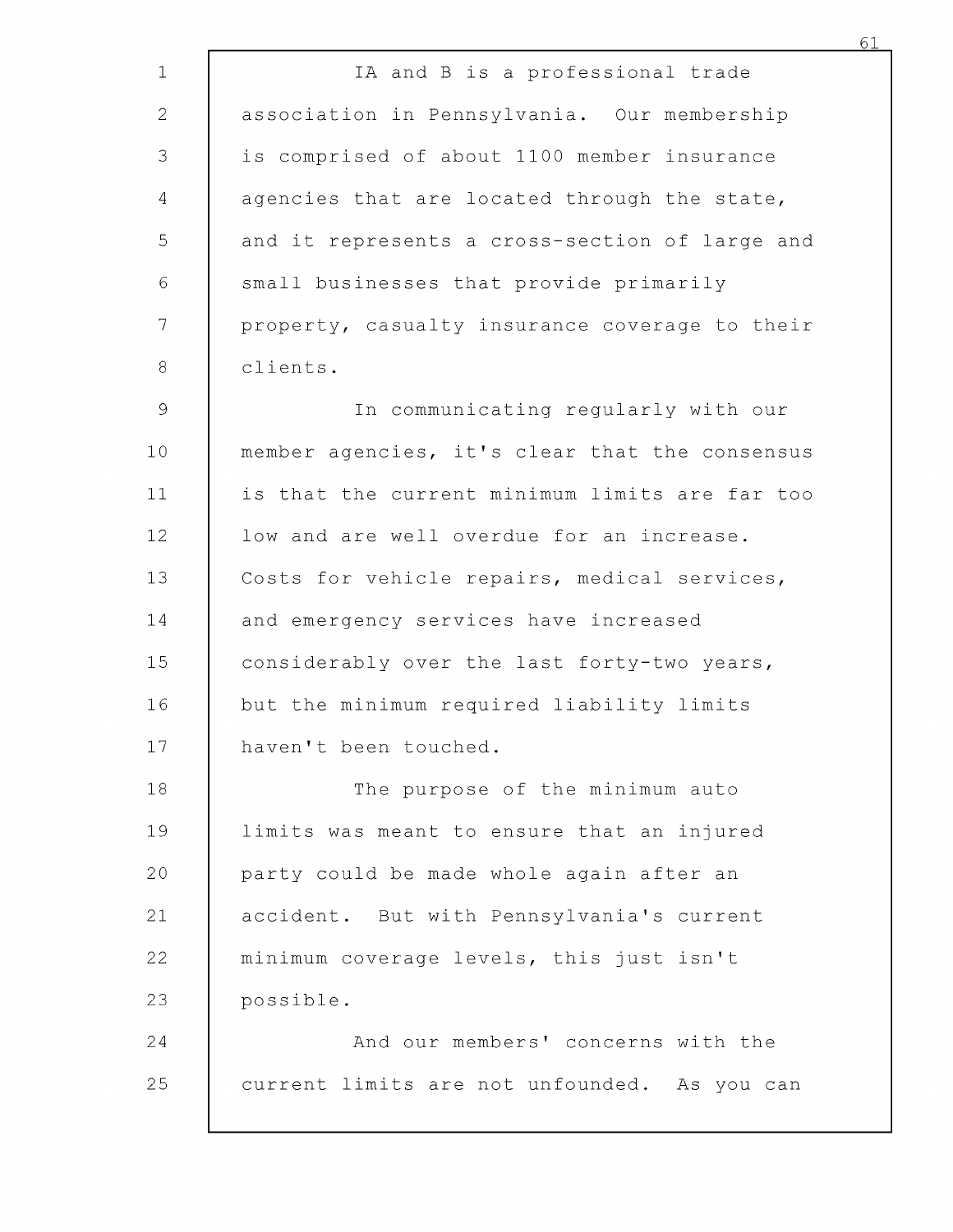| $\mathbf 1$    | see from the attached list, which is the last  |
|----------------|------------------------------------------------|
| $\mathbf{2}$   | page of our testimony, we do have the second   |
| 3              | lowest minimum coverage levels in the country. |
| $\overline{4}$ | Our levels are just above Florida's. And       |
| 5              | we've heard many times the arguments that      |
| 6              | higher limits will raise premiums considerably |
| $\overline{7}$ | and lead to an increase in drivers dropping    |
| $8\,$          | coverage altogether. But when we look          |
| $\mathcal{G}$  | nationwide, we just haven't found any basis    |
| 10             | for that assumption.                           |
| 11             | Since 2007, about a dozen states have          |
| 12             | been proactive in ensuring their citizens are  |
| 13             | properly covered by raising their minimum      |
| 14             | coverage limits. And that includes our         |
| 15             | neighbors of Maryland and Ohio. But            |
| 16             | Pennsylvania remains far behind the curve.     |
| 17             | And now, I would like to turn things           |
| 18             | over to Greg, and he can provide some          |
| 19             | firsthand insight into the problems with the   |
| 20             | current minimum coverage limits.               |
| 21             | MR. GUNN: Thank you.                           |
| 22             | Good morning. My name is Greg Gunn,            |
| 23             | and I'm a licensed insurance agent in          |
| 24             | Pennsylvania and managing partner of           |
| 25             | Gunn-Mowery Insurance. Gunn-Mowery has four    |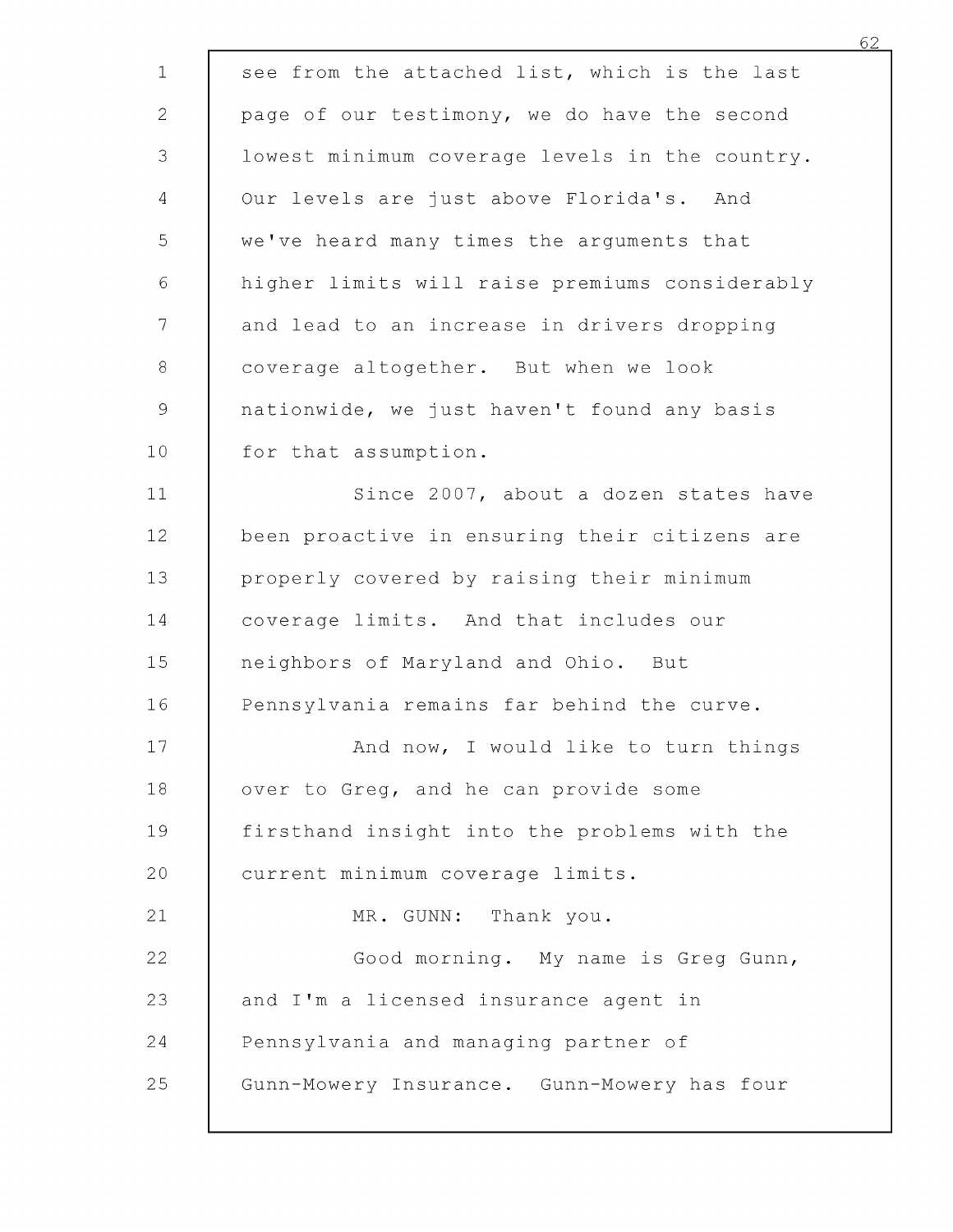| $\mathbf{1}$ | offices in the commonwealth, and we represent  |
|--------------|------------------------------------------------|
| $\mathbf{2}$ | about 10,000 families who buy personal auto    |
| 3            | insurance from us, so this issue is very near  |
| 4            | and dear to our hearts.                        |
| 5            | Having had the same minimum auto               |
| $\sqrt{6}$   | insurance limits for forty years, obviously    |
| 7            | there's some need to address those limits and  |
| 8            | consider raising them.                         |
| 9            | The one concern I have is when we              |
| 10           | talk about average claims and say, Gee, if we  |
| 11           | have -- if the limits are high enough to cover |
| 12           | the average claim, we are okay. Well, the      |
| 13           | average generally means that -- probably as    |
| 14           | many as 50 percent of the claims are higher    |
| 15           | than that.                                     |
| 16           | So, there's an awful lot of claims             |
| 17           | out there that are not covered because of the  |
| 18           | minimum auto insurance limits, particularly if |
| 19           | you look at property damage. Five thousand     |
| 20           | dollar property damage doesn't go very far to  |
| 21           | cover a damaged car. And for low-income        |
| 22           | people that can't maybe afford the extra       |
| 23           | hundred dollars a year for higher limits of    |
| 24           | car insurance, they're the same people that    |
| 25           | cannot afford to pay that extra 5 or 10,000    |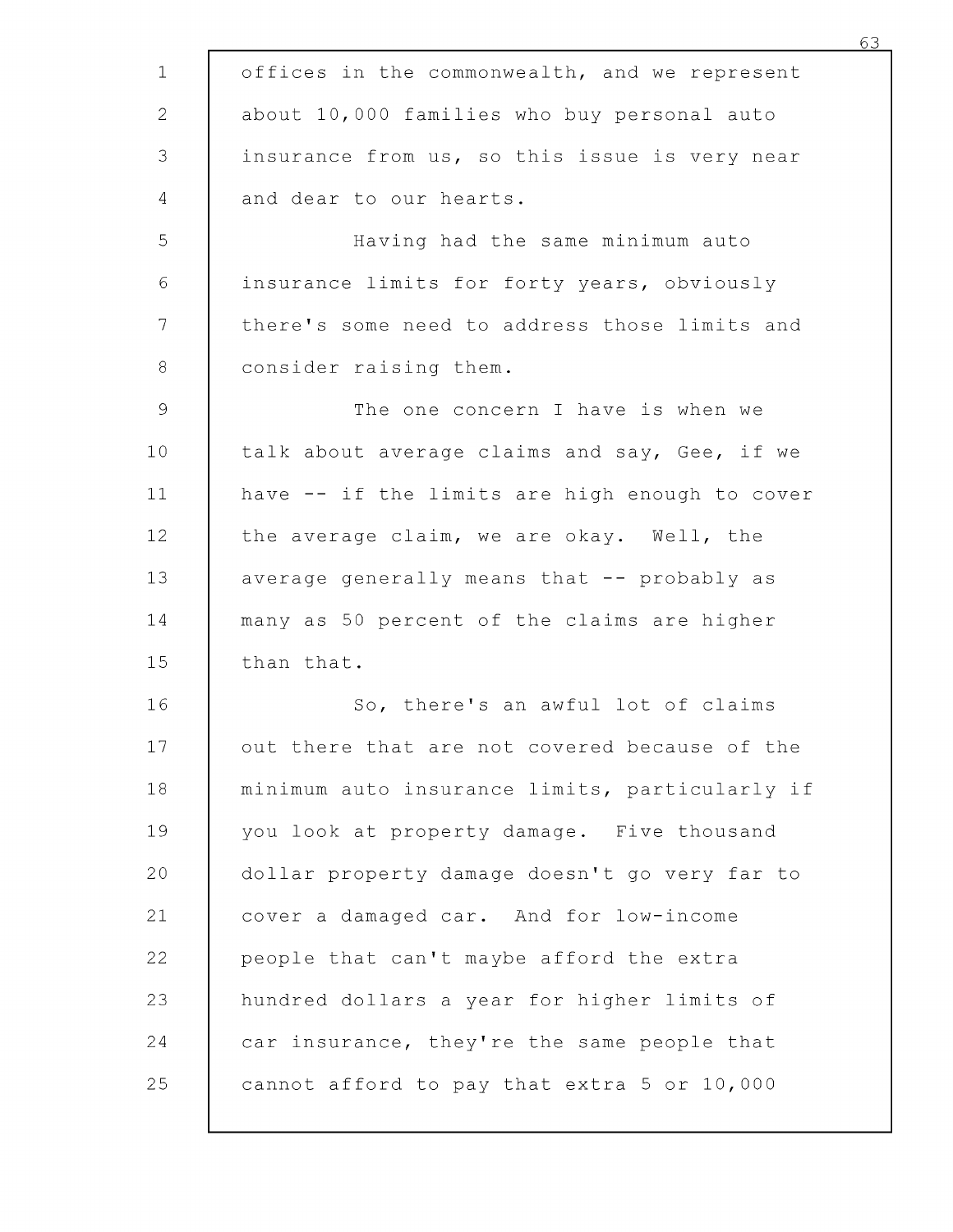| dollars out of pocket when they hit somebody   |
|------------------------------------------------|
| with a 15,000-dollar car, and they only have a |
| 5,000-dollar limit.                            |
| So, my concern for the low-income              |
| folks is, as bad as that hundred dollars is    |
| that they're going to pay, it's a lot worse if |
| they don't have adequate limits. And that can  |
| be a life-altering claim for them in a         |
| situation like that.                           |
| We can't escape the fact that there's          |
| certain costs in exercising one's privilege to |
| drive: the cost of buying and maintaining a    |
| vehicle, the cost of gas, and the cost of      |
| adequate insurance. There's a good reason      |
| that nobody can drive, at least not legally,   |
| without auto insurance.                        |
| One of the things we suggest to                |
| people all the time is they consider higher    |
| limits and then they consider taking higher    |
| deductibles to sort of offset that cost. So,   |
| that's what I would say here, is you'll hear   |
| numbers thrown around about the increased      |
| cost, and while I've not yet heard a figure of |
| 30 percent, we do hear all the time to take    |
|                                                |
|                                                |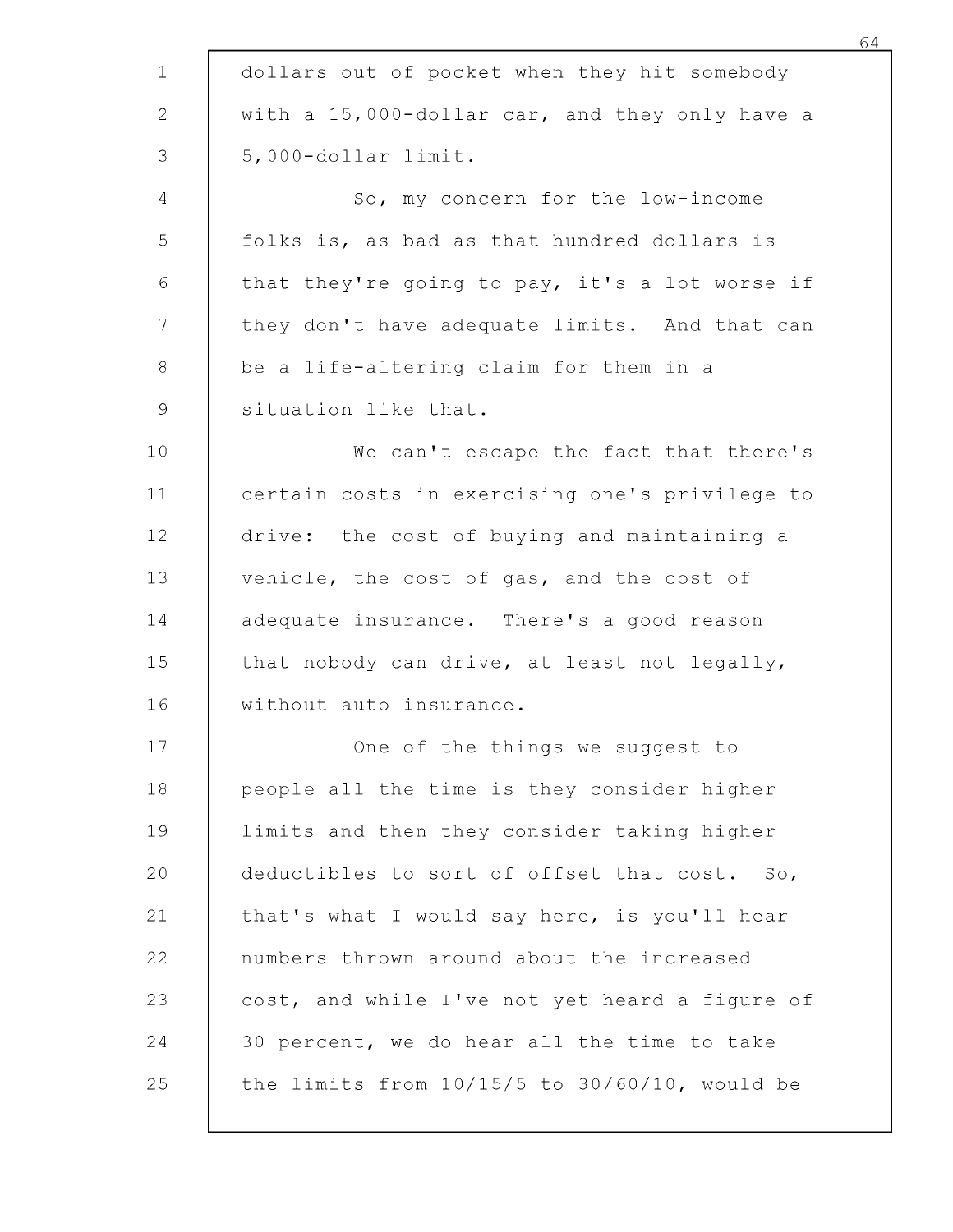| $\mathbf 1$    | about a 10 or 15 percent increase, depending   |
|----------------|------------------------------------------------|
| $\mathbf{2}$   | on where you are, the insurance carrier, and   |
| 3              | things like that. So, it is a significant      |
| $\overline{4}$ | cost. But I have not heard anything close to   |
| 5              | the 30 percent number.                         |
| 6              | One of our other big concerns is that          |
| 7 <sup>1</sup> | we think that this increase would take the     |
| $8\,$          | burden to the appropriate party. Right now,    |
| $\mathcal{G}$  | my auto insurance, if I'm in a claim with      |
| 10             | somebody that doesn't have adequate auto       |
| 11             | insurance, my uninsured motorist coverage or   |
| 12             | my collision coverage might be paying that     |
| 13             | claim, when it's more appropriately addressed  |
| 14             | by the person who caused the accident. And     |
| 15             | that's true whether you're wealthy or low      |
| 16             | income. We just feel that this shifts the      |
| 17             | burden to the appropriate party.               |
| 18             | So, we urge you to consider either             |
| 19             | one of these two pieces of legislation because |
| 20             | we think it just adequately addresses the      |
| 21             | appropriate limits in today's environment.     |
| 22             | Thank you very much, Chairmen and              |
| 23             | committee people, for wanting us to examine    |
| 24             | the issue. And we'd be happy to answer any     |
| 25             | questions you might have.                      |
|                |                                                |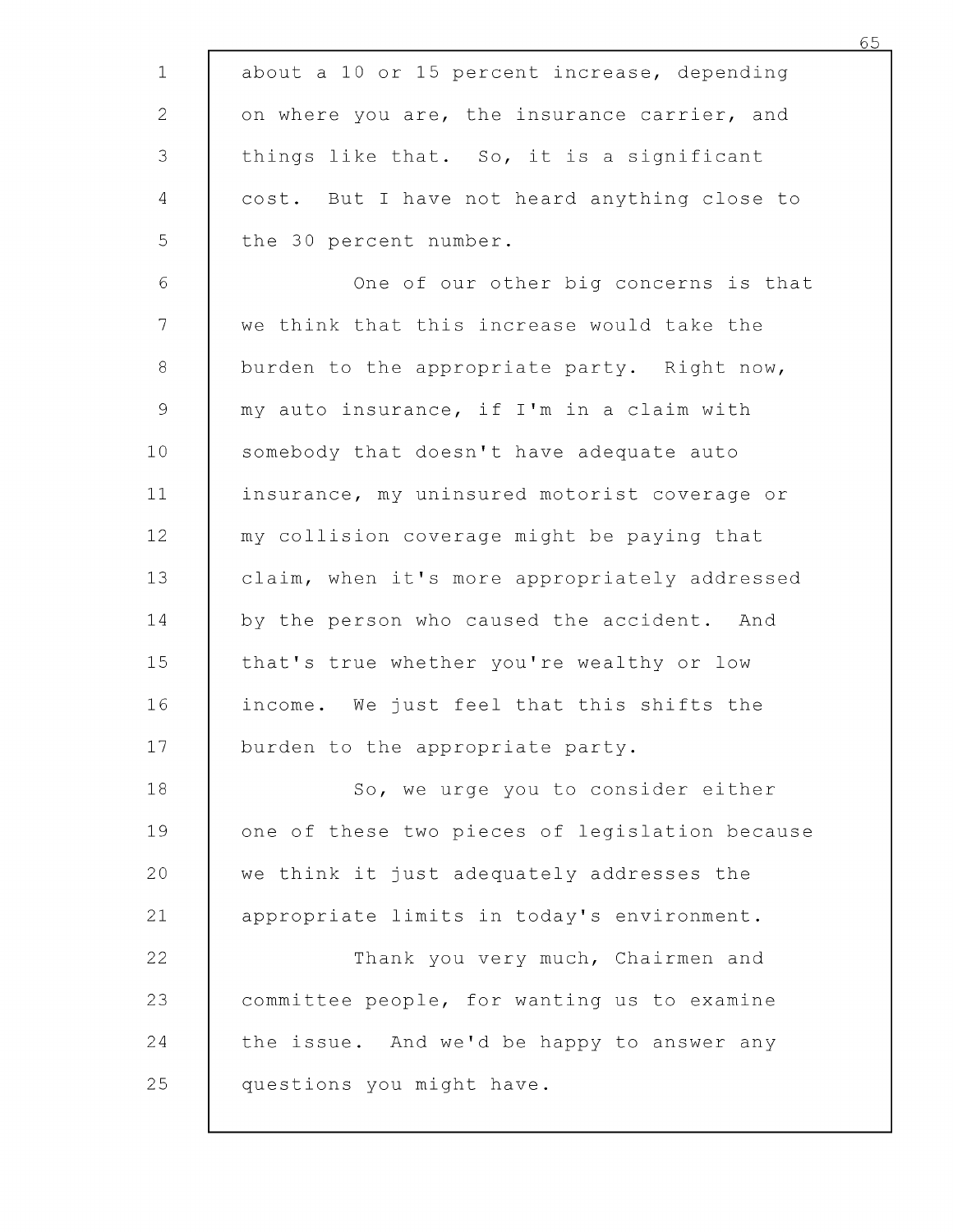| 1                         | MR. ERNEST: And before we get to               |
|---------------------------|------------------------------------------------|
| $\mathbf{2}^{\mathsf{I}}$ | question, again, my name's Jason Ernest. I am  |
| 3                         | deputy CEO of the association.                 |
| $\overline{4}$            | I just wanted to address a couple              |
| 5                         | questions that have already come up this       |
| 6                         | morning and provide some perspective from the  |
| 7                         | agent's side.                                  |
| $8\,$                     | As Lauren mentioned, we are a                  |
| $\mathcal{G}$             | Pennsylvania association, but we operate in    |
| 10 <sub>1</sub>           | three states, Maryland and Delaware as well.   |
| 11                        | We were instrumental in passing the rate       |
| 12                        | increase, the minimum limit increase, in       |
| 13                        | Maryland, and raising that to 30/60/15.        |
| 14                        | We heard the same arguments in                 |
| 15                        | Maryland. It's going to increase costs         |
| 16                        | significantly, and it's going to result in an  |
| 17                        | increase in uninsured motorists.               |
| 18                        | We do have statistics in Maryland.             |
| 19                        | Since that passed in 2012, the uninsured       |
| 20                        | motorist rate has actually gone down. It was   |
| 21                        | 14.9 percent at the time of the increase in    |
| 22                        | limits. Two years later, it went to 12.2       |
| 23                        | percent. And there is a comparable city.<br>Wе |
| 24                        | have Baltimore in Maryland. We heard the same  |
| 25                        | arguments. So, we heard the doomsday           |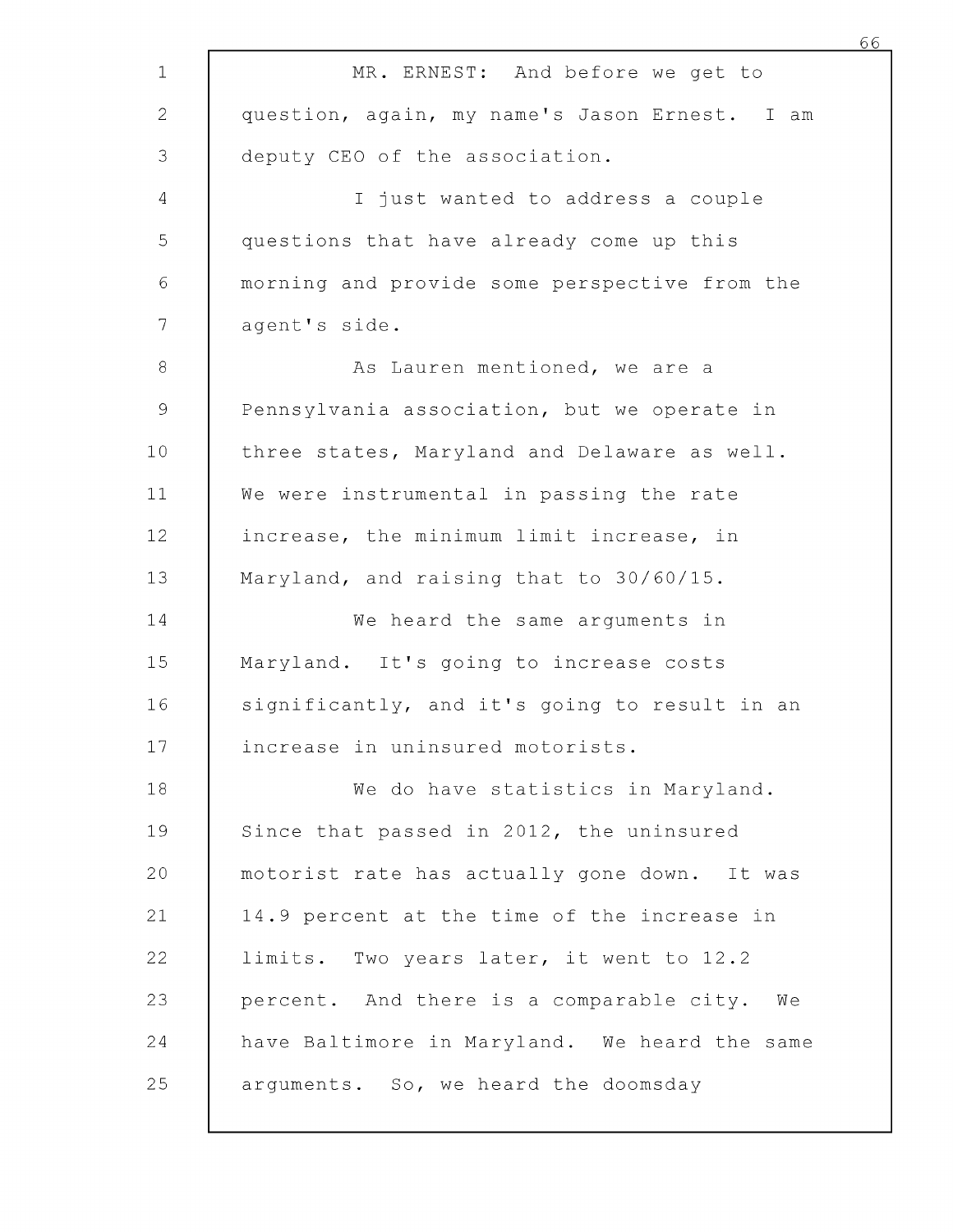| $\mathbf{1}$   | approach, and we indicated that we did not     |
|----------------|------------------------------------------------|
| $\mathbf{2}$   | feel that would occur. And in Maryland, that   |
| 3              | has not occurred.                              |
| $\overline{4}$ | The key distinction, the reason you            |
| 5              | would see a 14.9 percent uninsured motorist    |
| 6              | rate in Maryland is purely enforcement.        |
| 7              | Pennsylvania does a wonderful job of enforcing |
| $8\,$          | uninsured motorists. We don't think that will  |
| $\mathcal{G}$  | change if there is an increase in the minimum  |
| 10             | limits in the state of Pennsylvania. We think  |
| 11             | PennDOT will continue to do those efforts.     |
| 12             | We're currently investigating, in              |
| 13             | Maryland, how to get that rate down, and we're |
| 14             | using Pennsylvania as a model for Maryland to  |
| 15             | consider to address uninsured motorists. So,   |
| 16             | that is the Maryland example.                  |
| 17             | A very good question was raised about          |
| 18             | taxis in Pennsylvania and does this apply.     |
| 19             | For the commercial, traditional taxis, no, as  |
| 20             | was mentioned properly by the insurance        |
| 21             | department. They are mandated limited through  |
| 22             | public utility commission. However, what we    |
| 23             | do need to consider is a recent phenomenon,    |
| 24             | and this is Uber and Lyft drivers. They,       |
| 25             | based on our research -- it's an issue that is |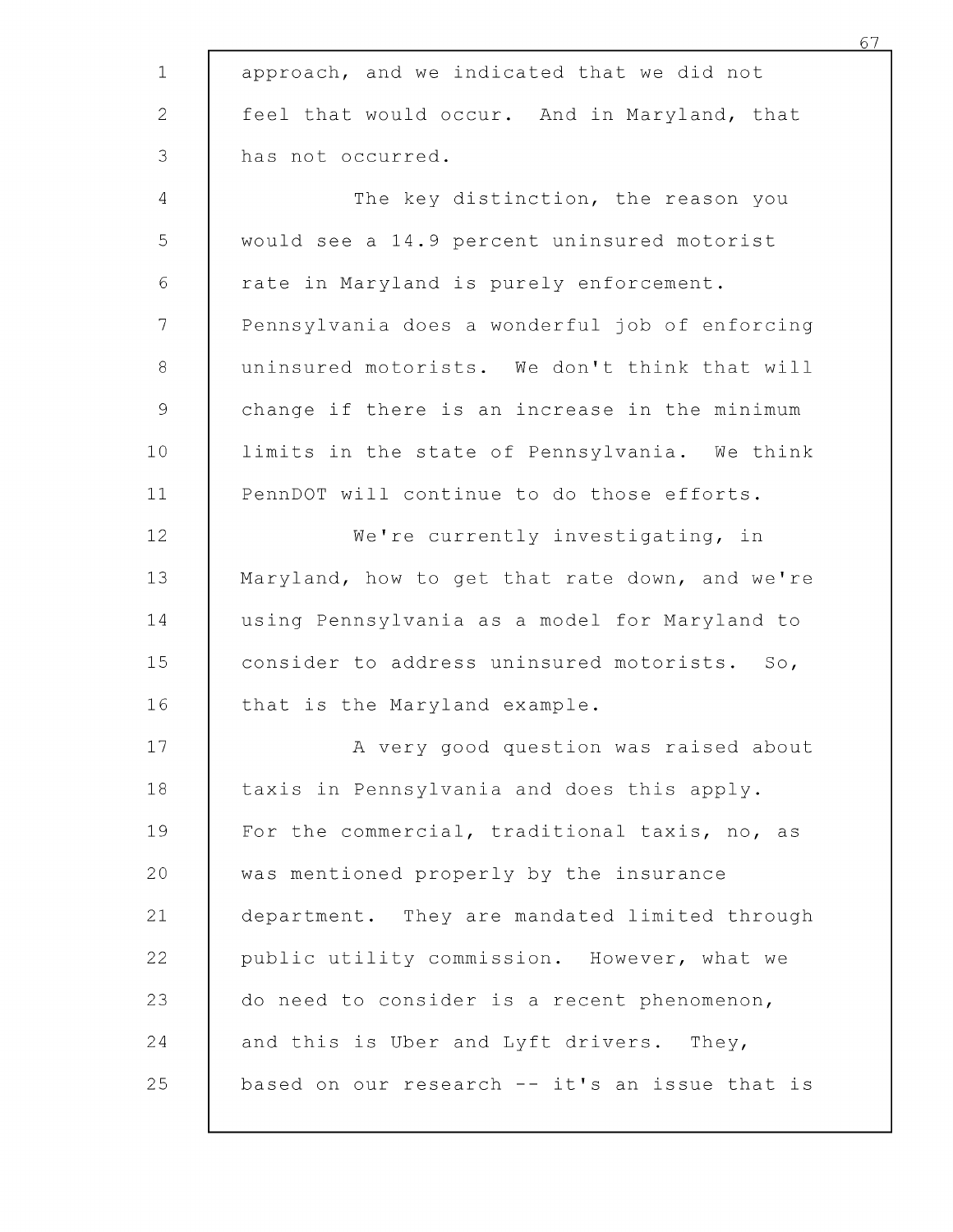| very interesting to independent agents -- they |
|------------------------------------------------|
| are driving under, for most cases, their own   |
| personal auto insurance. We think it's a very  |
| good idea that Uber and Lyft drivers would be  |
| affected by this increase in limits, and we    |
| think they stand to be protected better by     |
| increase in the minimum limits. So, that was   |
| a very good question raised.                   |
| We talk about -- Greg mentioned, we            |
| talked about quotes and what rate increases    |
| may be out there. We've pulled rate            |
| information. We have a very good agent in      |
| center city Philadelphia that ran quotes. And  |
| rates are determined by many, many factors,    |
| based on past claims of an individual,         |
| unfortunately or fortunately, how you look at  |
| it, credit score. There's many factors that    |
| determine rates, but when our center city      |
| agent took the limits to what is being         |
| proposed, we saw a 74-dollar increase on an    |
| annual basis.                                  |
| So, I think, average, in the                   |
| explanation provided by Mr. Gunn, does hold    |
| water, that an average is an average. You can  |
|                                                |
|                                                |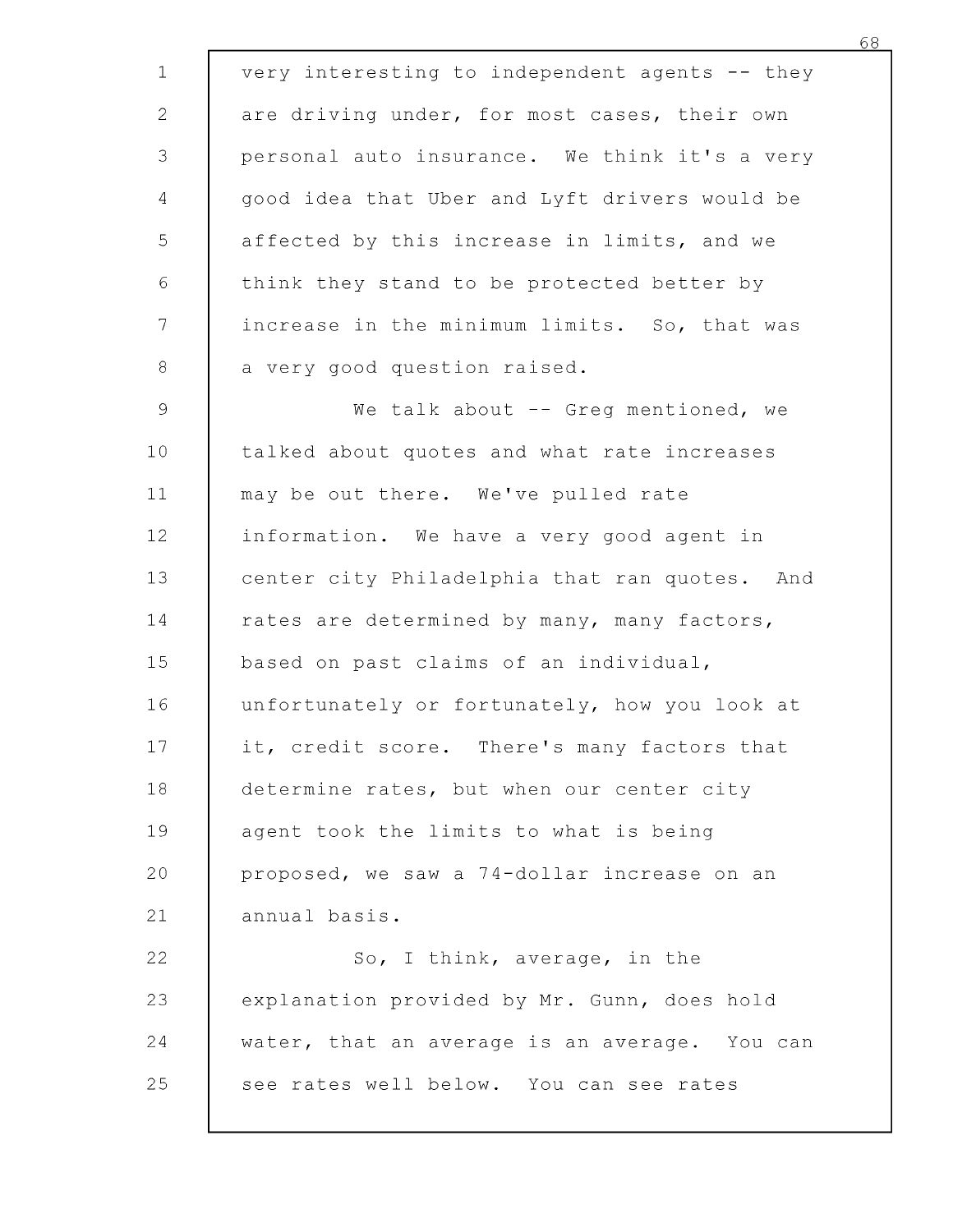| $\mathbf 1$    | above. But we are not seeing the 30 percent    |
|----------------|------------------------------------------------|
| $\mathbf{2}$   | increase in rates when our agents are quoting  |
| 3              | these with those carriers.                     |
| $\overline{4}$ | So, again, thank you for your time,            |
| 5              | and we are happy to answer any questions the   |
| $\sqrt{6}$     | committee may have.                            |
| 7              | TRANSPORTATION MAJORITY CHAIRMAN               |
| $\,8\,$        | TAYLOR: Thank you.                             |
| 9              | Eddie, I'll be right there.                    |
| 10             | So, I quess, Mr. Gunn, you heard               |
| 11             | my -- sort of my idea what the seminal issue   |
| 12             | is before you guys started testifying. So, in  |
| 13             | your case, you have people coming to you who   |
| 14             | have been either injured or have proper damage |
| 15             | that aren't being compensated because someone  |
| 16             | else has not the proper coverage. Correct?     |
| 17             | MR. GUNN: That's correct.                      |
| 18             | TRANSPORTATION MAJORITY CHAIRMAN               |
| 19             | TAYLOR: So, where -- in your experience right  |
| 20             | now -- and I know we'll get these numbers      |
| 21             | because I think these numbers are critical --  |
| 22             | where is that $--$ who is paying for that? Is  |
| 23             | that more -- is that more property damage? Is  |
| 24             | it medical bills not being paid? Is it         |
| 25             | medical treatment not being had? Where do you  |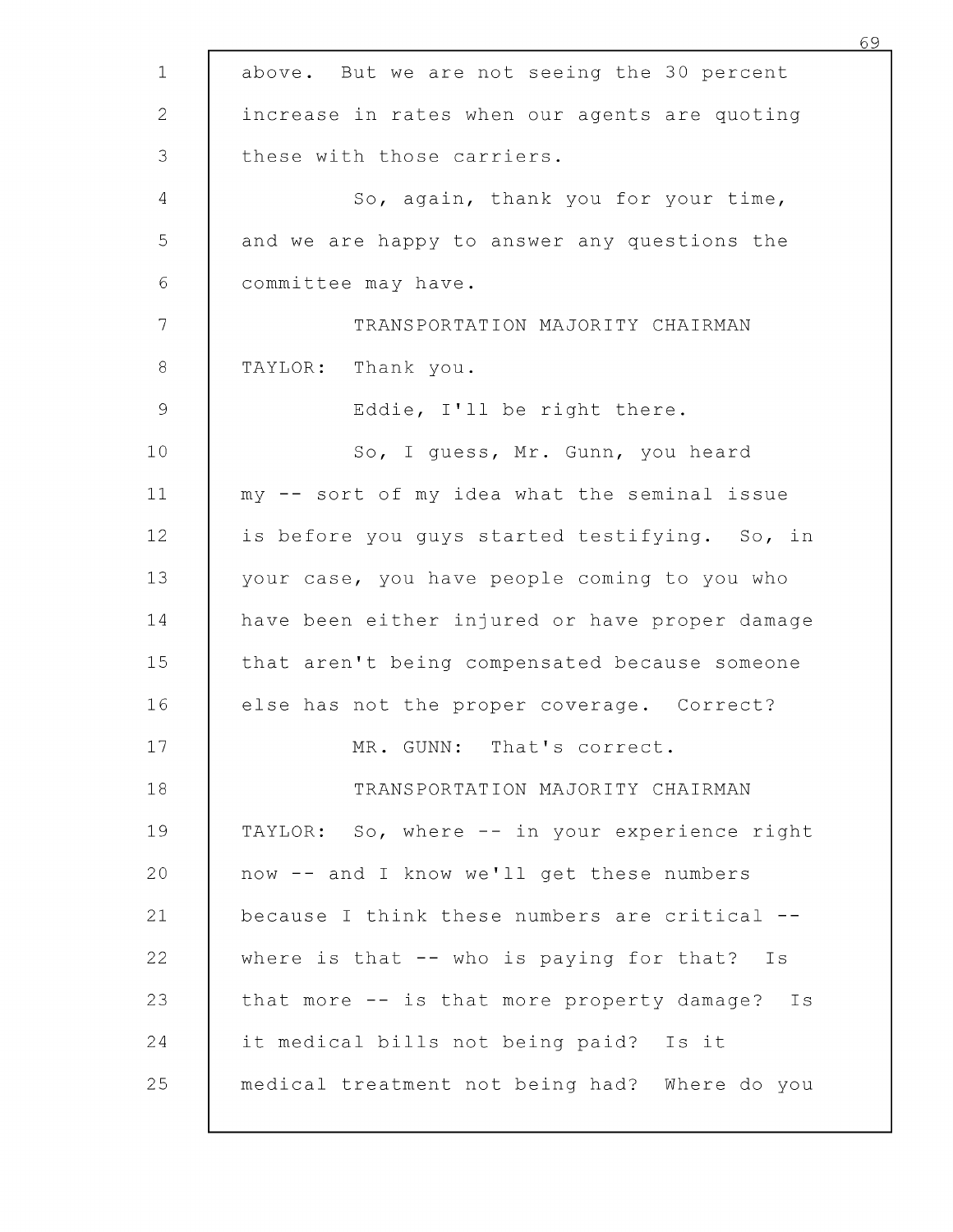| $\mathbf 1$     | think that the cause of a problem to the       |
|-----------------|------------------------------------------------|
| $\mathbf{2}$    | consumer is right now?                         |
| 3               | MR. GUNN: For me, I think the                  |
| 4               | biggest problem is with property damage. You   |
| 5               | know, on the medical side, typically what      |
| $\epsilon$      | happens, people do have health insurance, and  |
| $\mathcal{T}$   | so with deductibles and co-pays and            |
| 8               | co-insurance, things like that, they're not    |
| $\mathsf 9$     | being paid for if the other party doesn't have |
| 10 <sub>1</sub> | adequate insurance.                            |
| 11              | But the property damage is pretty              |
| 12              | key, where someone has a 20,000-dollar car and |
| 13              | gets hit, and if the other people don't have   |
| 14              | adequate insurance, either they're paying for  |
| 15              | it themselves, or their insurance carrier's    |
| 16              | paying for it and they're paying the           |
| 17              | deductible.                                    |
| 18              | And believe me, the phone calls you            |
| 19              | all get when people can't get insurance or     |
| 20              | it's really expensive or other people don't    |
| 21              | have insurance, I get phone -- I get the phone |
| 22              | call right after you get the first phone call. |
| 23              | I get the second one from those same people.   |
| 24              | So, the last thing we want to do is create a   |
| 25              | scenario where we create more confusion or     |
|                 |                                                |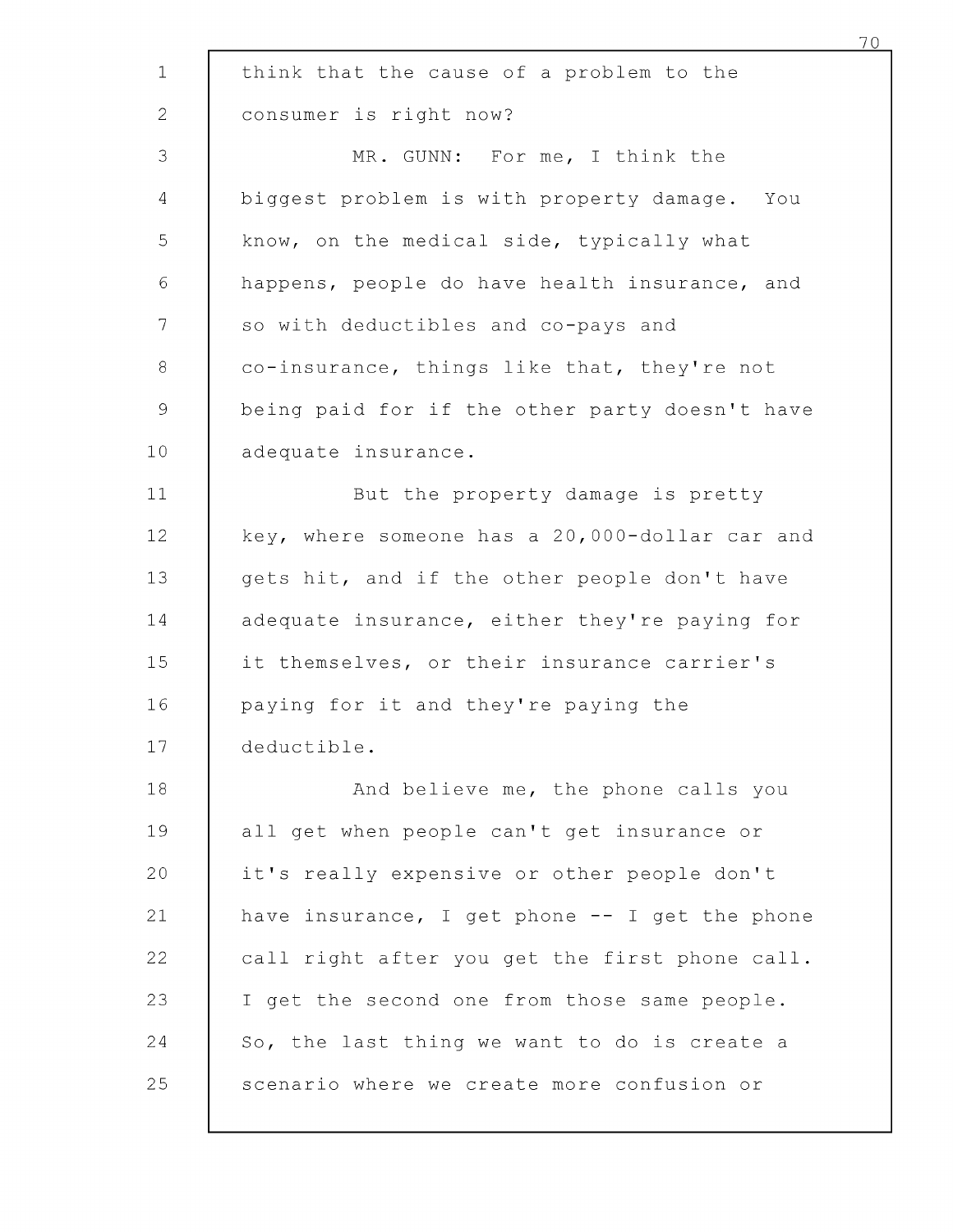| $\mathbf{1}$  | problems in the marketplace.                   |
|---------------|------------------------------------------------|
| $\mathbf{2}$  | TRANSPORTATION MAJORITY CHAIRMAN               |
| 3             | TAYLOR: They might call is, secondly, if you   |
| 4             | don't help them. But one way or the other, we  |
| 5             | get called.                                    |
| 6             | Chairman Pickett.                              |
| 7             | INSURANCE MAJORITY CHAIRWOMAN                  |
| $\,8\,$       | PICKETT: Thank you.                            |
| $\mathcal{G}$ | Mr. Gunn, what percentage of your              |
| 10            | clients would actually buy minimum insurance?  |
| 11            | MR. GUNN: This is a wild guess, but            |
| 12            | I would quess maybe 10 to 15 percent.          |
| 13            | TRANSPORTATION MAJORITY CHAIRMAN               |
| 14            | TAYLOR: Representative Pashinski.              |
| 15            | REPRESENTATIVE PASHINSKI: Thank you,           |
| 16            | Mr. Chairman.                                  |
| 17            | And thank you very much for your               |
| 18            | testimony.                                     |
| 19            | You indicated that we are indeed               |
| 20            | forty-ninth, so there's a little controversy   |
| 21            | with respect to those numbers.                 |
| 22            | The question I have for you is, since          |
| 23            | you are covering folks in a number of states,  |
| 24            | what is your minimum for $-$ do you have a     |
| 25            | 15/30 that you offer, or is your minimum 25/50 |
|               |                                                |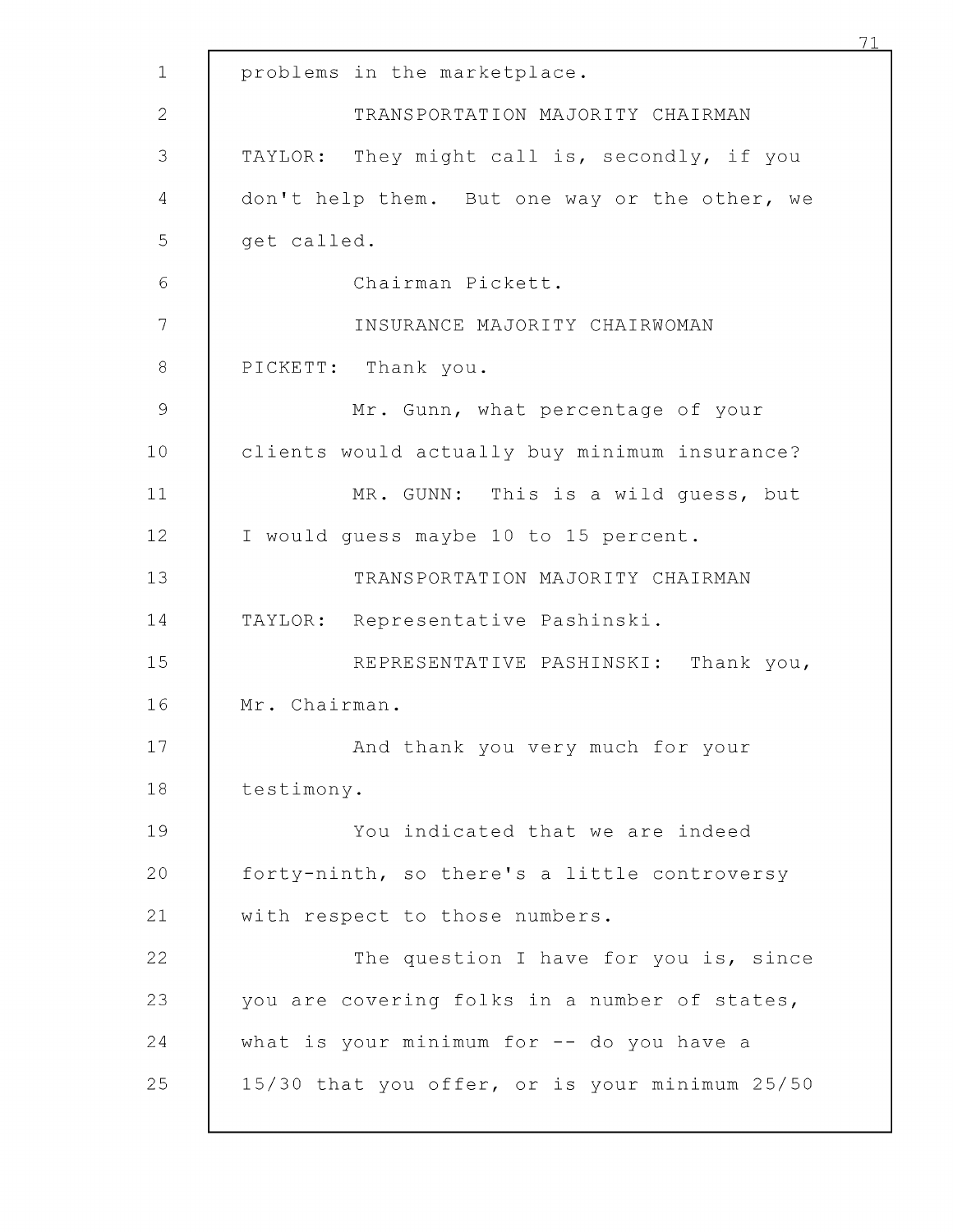| $\mathbf 1$    | in Delaware?                                   |
|----------------|------------------------------------------------|
| $\overline{2}$ | MR. ERNEST: Delaware is 15/30/10.              |
| 3              | And I'm sorry the question is $-$ -            |
| 4              | REPRESENTATIVE PASHINSKI: Well, the            |
| 5              | question is then, what -- and I realize        |
| 6              | there's a lot of different factors in          |
| 7              | determining the premium, based on the number   |
| $\,8\,$        | of incidents, et cetera. Can you give me an    |
| $\mathcal{G}$  | average of what that premium might be in       |
| 10             | Delaware for that minimum?                     |
| 11             | MR. ERNEST: Offhand today, we can't,           |
| 12             | but we can certainly provide that information. |
| 13             | You're looking for the average premium rate    |
| 14             | for a 15/30/10 policy in Delaware.             |
| 15             | REPRESENTATIVE PASHINSKI: Right.               |
| 16             | Yes. And I'm also looking for -- pardon me.    |
| 17             | I have a little cold here. I'm looking for     |
| 18             | the 25/50 also.                                |
| 19             | MR. ERNEST: If it were to increase             |
| 20             | in Delaware. We can certainly pull that from   |
| 21             | our members in Delaware.                       |
| 22             | REPRESENTATIVE PASHINSKI: Thank you.           |
| 23             | TRANSPORTATION MAJORITY CHAIRMAN               |
| 24             | Thank you.<br>TAYLOR:                          |
| 25             | With that, we'll -- could you all              |
|                |                                                |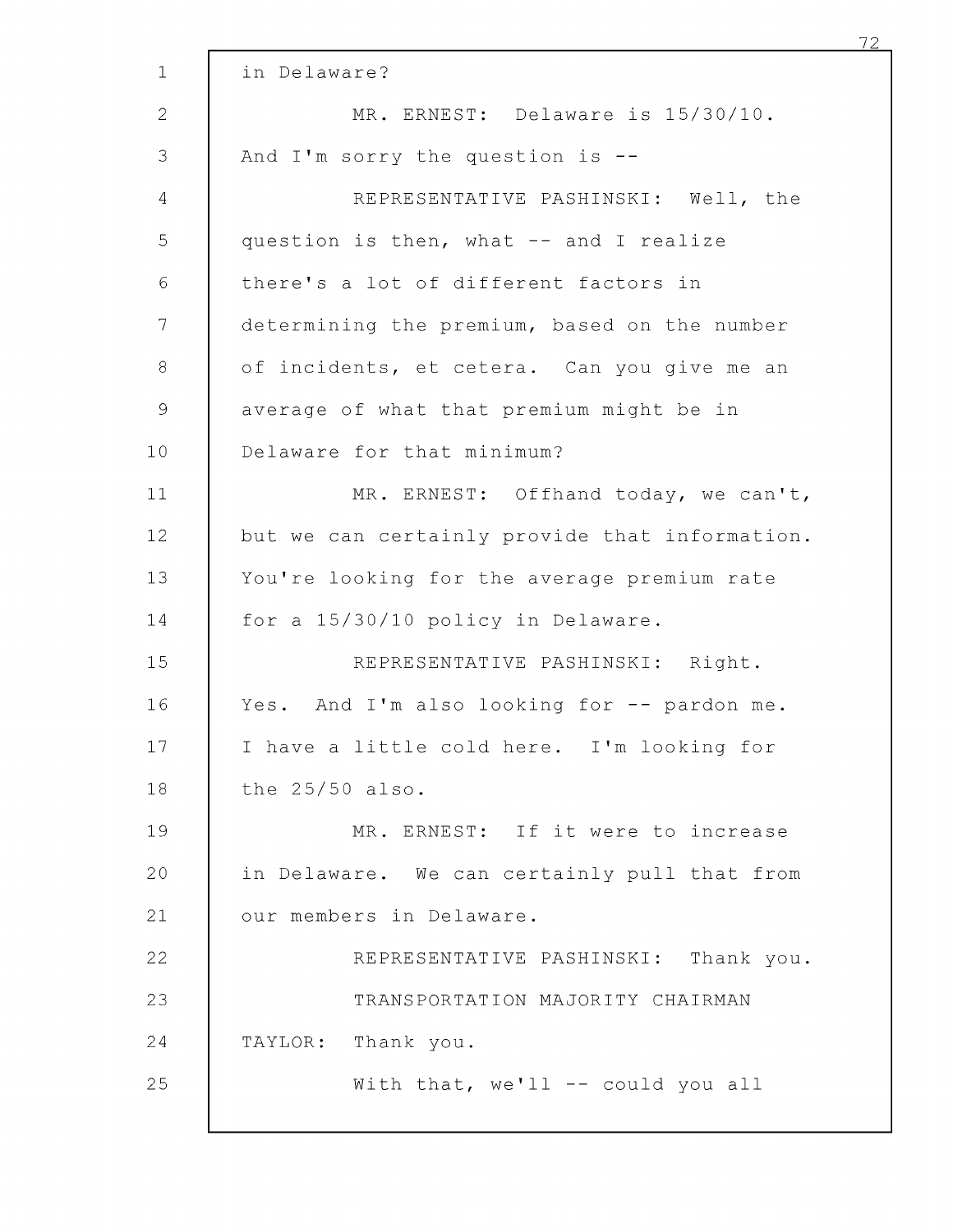|                | 73                                             |
|----------------|------------------------------------------------|
| $\mathbf 1$    | stick around as well? Okay.                    |
| $\overline{2}$ | Then we're going to move then right            |
| 3              | now to the Pennsylvania Associate for Justice. |
| 4              | We have Scott Cooper, Ron Kovler, and James    |
| 5              | Haggerty.                                      |
| $\sqrt{6}$     | And then to the members that are               |
| 7              | here, after this testimony, it will be wide    |
| $8\,$          | open. You can ask any one of our testifiers    |
| $\mathcal{G}$  | whatever you would like, and we'll go right up |
| 10             | until the time session begins.                 |
| 11             | Scott, if you're first --                      |
| 12             | MR. COOPER: Yes, I am.                         |
| 13             | TRANSPORTATION MAJORITY CHAIRMAN               |
| 14             | TAYLOR: You may begin.                         |
| 15             | MR. COOPER: Thank you, Chairman                |
| 16             | Taylor, Chairlady Pickett, Chairman DeLuca,    |
| 17             | and Chairman Keller. My name's Scott Cooper.   |
| 18             | I'm a local attorney here with the law firm o  |
| 19             | Schmidt Kramer. I'm also the past president    |
| 20             | of the Pennsylvania Association for Justice,   |
| 21             | Pennsylvania Trial Lawyers Association.        |
| 22             | Chairman DeLuca laughed. Good.                 |
| 23             | Ron Kovler is the past president of            |
| 24             | the Philadelphia Trial Lawyers Association,    |
| 25             | also a member of Kovler and Rush, in           |
|                |                                                |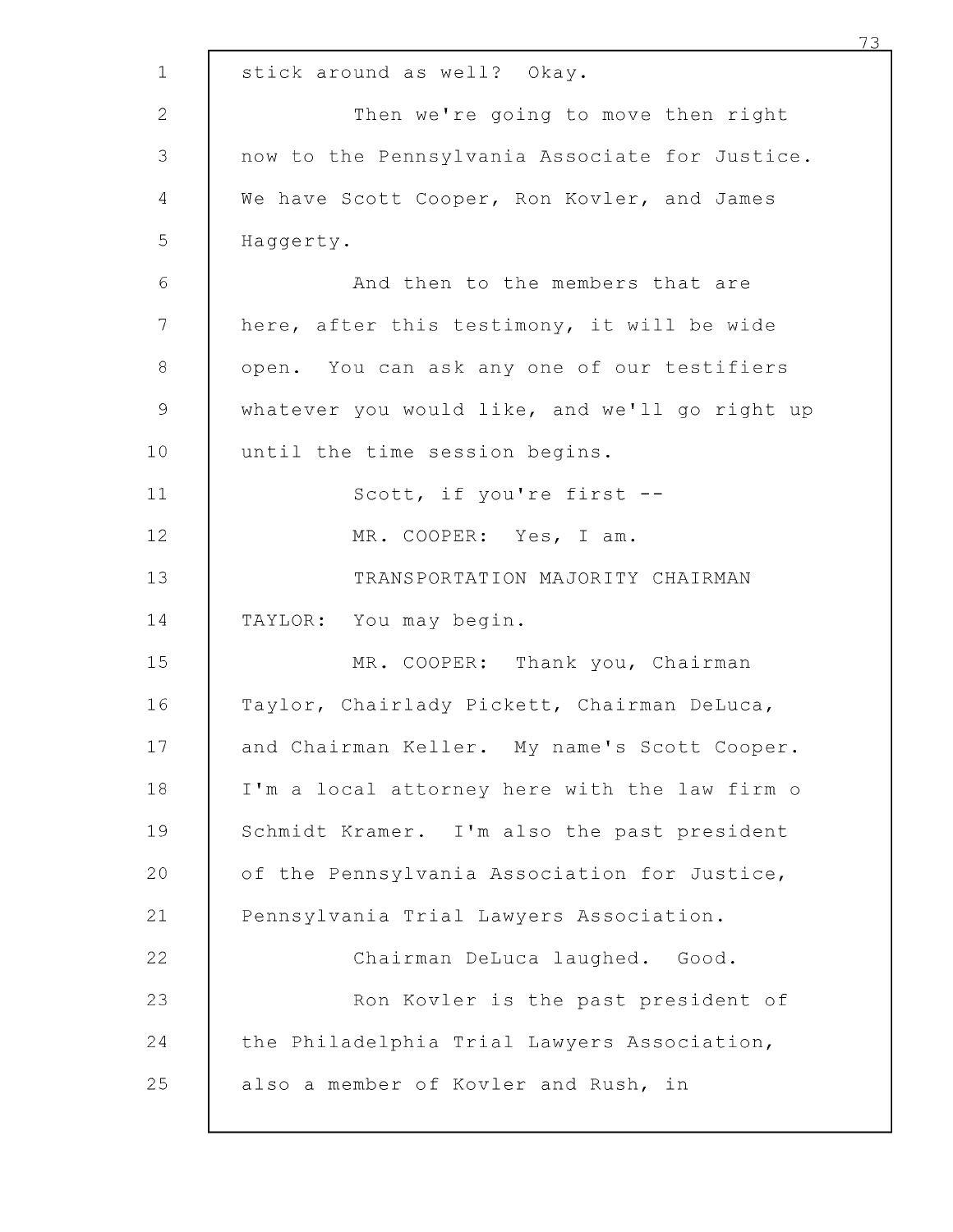| $\mathbf 1$ | Philadelphia.                                  |
|-------------|------------------------------------------------|
| 2           | And Jim Haggerty is the past                   |
| 3           | president of the Pennsylvania Defense          |
| 4           | Institute. And he's also a partner with now a  |
| 5           | plaintiff's firm, Haggerty, Schleifer and      |
| $\sqrt{6}$  | Kupersmith, in Philadelphia.                   |
| 7           | We're going to defer from the                  |
| 8           | testimony that we've submitted. Just a couple  |
| $\mathsf 9$ | points I want to raise, and then I'll turn it  |
| 10          | over to Mr. Kovler, and Mr. Haggerty will take |
| 11          | any questions.                                 |
| 12          | As far as the limits themselves,               |
| 13          | everyone here knows they haven't been raised   |
| 14          | since 1974. I think one of the things we       |
| 15          | should look at is bringing things up to the    |
| 16          | present day, as even last week the legislature |
| 17          | passed the photo appraisal bill that actually  |
| 18          | updated the appraisal act from 1972 and        |
| 19          | brought things into the current age, and the   |
| 20          | Insurance Federation was in favor of that.     |
| 21          | So, we're really kind of asking for the same   |
| 22          | thing, bringing things up to the present day.  |
| 23          | As far as inflation, if you actually           |
| 24          | looked at the inflation, which is in the       |
| 25          | materials, if we looked at regular inflation   |
|             |                                                |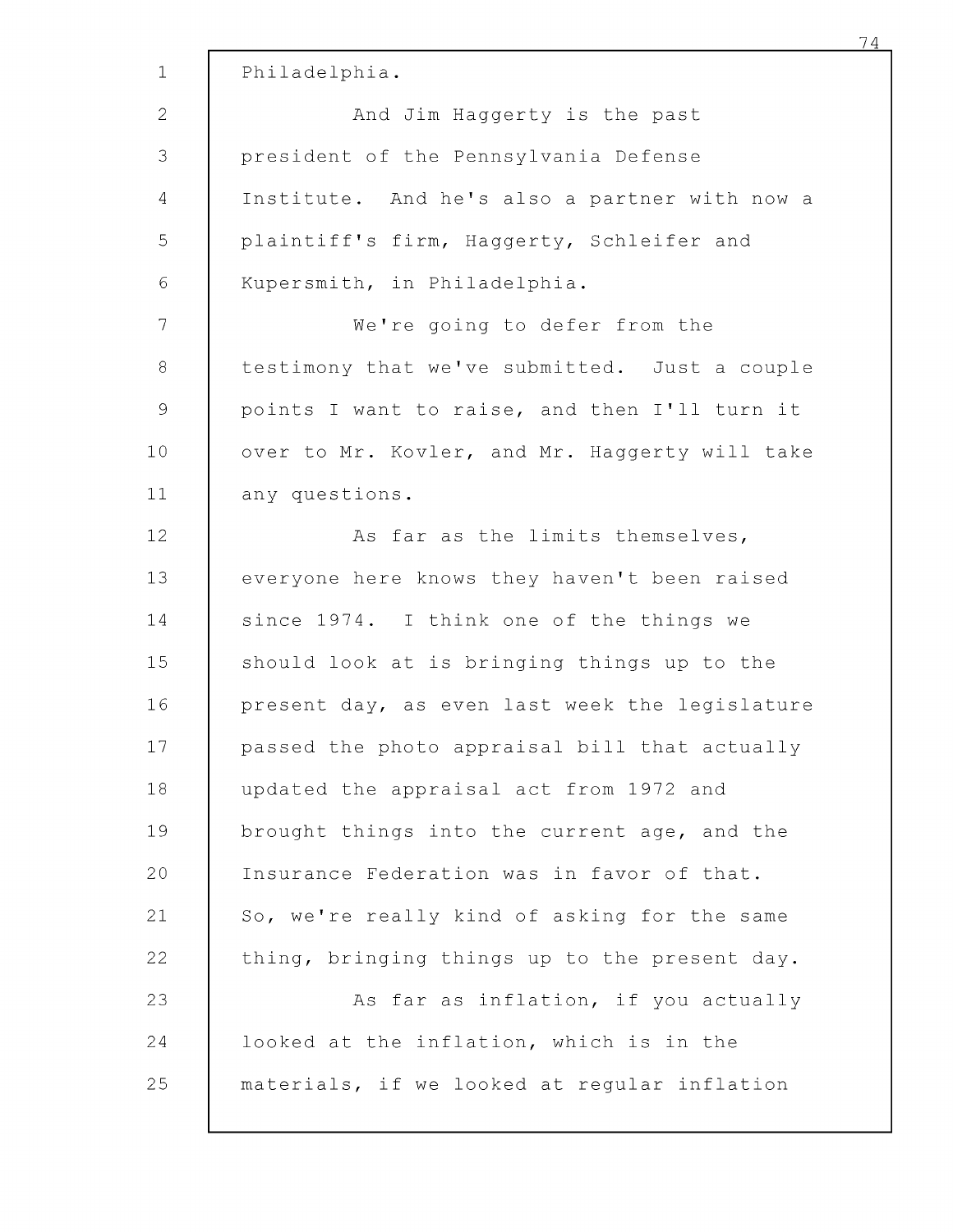| $\mathbf 1$    | from 15/30 in 1974, we'd actually be asking     |
|----------------|-------------------------------------------------|
| $\mathbf{2}$   | for an increase to 72/144,000, which would be   |
| $\mathcal{S}$  | crazy. And medical inflation, it would be       |
| $\overline{4}$ | 158,000/318,000, which, you know -- unless      |
| 5              | we're talking rupees or rubles or whatever, I   |
| $\sqrt{6}$     | don't think that's ever going anywhere.         |
| $\overline{7}$ | So, it's really -- I look at it as              |
| $\,8\,$        | it's crumbs and not a loaf. It's something,     |
| $\mathcal{G}$  | as Mr. Marshall said, you look at a balance.    |
| 10             | And right now the balance is not weighing in    |
| 11             | favor -- it's weighing more in favor of the     |
| 12             | insurance companies and the person who drives   |
| 13             | with the low limit, as opposed to the victim.   |
| 14             | As far as rates, and there's been a             |
| 15             | lot of talk of rates, the experience -- and we  |
| 16             | actually have, if you look in the materials,    |
| 17             | on page five of the victim story, the best way  |
| 18             | to put it, and it came up about Ohio and        |
| 19             | Maryland and what happens, is I think you need  |
| 20             | to take what Mr. Marshall said, where he said   |
| 21             | something to the extent: Look at experience     |
| 22             | being your guide. And the guide here can be     |
| 23             | the other states. And if you look at the        |
| 24             | other states, for instance, Ohio, the premium   |
| 25             | the year $-$ this came up, the premium the year |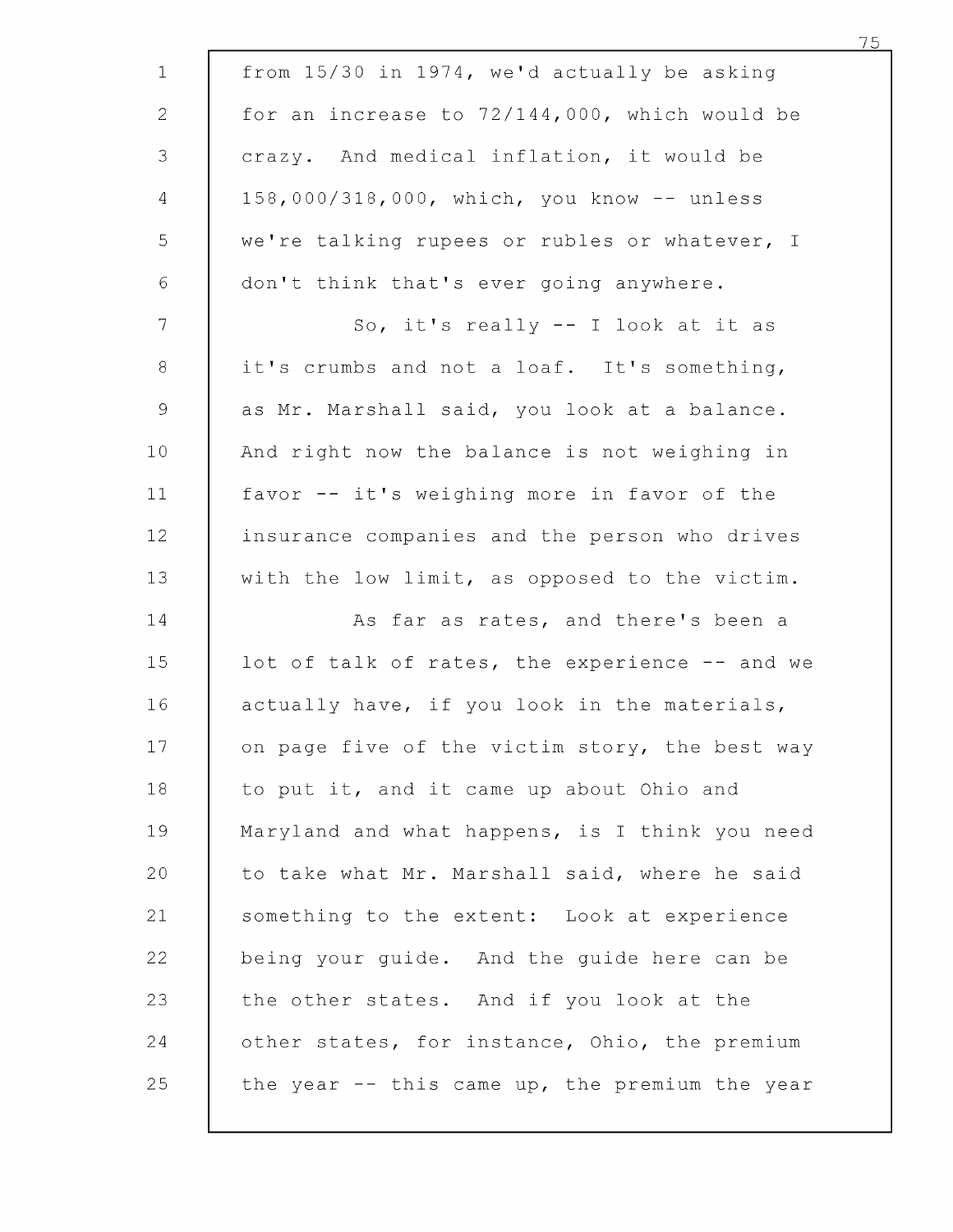| $\mathbf 1$    | before the change in 2012 was 713 dollars.     |
|----------------|------------------------------------------------|
| $\mathbf{2}$   | The premium the year of the change was 738     |
| 3              | dollars, which comes out to about 25 cents a   |
| 4              | week or 25 dollars for the year. And if you    |
| 5              | look at other states, there's -- Maryland      |
| $\sqrt{6}$     | went, 1041 dollars to 1048 dollars.            |
| 7              | So, historically, in these other               |
| 8              | states, the rates have not gone up. And,       |
| $\overline{9}$ | really, it's the companies that determine how  |
| 10             | to raise the rates based on their experience.  |
| 11             | So, if they're using the rates from these      |
| 12             | other states, there really is not going to be  |
| 13             | a 30 percent increase. In fact, I think we     |
| 14             | could provide information that would show it   |
| 15             | wouldn't be more than, like, 3 to 5 percent    |
| 16             | statewide, as opposed to 30 percent.           |
| 17             | The Insurance Department did not do a          |
| 18             | study that says there's going to be 30 percent |
| 19             | increase in rates. What they did was a market  |
| 20             | survey about how many policies were 15/30 in   |
| 21             | certain zip codes and area codes in the state, |
| 22             | and that was what was done. It wasn't, like,   |
| 23             | an actual rate, this is how rates are going to |
| 24             | be impacted.                                   |
| 25             | When you look at the companies $-$ -           |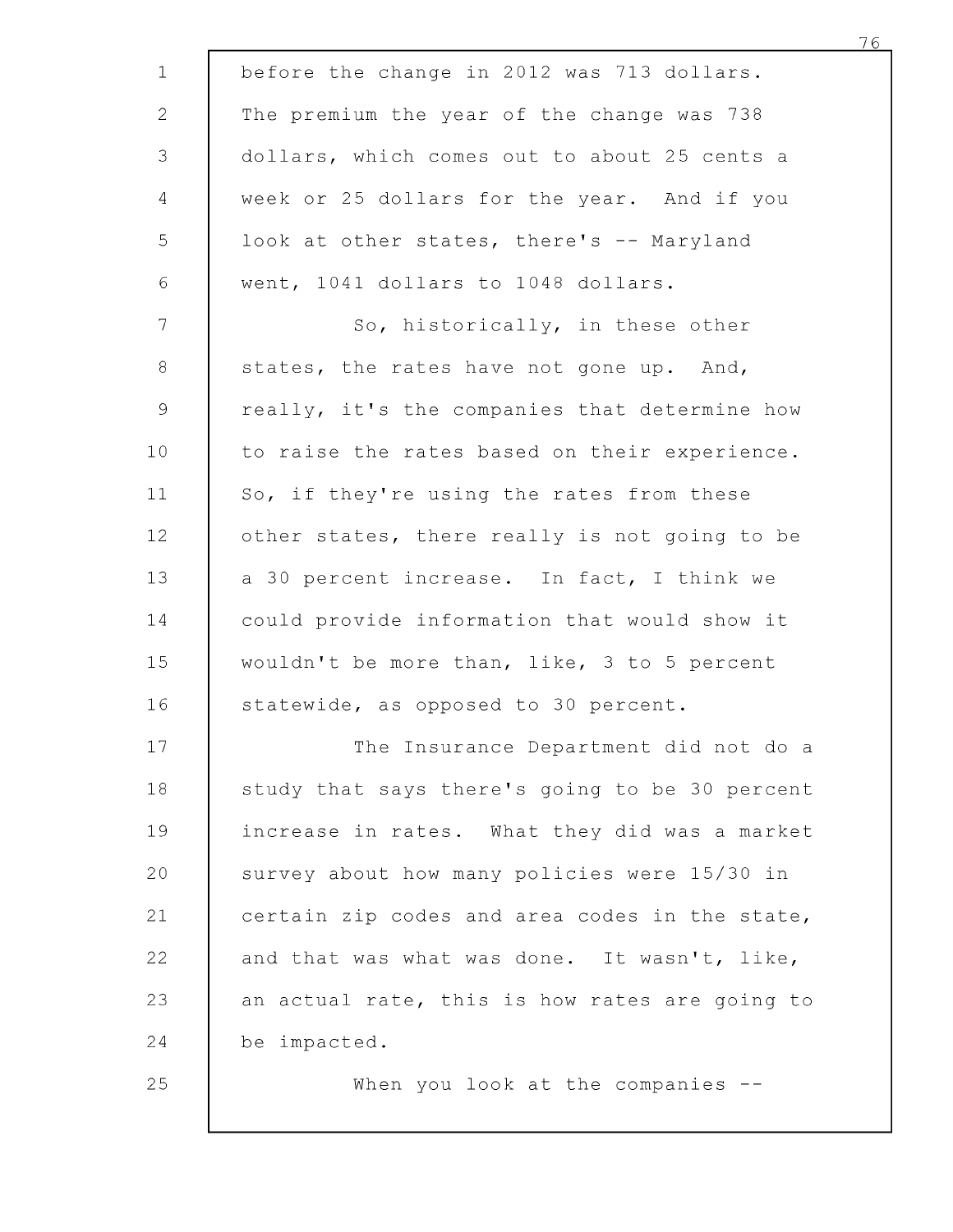| $\mathbf 1$    | that's how they're setting the rates. And      |
|----------------|------------------------------------------------|
| $\overline{2}$ | when they're looking at trying to help poor    |
| 3              | people, I think it's good, yes, you want to    |
| 4              | protect the poor people, but, historically,    |
| 5              | these are not the people who even drive        |
| $\epsilon$     | vehicles. They usually, especially in          |
| $7\phantom{.}$ | Philadelphia, take buses or walk to work.      |
| $\,8\,$        | That's why it's an urban area.                 |
| $\mathsf{9}$   | In addition, the companies over the            |
| 10             | years have gotten rate increases, and the rate |
| 11             | increases affect everyone across the state.    |
| 12             | Last year, Liberty Mutual got a rate increase  |
| 13             | of 10.2 percent, which increased premiums for  |
| 14             | over 60,000 of their policyholders. These      |
| 15             | increases would be limited to only the people  |
| 16             | who went from 15 to 25 -- 15/30 to 25/50, and  |
| 17             | there's not even that many people. So, we      |
| 18             | would actually submit that what's happening    |
| 19             | here is, the insurance companies are more      |
| 20             | concerned that they're just not going to be    |
| 21             | able to spread the profit around to make a 10  |
| 22             | percent increase because they have to account  |
| 23             | for this additional increase from 15/30 to     |
| 24             | $25/50$ .                                      |
| 25             | Last, one thing which really was               |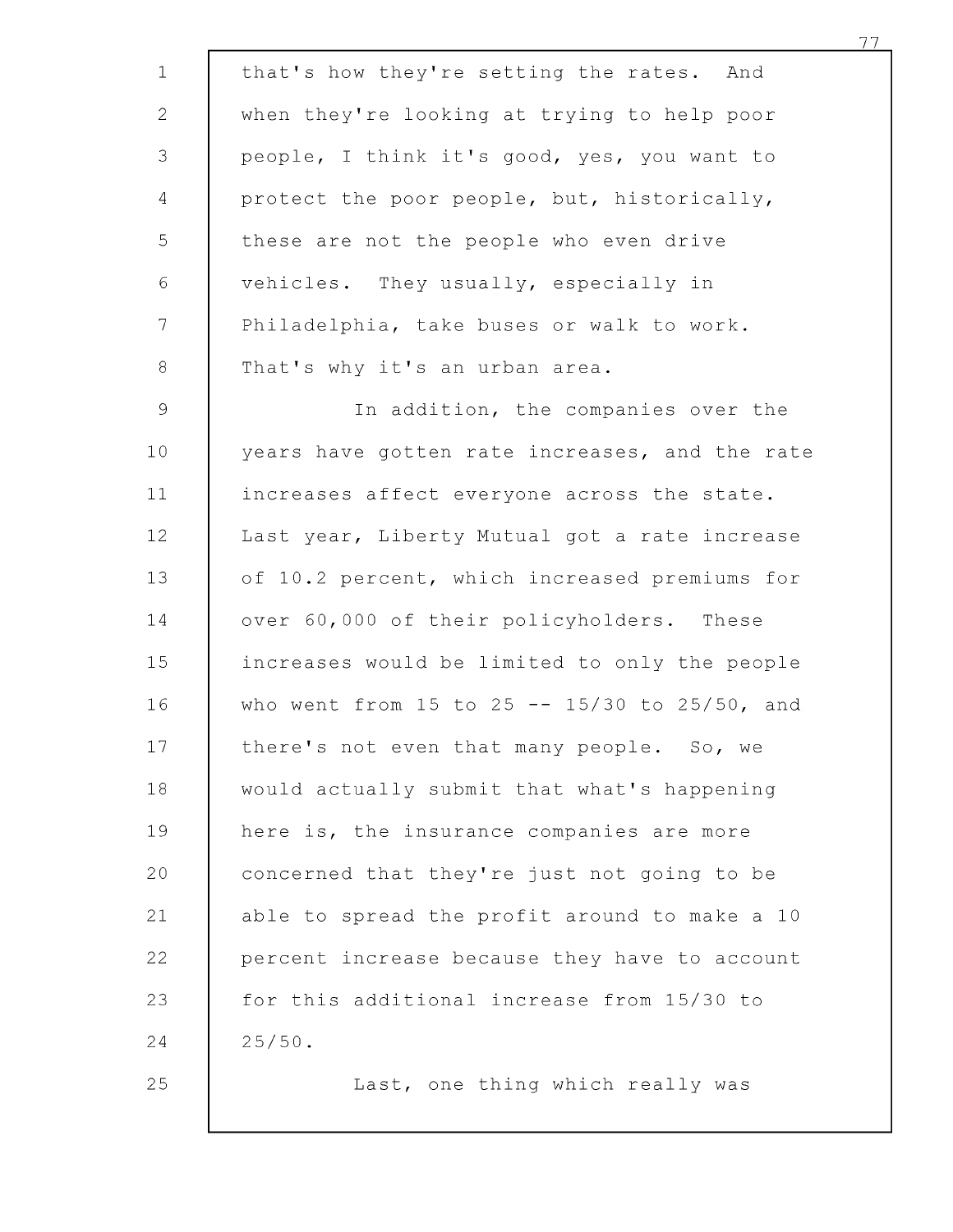| $\mathbf{1}$   | mentioned a little bit, has been glossed over, |
|----------------|------------------------------------------------|
| $\mathbf{2}$   | was in 1974, when there was the initial bill   |
| 3              | or the initial law, and then in 1990, with     |
| $\overline{4}$ | limited tort and full tort, two important      |
| 5              | factors have kind of -- one has definitely     |
| $\sqrt{6}$     | changed. One, prior to 1990, there was         |
| $\mathcal{T}$  | unlimited medical bills. And with unlimited    |
| $8\,$          | medical bills, that was really what was        |
| 9              | driving the cost of premiums. Now that         |
| 10             | mandatory PIP coverage, it's 5,000 medical     |
| 11             | bills.                                         |
| 12             | In addition, in 1990, there were not           |
| 13             | so many liens and reimbursement claims for     |
| 14             | medical bills, like Medicare, Department of    |
| 15             | Public Welfare, HMOs, ERISA plans. So, what's  |
| 16             | really happening in a lot of these cases are   |
| 17             | the people, especially in ERISA plans, where   |
| 18             | the ERISA plans do not negotiate, and people   |
| 19             | have to be reimbursed, the plans get           |
| 20             | reimbursed, people are getting no money.       |
| 21             | I have a case right now where there's          |
| 22             | a 15,000-dollar recovery and almost all the    |
| 23             | money is going to have to go back to the       |
| 24             | lienholder, because they don't have to         |
| 25             | negotiate. It's federal law. And, in 1990,     |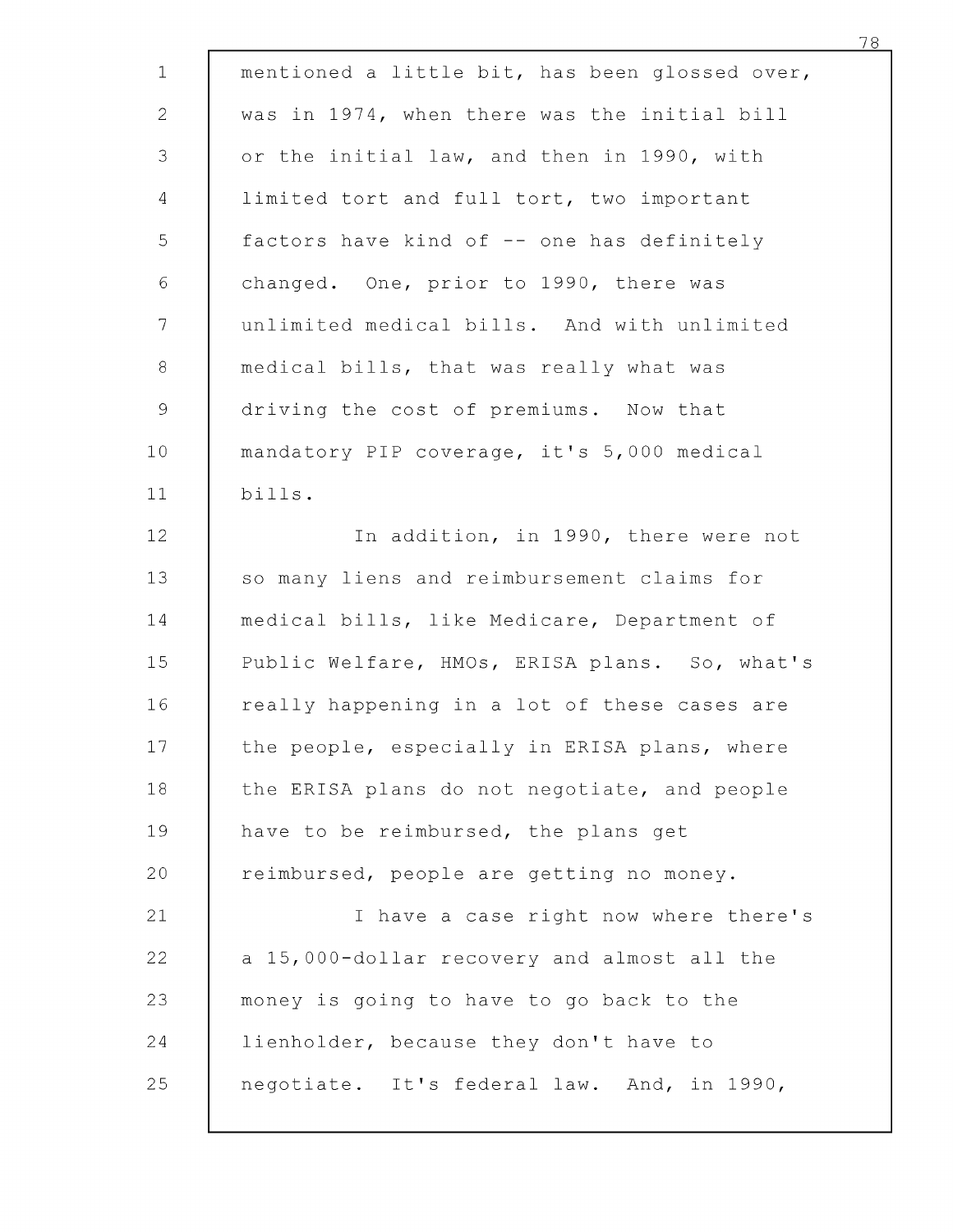| $\mathbf{1}$  | you did not have that.                         |
|---------------|------------------------------------------------|
| $\mathbf{2}$  | So, now you have something, which if           |
| 3             | you're bringing it into the current year, at   |
| 4             | least it gets people something in their pocket |
| 5             | and brings -- it's more balanced in the        |
| $\sqrt{6}$    | question.                                      |
| 7             | Mr. Kovler.                                    |
| $\,8\,$       | MR. KOVLER: Thanks, Scott.                     |
| $\mathcal{G}$ | Ron Kovler. I am the past president            |
| 10            | of the Philadelphia Trial Lawyers Association. |
| 11            | And I'm also currently the chair of the PAJ's  |
| 12            | auto law section. I have been practicing in    |
| 13            | this area for more years than I can remember,  |
| 14            | quite frankly. But I have to tell you, my      |
| 15            | practice primarily involves representing       |
| 16            | people who have been injured in motor vehicle  |
| 17            | accidents, and it has been that way for a      |
| 18            | number of years. I do have a Philadelphia      |
| 19            | experience.                                    |
| 20            | That said, one of my clients was the           |
| 21            | name of Patricia Boyle, whose story is in      |
| 22            | front of you. What happened to her in her      |
| 23            | case, in my opinion, epitomizes the            |
| 24            | importance, the need to increase these limits. |
| 25            | Patsy, as she likes to be called, was          |
|               |                                                |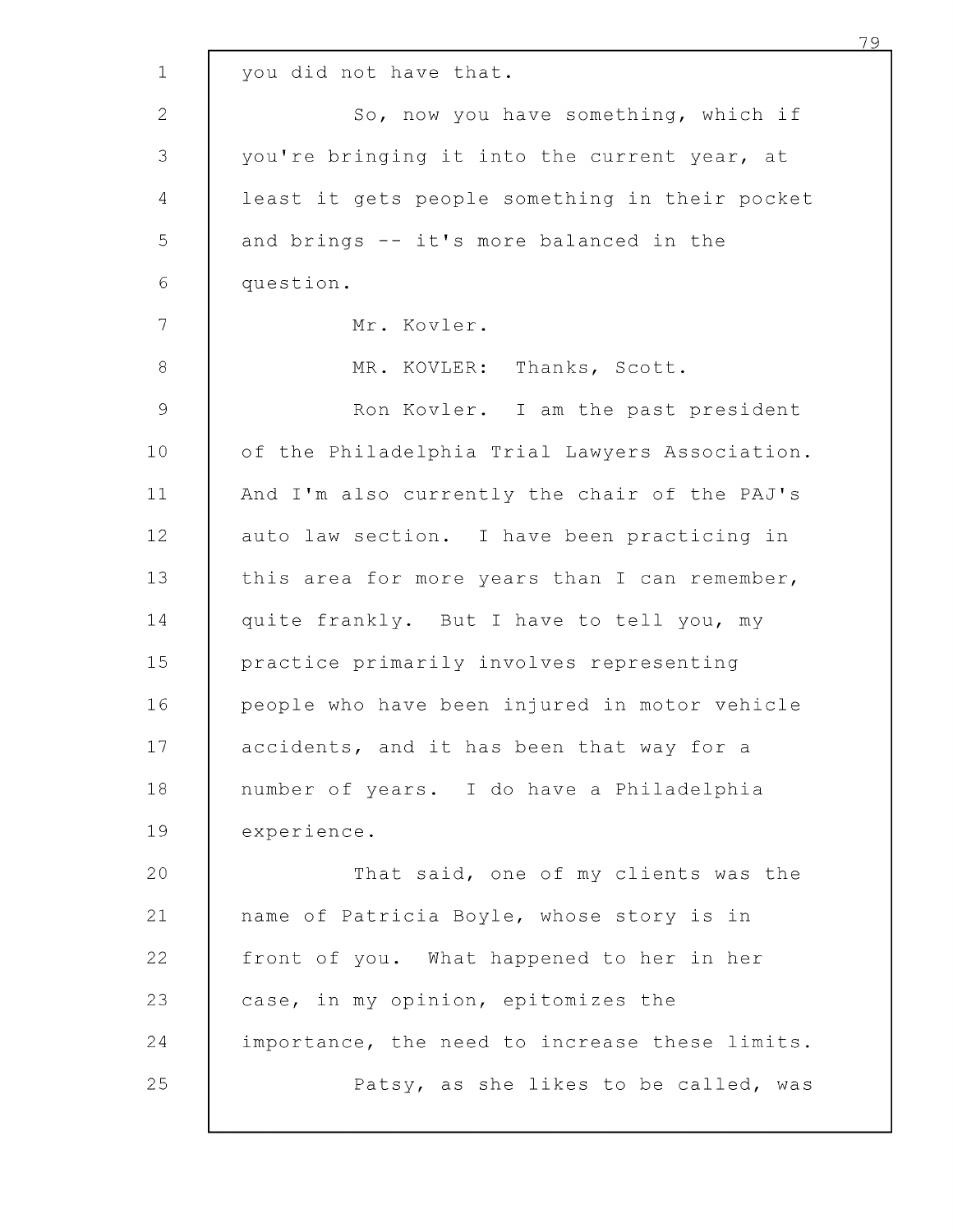| $\mathbf 1$  | a single woman, retired for many years as a    |
|--------------|------------------------------------------------|
| $\mathbf{2}$ | worker in Philadelphia, who was on a grocery   |
| 3            | mission, crossing Castor Avenue in northeast   |
| 4            | Philadelphia, when she was hit by a negligent  |
| 5            | driver, and that driver maintained 15,000      |
| $\sqrt{6}$   | dollars worth of coverage.                     |
| 7            | Patsy, who had no car, had no ability          |
| 8            | to purchase automobile insurance, certainly no |
| 9            | ability to purchase underinsured motorist      |
| 10           | coverage or uninsured motorist coverage, was   |
| 11           | struck, thrown across the road, taken by       |
| 12           | ambulance to Einstein Medical Center, where    |
| 13           | she suffered through bruises, broken bones,    |
| 14           | lacerations, stitches, in the hospital for     |
| 15           | several days, incurred medical expense well    |
| 16           | over 35,000 dollars. We stopped counting       |
| 17           | after a while.                                 |
| 18           | She was covered by Medicare, and               |
| 19           | Medicare laid out a lot of money for her, but  |
| 20           | when the time came for the insurance company   |
| 21           | of the vehicle insuring the person who hit     |
| 22           | her, they couldn't turn over the 15,000        |
| 23           | dollars fast enough. In fact, what happened    |
| 24           | was, the job that I had to do was primarily    |
| 25           | trying to negotiate with Medicare to reduce    |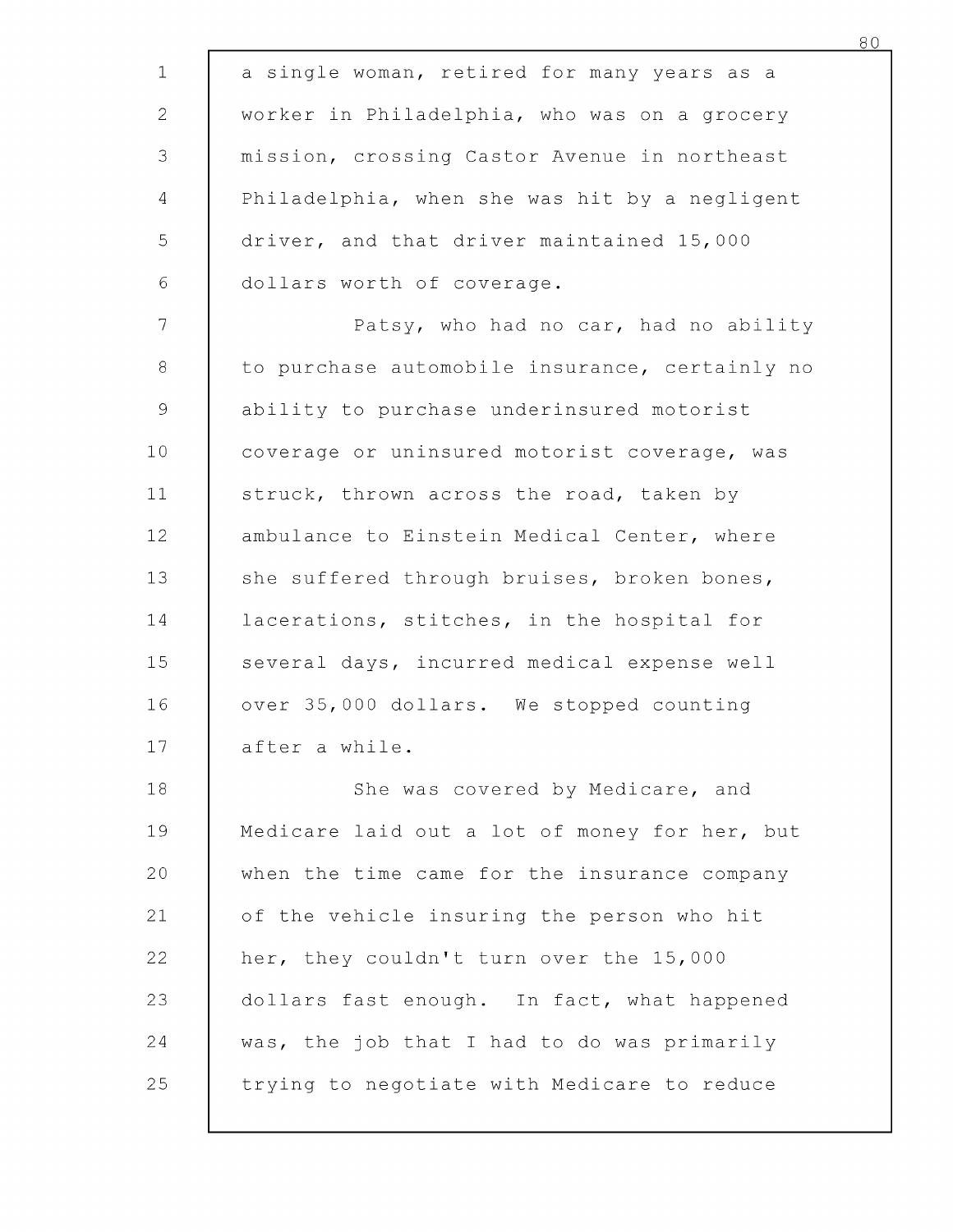| their lien so that Patsy would be able to take |
|------------------------------------------------|
| home some money to cover some of her other     |
| expenses that would not otherwise be paid.     |
| What happened to Patsy is only one             |
| story of hundreds or perhaps thousands. You    |
| have two other stories in your packet which    |
| also symbolize what this horrible, in my       |
| opinion, the horrible law does.                |
| There are many victims to her story,           |
| and let's not lose sight of that. Not only is  |
| she a victim, but medical providers and        |
| hospitals who have not gotten paid back their  |
| fair share, as well as lienholders, such as    |
| IBC, such as Aetna, all those people who would |
| have a subrogation claim have not been paid    |
| back. And let's not forget Medicare, let's     |
| not forget Medicaid, and, ultimately, the      |
| taxpayers, they have not gotten paid back.     |
| And this is multiplied by hundreds, perhaps    |
| thousands of times over the years.             |
| One thing we should not lose sight             |
| of, particularly in the Philadelphia area --   |
| and I see victims all the time. I read their   |
| declaration sheets and their insurance         |
| policies. Certainly there are certain people   |
|                                                |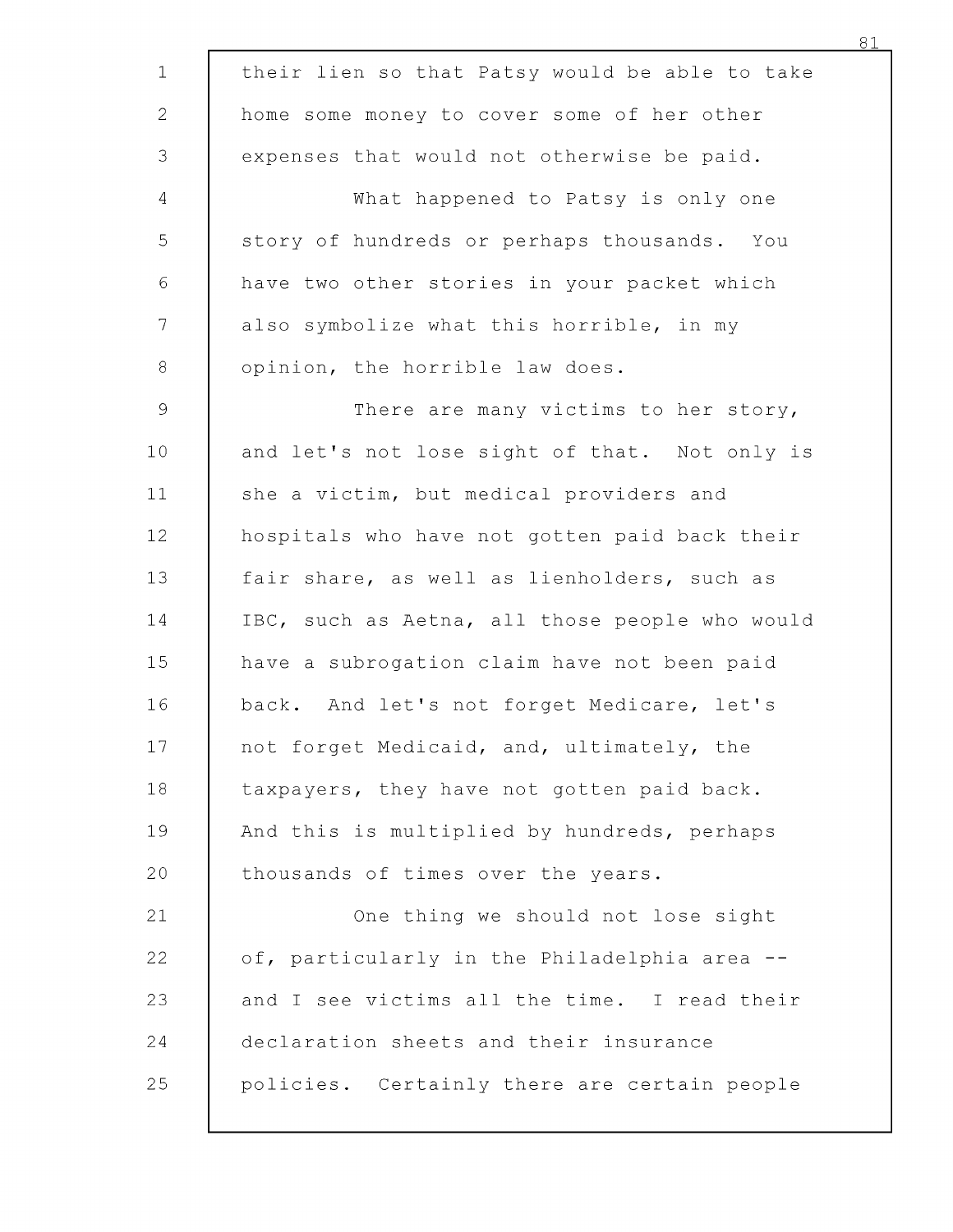| $\mathbf{1}$                                              | who are poor that cannot afford the insurance, |
|-----------------------------------------------------------|------------------------------------------------|
| $\mathbf{2}$                                              | as you've mentioned. However, there are many,  |
| 3                                                         | many people who certainly can afford it, but   |
| $\overline{4}$                                            | chose to take the minimum, because why?        |
| 5                                                         | Because they can. And that's not fair to the   |
| $\sqrt{6}$                                                | victims. That's not fair to the victims.       |
| 7                                                         | Let's not lose sight of the many poor          |
| $8\,$                                                     | people in Philadelphia and others who board    |
| $\mathcal{G}% _{M_{1},M_{2}}^{\alpha,\beta}(\mathcal{A})$ | buses throughout Pennsylvania, who have        |
| 10 <sub>1</sub>                                           | no insurance, who walk across the street in    |
| 11                                                        | Philadelphia and others, who get hit, and who  |
| 12                                                        | become victimized. That is simply not fair to  |
| 13                                                        | them.                                          |
| 14                                                        | MR. HAGGERTY: My name is Jim                   |
| 15                                                        | Haggerty. I'm an attorney. For thirty-two      |
| 16                                                        | years, I represented insurance companies in    |
| 17                                                        | Pennsylvania. During that time, I was a        |
| 18                                                        | member of the Pennsylvania Defense Institute.  |
| 19                                                        | For approximately twenty-five years, I was     |
| 20                                                        | chairman of that organization's automobile law |
| 21                                                        | committee. I served on the board of directors  |
| 22                                                        | for fifteen years and was president of the     |
| 23                                                        | Pennsylvania Defense Institute in 2007.        |
| 24                                                        | I worked with many companies,                  |
| 25                                                        | defended and litigated case on their behalf,   |
|                                                           |                                                |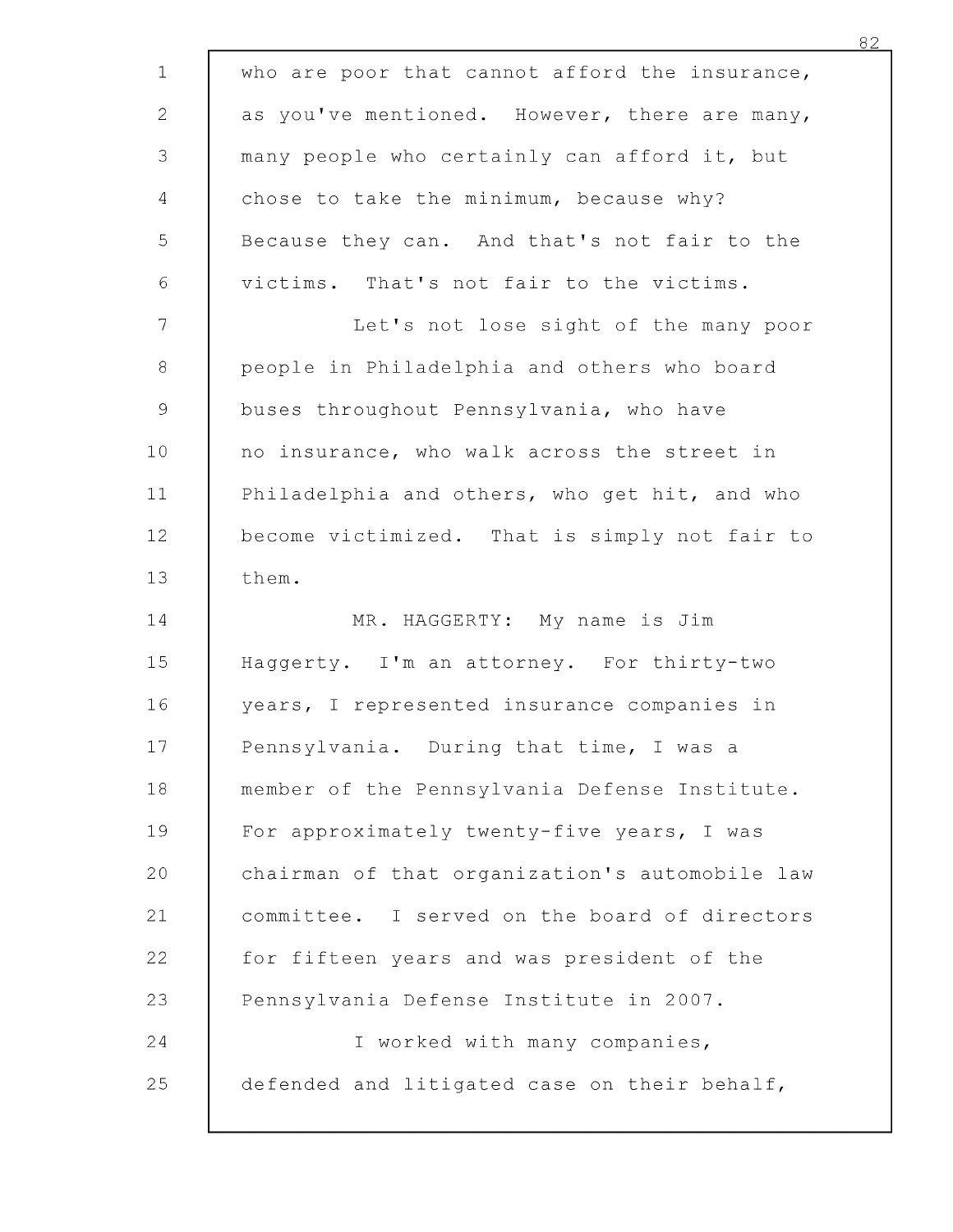| $\mathbf 1$    | participated in many important decisions,      |
|----------------|------------------------------------------------|
| $\mathbf{2}$   | helped write insurance policies.               |
| 3              | Currently, I'm on the board of the             |
| $\overline{4}$ | Pennsylvania Association for Justice. I'm      |
| 5              | also a member the disciplinary board of the    |
| 6              | Supreme Court of Pennsylvania.                 |
| $\overline{7}$ | Three years ago, I decided to no               |
| $8\,$          | longer represent insurance companies. There    |
| $\mathcal{G}$  | has been a paradigm shift in the insurance     |
| 10             | industry over the past ten to fifteen years.   |
| 11             | It is now rare for an insurance company to     |
| 12             | actually care for their customers.             |
| 13             | Primarily and predominantly, insurers          |
| 14             | are only interested in the bottom line, in     |
| 15             | profits. How do they do that? By increasing    |
| 16             | premiums and reducing claim payments. They do  |
| 17             | this by engaging in a marked effort to         |
| 18             | decrease all payments, whether it be to        |
| 19             | injured victims, body shops, health care       |
| 20             | providers, even their own attorneys. Thus, it  |
| 21             | is with a bit of skepticism that I listened to |
| 22             | the concern of the insurance companies for the |
| 23             | poor and the impact that increased limits will |
| 24             | have upon them.                                |
| 25             | Insurance companies are required to            |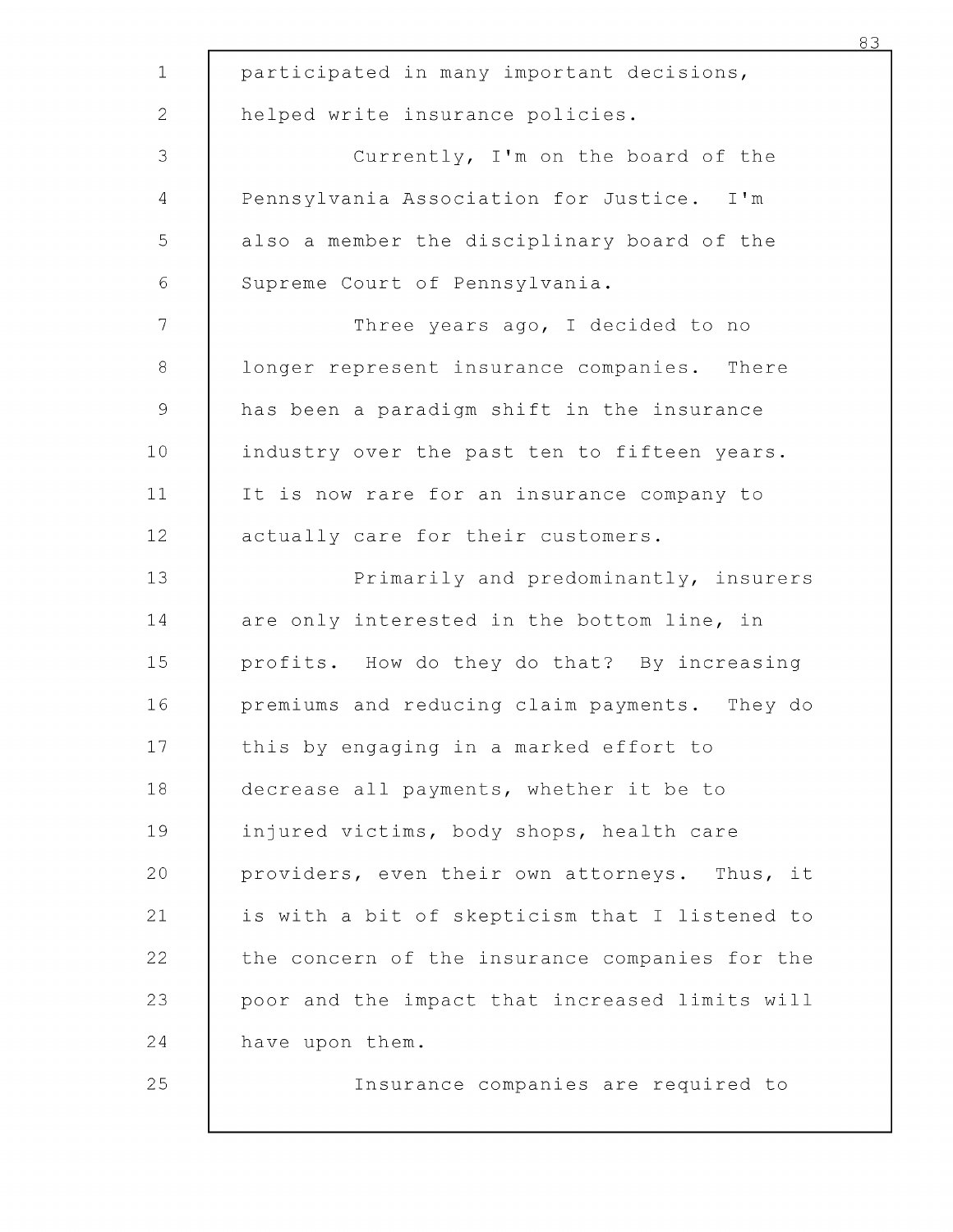| $\mathbf 1$     | handle claims promptly and fairly. But don't   |
|-----------------|------------------------------------------------|
| $\mathbf{2}$    | kid yourself. If you want prompt, it's not     |
| 3               | fair. If you want fair, it's not prompt.       |
| 4               | Where once insurers were concerned             |
| 5               | about their customers, that time has passed.   |
| $\sqrt{6}$      | Insurers don't care about the poor bearing the |
| 7               | burden of increased coverages. In reality,     |
| $\,8\,$         | insurance companies routinely use their        |
| $\mathcal{G}$   | superior economic power and bargaining power   |
| 10              | to grind down claimants who can't afford to    |
| 11              | take them on.                                  |
| 12 <sub>1</sub> | Yes, cost control is important, but            |
| 13              | let us not lose sight of the significance of   |
| 14              | the remediation and restoration of accident    |
| 15              | victims to important and productive citizens   |
| 16              | in the commonwealth. The supreme court itself  |
| 17              | has noted the importance of compensation of    |
| 18              | accident victims.                              |
| 19              | In the case of Williams versus Geico,          |
| 20              | Justice -- now Chief Justice Saylor stated     |
| 21              | that he would once and for all abandon the     |
| 22              | rubric that cost containment was the           |
| 23              | overarching policy concern of the motor        |
| 24              | vehicle financial responsibility law.          |
| 25              | Justices Todd and Baer joined with that same   |
|                 |                                                |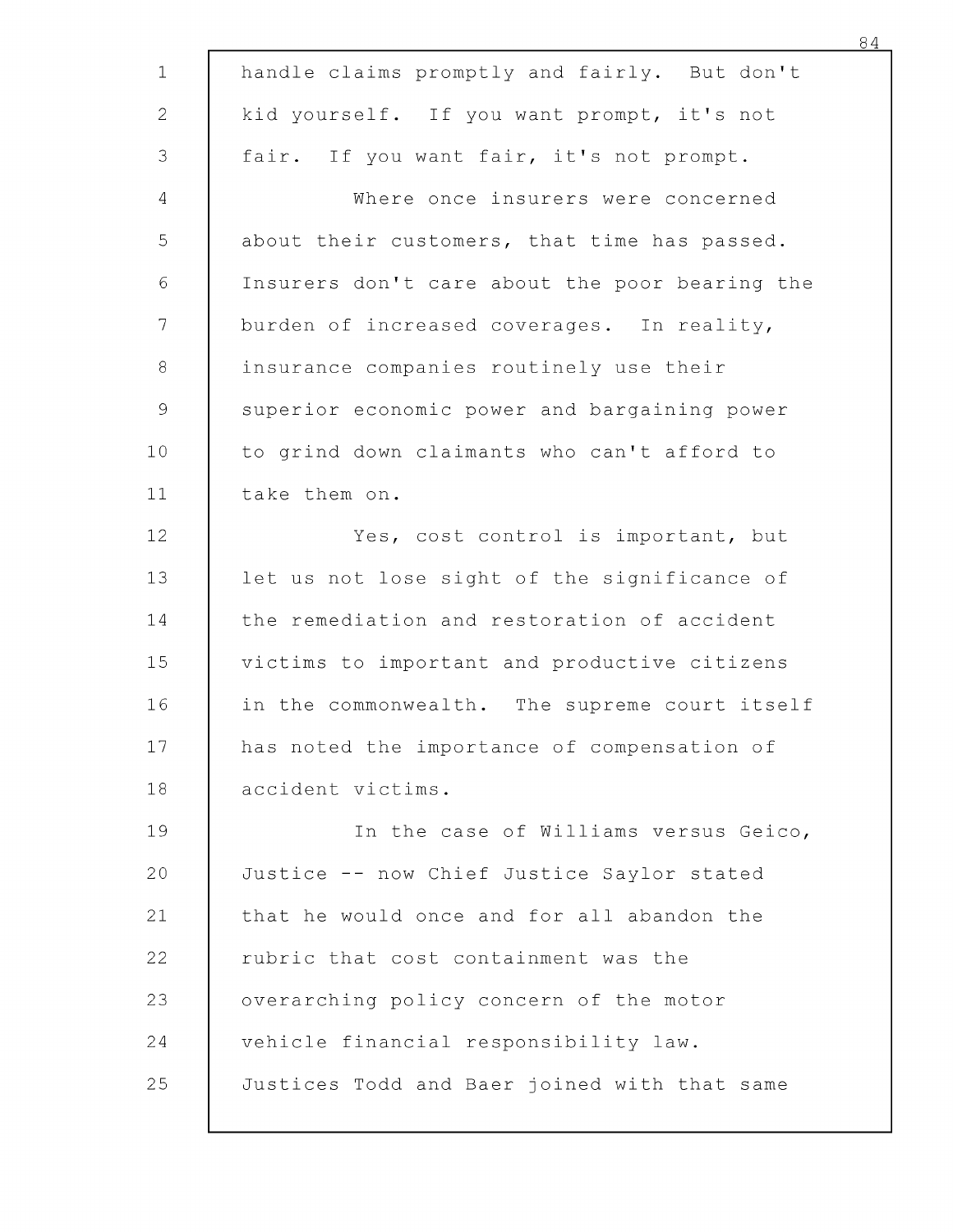| $\mathbf 1$   | sentiment.                                     |
|---------------|------------------------------------------------|
| $\mathbf{2}$  | The restoration of motor vehicle               |
| 3             | accident victims to productive roles in the    |
| 4             | community is an important goal of the          |
| 5             | financial responsibility law. An increase of   |
| 6             | the limits from 15/30 to 25/50 can make a      |
| 7             | significant difference in restoring the life   |
| 8             | of an automobile accident victim. The          |
| $\mathcal{G}$ | increase of the mandatory minimum limits is    |
| 10            | not only fair, it's the right thing to do.     |
| 11            | Thank you.                                     |
| 12            | MR. COOPER: And before we would take           |
| 13            | any questions, just to answer a couple of the  |
| 14            | questions that the committee members had, also |
| 15            | on the -- uninsured motorist rates, on page    |
| 16            | five, there's that chart I had mentioned about |
| 17            | the premiums, bodily injury. It does show the  |
| 18            | experience in those states, particularly       |
| 19            | Ohio -- well, Ohio, they don't have for that   |
| 20            | year, but Oregon, South Carolina, Alabama,     |
| 21            | Illinois, that show most of the states, the    |
| 22            | uninsured motorist premiums actually went down |
| 23            | after the rates were changed.                  |
| 24            | And also, on the question about                |
| 25            | forty-ninth or forty-fifth or something, the   |
|               |                                                |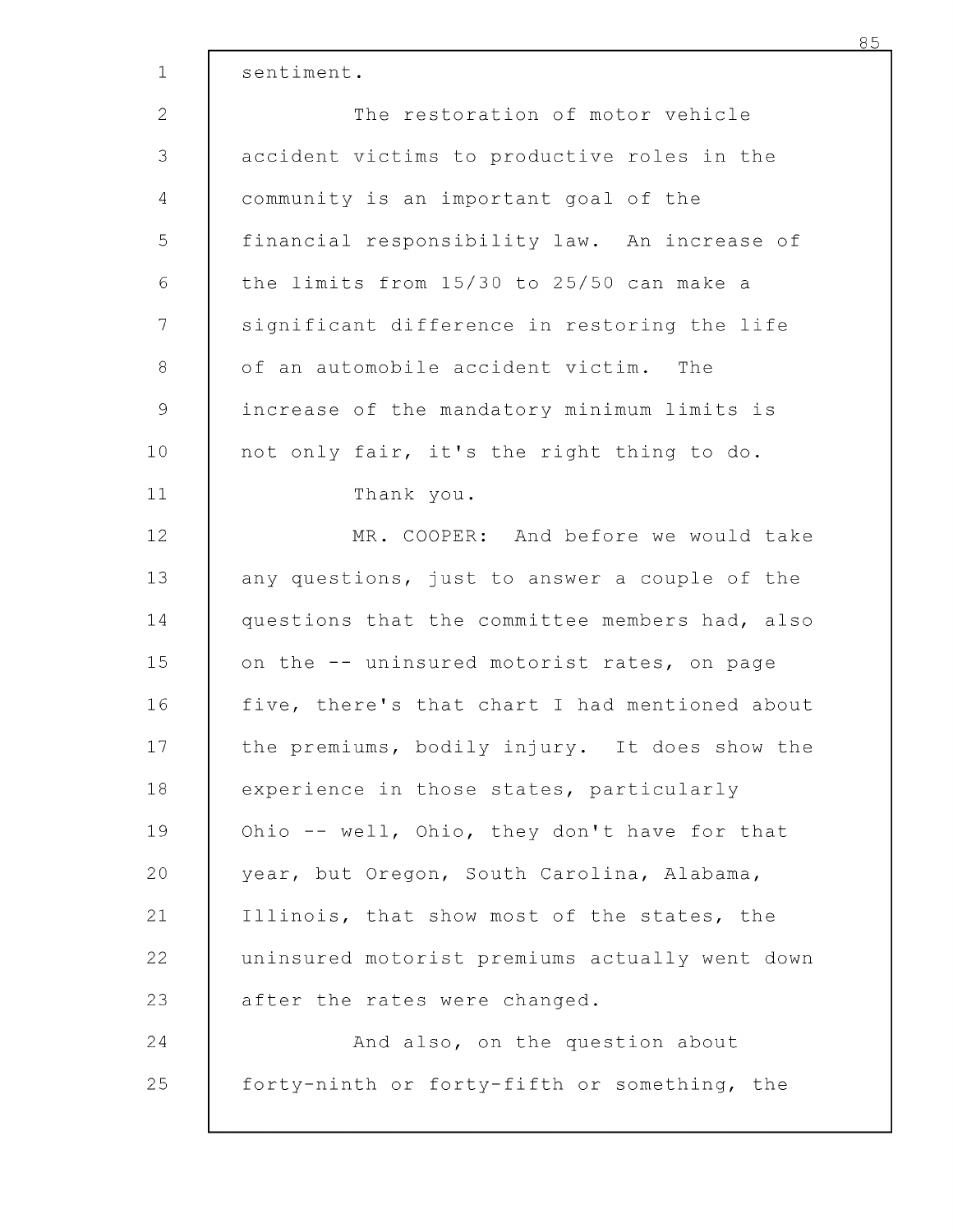| $\mathbf 1$   | next page, on page six, has all the lists.    |
|---------------|-----------------------------------------------|
| $\mathbf{2}$  | And I guess it's a matter of $-$ I guess      |
| 3             | it's -- we're either tied for forty-fifth or  |
| 4             | we're forty-ninth. It's one of those things   |
| 5             | when you play golf, you're either -- you'd    |
| $\sqrt{6}$    | rather be tied for forty-fifth, and not       |
| 7             | forty-ninth. But 15/30/5 would put us the     |
| 8             |                                               |
|               | second lowest in the country. I think         |
| $\mathcal{G}$ | that's -- depending which way you look at the |
| 10            | numbers.                                      |
| 11            | But we'd be happy to answer any other         |
| 12            | questions.                                    |
| 13            | TRANSPORTATION MAJORITY CHAIRMAN              |
| 14            | TAYLOR: Thank you. And not -- thank you,      |
| 15            | gentlemen, for your testimony. But this       |
| 16            | question could be for you, for anybody else   |
| 17            | who already testified. If you have an answer, |
| 18            | you'll need to come up front and identify     |
| 19            | yourself.                                     |
| 20            | But -- and if someone said this, I            |
| 21            | apologize. But for the benefit of myself and  |
| 22            | the members, what percent of everyone covered |
| 23            | in Pennsylvania have the minimum insurance    |
| 24            | coverage? What percent of the market are we   |
| 25            | talking about here?                           |
|               |                                               |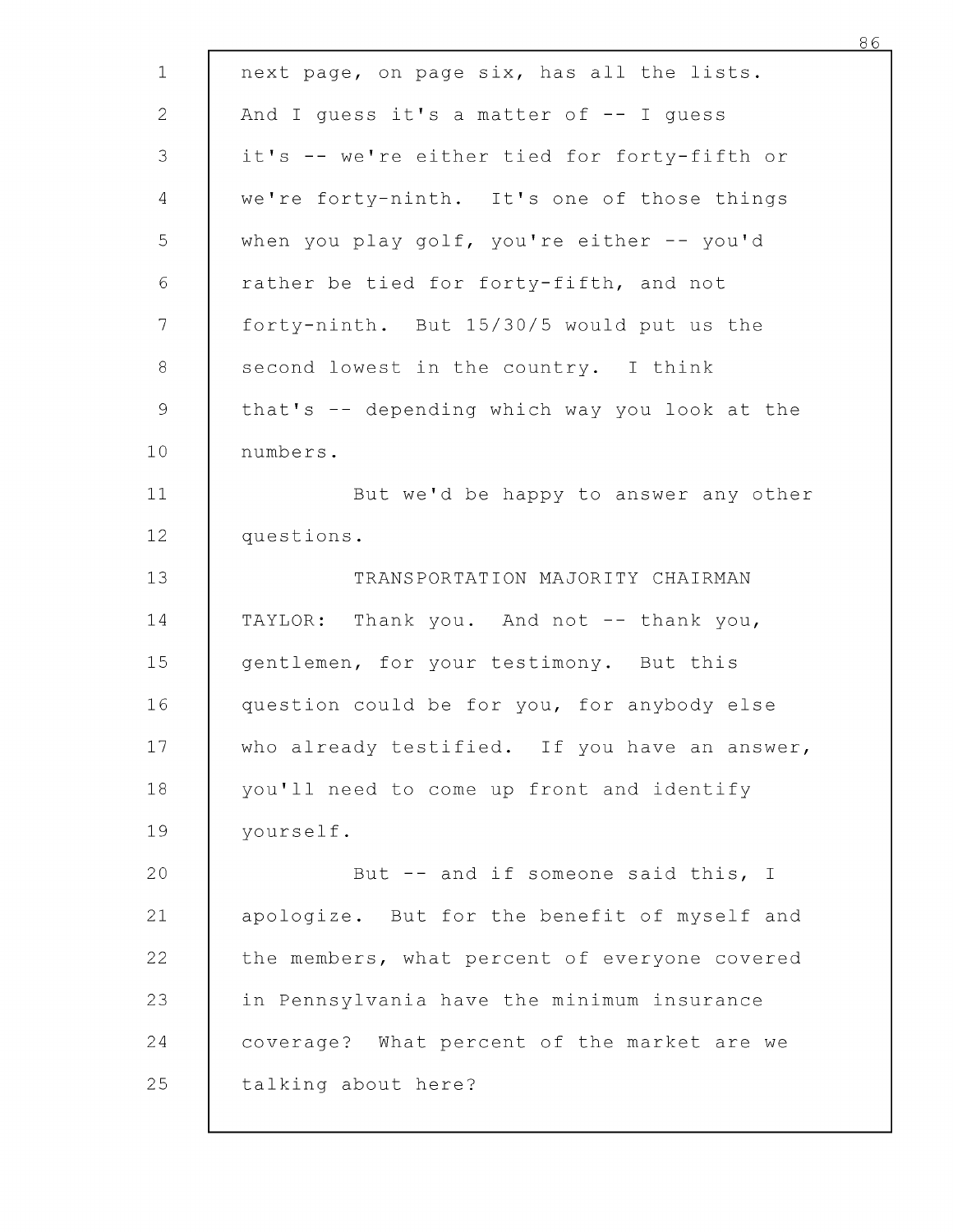| $\mathbf 1$   | MR. COOPER: I think the rate survey           |
|---------------|-----------------------------------------------|
| $\mathbf{2}$  | that was done was about 15 percent.           |
| 3             | TRANSPORTATION MAJORITY CHAIRMAN              |
| 4             | TAYLOR: Anybody else have a different answer? |
| 5             | MR. MCKENNEY: I'm Mike McKenney,              |
| $\sqrt{6}$    | with the Pennsylvania Insurance Department.   |
| 7             | We studied that $--$ Mike McKenney,           |
| $\,8\,$       | with the Pennsylvania Insurance Department.   |
| $\mathcal{G}$ | We studied that in 2011, on Senate            |
| 10            | Bill 1339. We found, I believe it was, 5 and  |
| 11            | a half percent, approximately, statewide had  |
| 12            | minimum limits. It was a little bit higher in |
| 13            | the urban areas.                              |
| 14            | MR. COOPER: I'll go with his number.          |
| 15            | TRANSPORTATION MAJORITY CHAIRMAN              |
| 16            | TAYLOR: So, any sense of Philadelphia itself? |
| 17            | Just higher than the minimum?                 |
| 18            | MR. COOPER: It was approximately 20           |
| 19            | percent in the Philadelphia region.           |
| 20            | TRANSPORTATION MAJORITY CHAIRMAN              |
| 21            | TAYLOR: Chairman Pickett.                     |
| 22            | INSURANCE MAJORITY CHAIRWOMAN                 |
| 23            | PICKETT: Thank you.                           |
| 24            | You mentioned that many people might          |
| 25            | buy or might be buying minimum insurance just |
|               |                                               |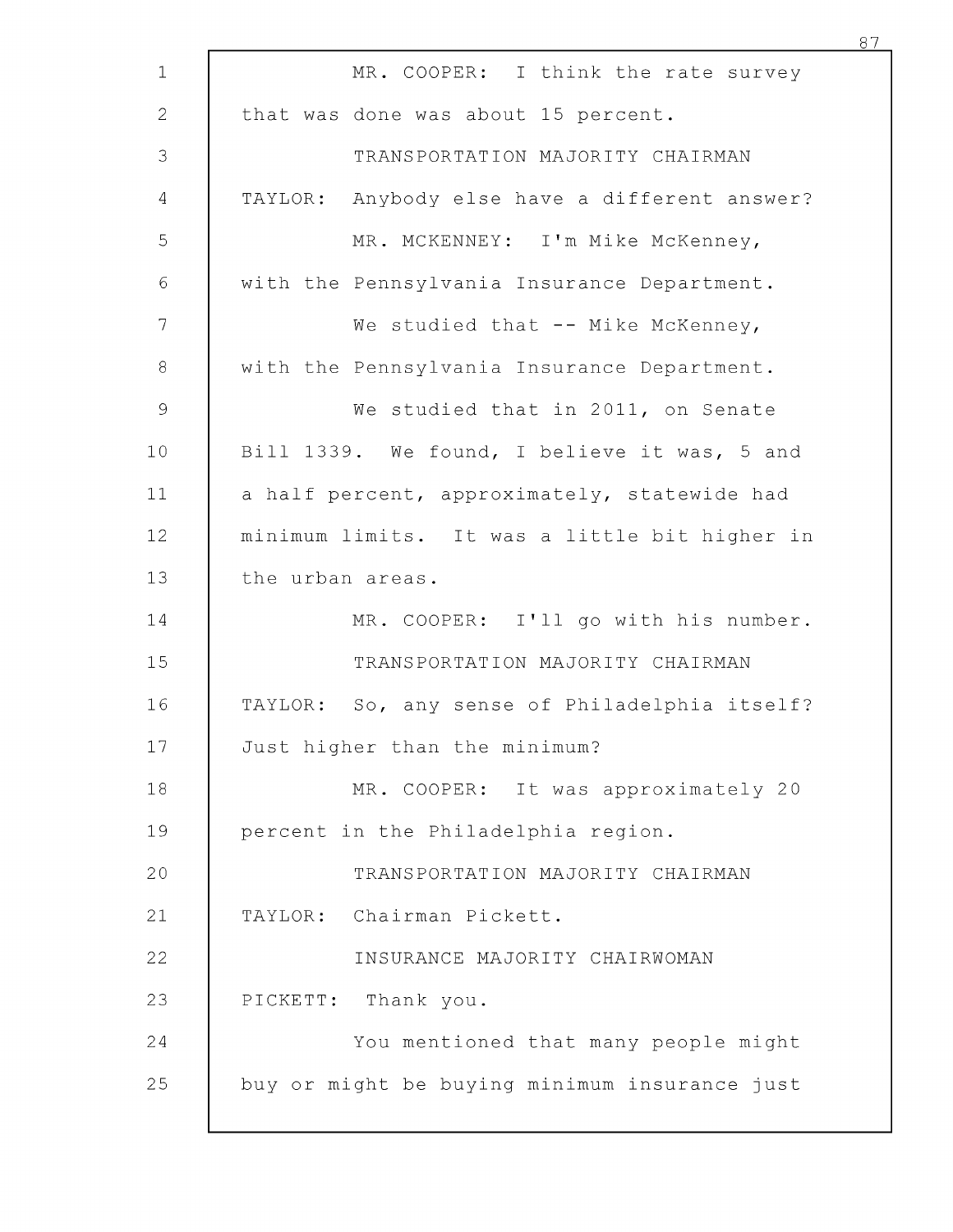| $\mathbf 1$   | because they can, but the gentleman who was    |
|---------------|------------------------------------------------|
| 2             | one of the independent brokers mentioned that  |
| 3             | he clearly cautions his clients that if they   |
| 4             | have greater assets than they are covering in  |
| 5             | insurance, that they're taking a very good     |
| $\sqrt{6}$    | risk of losing those assets.                   |
| 7             | So, to come back to you, in fact, if           |
| $\,8\,$       | someone had assets above what they had insured |
| $\mathcal{G}$ | for in a dollar fashion, you would sue them    |
| 10            | for the different. Right?                      |
| 11            | MR. COOPER: No, we do not. Well, if            |
| 12            | they had the assets, we would.                 |
| 13            | INSURANCE MAJORITY CHAIRWOMAN                  |
| 14            | PICKETT: Right.                                |
| 15            | MR. COOPER: But, generally, the                |
| 16            | person doesn't have the assets. The problem I  |
| 17            | think you see more and more now is companies   |
| 18            | that advertise, and it's not generally the     |
| 19            | State Farms and the Eries and All States, it's |
| 20            | the General, Safe Auto, American Independent,  |
| 21            | where they're advertising: Stay legal for      |
| 22            | less. And they're really advertising not for   |
| 23            | being responsible but we'll get you the        |
| 24            | cheapest rate possible, and they don't really  |
| 25            | have agents.                                   |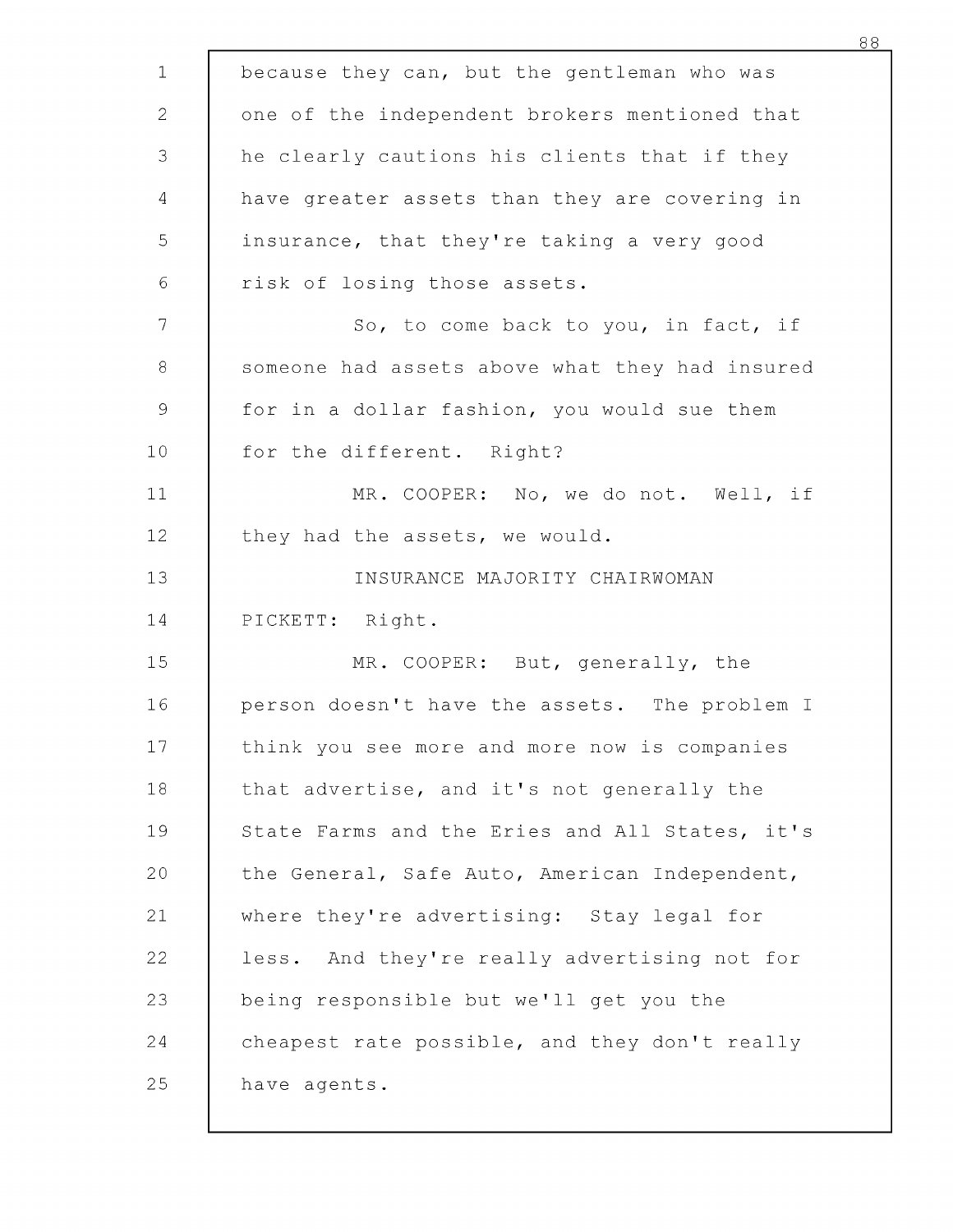| 1               | The people who have agents $--$ we have       |
|-----------------|-----------------------------------------------|
| $\mathbf{2}$    | an attorney in our office who used to be an   |
| 3               | agent and now went to law school and now he's |
| $\overline{4}$  | a lawyer, he always said he counseled people: |
| 5               | Don't take less than 100,000/300,000.         |
| $\sqrt{6}$      | And the problem is not -- but it's --         |
| $\mathcal{L}$   | when you have the minimum, people go in and   |
| $8\,$           | say, Give me the cheapest, and that's what I  |
| $\mathcal{G}$   | want. It's like that's why they say, Give me  |
| 10 <sub>1</sub> | limited tort. What we see is the problem      |
| 11              | becomes, the person gets in the accident,     |
| 12              | their -- they're hurt significantly. Then we  |
| 13              | end up having to answer, well, this is the    |
| 14              | law. It's 15/30. It hasn't been changed.      |
| 15              | Why isn't the law changed? Then the agents    |
| 16              | get the call, too.                            |
| 17              | So, it's not generally you see people         |
| 18              | with agents. It's people who are calling up,  |
| 19              | going in the free market, Esurance, anyone    |
| 20              | who's advertising, and everyone's seen those  |
| 21              | ads. It's the lowest common denominator.      |
| 22              | MR. KOVLER: If I may, if I may, I             |
| 23              | was the one that brought that subject up. I'm |
| 24              | talking about the person who can afford       |
| 25              | additional insurance, who is, for all         |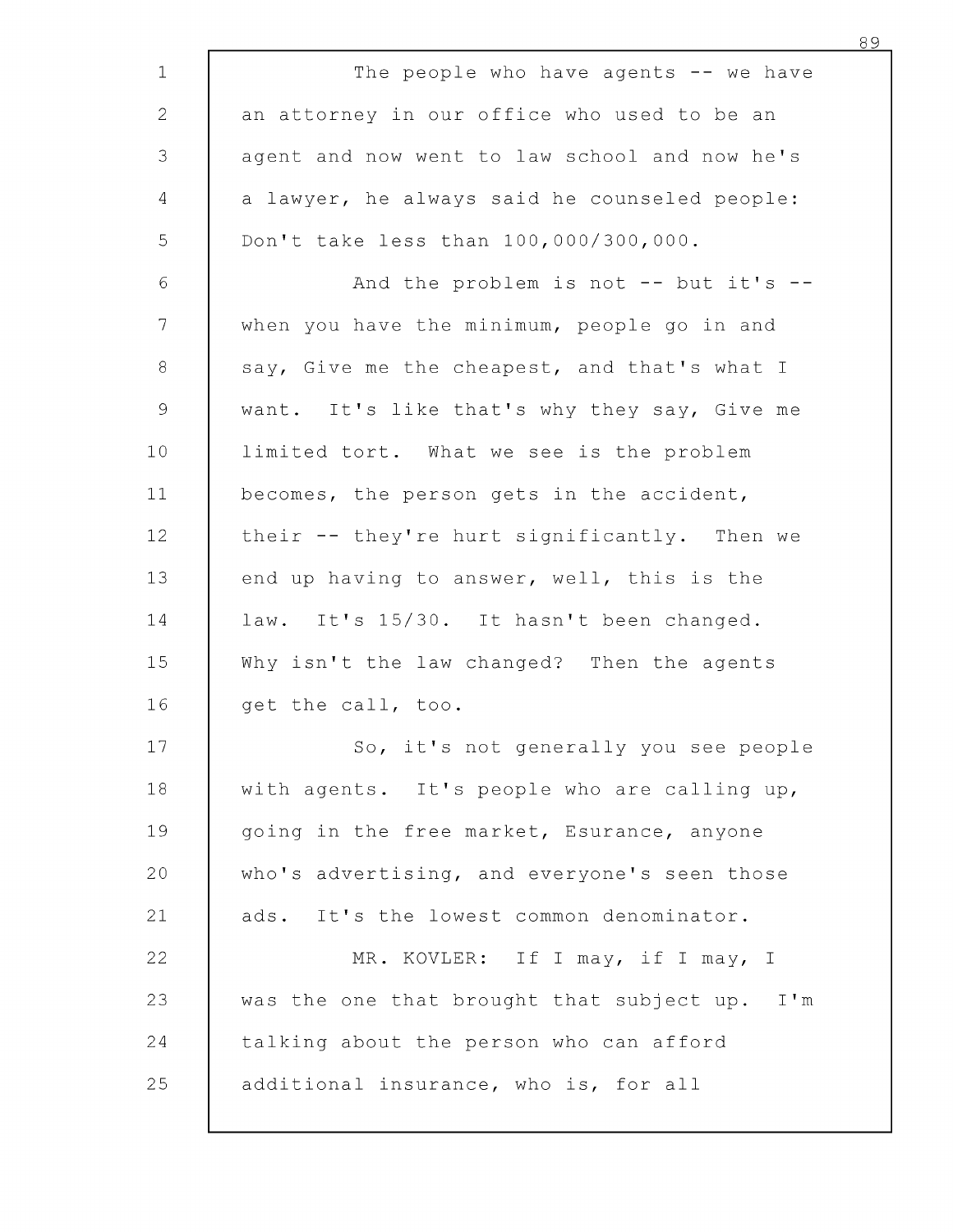| $\mathbf{1}$   | practical intents and purposes, judgment       |
|----------------|------------------------------------------------|
| $\overline{2}$ | proof, but they might make 75, 100,000,        |
| $\mathsf 3$    | 120,000 a year, and they can afford it. They   |
| 4              | choose oftentimes to get 15 coverage because   |
| 5              | they can. In other words, it's the cheapest    |
| $\sqrt{6}$     | they can get, and that's all they really care  |
| $\overline{7}$ | about. Until the time comes when they          |
| $8\,$          | themselves or somebody in their own family is  |
| $\mathsf 9$    | injured, they come to see me, for example, and |
| 10             | I say, Well, wait a minute. Why don't you      |
| 11             | have 100,000 of liability plus another hundred |
| 12             | thousand for UM/UIM? You have a great job.     |
| 13             | You can afford it. And the conversation        |
| 14             | continues. That's what I was referring to.     |
| 15             | MR. HAGGERTY: If I may just add                |
| 16             | also, as far as pursuing people's assets, in   |
| 17             | defending cases for over thirty-two years,     |
| 18             | handling thousands and thousands of automobile |
| 19             | accident lawsuits, I never once saw a          |
| 20             | plaintiff's attorney pursue anyone for other   |
| 21             | than the insurance coverage.                   |
| 22             | INSURANCE MAJORITY CHAIRWOMAN                  |
| 23             | PICKETT: Interesting. Okay. I was just --      |
| 24             | MR. COOPER: And the reason also is             |
| 25             | because, when you get offered the 15/30, the   |
|                |                                                |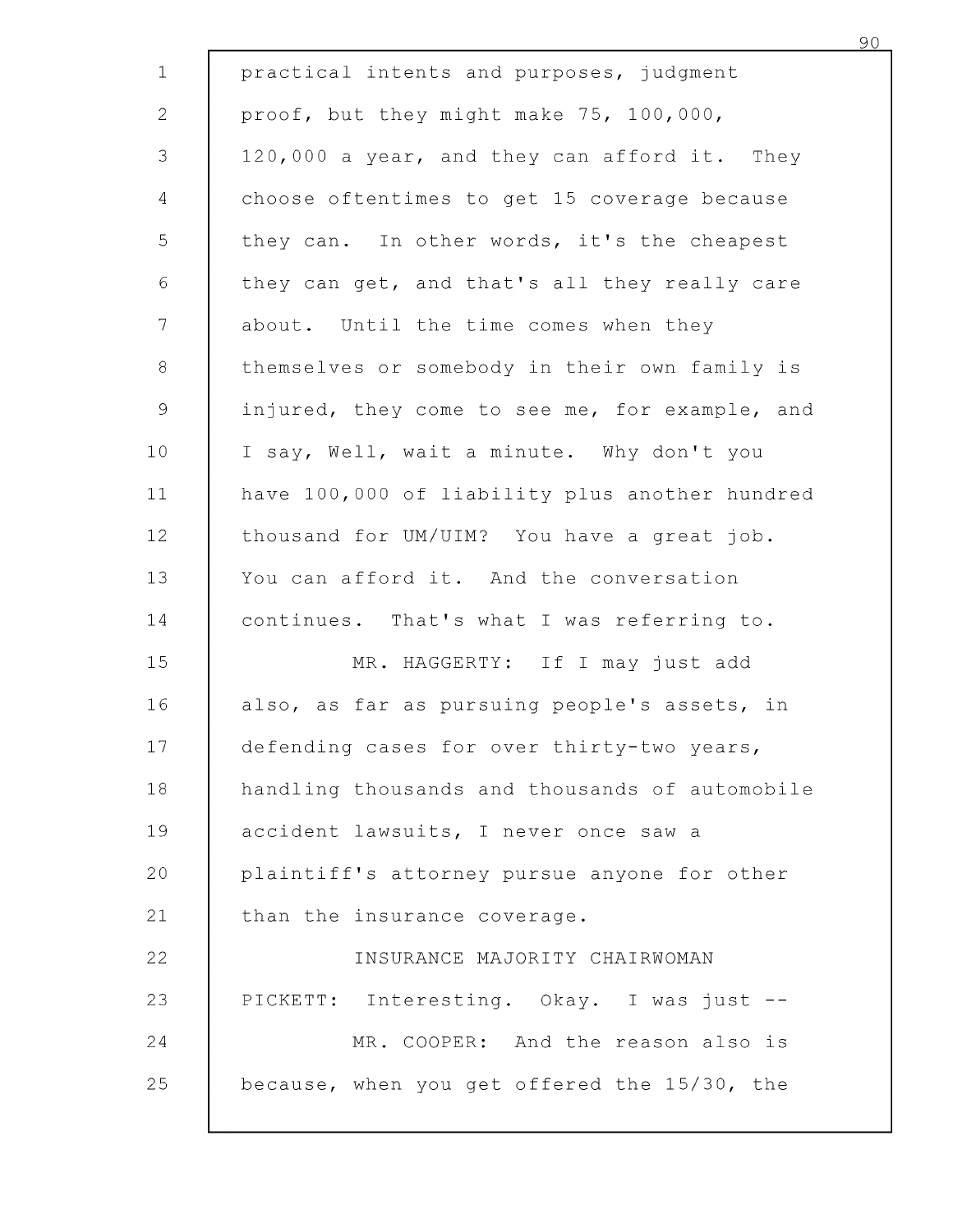| $\mathbf{1}$  | company requires the release, and part of the |
|---------------|-----------------------------------------------|
| 2             | release is you won't sue their person. So,    |
| 3             | you'd have to turn down any money for your    |
| 4             | client.                                       |
| 5             | INSURANCE MAJORITY CHAIRWOMAN                 |
| 6             | PICKETT: Okay. I was just balancing that      |
| 7             | with thinking that the person who buys the    |
| 8             | minimum really is struggling to buy any kind  |
| $\mathcal{G}$ | of insurance, and that's why they buy it.     |
| 10            | Thank you.                                    |
| 11            | TRANSPORTATION MAJORITY CHAIRMAN              |
| 12            | TAYLOR: Chairman DeLuca.                      |
| 13            | INSURANCE MINORITY CHAIRMAN DELUCA:           |
| 14            | Thank you, Mr. Chairman.                      |
| 15            | As I heard the Insurance Department           |
| 16            | testify that 5 and a half percent have the    |
| 17            | minimum, what justification -- and I          |
| 18            | understand 20 percent in Philadelphia. But    |
| 19            | how do we justify being that there's          |
| 20            | approximately 94 percent who keep the -- have |
| 21            | the higher limits, paying more for their      |
| 22            | insurance, when they keep the higher limits?  |
| 23            | MR. COOPER: They're not going to get          |
| 24            | hit with an increase because --               |
| 25            | INSURANCE MINORITY CHAIRMAN DELUCA:           |
|               |                                               |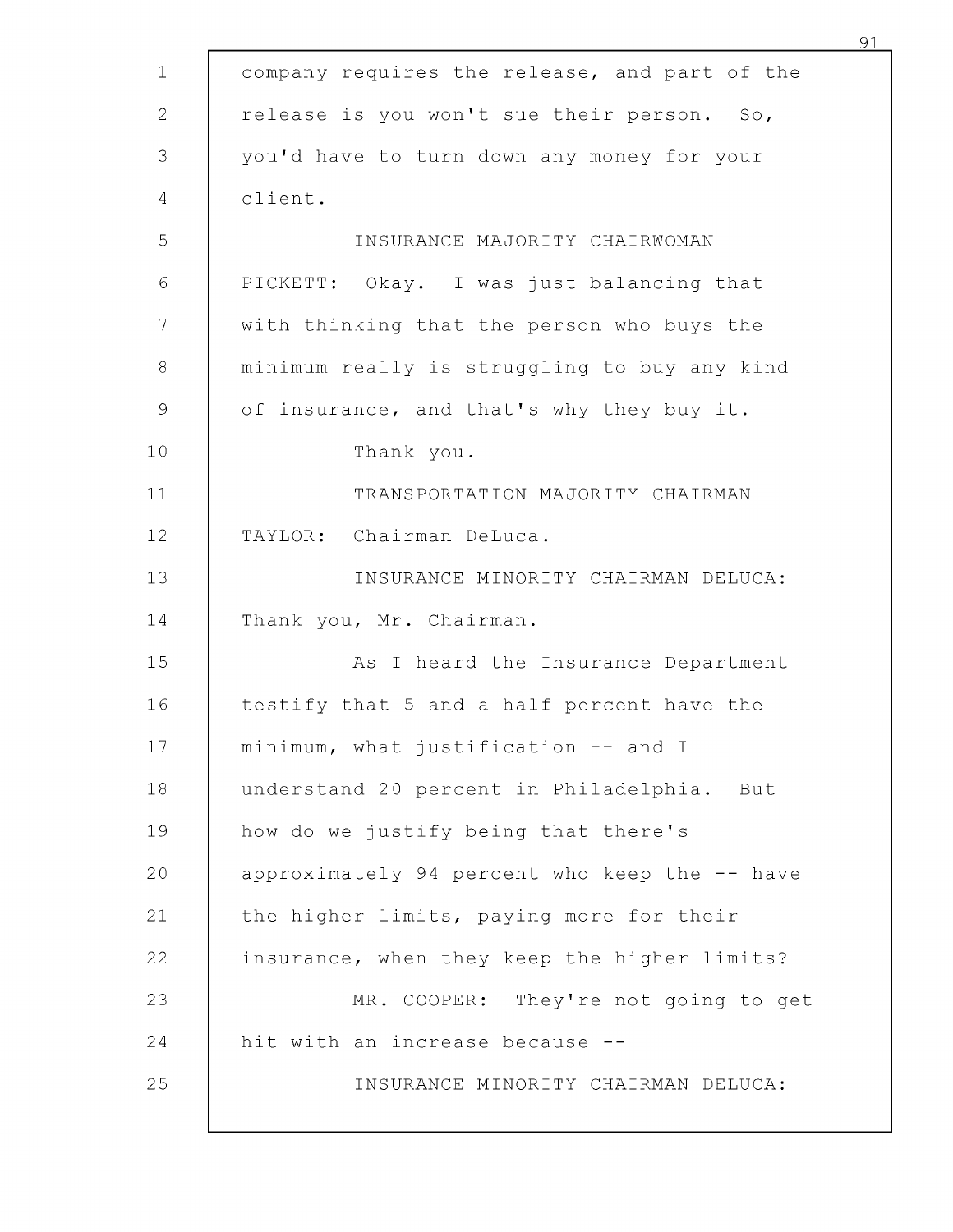| $\mathbf 1$   | They're not going to get hit with the             |
|---------------|---------------------------------------------------|
| 2             | increase?                                         |
| 3             | MR. COOPER: No, they shouldn't,                   |
| 4             | because they're not -- the only time that 94      |
| 5             | percent gets hit is at the end of the year        |
| 6             | when 100 percent gets hit. But the 10 percent     |
| $\mathcal{T}$ | increase by Liberty Mutual, they're increasing    |
| 8             | those rates across the board. This is just an     |
| $\mathsf 9$   | increase in the $15$ -- from $15/30$ to $25/50$ . |
| 10            | So, it would just be that small subset are the    |
| 11            | people who should get the increase.               |
| 12            | MR. HAGGERTY: It doesn't push                     |
| 13            | everybody out. It only affects the people who     |
| 14            | have the minimum limits.                          |
| 15            | INSURANCE MINORITY CHAIRMAN DELUCA:               |
| 16            | Okay. Thank you.                                  |
| 17            | TRANSPORTATION MAJORITY CHAIRMAN                  |
| 18            | TAYLOR: Representative Doyle Heffley.             |
| 19            | REPRESENTATIVE HEFFLEY: Thank you,                |
| 20            | Mr. Chairman.                                     |
| 21            | As stated, it was 5 percent -- about              |
| 22            | 5 percent have the minimum insurance, about 20    |
| 23            | percent in, say, the city of Philadelphia.        |
| 24            | What percentage of insured motorists have the     |
| 25            | extra coverage for the under -- the               |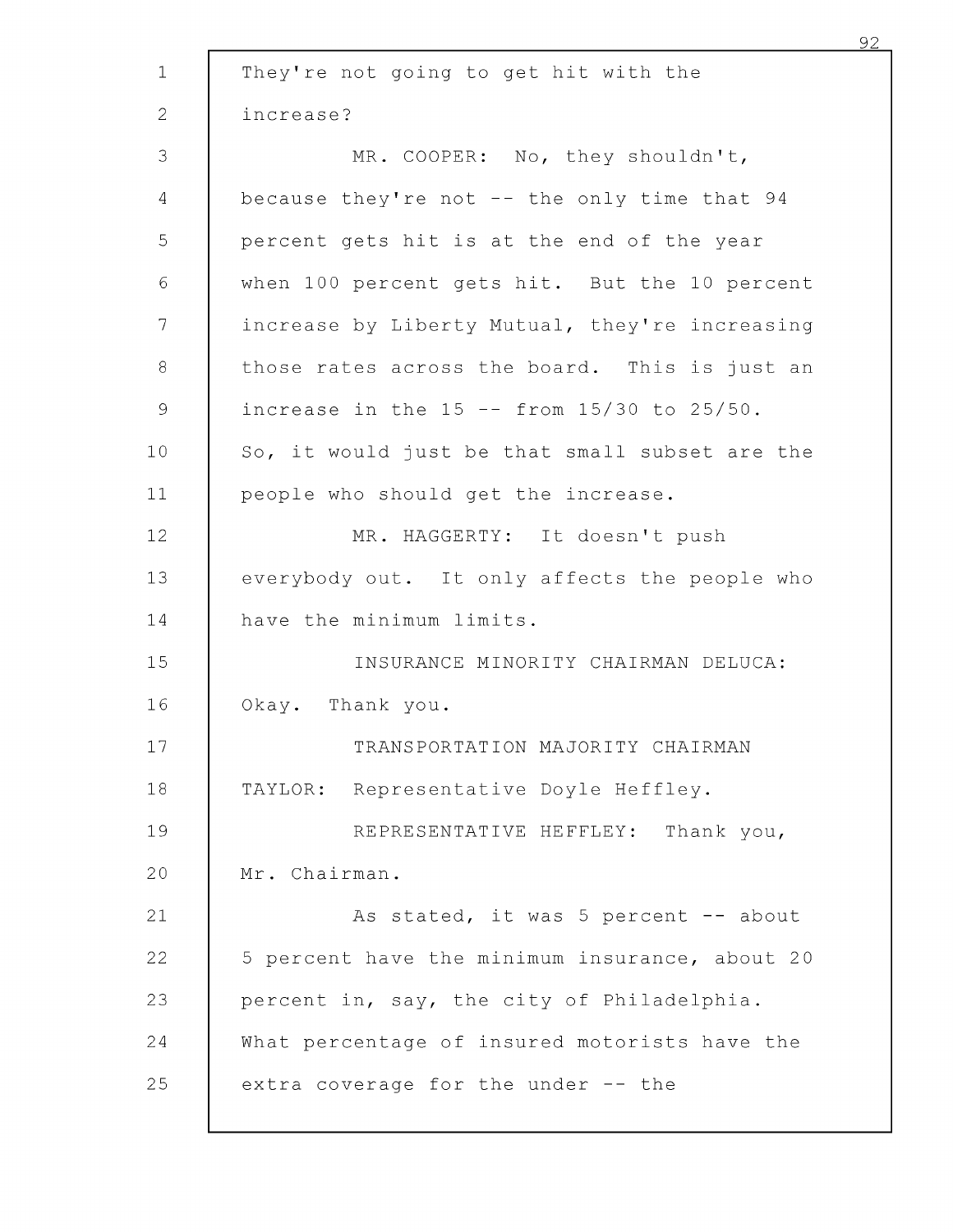| $\mathbf{1}$    | underinsured coverage, as -- you know, to      |
|-----------------|------------------------------------------------|
| $\overline{2}$  | compensate for those additional costs? Is      |
| 3               | there -- do we have that percentage?           |
| 4               | MR. COOPER: We don't have the                  |
| 5               | percentage, but just from experience, it's not |
| 6               | 100 percent, because most -- a lot of people   |
| 7               | reject it. But one thing which I think would   |
| $8\,$           | also need -- maybe the department has a number |
| $\mathcal{Q}$   | on that as far as how many people have it, but |
| 10 <sub>1</sub> | one thing which the committees should take     |
| 11              | into consideration is just because people have |
| 12              | that coverage and they would be entitled to it |
| 13              | does not mean that they're going to get it.    |
| 14              | Because -- it's referenced in our testimony,   |
| 15              | there is exclusions in certain policies.       |
| 16              | Mr. Haggerty talked about the                  |
| 17              | Williams case. If a person -- and this is      |
| 18              | just a brief example -- Mr. William is a state |
| 19              | police officer. He's driving his officer       |
| 20              | vehicle at the time of the accident.<br>The    |
| 21              | state police are not required to have          |
| 22              | underinsured motorist coverage, which would be |
| 23              | the primary. He's rear ended by a              |
| 24              | 15,000-dollar insured and has significant      |
| 25              | workers' comp claim because he's working at    |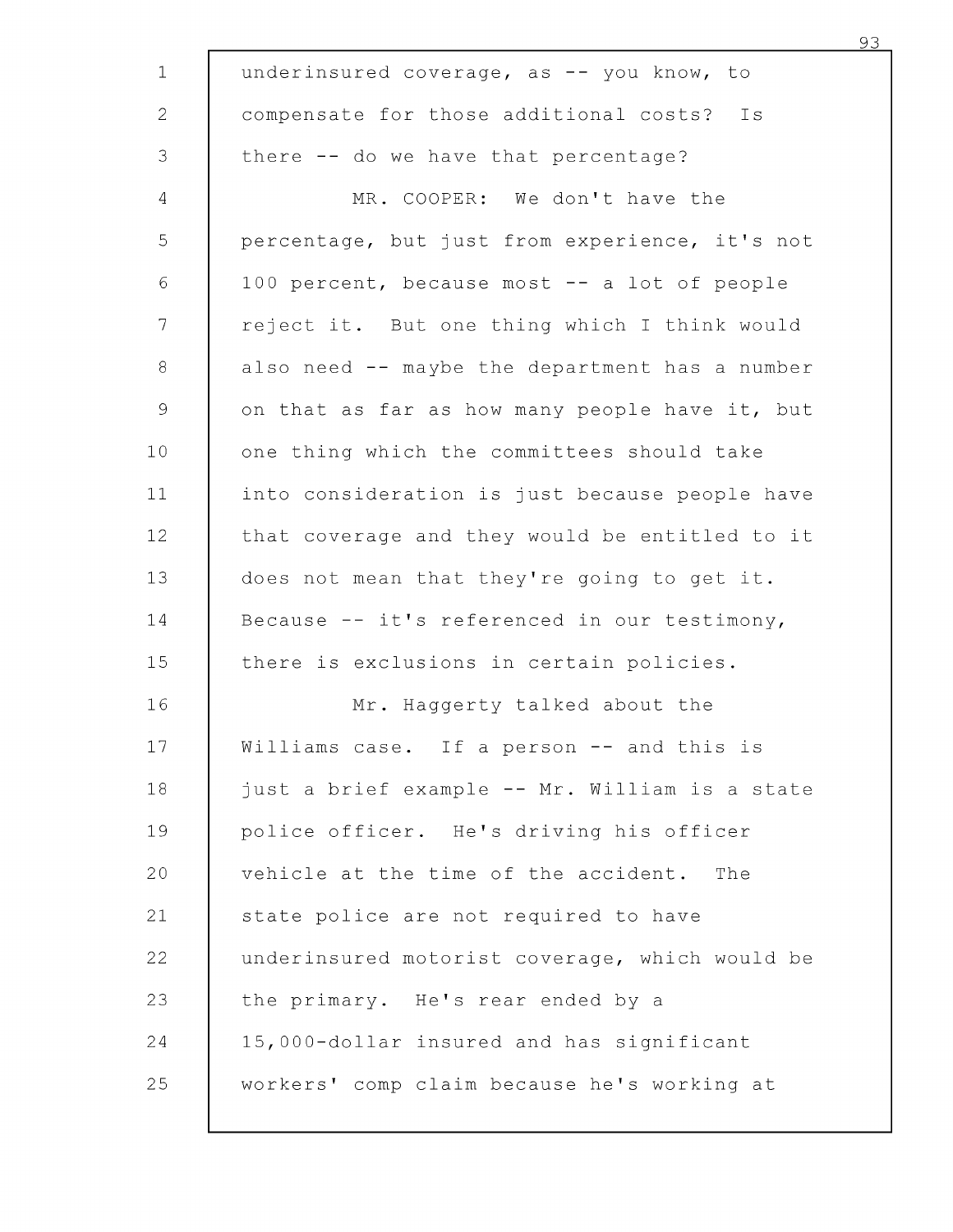| $\mathbf{1}$ | the time.                                      |
|--------------|------------------------------------------------|
| 2            | The state police aren't going to have          |
| 3            | underinsured motorist coverage. In his case,   |
| 4            | he had significant underinsured motorist       |
| 5            | coverage, but he could not get it because of   |
| 6            | an exclusion that says if you're driving your  |
| 7            | work vehicle at the time, which basically      |
| 8            | everyone has in their policies, he can't cover |
| 9            | it.                                            |
| 10           | So, if we are going to look at that,           |
| 11           | you need to take into consideration every      |
| 12           | factor, because more and more exclusions are   |
| 13           | being enforced, and unfortunately, it's in     |
| 14           | cases that I lost to this guy, so -- more than |
| 15           | three years ago.                               |
| 16           | TRANSPORTATION MAJORITY CHAIRMAN               |
| 17           | Representative Pashinski.<br>TAYLOR:           |
| 18           | REPRESENTATIVE PASHINSKI: Thank you,           |
| 19           | Mr. Chairman. Mr. Chairman, I appreciate the   |
| 20           | opportunity again.                             |
| 21           | We obviously have three distinguished          |
| 22           | and certainly highly respected organizations   |
| 23           | here today. Now, we've had testimony from all  |
| 24           | three of you, and there's been some slight     |
| 25           | variations between all three of you. Do any    |
|              |                                                |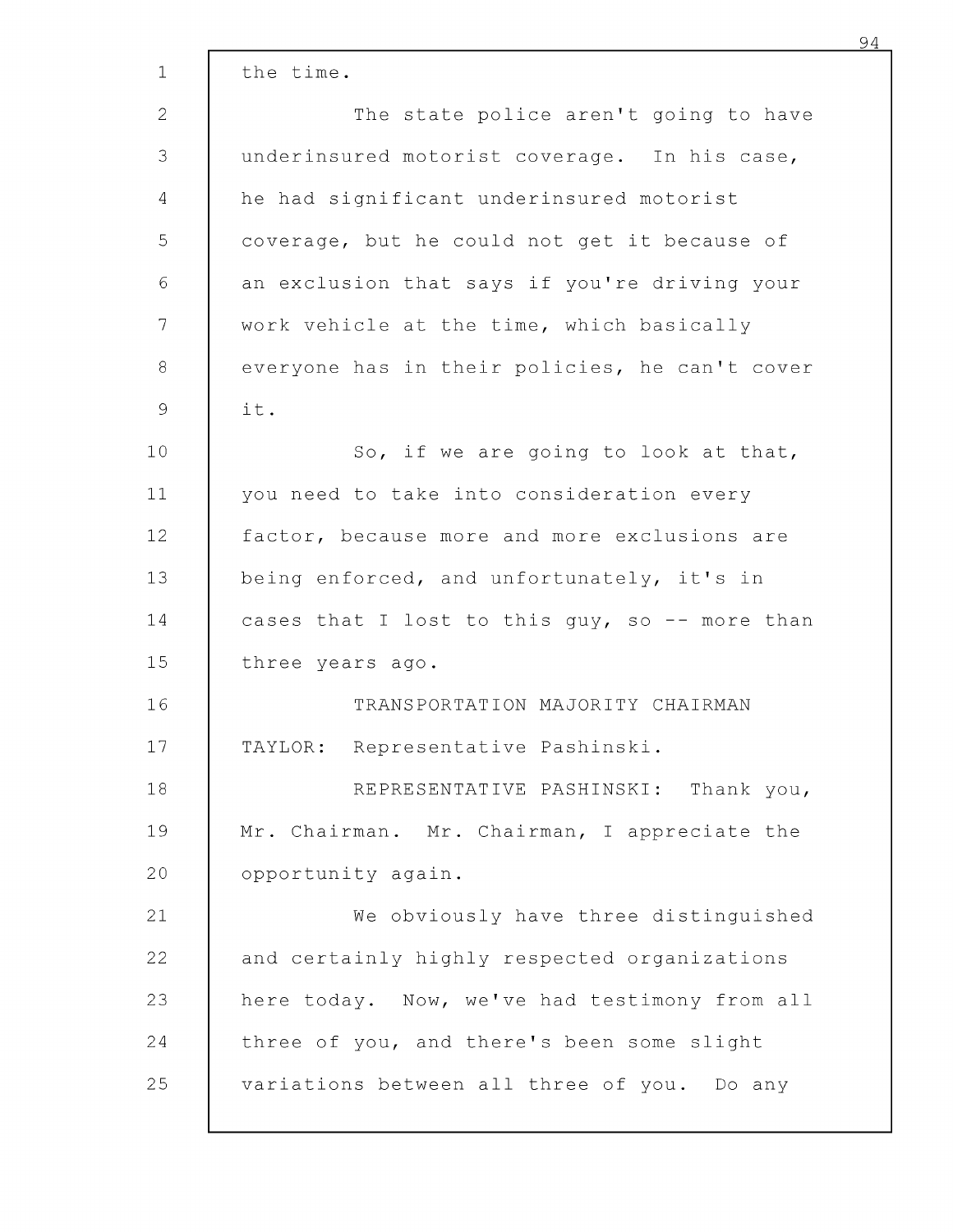| $\mathbf 1$   | of all the three that are here today, do you   |
|---------------|------------------------------------------------|
| 2             | care to rebut any of those statements that     |
| 3             | have been made?                                |
| 4             | MR. COOPER: Rebut? Sure.                       |
| 5             | REPRESENTATIVE PASHINSKI: I mean,              |
| 6             | I heard --                                     |
| 7             | TRANSPORTATION MAJORITY CHAIRMAN               |
| $\,8\,$       | TAYLOR: Representative, you know, I'll         |
| $\mathcal{G}$ | actually take the chairman's prerogative of    |
| 10            | that's enticing, but I want to make sure we    |
| 11            | get through questions. If there is time left,  |
| 12            | I will -- while I will let -- we do that, and  |
| 13            | we certainly did it in liquor, and we do it in |
| 14            | transportation now and then. But I want to     |
| 15            | make sure that the members who have            |
| 16            | particularly substantive questions can do      |
| 17            | that.                                          |
| 18            | REPRESENTATIVE PASHINSKI: Thank you,           |
| 19            | Mr. Chairman.                                  |
| 20            | TRANSPORTATION MAJORITY CHAIRMAN               |
| 21            | Representative Kampf.<br>TAYLOR:               |
| 22            | REPRESENTATIVE KAMPF: Thank you,               |
| 23            | Mr. Chairman.                                  |
| 24            | Gentlemen, I don't recall practicing           |
| 25            | in your particular area, but my question is,   |
|               |                                                |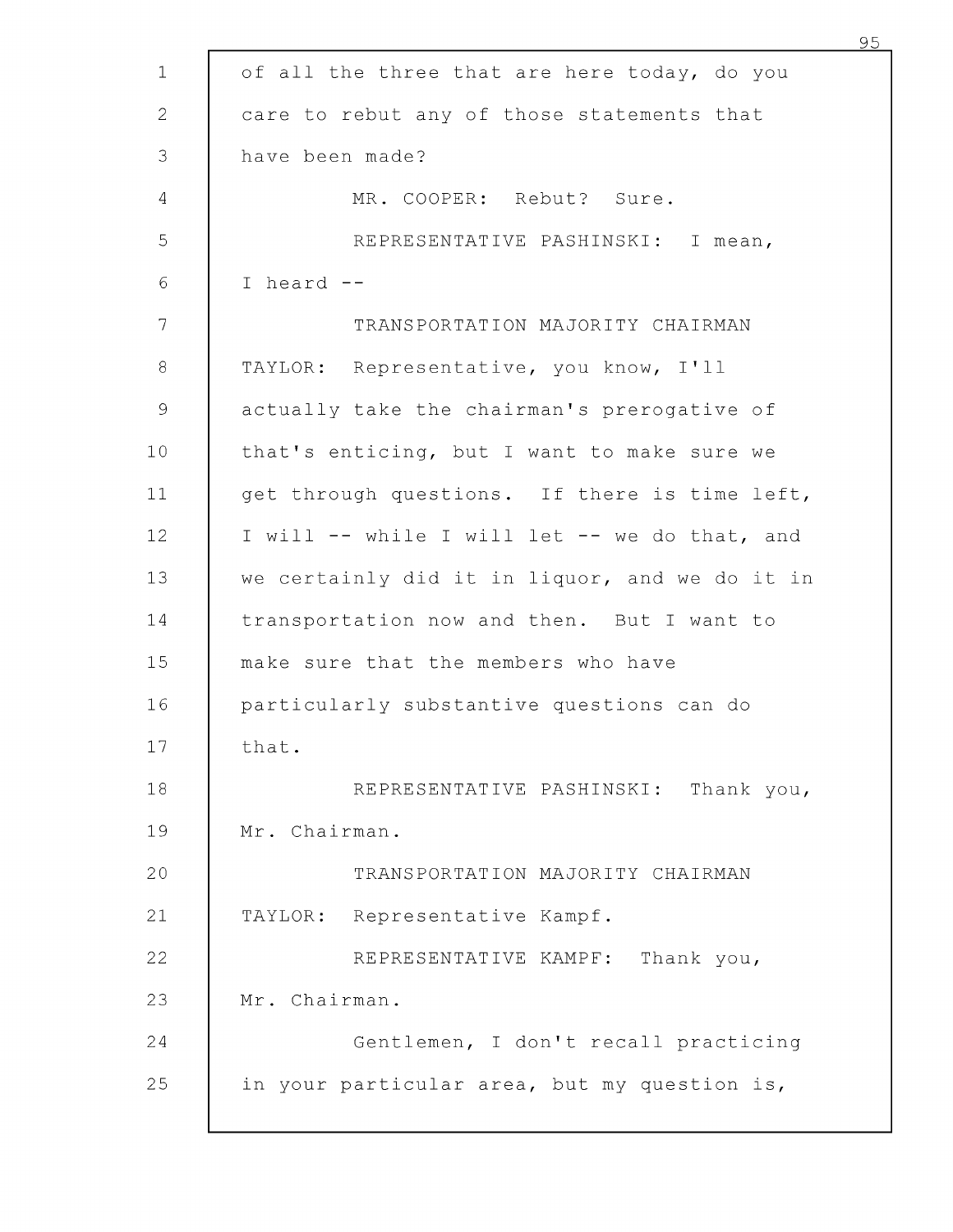| $\mathbf 1$     | are there different payout experiences or      |
|-----------------|------------------------------------------------|
| $\mathbf{2}$    | paying-the-limit experiences depending on what |
| 3               | county you're in? In other words, is it        |
| $\overline{4}$  | tougher to get the limits in Chester County    |
| 5               | than it is a Philly?                           |
| $\sqrt{6}$      | MR. COOPER: Yes. Unqualified yes.              |
| 7               | REPRESENTATIVE KAMPF: Okay. Is                 |
| $8\,$           | there any experience on how often you get the  |
| $\mathcal{G}$   | limits in Philadelphia? I mean, 10 percent of  |
| 10 <sub>o</sub> | the time you bring a claim, 20, 30.            |
| 11              | MR. KOVLER: No. That -- quite                  |
| 12 <sub>1</sub> | frankly -- if I may, quite frankly, that's     |
| 13              | almost impossible to tell. All I can tell you  |
| 14              | is, from my own experience, that, generally    |
| 15              | speaking -- there's no secret about this --    |
| 16              | that, generally speaking, that claims that are |
| 17              | presented in the Philadelphia area, usually    |
| 18              | insurance companies are inclined to pay more,  |
| 19              | as opposed to, for example, Montgomery County, |
| 20              | Chester County, or some of the other suburban  |
| 21              | counties, for any number of reasons, but       |
| 22              | that's the truth.                              |
| 23              | REPRESENTATIVE KAMPF: Okay. So --              |
| 24              | right. In Philadelphia, it's more likely       |
| 25              | you're going to get a higher amount than in    |
|                 |                                                |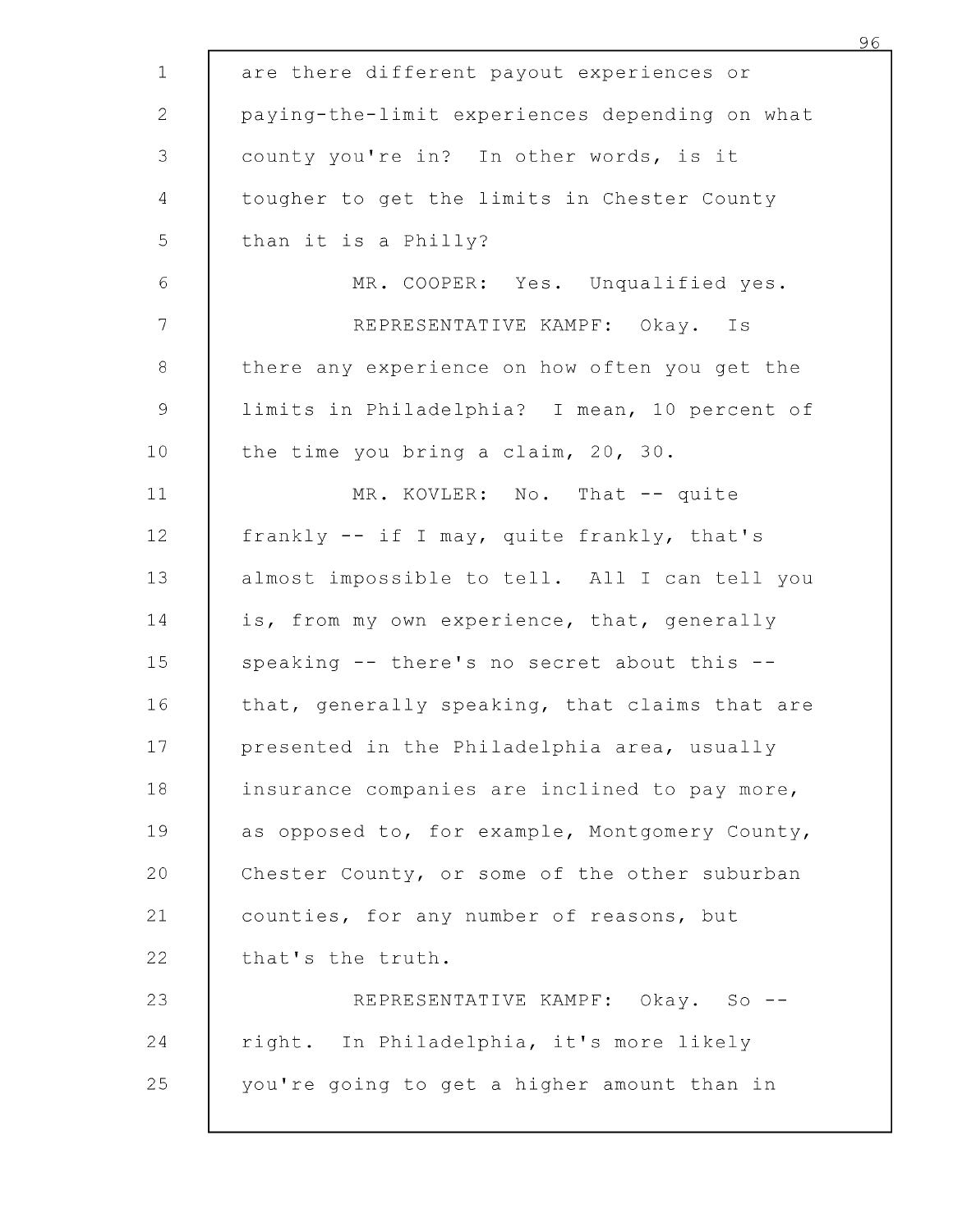|                |                                               | 97 |
|----------------|-----------------------------------------------|----|
| $\mathbf 1$    | Montgomery County or Chester County. Right?   |    |
| $\overline{2}$ | MR. KOVLER: I would agree with that.          |    |
| 3              | REPRESENTATIVE KAMPF: Okay. Thank             |    |
| 4              | you.                                          |    |
| 5              | TRANSPORTATION MAJORITY CHAIRMAN              |    |
| $\sqrt{6}$     | TAYLOR: Any other questions? Members?         |    |
| 7              | Going back to Representative                  |    |
| $\,8\,$        | Pashinski, if I understand your notion, was   |    |
| $\mathcal{G}$  | that if anybody who is already here who       |    |
| 10             | testified previously had any rebuttal         |    |
| 11             | evidence, is that --                          |    |
| 12             | REPRESENTATIVE PASHINSKI: Yes.                |    |
| 13             | TRANSPORTATION MAJORITY CHAIRMAN              |    |
| 14             | TAYLOR: Yeah. So, we have a few minutes,      |    |
| 15             | anybody want to do that?                      |    |
| 16             | Sam, have fun. Just everybody move            |    |
| 17             | over. This is -- you should have seen liquor  |    |
| 18             | back in the day, Sam. We used to almost have, |    |
| 19             | like, a referee and first fights, but that's  |    |
| 20             | what we wanted.                               |    |
| 21             | MR. MARSHALL: You know, not so much           |    |
| 22             | rebuttal, although I'd be more than happy to  |    |
| 23             | do that, but I was limited to only a few      |    |
| 24             | minutes. Except that what one of the things,  |    |
| 25             | hearing a lot of the different numbers here   |    |
|                |                                               |    |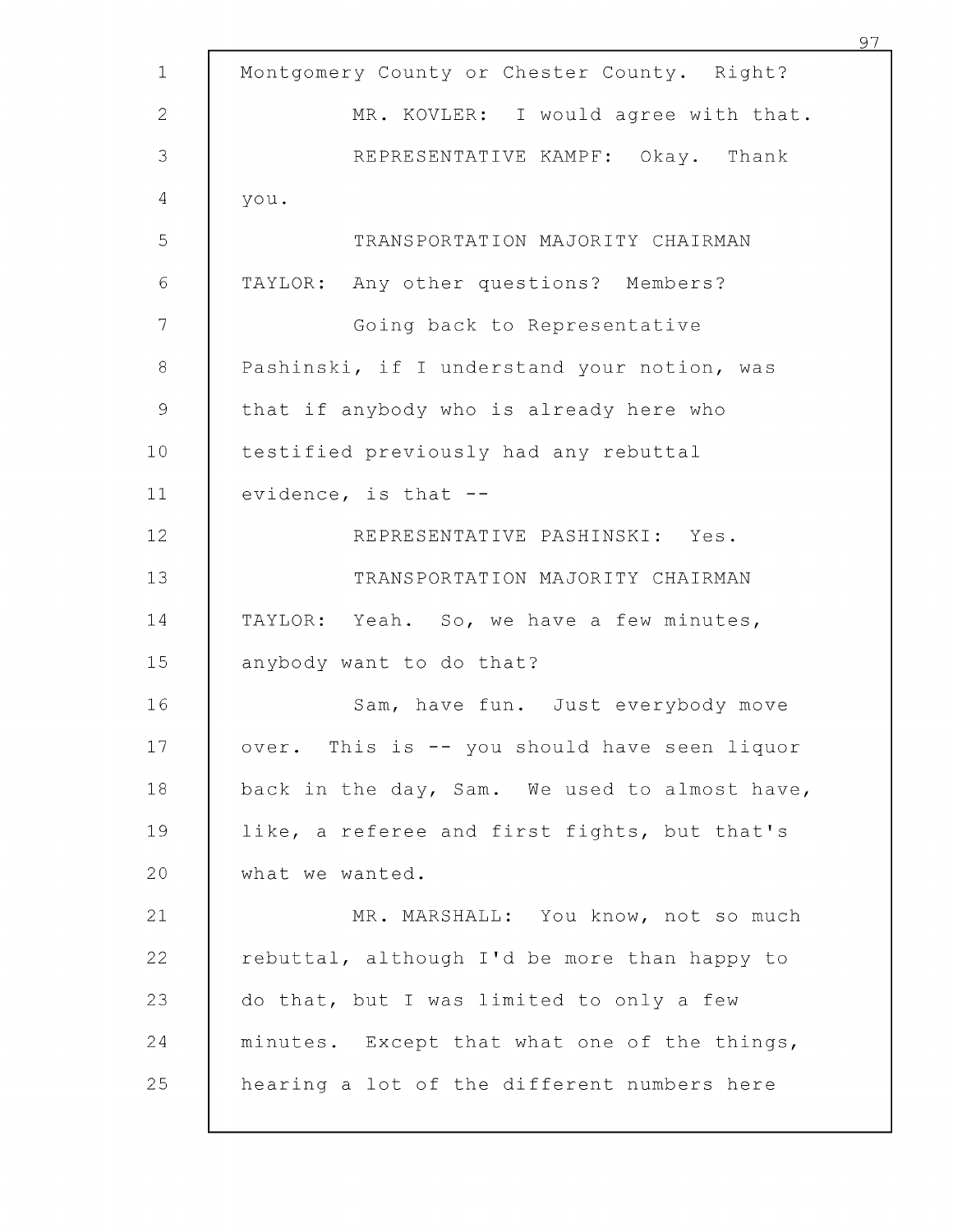| $\mathbf 1$   | today, it goes to the point of what Chairman  |
|---------------|-----------------------------------------------|
| $\mathbf{2}$  | Pickett mentioned, that you really do need to |
| 3             | dig into some of the facts. You know, there   |
| 4             | was some talk, Well, this really wouldn't     |
| 5             | affect that many people. If it wouldn't       |
| 6             | affect that many people, I suspect you        |
| 7             | wouldn't have quite the interest in this      |
| $\,8\,$       | measure that it has generated.                |
| $\mathcal{G}$ | But I think that that's got to be the         |
| 10            | threshold question. How many people are going |
| 11            | to have to pay more? And who are those        |
| 12            | people?                                       |
| 13            | That was studied back in the                  |
| 14            | 2011-2012 study, and the numbers were high.   |
| 15            | It's -- we submitted the Department's earlier |
| 16            | report, I think you already have them for the |
| 17            | record anyway, but I think if you look at     |
| 18            | those numbers, that's really what you need to |
| 19            | figure out. How many people are you going to  |
| 20            | make pay more for auto insurance? What's      |
| 21            | going to be the result of that? What benefit  |
| 22            | do they get out of that? What benefit do      |
| 23            | other people get out of that? And who are     |
| 24            | those people?                                 |
| 25            | I don't think that there are a lot            |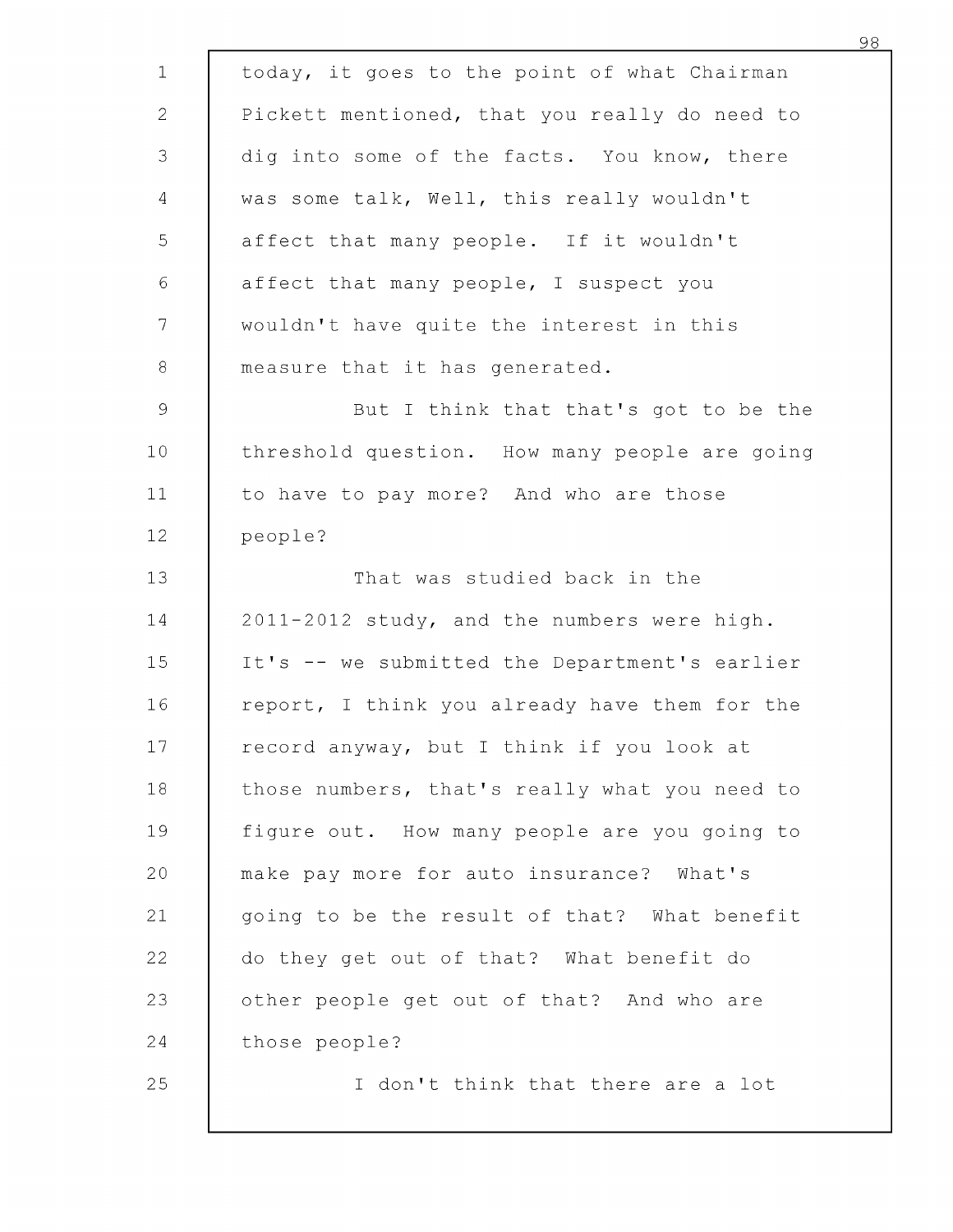| $\mathbf 1$    | of, you know, people making a hundred grand a  |
|----------------|------------------------------------------------|
| $\overline{2}$ | year. I think they are people who are much     |
| 3              | lower income than that. And that's our         |
| 4              | experience as an insurance industry.           |
| 5              | But I think if I start with that               |
| $\sqrt{6}$     | question, who is going to pay more, how much   |
| $\overline{7}$ | more, and what benefit does everybody else     |
| $\,8\,$        | get, I think that's a very good place to       |
| $\mathcal{G}$  | start.                                         |
| 10             | And, again, I mean, I'd urge -- and            |
| 11             | I'm not a big believer in data calls, as some  |
| 12             | of my regulatory comrades know, but I think    |
| 13             | that's a legitimate one on this public policy  |
| 14             | question.                                      |
| 15             | Thank you.                                     |
| 16             | TRANSPORTATION MAJORITY CHAIRMAN               |
| 17             | TAYLOR: Representative Pashinski.              |
| 18             | REPRESENTATIVE PASHINSKI: That's the           |
| 19             | whole point. That's the whole point here.      |
| 20             | What we have to do as legislators is try to    |
| 21             | get the right information in order to make the |
| 22             | decision, and some are saying that the         |
| 23             | increases in those minimums are going to raise |
| 24             | anywhere from 10 to 30 percent, and yet these  |
| 25             | charts are demonstrating that's not the case.  |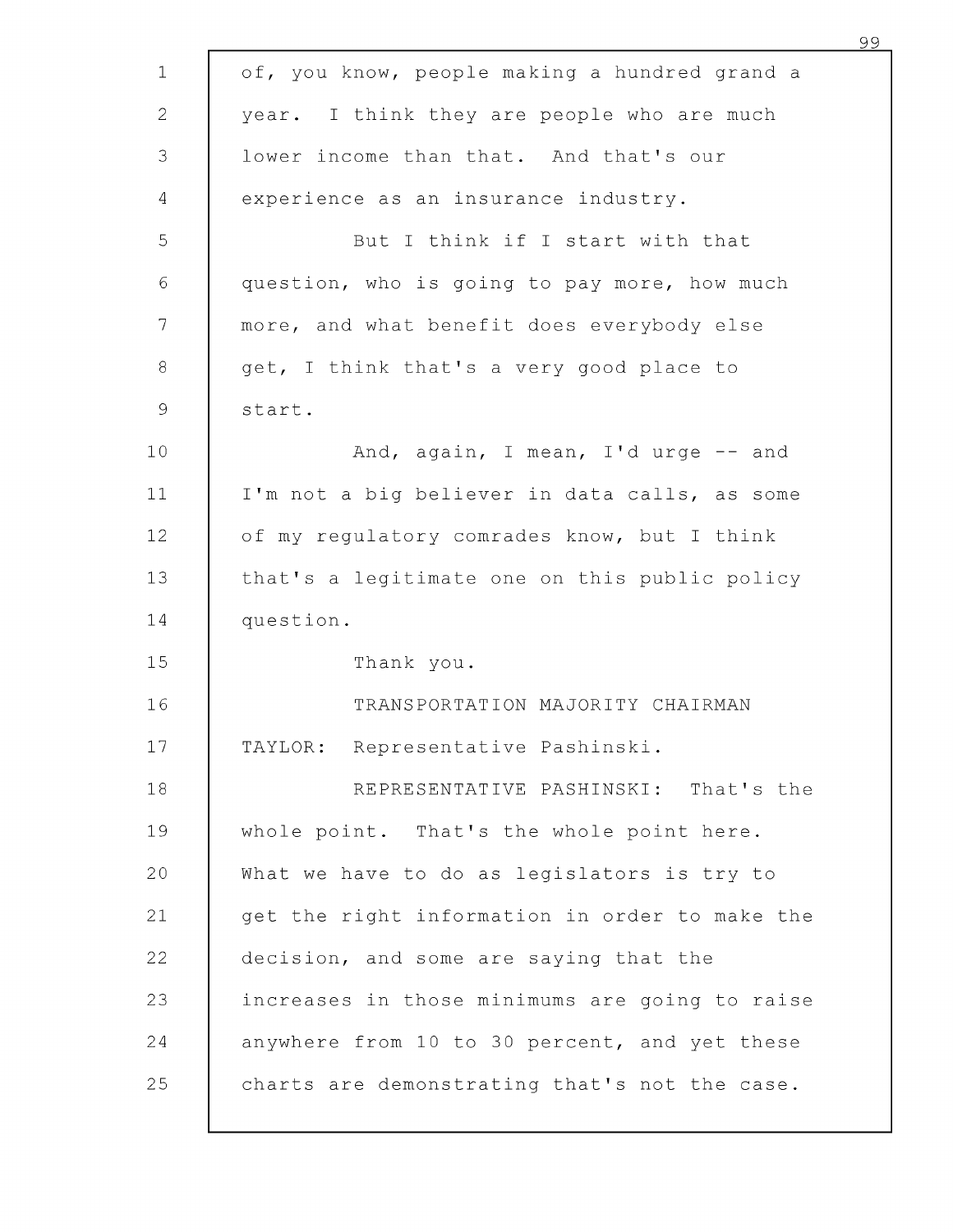| $\mathbf{1}$  | So, in order for us to make a decision, we     |
|---------------|------------------------------------------------|
| 2             | need to have hard numbers.                     |
| 3             | And I would definitely ask the                 |
| 4             | Insurance Federation and our Insurance         |
| 5             | Department and certainly you gentlemen to      |
| $\sqrt{6}$    | verify the numbers. You know, is it going to   |
| 7             | go up 30 percent or not? Is it going to go     |
| $\,8\,$       | up, as some of these charts indicate, only a   |
| $\mathcal{G}$ | few dollars?                                   |
| 10            | Thank you.                                     |
| 11            | TRANSPORTATION MAJORITY CHAIRMAN               |
| 12            | TAYLOR: Thank you, Representative.             |
| 13            | And there could have been subsequent           |
| 14            | hearings to the one on December 6, 2011, that  |
| 15            | I noticed the response to the data call was in |
| 16            | May. Let's hope that we can do that a lot      |
| 17            | quicker than that. Right? And -- because I     |
| 18            | think that they are important issues and       |
| 19            | important questions.                           |
| 20            | TRANSPORTATION MAJORITY CHAIRMAN               |
| 21            | TAYLOR: Representative Donatucci.              |
| 22            | REPRESENTATIVE DONATUCCI: Thank you,           |
| 23            | Mr. Chairman.                                  |
| 24            | Unfortunately, I missed the                    |
| 25            | beginning, but it's my understanding           |
|               |                                                |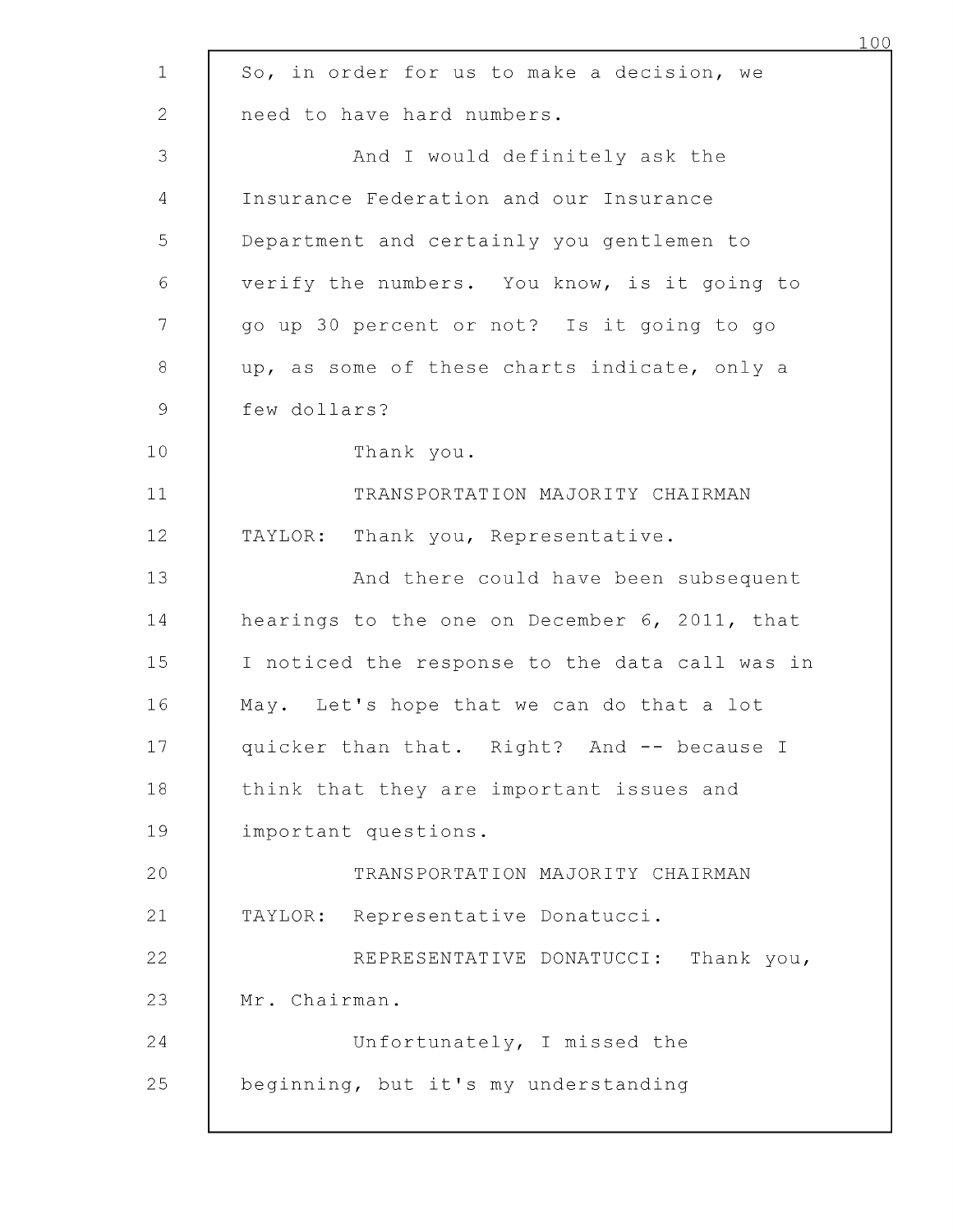| $\mathbf 1$     | Philadelphia does have higher insurance rates  |
|-----------------|------------------------------------------------|
| $\mathbf{2}$    | than the rest of the state. Can you tell me    |
| 3               | why?                                           |
| 4               | Is it true that -- I've been told              |
| 5               | this, and I don't know how true this is --     |
| $\sqrt{6}$      | that because of the area I live in, that there |
| 7               | are sports complexes, there's venues for       |
| $\,8\,$         | concerts, there is I-95, and there's an        |
| $\mathcal{G}$   | expressway, does that all contribute to my     |
| 10 <sub>o</sub> | cost being higher?                             |
| 11              | MR. HAGGERTY: Certainly when                   |
| 12              | policies are rated, geographic region is taken |
| 13              | into consideration. When insurers set rates,   |
| 14              | they look at any number of things. They look   |
| 15              | at the age of the driver, the gender, the      |
| 16              | limits of coverage, the geographic region, et  |
| 17              | cetera. So, certainly it has an impact.        |
| 18              | REPRESENTATIVE DONATUCCI: So, in               |
| 19              | other words --                                 |
| 20              | MR. HAGGERTY: I'm sorry. No more               |
| 21              | gender.                                        |
| 22              | MR. MCKENNEY: Mike McKenney,                   |
| 23              | Pennsylvania Insurance Department.             |
| 24              | I think the answer to your question            |
| 25              | is -- is more simply there's more accidents.   |
|                 |                                                |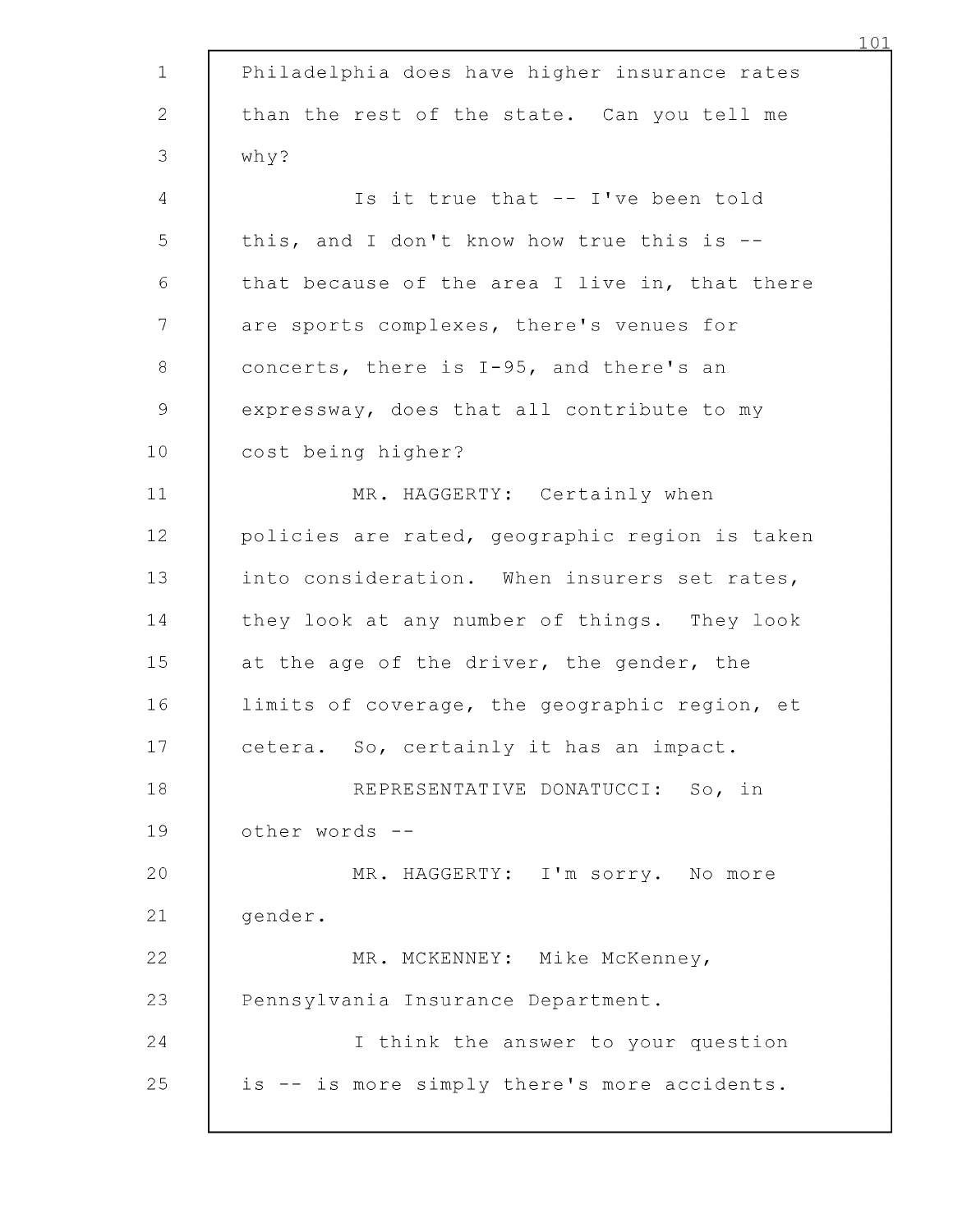| $\mathbf 1$    | And there's more accidents because there's     |
|----------------|------------------------------------------------|
| $\overline{2}$ | more traffic generators. There's more cars on  |
| 3              | the road, and there's just more accidents.     |
| 4              | There's also a higher uninsured                |
| 5              | motorist population in the Philadelphia        |
| $\sqrt{6}$     | region.                                        |
| 7              | But, conversely, there's also a                |
| $\,8\,$        | higher percentage of limited tort electors     |
| $\mathsf 9$    | that helps bring that down a little bit.       |
| 10             | REPRESENTATIVE DONATUCCI: Thank you.           |
| 11             | Thank you, Mr. Chairman.                       |
| 12             | TRANSPORTATION MAJORITY CHAIRMAN               |
| 13             | TAYLOR: Anyone else from members?              |
| 14             | Chairman Hennessey.                            |
| 15             | REPRESENTATIVE HENNESSEY: Thank you,           |
| 16             | Mr. Chairman.                                  |
| 17             | Sam, when we're dealing with the               |
| 18             | federal limits, and the attorney -- I didn't   |
| 19             | practice much -- there we go. Thank you. I     |
| 20             | didn't practice plaintiffs/claimant law, so -- |
| 21             | but when you're dealing with a certain minimum |
| 22             | limit of 15,000 dollars, if an attorney sees   |
| 23             | somebody who really has no other available     |
| 24             | assets or at least not readily available       |
| 25             | because they might be married and have things  |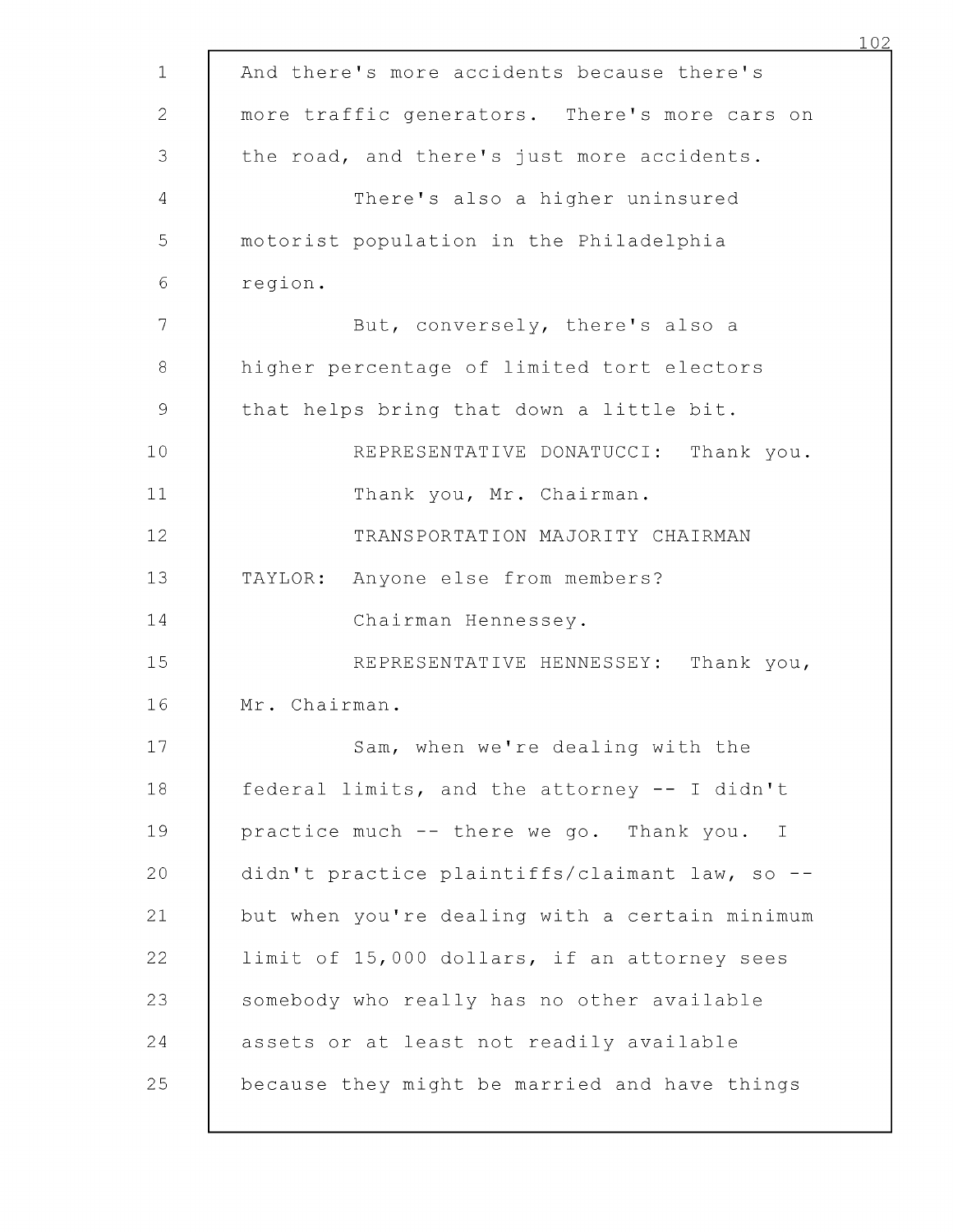| $\mathbf{1}$ | in joint names, doesn't the fact that the      |
|--------------|------------------------------------------------|
| 2            | 15,000-dollar limit exists sort of dictate the |
| 3            | fact that settlements will be underneath that  |
| 4            | 15,000-dollar cap?                             |
| 5            | I mean, and if we had -- if we raised          |
| $\sqrt{6}$   | it to 20 and 25, wouldn't it follow that       |
| 7            | settlements would be up to that amount,        |
| 8            | because that's the available money in cash     |
| $\mathsf 9$  | that an attorney can get for his victim?       |
| 10           | MR. MARSHALL: Is the mic -- usually            |
| 11           | people can hear me pretty well, but you never  |
| 12           | know.                                          |
| 13           | You're right. You're right if you              |
| 14           | were to assume that 15,000 dollars became what |
| 15           | everybody gets. That's not the case. And I     |
| 16           | think that's what the study will show.         |
| 17           | I think what the study shows is that           |
| 18           | actually the claims are below that. So -- you  |
| 19           | know, but, again, I mean it is actually one of |
| 20           | the worries, if we insure it, all of a sudden  |
| 21           | that becomes the new norm.                     |
| 22           | I'm not sure that it's good for                |
| 23           | anybody in terms of people who pay premiums as |
| 24           | well as people who have claims if the value of |
| 25           | the claim all depends on what the amount of    |
|              |                                                |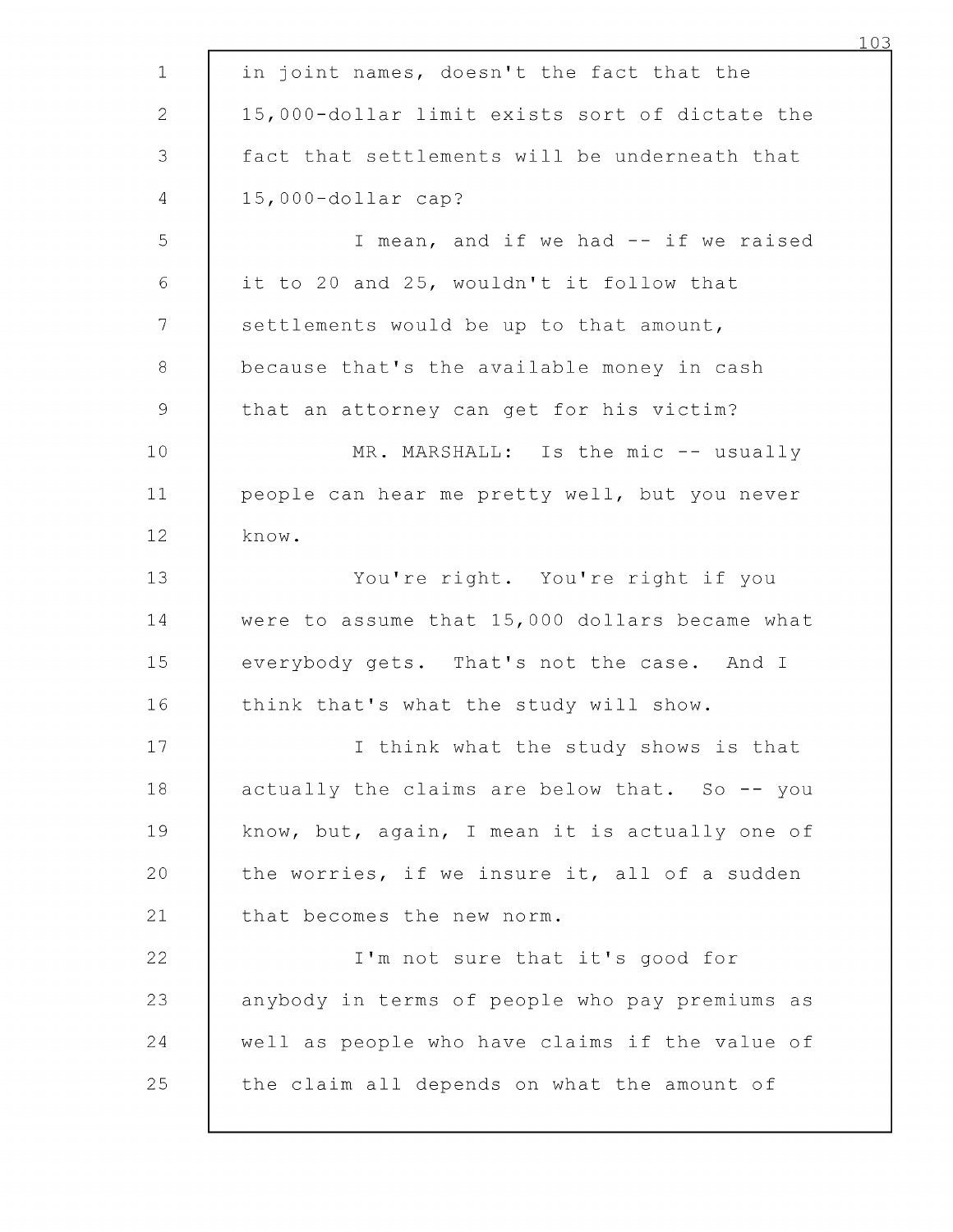| $\mathbf{1}$   | insurance is. I mean, do you want to make the  |
|----------------|------------------------------------------------|
| $\mathbf{2}$   | minimum a ceiling, a floor, things like that.  |
| 3              | Those are the nuances.                         |
| $\overline{4}$ | But, again, that goes -- that's                |
| 5              | information that will come out in the report.  |
| $\sqrt{6}$     | When the department studied it back in 2012,   |
| 7              | they found that the average bodily injury      |
| $\,8\,$        | claim and the average property damage claims   |
| $\mathcal{G}$  | were below the minimum level. So, it wasn't    |
| 10             | as if the minimum level just became what       |
| 11             | everybody got. And I think that's where you    |
| 12             | need that -- again, that is where you need     |
| 13             | that study updated. And that's something that  |
| 14             | I know both committees apparently are going to |
| 15             | do.                                            |
| 16             | REPRESENTATIVE HENNESSEY: Gentlemen,           |
| 17             | could you take a stab at that?                 |
| 18             | I mean, from an attorney's point of            |
| 19             | view, representing the plaintiff, if you know  |
| 20             | that the deep pocket the insurance company has |
| 21             | a limit of 15,000 dollars and it's going to be |
| 22             | fruitless or likely fruitless, doesn't that in |
| 23             | itself drive the settlement decision? Because  |
| 24             | it would seem to me that the alternative would |
| 25             | be to pursue the matter in court, delay the    |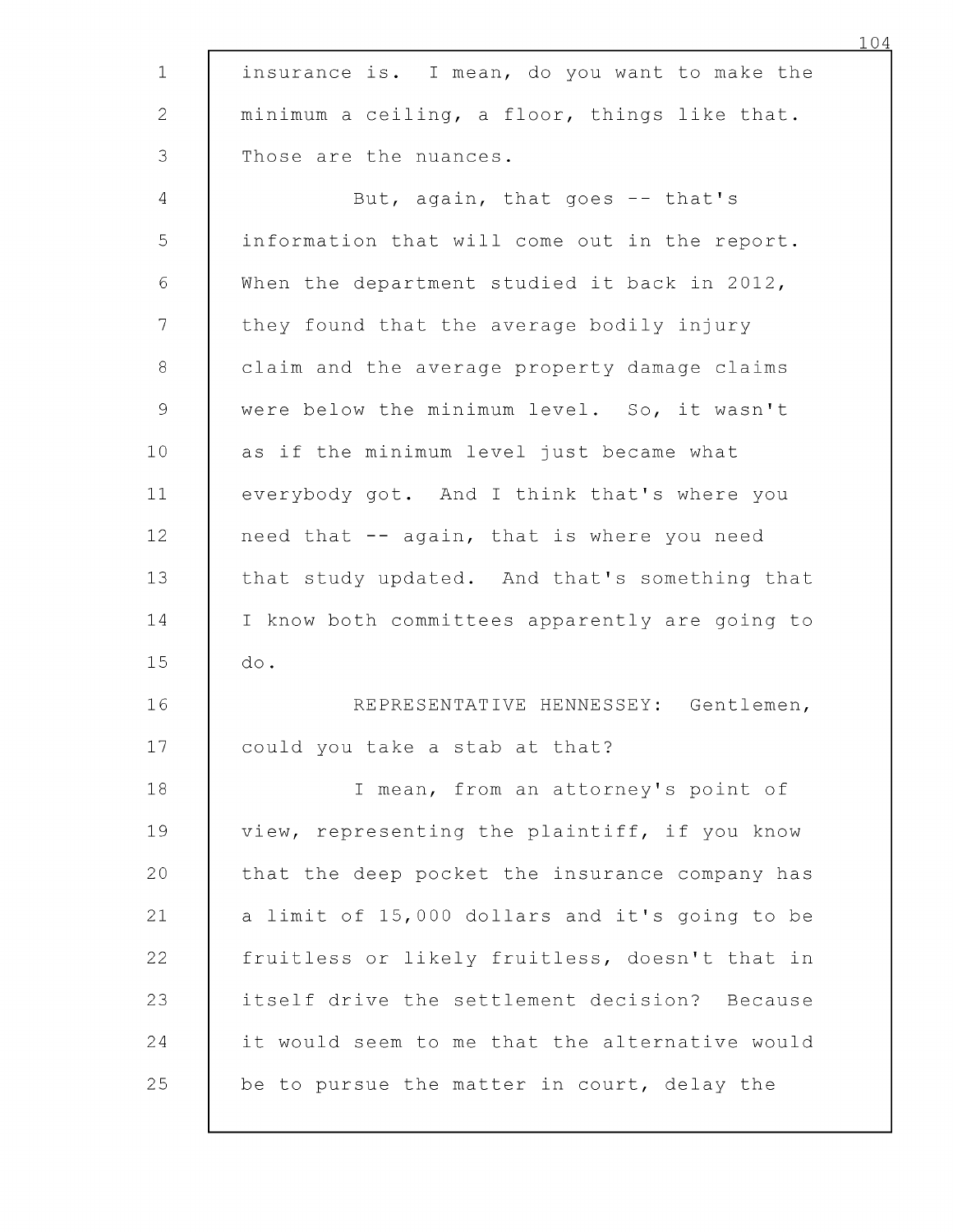| $\mathbf 1$    | receipt of any money, and then hope that you   |
|----------------|------------------------------------------------|
| $\mathbf{2}$   | are able to uncover assets that are seizable   |
| 3              | as a result of -- individually held assets by  |
| 4              | the driver, the, you know, the defendant in    |
| 5              | the case.                                      |
| 6              | MR. KOVLER: That's almost like a               |
| 7              | rhetorical question, but I'll do the best I    |
| 8              | can in the answer.                             |
| $\overline{9}$ | The fact of the matter is, as a                |
| 10             | practical matter, first of all, as Jim said,   |
| 11             | we never go after personal assets. It's just   |
| 12             | not a practical way to handle the claim.       |
| 13             | The fact of the matter is, that when           |
| 14             | we're having a -- we have a case against       |
| 15             | someone with 15,000 dollars worth of coverage. |
| 16             | Let's do three scenarios: One, the case is     |
| 17             | worth 10 to 15,000 dollars. Another case,      |
| 18             | it's worth 25 to 50,000 dollars. Another       |
| 19             | case, it worth over 50 thousand dollars.       |
| 20             | Here's what happens, as a practical            |
| 21             | matter. The cases worth 10 to 15,000 dollars,  |
| 22             | we're never going to get 15,000 dollars,       |
| 23             | because the insurance company's going to know, |
| 24             | as a practical matter, that's the most they're |
| 25             | going to have to pay. So, we settle that case  |
|                |                                                |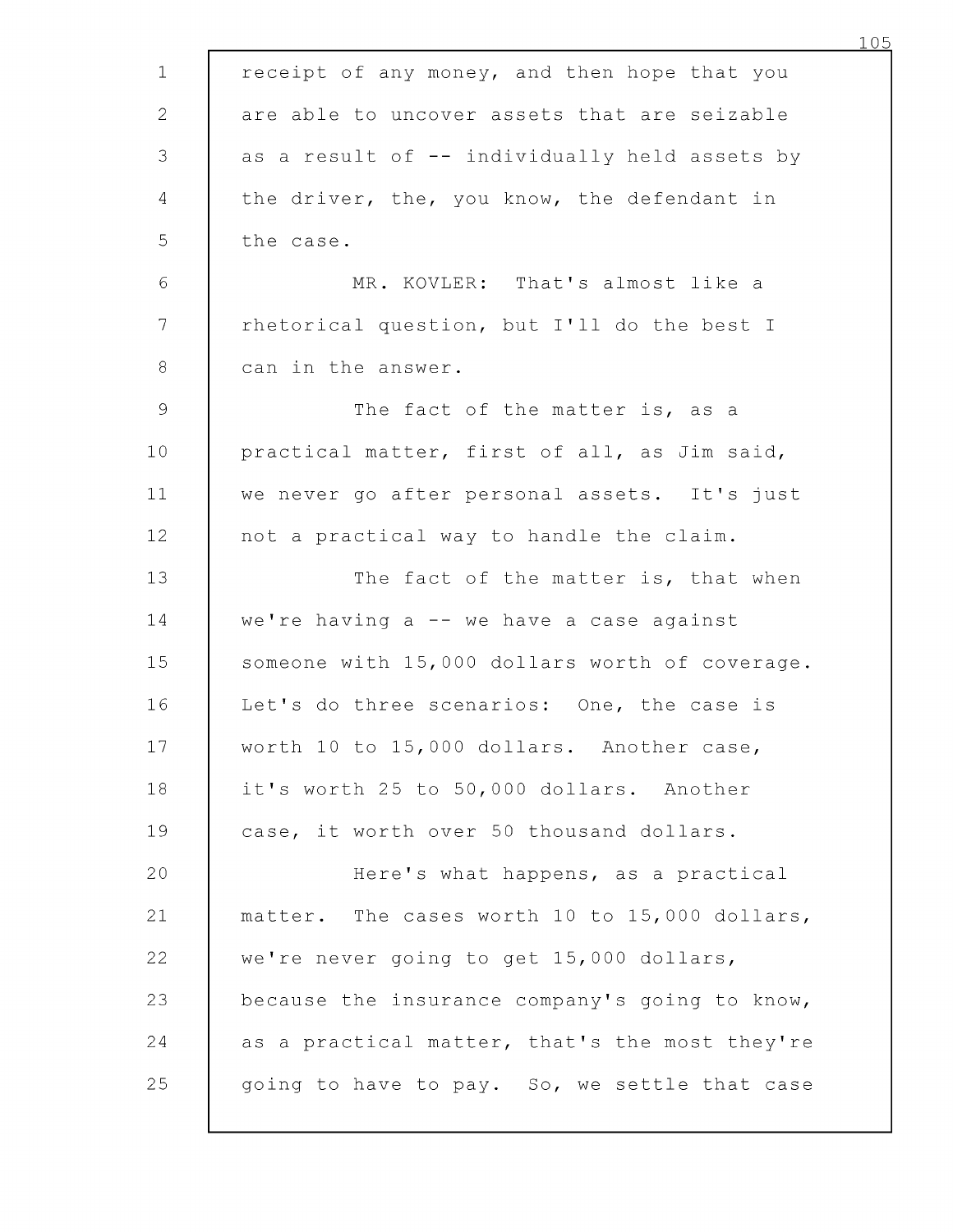| $\mathbf 1$    | for $12,000$ , $12,5$ . And that's fine. That's |
|----------------|-------------------------------------------------|
| 2              | the way we do business.                         |
| 3              | For the cases worth more than 15,000            |
| $\overline{4}$ | dollars but perhaps not a lot more than 15,000  |
| 5              | dollars, as a practical matter, what we         |
| $\sqrt{6}$     | usually do, if we don't have to get into        |
| 7              | litigation, we'll settle the case for 14,       |
| 8              | 14,5, because, as a practical matter, it        |
| 9              | doesn't make sense to go after that.            |
| 10             | In a case that's worth much more than           |
| 11             | the minimum limits, as a practical matter,      |
| 12             | insurance companies will ordinarily pay 15,000  |
| 13             | dollars, unless it's very a recalcitrant        |
| 14             | insurance company, which one of things we have  |
| 15             | on our side is to perhaps make them ultimately  |
| 16             | pay more than the 15,000 dollars under the      |
| 17             | auspices of bad faith.                          |
| 18             | REPRESENTATIVE HENNESSEY: Okay. But             |
| 19             | the larger claim that gets settled, the         |
| 20             | insurance company might write a check for       |
| 21             | 15,000 bucks and want to be out of it. Do       |
| 22             | they then just waive that release provision     |
| 23             | that somebody testified to so that you can --   |
| 24             | because, otherwise, you'd have to reject the    |
| 25             | 15,000 in order to go further.                  |
|                |                                                 |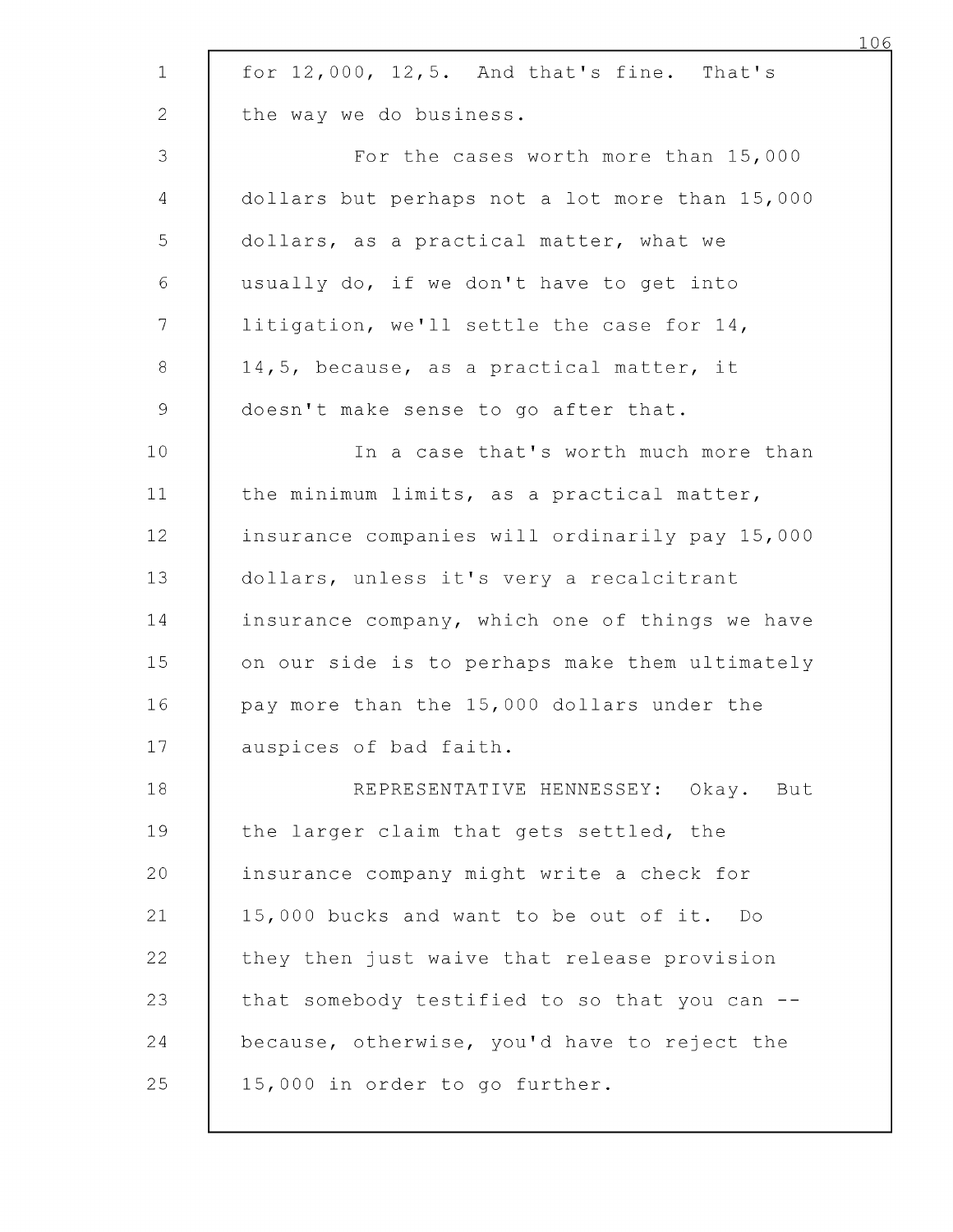| $\mathbf 1$    | MR. KOVLER: What we typically do, if I              |
|----------------|-----------------------------------------------------|
| $\overline{2}$ | may, there's two options that we have. One, to see  |
| 3              | whether or not we have uninsured motorist coverage, |
| 4              | which often time we do, but not always. And the     |
| 5              | other thing is that we do what's called an asset    |
| 6              | check. We do that primarily to satisfy ourselves    |
| $\overline{7}$ | that we make sure that this person doesn't have     |
| 8              | assets, and, secondarily, to satisfy our clients    |
| $\mathsf 9$    | that it's not a good idea to go after this person's |
| 10             | personal assets, if there are any.                  |
| 11             | REPRESENTATIVE HENNESSEY: Okay.                     |
| 12             | Thank you.                                          |
| 13             | TRANSPORTATION MAJORITY CHAIRMAN                    |
| 14             | TAYLOR: Anyone else?                                |
| 15             | Okay. To all our testifiers, thank                  |
| 16             | you very much. I think it was a productive          |
| 17             | discussion for both the Transportation and the      |
| 18             | Insurance Committee.                                |
| 19             | So, on behalf of Chairman Pickett and               |
| 20             | DeLuca and Keller and myself, thank you.            |
| 21             | And this hearing is adjourned.                      |
| 22             | (Whereupon, the hearing concluded at                |
| 23             | 12:50 p.m.                                          |
| 24             |                                                     |
| 25             | * * * * *                                           |
|                |                                                     |